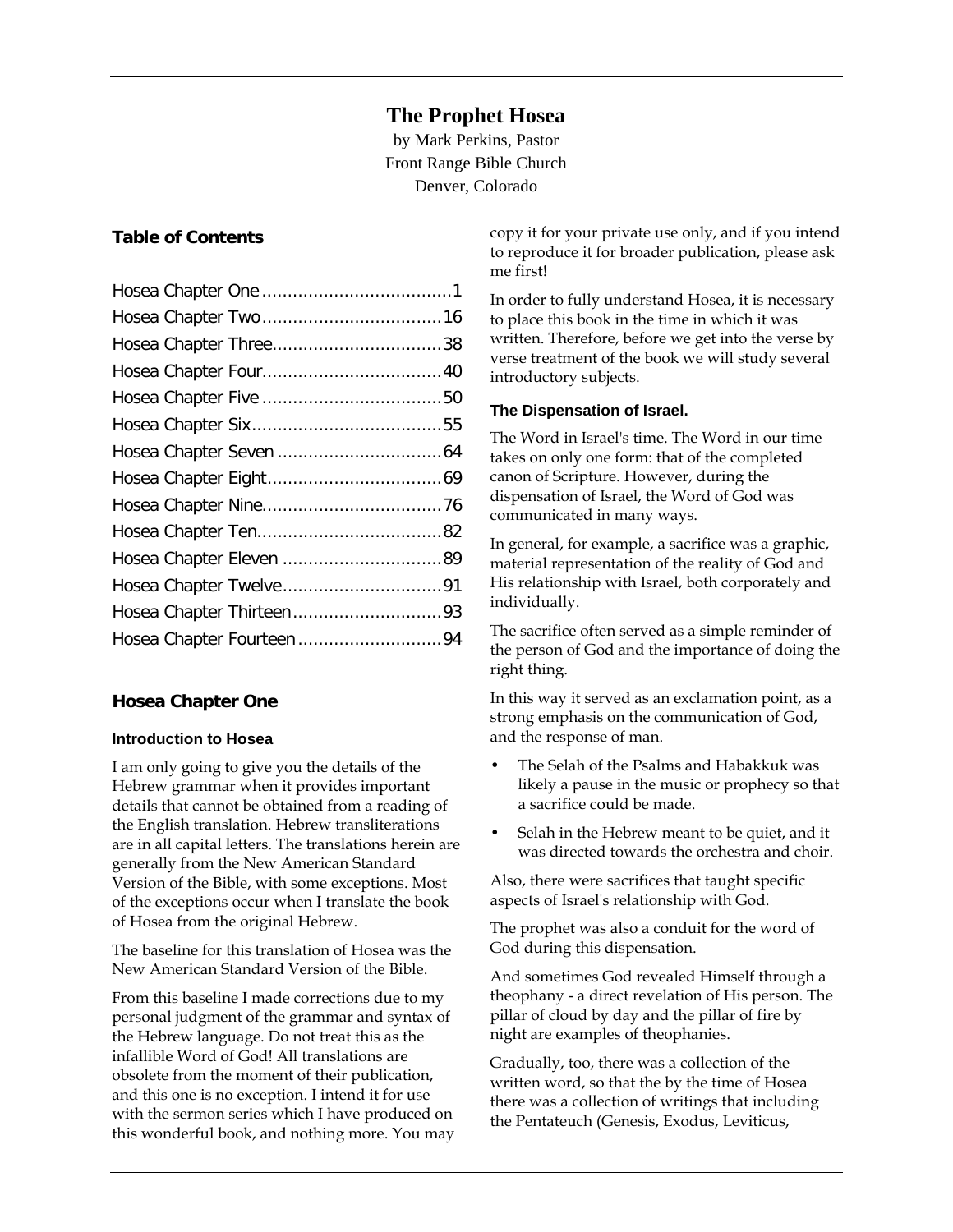Numbers, Deuteronomy), the Wisdom Literature (Job, the Psalms, Ecclesiastes, the Song of Solomon, and Proverbs), and perhaps the books of Joshua, the Judges, and Samuel (now broken into two parts).

# **The Plan of God**

Salvation in the Old Testament is a dispensational constant: it comes by faith alone in Christ alone, Genesis 15:6.

The post salvation plan of God in the Old Testament time is based on spiritual growth through the inculcation of the word, so that the individual has great and unshakeable love for God in any life situation, Deuteronomy 6:4-9.

# **The Corporate vs. the Individual**

Individuals still brought glory to God's name during this time. The many Psalms are ample testimony to this fact.

But added to individual testimony is the corporate testimony of the nation of Israel, Genesis 12:2,3.

- This corporate testimony is national, but not necessarily racial. All believers in Jesus Christ of the nation became a part of the corporate testimony.
- That there were several legitimate Jews who were not in Abraham's line testifies quite effectively to this point. Ruth, Rahab the prostitute, and others had none of Abraham's blood. Even David was only of half Jewish blood (a long and detailed study which I hope to add to the topic list).
- It is easy to conclude that most of those in the nation of Israel were racial Jews. But it is important to note that the people of Abraham's race were not the basis for the corporate witness, but rather the nation of Israel, and the foundation for that national corporate witness was the true Jew who was a believer in Jesus Christ regardless of race, Romans 9:6.

#### **Israel in Hosea's Time.**

The Israel of Hosea's time had much in the way of prosperity. There was plenty to eat, trade was brisk, although probably not booming, and the Jews of the Northern Kingdom were enjoying a pretty nice standard of living for the time.

Although these standards of living were nowhere near the standard in our United States today, relative to the rest of the world the comparison may be closer than what seems.

The people of Israel had much more than just food on the table; there were many forms of recreation and distraction according to ancient customs. The usual form of distraction was the worship of idols, and Israel was a nation beset with this problem.

There was a great deal of internal corruption.

- There was corruption related to the tolerance of crime and criminals.
- There was corruption related to the tolerance of idolatry and many heinous forms of demon worship.
- There was corruption related to trade.
- There was corruption related to politics and much political intrigue. Assassination was common-place. Politically, there is a quite valid parallel with the United States of the 1960's and 70's.

But the Jews were only going through the motions of the sacrificial system, without really having a relationship with God.

- The sacrifices were to bring knowledge, and the knowledge, love.
- By just going through the motions the Jews were in contravention of the plan of God, and making a mockery of what He had ordained.

Divine discipline was imminent. By the time of the prophet Hosea, in the middle of the eighth century, B.C. (the mid-700's), the final cycles of Divine discipline were quite imminent. This meant that Hosea's ministry was an urgent plea for the return of Israel to the true worship of God under the humble acquiescence to the various systems of truth.

# **Hosea 1:1**

The Word of Yahweh which was unto Hosea the son of Beeri in the days of Uzziah, Jotham, Ahaz, and Hezekiah, the kings of Judah, and in the days of Jeroboam the son of Joash, the king of Israel.

This verse identifies three important facts about this book: the Divine nature of its inspiration, the identity of the prophet, and the time in which he preached.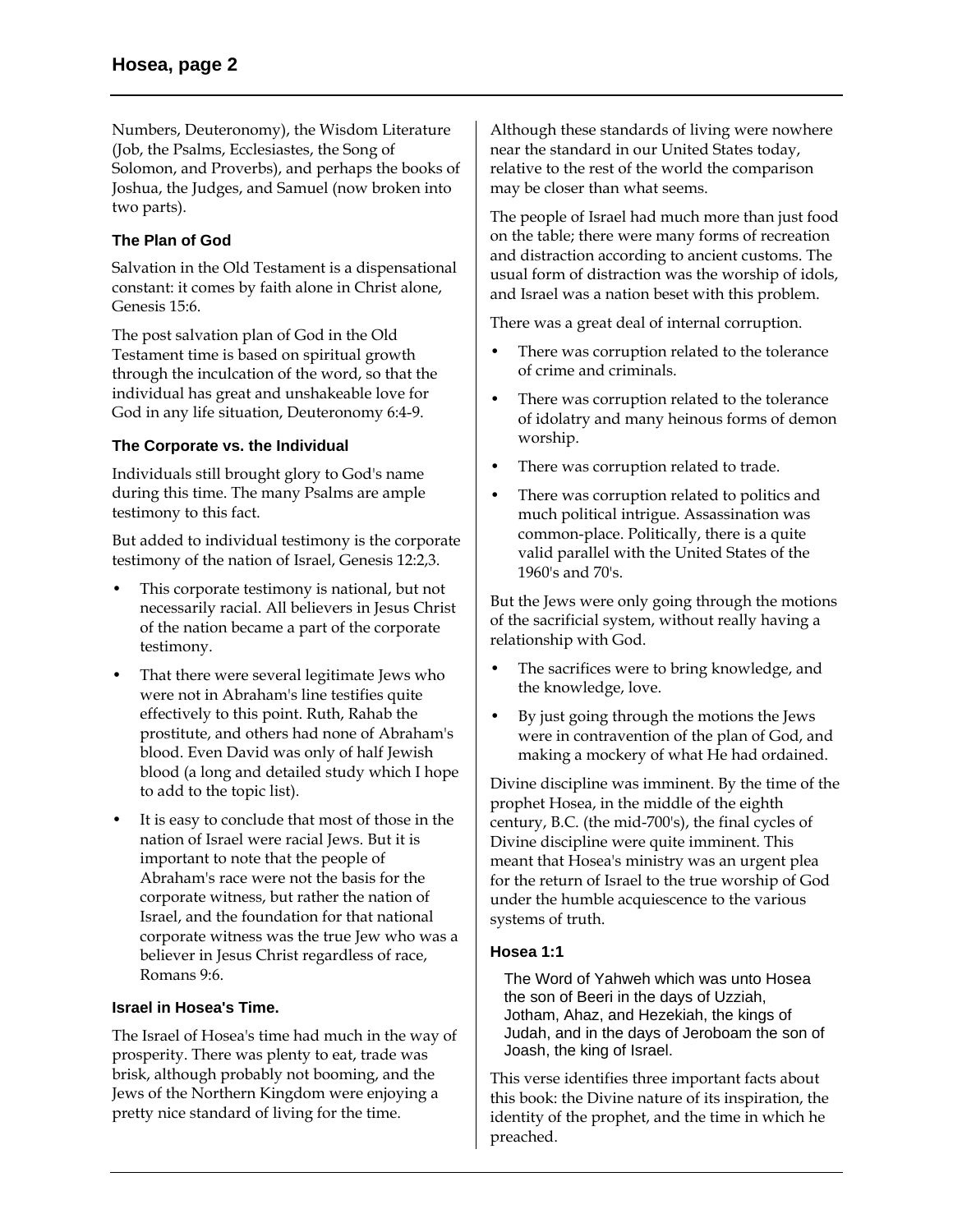The Divine nature of the inspiration is identified in the phrase, "The Word of Yahweh which was unto Hosea...

Although Hosea was the human mouthpiece, God was the inspiration of the words that Hosea spoke. This was accomplished through the ministry of the Holy Spirit, and the office of prophet.

Topic: PROPHETS AND PROPHESYING

The prophet is identified as Hosea, the son of Beeri.

Beeri, Hosea's father is not mentioned elsewhere in Scripture and we do not have any information concerning Hosea's early life.

The time of Hosea's ministry is cross indexed in two ways: by the kings who ruled in Israel during his ministry, and by the kings who ruled in Judah at the same time.

Jeroboam is actually the second king of Israel with that name.

- 2 Ki 14:23-29, "In the fifteenth year of Amaziah son of Joash king of Judah, Jeroboam son of Jehoash king of Israel became king in Samaria, and he reigned forty-one years.
- He did evil in the eyes of the LORD and did not turn away from any of the sins of Jeroboam son of Nebat, which he had caused Israel to commit.
- He was the one who restored the boundaries of Israel from Lebo Hamath to the Sea of the Arabah, in accordance with the word of the LORD, the God of Israel, spoken through his servant Jonah son of Amittai, the prophet from Gath Hepher.
- The LORD had seen how bitterly everyone in Israel, whether slave or free, was suffering; there was no one to help them.
- And since the LORD had not said he would blot out the name of Israel from under heaven, he saved them by the hand of Jeroboam son of Jehoash.
- As for the other events of Jeroboam's reign, all he did, and his military achievements, including how he recovered for Israel both Damascus and Hamath, which had belonged to Yaudi, are they not written in the book of the annals of the kings of Israel.
- Jeroboam rested with his fathers, the kings of Israel. And Zechariah his son succeeded him as king.
- Jeroboam's administrative power brought unparalleled economic prosperity.
- He led Israel in expanding her borders almost to their former status under Solomon.
- He ruled the Northern kingdom of Israel from 793-753 B.C.
- This is the king under whom Hosea began his ministry in the Northern kingdom.
- The prosperity that Jeroboam brought was very fragile, and it depended ultimately upon Israel's relationship with God.
- After the passing of Jeroboam, things went downhill for Israel, as we shall see.

But first let us turn to the events of the Southern kingdom.

# **Uzziah**

Uzziah was a king of the southern kingdom of Judah. He was the co-ruler with his father Amaziah from 791-767, when Amaziah was assassinated. He continued to rule until 750 B.C., when he was stricken with leprosy.

- 2 Chr 26:16-21, "But after Uzziah became powerful, his pride led to his downfall. He was unfaithful to the LORD his God, and entered the temple of the LORD to burn incense on the altar of incense.
- Azariah the priest with eighty other courageous priests of the LORD followed him in.
- They confronted him and said, "It is not right for you, Uzziah, to burn incense to the LORD. That is for the priests, the descendants of Aaron, who have been consecrated to burn incense. Leave the sanctuary, for you have been unfaithful; and you will not be honored by the LORD God.
- Uzziah, who had a censer in his hand ready to burn incense, became angry. While he was raging at the priests in their presence before the incense altar in the Lord's temple, leprosy broke out on his forehead.
- When Azariah the chief priest and all the other priests looked at him, they saw that he had leprosy on his forehead, so they hurried him out. Indeed, he himself was eager to leave, because the LORD had afflicted him.
- King Uzziah had leprosy until the day he died. He lived in a separate house --leprous, and excluded from the temple of the LORD.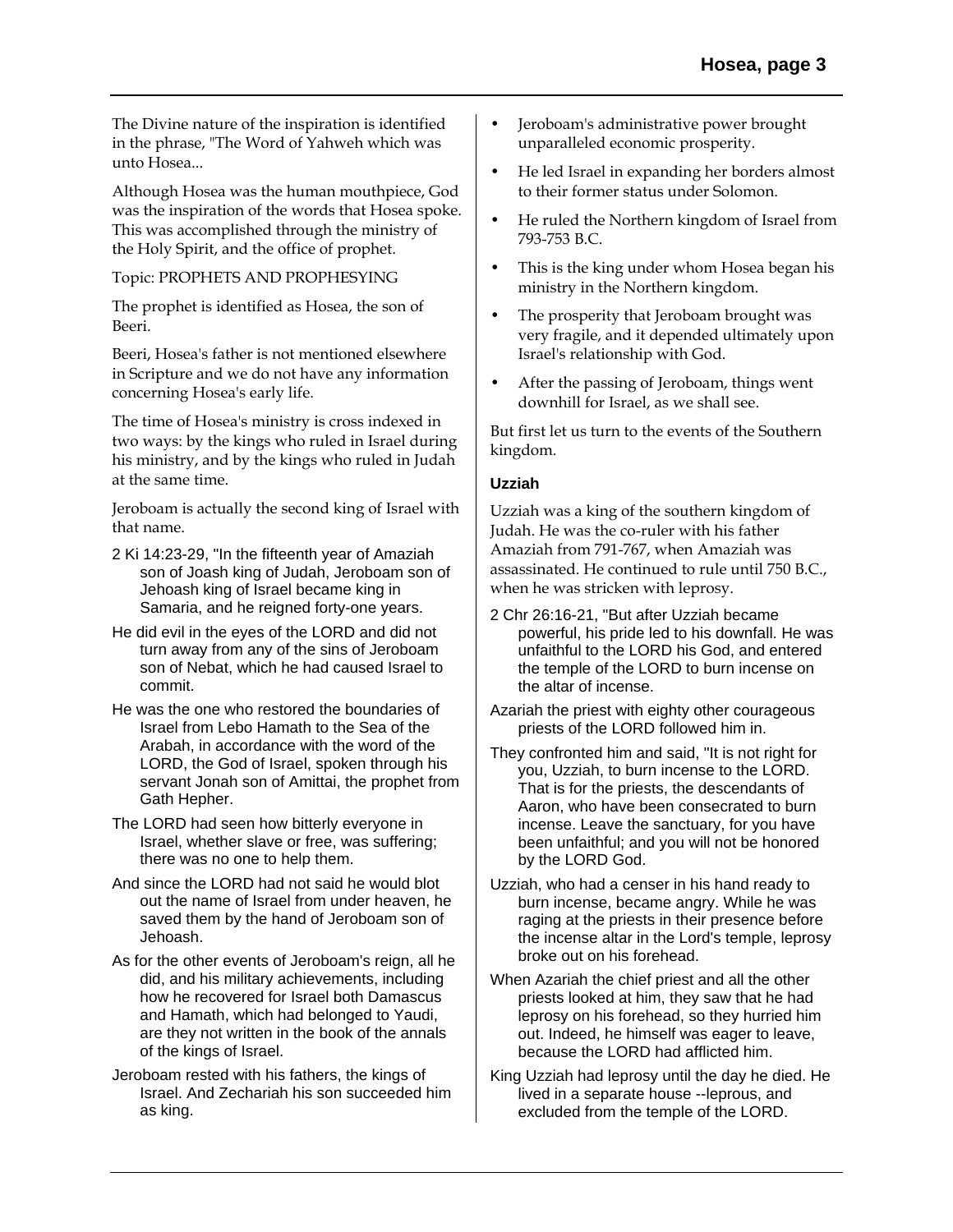Jotham his son had charge of the palace and governed the people of the land.

Uzziah did expand the borders of Judah, and strengthen some of the fortress cities of Judah, but he was religiously evil.

# **Jotham.**

Jotham took over from his father in 750 B.C., and ruled until 732 B.C. He was a man who feared God, and he subdued the uprising of the Ammonites and supervised the building of the high gate of the temple.

- Chr 27:3-6, "Jotham rebuilt the Upper Gate of the temple of the LORD and did extensive work on the wall at the hill of Ophel.
- He built towns in the Judean hills and forts and towers in the wooded areas.
- Jotham made war on the king of the Ammonites and conquered them. That year the Ammonites paid him a hundred talents of silver, ten thousand cors of wheat and ten thousand cors of barley. The Ammonites brought him the same amount also in the second and third years.
- Jotham grew powerful because he walked steadfastly before the LORD his God.

#### **Ahaz.**

Ahaz ruled Judah from 732 to 715 B.C. He was full of arrogance. Judah lost a lot of territory under his rule, both to the Assyrians, and to the Philistines.

- 2 Kings 16:2-4, "Ahaz was twenty years old when he became king, and he reigned in Jerusalem sixteen years. Unlike David his father, he did not do what was right in the eyes of the LORD his God.
- He walked in the ways of the kings of Israel and even sacrificed his son in the fire, following the detestable ways of the nations the LORD had driven out before the Israelites.
- He offered sacrifices and burned incense at the high places, on the hilltops and under every spreading tree.
- 2 Kings 16:10-16, "Then King Ahaz went to Damascus to meet Tiglath-Pileser king of Assyria. He saw an altar in Damascus and sent to Uriah the priest a sketch of the altar, with detailed plans for its construction.
- So Uriah the priest built an altar in accordance with all the plans that King Ahaz had sent from Damascus and finished it before King Ahaz returned.
- When the king came back from Damascus and saw the altar, he approached it and presented offerings on it.
- He offered up his burnt offering and grain offering, poured out his drink offering, and sprinkled the blood of his fellowship offerings on the altar.
- The bronze altar that stood before the LORD he brought from the front of the temple--from between the new altar and the temple of the LORD--and put it on the north side of the new altar.
- King Ahaz then gave these orders to Uriah the priest: "On the large new altar, offer the morning burnt offering and the evening grain offering, the king's burnt offering and his grain offering, and the burnt offering of all the people of the land, and their grain offering and their drink offering. Sprinkle on the altar all the blood of the burnt offerings and sacrifices. But I will use the bronze altar for seeking guidance.
- And Uriah the priest did just as King Ahaz had ordered.

#### **Hezekiah.**

Hezekiah was truly a great king. He is noted in three long passages of Scripture: 2 Kings 17-20, Isa 36-39, and 2 Chron 29-32.

His greatness as a king was defined by the greatness of his relationship with God. He had responded to the ministry of Isaiah the prophet, and restored much of Judah's spiritual greatness. He ruled from 716 to about 687 B.C.

#### **Other kings of Israel.**

Although Hosea does not mention them, there were several other kings of Israel during Hosea's time. The reason for the omission is simple. They were such bad men that they were not worth mentioning.

- This fact gives us a little insight into Hosea's personality.
- He refused to acknowledge the really bad kings of Israel.
- He saw the authority and the rule of the king as coming from God, and when men usurped that authority through treachery and assassination, Hosea no longer acknowledged them as true kings of Israel.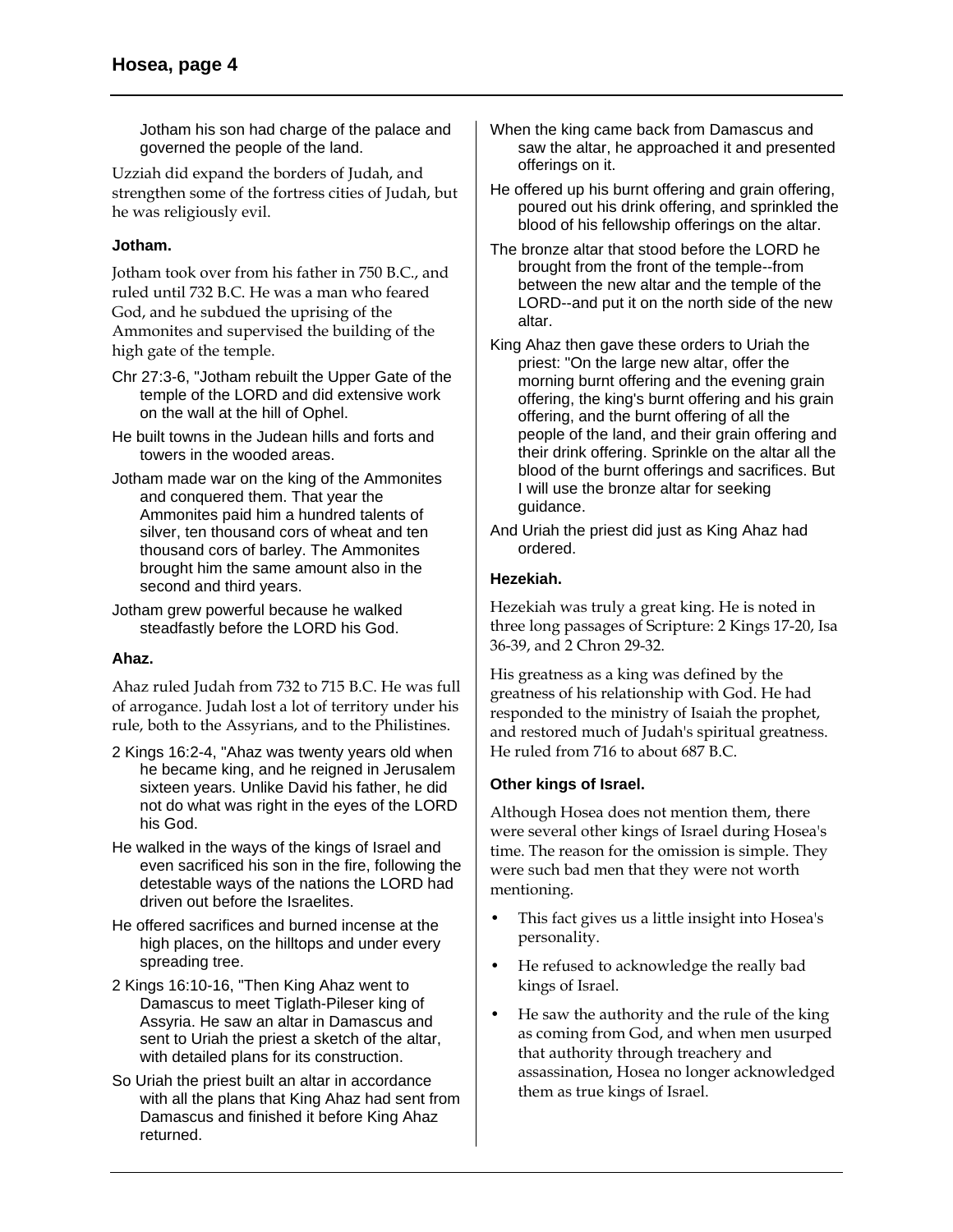- Hosea concentrated on the spiritual realities of the situation, and dismissed the unreality of stolen rule.
- Hosea recognized that assassination was never the solution, and accomplished nothing.
- He recognized that two wrongs never make a right.
- He recognized that assassination could never bring a true ruler to the throne. Only God could accomplish that.

There was Zechariah, Shallum, Menahem, Pekahiah, Pekah, and Hoshea. The kingdom fell to the Assyrians under the rule of Hoshea in 722 B.C.

# **Zechariah was a bad man.**

- 2 Ki 15:8-10, "In the thirty-eighth year of Azariah king of Judah, Zechariah son of Jeroboam became king of Israel in Samaria, and he reigned six months.
- He did evil in the eyes of the LORD, as his fathers had done. He did not turn away from the sins of Jeroboam son of Nebat, which he had caused Israel to commit.
- Shallum son of Jabesh conspired against Zechariah. He attacked him in front of the people, assassinated him and succeeded him as king.

# **Shallum was a bad man.**

- 2 Ki 15:13-14, "Shallum son of Jabesh became king in the thirty-ninth year of Uzziah king of Judah, and he reigned in Samaria one month.
- Then Menahem son of Gadi went from Tirzah up to Samaria. He attacked Shallum son of Jabesh in Samaria, assassinated him and succeeded him as king.

# **Menahem was a really bad man.**

- 2 Ki 15:16-20, "At that time Menahem, starting out from Tirzah, attacked Tiphsah and everyone in the city and its vicinity, because they refused to open their gates. He sacked Tiphsah and ripped open all the pregnant women.
- In the thirty-ninth year of Azariah king of Judah, Menahem son of Gadi became king of Israel, and he reigned in Samaria ten years.
- He did evil in the eyes of the LORD. During his entire reign he did not turn away from the sins of Jeroboam son of Nebat, which he had caused Israel to commit.
- Then Pul king of Assyria invaded the land, and Menahem gave him a thousand talents of

silver to gain his support and strengthen his own hold on the kingdom.

Menahem exacted this money from Israel. Every wealthy man had to contribute fifty shekels of silver to be given to the king of Assyria. So the king of Assyria withdrew and stayed in the land no longer.

#### **Pekahiah was a bad man.**

- 2 Ki 15:23-25, "In the fiftieth year of Azariah king of Judah, Pekahiah son of Menahem became king of Israel in Samaria, and he reigned two years.
- Pekahiah did evil in the eyes of the LORD. He did not turn away from the sins of Jeroboam son of Nebat, which he had caused Israel to commit.
- One of his chief officers, Pekah son of Remaliah, conspired against him. Taking fifty men of Gilead with him, he assassinated Pekahiah, along with Argob and Arieh, in the citadel of the royal palace at Samaria. So Pekah killed Pekahiah and succeeded him as king.

#### **Pekah was a bad man.**

- 2 Ki 15:27-30, "In the fifty-second year of Azariah king of Judah, Pekah son of Remaliah became king of Israel in Samaria, and he reigned twenty years.
- He did evil in the eyes of the LORD. He did not turn away from the sins of Jeroboam son of Nebat, which he had caused Israel to commit.
- In the time of Pekah king of Israel, Tiglath-Pileser king of Assyria came and took Ijon, Abel Beth Maacah, Janoah, Kedesh and Hazor. He took Gilead and Galilee, including all the land of Naphtali, and deported the people to Assyria.
- Then Hoshea son of Elah conspired against Pekah son of Remaliah. He attacked and assassinated him, and then succeeded him as king in the twentieth year of Jotham son of Uzziah.

# **Hoshea was the terminal bad man of Israel.**

- 2 Ki 17:1-18, "In the twelfth year of Ahaz king of Judah, Hoshea son of Elah became king of Israel in Samaria, and he reigned nine years.
- He did evil in the eyes of the LORD, but not like the kings of Israel who preceded him.
- Shalmaneser king of Assyria came up to attack Hoshea, who had been Shalmaneser's vassal and had paid him tribute.
- But the king of Assyria discovered that Hoshea was a traitor, for he had sent envoys to So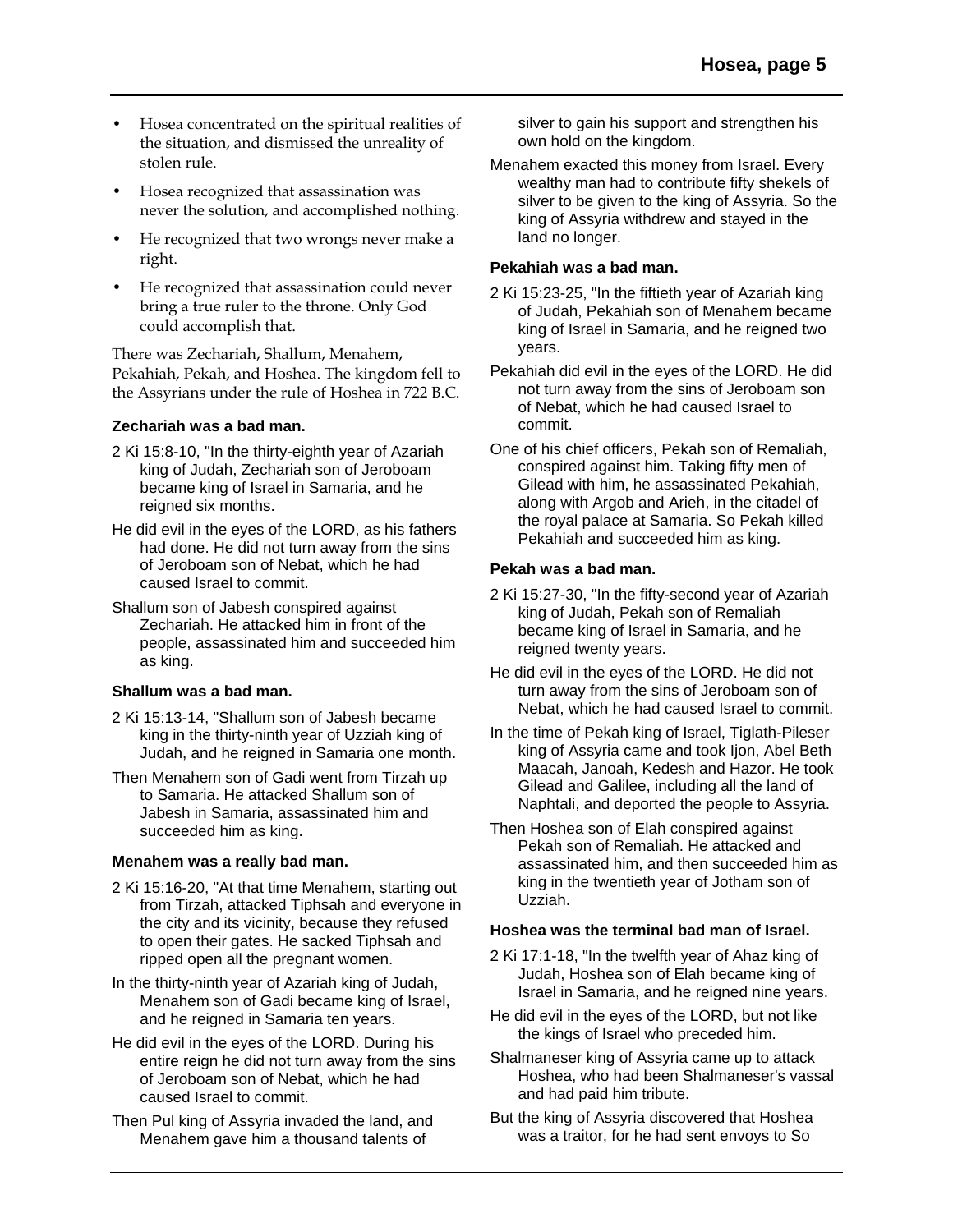king of Egypt, and he no longer paid tribute to the king of Assyria, as he had done year by year. Therefore Shalmaneser seized him and put him in prison.

- The king of Assyria invaded the entire land, marched against Samaria and laid siege to it for three years.
- In the ninth year of Hoshea, the king of Assyria captured Samaria and deported the Israelites to Assyria. He settled them in Halah, in Gozan on the Habor River and in the towns of the Medes.
- All this took place because the Israelites had sinned against the LORD their God, who had brought them up out of Egypt from under the power of Pharaoh king of Egypt. They worshiped other gods
- and followed the practices of the nations the LORD had driven out before them, as well as the practices that the kings of Israel had introduced.
- The Israelites secretly did things against the LORD their God that were not right. From watchtower to fortified city they built themselves high places in all their towns.
- They set up sacred stones and Asherah poles on every high hill and under every spreading tree.
- At every high place they burned incense, as the nations whom the LORD had driven out before them had done. They did wicked things that provoked the LORD to anger.
- They worshiped idols, though the LORD had said, "You shall not do this.
- The LORD warned Israel and Judah through all his prophets and seers: "Turn from your evil ways. Observe my commands and decrees, in accordance with the entire Law that I commanded your fathers to obey and that I delivered to you through my servants the prophets.
- But they would not listen and were as stiff-necked as their fathers, who did not trust in the LORD their God.
- They rejected his decrees and the covenant he had made with their fathers and the warnings he had given them. They followed worthless idols and themselves became worthless. They imitated the nations around them although the LORD had ordered them, "Do not do as they do," and they did the things the LORD had forbidden them to do.
- They forsook all the commands of the LORD their God and made for themselves two idols cast

in the shape of calves, and an Asherah pole. They bowed down to all the starry hosts, and they worshiped Baal.

- They sacrificed their sons and daughters in the fire. They practiced divination and sorcery and sold themselves to do evil in the eyes of the LORD, provoking him to anger.
- So the LORD was very angry with Israel and removed them from his presence.

The date of Hosea's ministry has one definite terminus - the end, which was the fall of Israel in 722 B.C. The beginning of his ministry can be placed anywhere from 793 B.C. to 767 B.C., with it being more likely towards the later date. In any event, Hosea ministered for at least 40 years in the Northern kingdom of Israel. So the first verse gives us a good review of the situation in the time of Hosea's ministry.

- There was prosperity, but it was fragile.
- There was political chaos in the Northern Kingdom, and eventually it would be destroyed while Hosea was still preaching.
- In the Southern kingdom there was instability and even apostasy, but the destruction of Israel and the ministry of Isaiah combined to bring about a great revival in time to save Judah from the fifth cycle of discipline.

# **Hosea 1:2**

In the beginning Yahweh prophesied by Hosea. And then Yahweh said to Hosea, "Go, take in marriage for yourself an adulterous woman, and children of adultery, for the land has been habitually committing adultery after following Yahweh.

#### **Hebrew Notes**

The verse begins with the noun TEH.ILLATH. This defines the time at which the action of the verb occurs. This time is identified as the beginning of Hosea's ministry, probably around 770, B.C.

The subject of the sentence is the proper noun YAHWEH. God is the one who produces the action of the verb.

The verb DIBER is a piel perfect. Piel means that the action is intensified. We often do the same thing in the English by adding the adverb really to a verb. "He was really trying hard." The perfect means that the action is seen as completed, and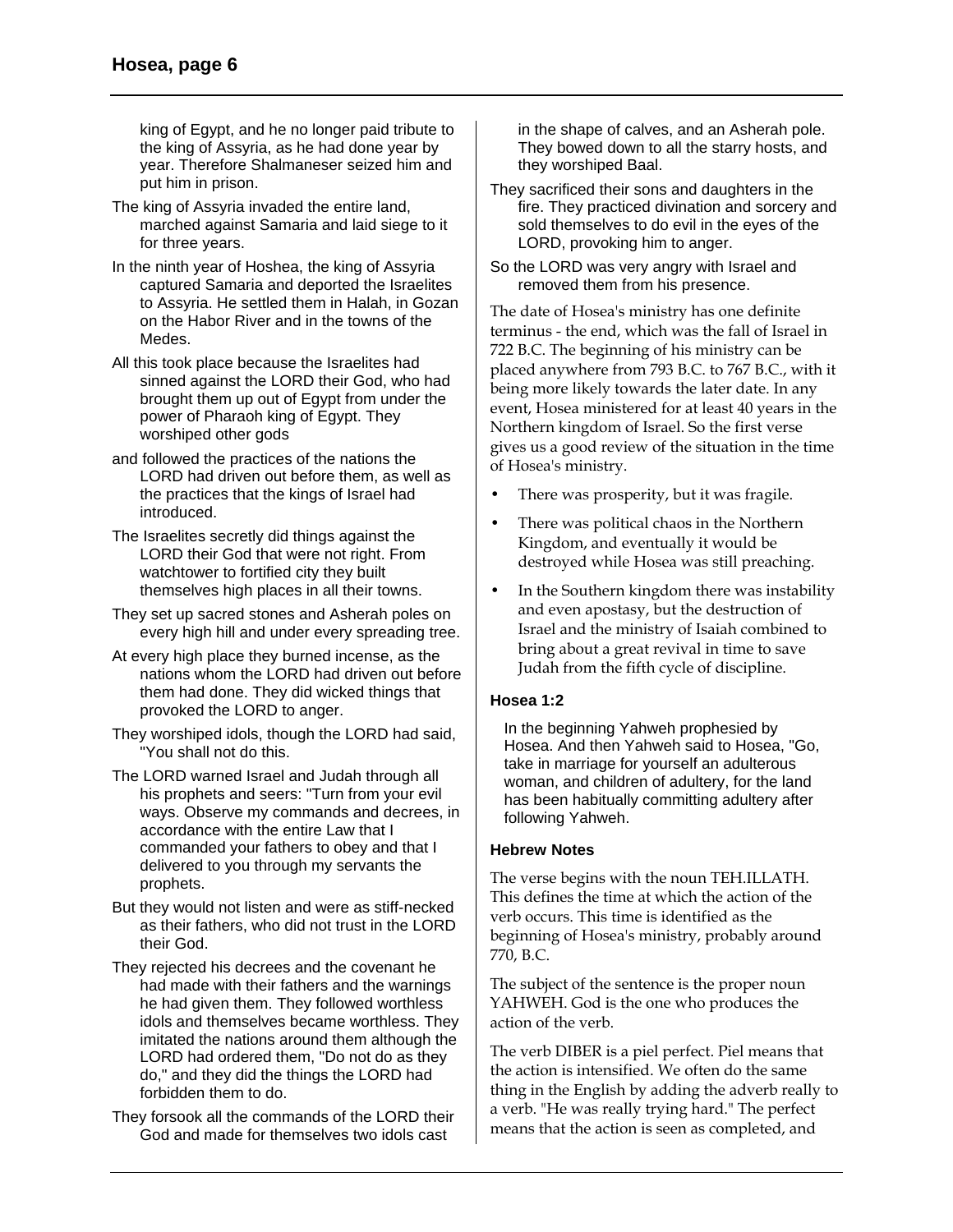thus in the past. The verb is translated, "spoke", or perhaps "prophesied".

The word BEHOSHE`A connotes that Hosea was the agent, or intermediate mouthpiece of the prophecy of Yahweh. It is translated, "by Hosea".

This is the end of the first sentence, and it briefly describes the early portion of Hosea's ministry. It is just plain old run of the mill prophecy. Nothing special.

- This phase of Hosea's ministry remains chronologically undefined, but see the notes on verse three, below.
- There is nothing mentioned about this early phase in the rest of the book.

The second phase of Hosea's ministry begins with the waw consecutive, which is attached to the verb WAYO'MER. The subject of the verb is again Yahweh, or God the Father. The waw consecutive denotes a chronological passage of time, from Phase I to Phase II of Hosea's ministry.

It is translated, "And then". The simple active verb (WAYO'MER) describes the voice of God as it communicates to Hosea. This is translated, "Yahweh said." Note the difference between this and the previous verb. This is not intensive, and it is not prophecy. This is communication from Yahweh to Hosea that is not intended for the ears of the rest of the world.

The preposition EL tells us that the target of Yahweh's communication is to follow. (HOSHE`A defines that direct object as Hosea. This is translated, "to Hosea.

The imperative verb LEKH identifies the content of Yahweh's message. This is a command, and it is translated, "Go.

The next verb is also in the imperative. The verb is LEKHA, and it is translated, "take in marriage.

Added to this is the preposition and pronoun QAH., which is translated, "for yourself".

The construct noun E'SHETH defines the one to be taken in marriage. It is translated, "a woman of" That final preposition is the translation of the construct state, which essentially says that there is more to come, and that what comes next belongs in some way to this word.

ZENUIM denotes the kind of woman involved here. The word means fornication, or adultery. In

the older translations the very descriptive if slightly inaccurate word 'whoredom' is used. It would normally be translated "adultery", but it is better to add the two previous words together, and translate them, "adulterous woman".

Added to this command is the preposition WAW and noun construct noun combination WEYALDHEY THISNEH. This is translated, "children of adultery".

The conjunction BIY indicates the explanation for God's mysterious command. It is translated, "for".

The subject of the explanation is the definite article and noun HA'ARES. It is translated, "the land", and it includes the entire nation of Israel.

ZANOH THIZNEH is in the infinitive absolute, and it shows the action of the verb as occurring over a duration of time. It is translated, "habitually committing adultery.

ME'AH. AREY YAHWEH connotes the former relationship that Israel had with yahweh. It shows a former state of being, which has now been severed. It is translated, "after following Yahweh".

#### **The Impact of the Verse**

#### **The timing of the verse.**

This verse indicates that there were two phases to Hosea's ministry. Phase I was defined by normal prophecy. Phase II was defined by something which I will call family experience power prophecy.

The two phases are portrayed as exclusive from one another, so that the end of phase I marked the beginning of phase II. There is no overlap. It is difficult to fix the exact date of the changeover from phase I to phase II, but there are some clues.

- Phase II was a radical measure, designed to increase the power of Hosea's prophecy.
- This increase could only be due to an increase in corporate cosmic involvement in the nation of Israel.
- We know that this increase became dramatically apparent with the accession of Zechariah to the throne. Chaos would follow.
- Furthermore, verse 1 omits all kings of Israel from Zechariah and forward to the destruction of the nation.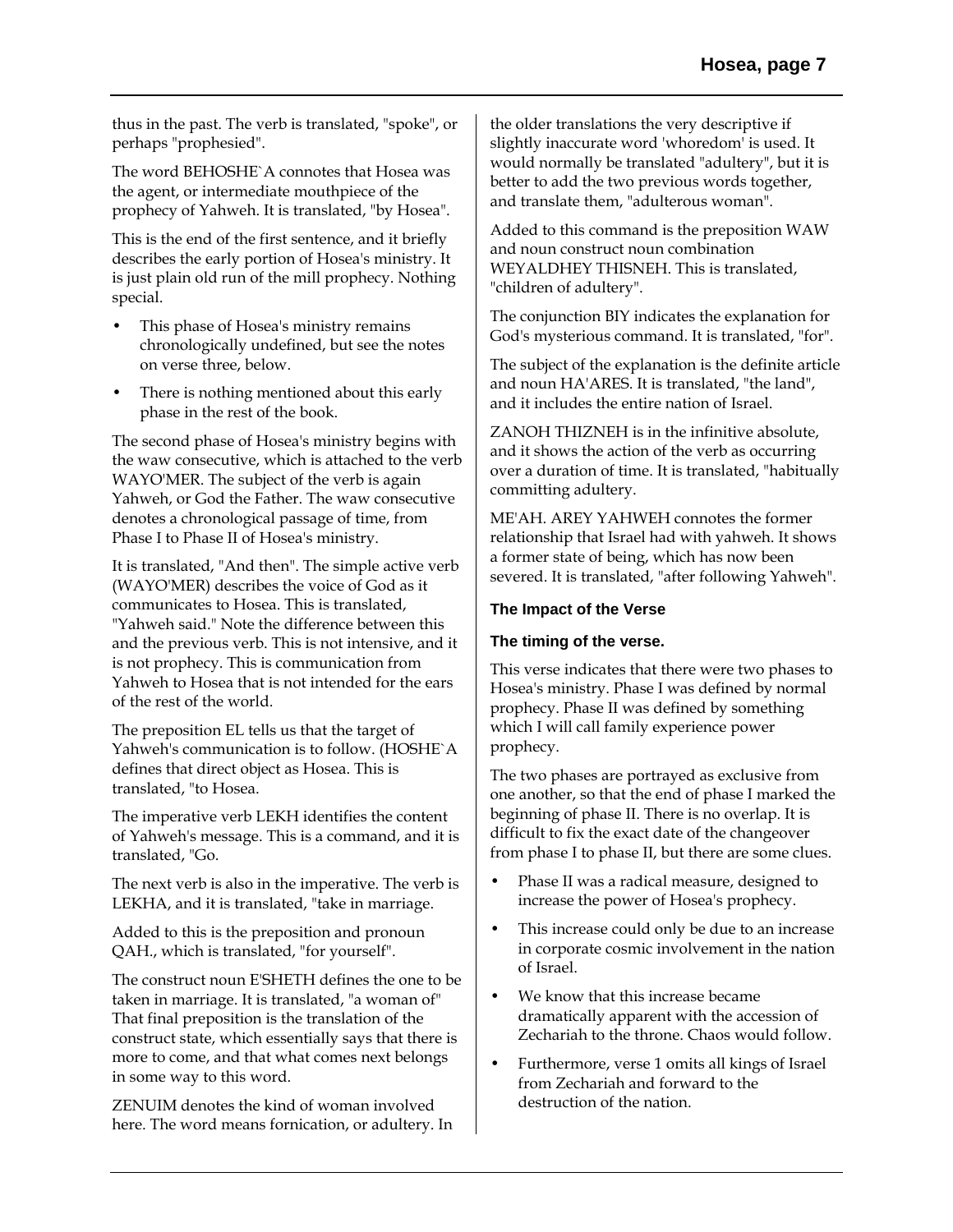- This omission occurred because of Hosea's attitude towards those kings. He did not consider them legitimate.
- Therefore, let us place a tentative date for the end of phase I and the beginning of phase II at 753 B.C., the date when Zechariah took the throne.

The nature of family experience prophecy.

God commanded Hosea to marry an adulterous woman and to have children of adultery. The experience of marrying an adulterous woman would give Hosea insight into the experience of God with Israel, and as a result it would empower his prophetic teachings.

The family of Hosea was designed to be the moral equivalent of Israel. This insight would enable Hosea to preach more effectively to a nation that was spiritually bankrupt and adulterous in their relationship with God.

Because Israel was spiritually bankrupt it would take a special kind of prophecy in order to communicate effectively to them.

- Hosea became a sort of mediator between God and Israel. He experienced the experience of God, and thus became a more effective communicator.
- God always strives to communicate effectively to man. The very nature of verbal plenary inspiration indicates this.
- In verbal plenary inspiration, God allows man to put His word into their words, through their personality and feelings and language.
- Thus, verbal plenary inspiration is a very effective mode of communication from God to man.

Hosea understood the thoughts and feelings of God quite intimately because of the failings of his own wife and children. So when he observed the failings of Israel, he had great insight on what to say, and how to say it. This gave greater power to the words of his prophecies; greater power by far!

Our lives and ministries may also be empowered by our experiences, insofar as our experiences have been governed by the word of God. When using experience to empower our ministries, great care must be taken to follow this principle:

Scripture governs experience, but experience does not govern Scripture.

Effective communication would not equal conversion in the case of Israel; they would reject the grace offer of God and be destroyed. Although this command appears to violate the integrity of God, let us examine the situation more closely.

- The command says what it says. It is clear from the language that Gomer is an adulteress at the time of the marriage.
- Even if she was not an adulteress at the time of the marriage, she would become one, and God foreknew that, so with foreknowledge it is effectively the same thing.
- God's direct will is involved here. He commands Hosea to marry an adulterous woman.
- By the law, adultery is sexual relations with someone other than the one to which you are married.
- God did not command Hosea to commit adultery himself. When Hosea had sexual relations with his wife, it was legitimate sex.
- Marriage to an adulterer does not make you an adulterer.
- Hosea's marriage is to imitate the relationship of Israel with God. Israel was adulterous almost from the beginning of her relationship with God. No sooner than the nation had crossed the Red Sea with Moses, than they became a whining and complaining and fearful mob.

Hosea's wife Gomer was also adulterous from the beginning of that marriage.

From the text it sounds like Gomer became pregnant right away.

This pregnancy came from an adulterous relationship.

The situation in Israel is called to mind.

Hosea 4:13, They sacrifice on the mountaintops and burn offerings on the hills, under oak, poplar and terebinth, where the shade is pleasant. Therefore your daughters turn to prostitution and your daughters-in-law to adultery.

So, Hosea is commanded to marry an adulteress. Even if Gomer was not an adulteress previous to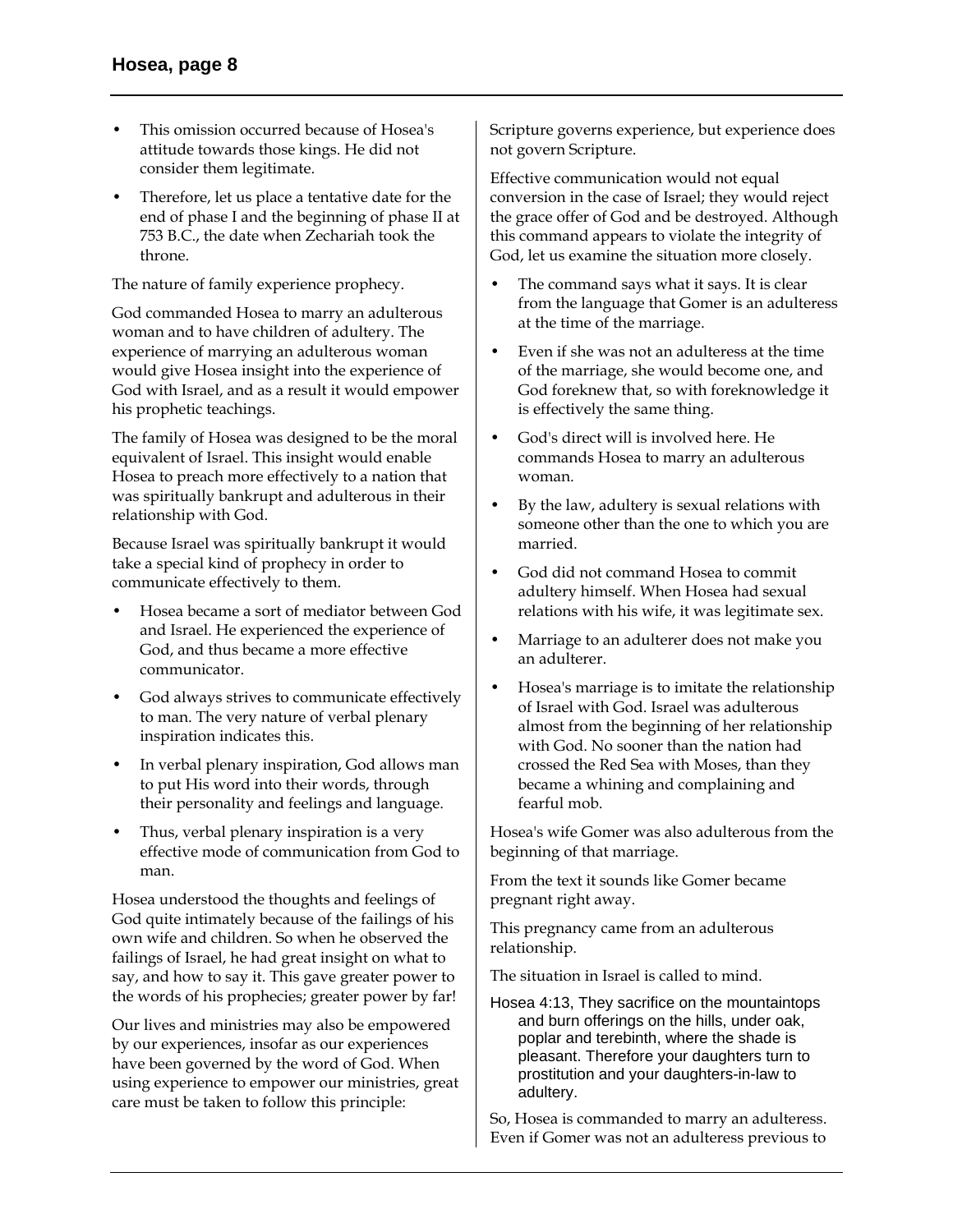her marriage to Hosea, in fact, even if she was a virgin, Hosea knew what she would do, and this is not, I repeat, not a violation of the integrity of God.

Marriage to an adulterer is not recommended - do not try this at home.

# **Hosea 1:3**

And so he went and took Gomer the daughter of Diblaim and then she conceived and bore him a son.

# **The Impact of the Verse**

This verse records the birth of the first of Gomer's children. Although this verse says that Gomer bore Hosea a son, the child was conceived in an adulterous relationship.

Hosea 2:4, "I will not show my love to her children, because they are the children of adultery.

Although Hosea is not the child's biological father, he would apparently raise him. Remember, Hosea's family experience is designed to empower his prophecy by giving him empathy with God. Hosea's family is designed to imitate Israel in their adultery against God.

The emotional trauma of having an adulterous wife adds extra power to Hosea's prophetic teachings - it makes him much more effective.

This radical measure was necessary for radical times. Israel was in a state of apostasy, and headed for the fifth cycle of discipline in a hurry.

During the time of Hosea's family ministry, Israel was in a state of civil war. Political assassinations were common. Turmoil was great. The people were degenerate.

So, Hosea was to experience what God had experienced. This would make him a great prophet, and a great prophet was sorely needed in Israel.

# **Hosea 1:4**

Then Yahweh said to him, 'Call his name Jezreel, for yet a little while and I will visit the blood of Jezreel upon the house of Jehu and I will destroy the dominion of the house of Israel.'

# **The Impact of the Verse.**

This verse is fairly straightforward in its translation. The verse begins the case of God against Israel through the family experience power prophecy of Hosea.

- Hosea had experienced the birth of his first son, Jezreel.
- Gomer became pregnant from an adulterous tryst with another man.
- From the moment of conception that birth became inevitable. The seed of another man was sown inside of Hosea's wife, and there was nothing to be done.
- The pregnancy of Gomer and birth of Jezreel became a great double entendre intended for the nation of Israel.

The seed sown into Gomer is analogous to the adultery of Israel against God. The act would have its consequences.

This adultery is identified fully in the second half of the verse. It is the acts of Jehu which bring these things upon them. Jehu was the king of Israel from 841 to 814 B.C., a full generation before Hosea's time.

- 2 Ki 10:25-31, As soon as Jehu had finished making the burnt offering, he ordered the guards and officers: "Go in and kill them; let no one escape." So they cut them down with the sword. The guards and officers threw the bodies out and then entered the inner shrine of the temple of Baal.
- They brought the sacred stone out of the temple of Baal and burned it.
- They demolished the sacred stone of Baal and tore down the temple of Baal, and people have used it for a latrine to this day.
- So Jehu destroyed Baal worship in Israel.
- However, he did not turn away from the sins of Jeroboam son of Nebat, which he had caused Israel to commit--the worship of the golden calves at Bethel and Dan.
- The LORD said to Jehu, "Because you have done well in accomplishing what is right in my eyes and have done to the house of Ahab all I had in mind to do, your descendants will sit on the throne of Israel to the fourth generation.
- Yet Jehu was not careful to keep the law of the LORD, the God of Israel, with all his heart. He did not turn away from the sins of Jeroboam, which he had caused Israel to commit.

Jehu is probably the greatest hypocrite in the history of Israel. God ordered him to slaughter all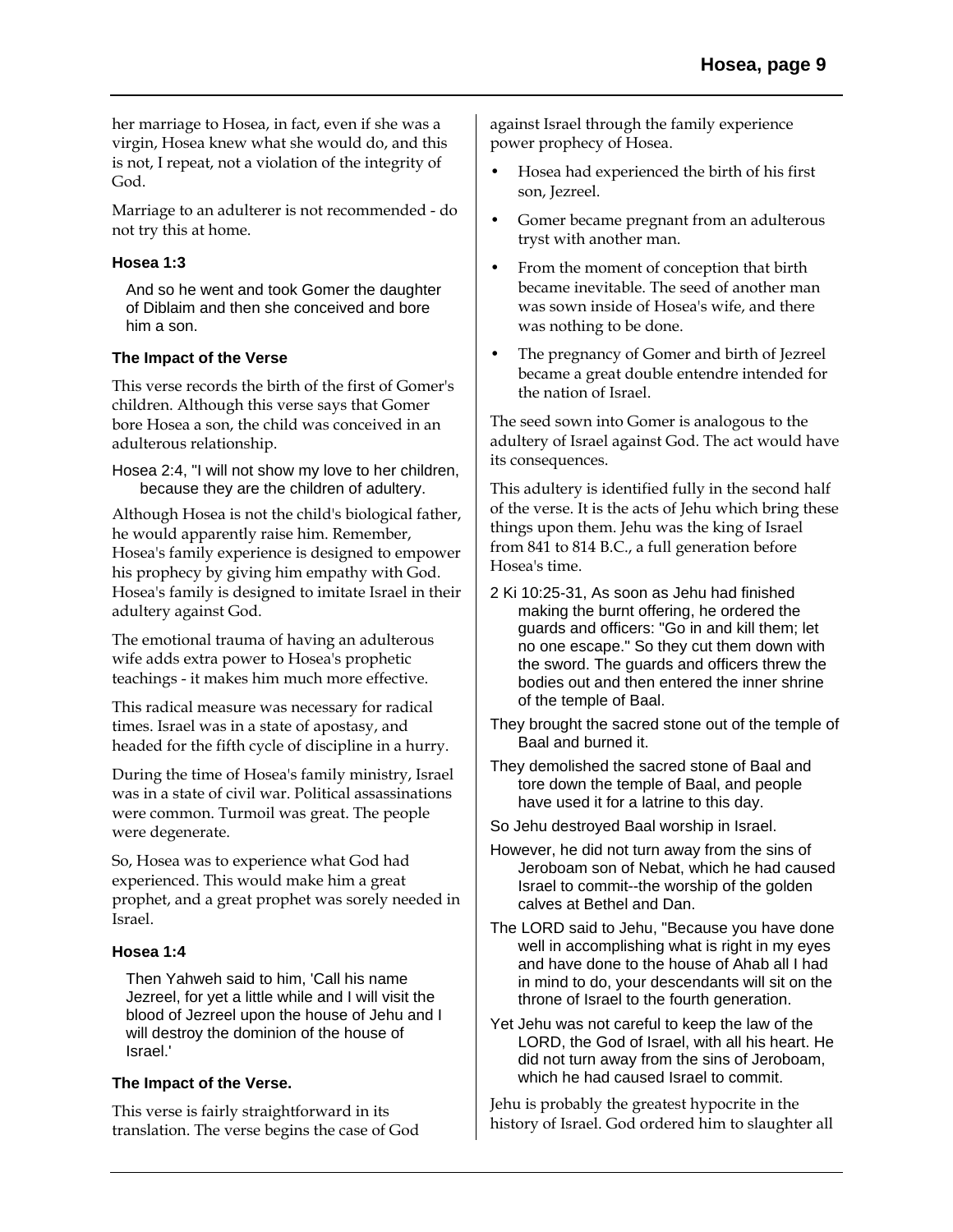those who are engaged in idol worship. He is doing the same thing at the same time - he too is an idol worshipper.

He carries out the order of God, but he refuses to repent of his own sin. He should have had himself killed along with the others! However, his motive is revenge for the death of his 70 sons, who were killed by this same people. He did not care about command of God. He used the command to exact revenge.

Jehu did not get away with anything here. In fact, he planted the seed for the 5th cycle of discipline, which would come to fruit in 722 B.C.

Jehu had continued the sins of Jeroboam I, the first king of the Northern kingdom, who had begun the idol worship at Bethel and Dan so that his subjects would not have to go up to Jerusalem to worship. Not only were these different places for worship, but they worshipped different Gods there. One can hardly construe the worship of a golden calf as worship of Yahweh, when such activity so blatantly violates the commandments of God!

Jehu would say, "I carried out the command of God and destroyed the Baal worshippers and the house of Ahab.

We can imagine God's response as something like this: "You only carried out my command because it was a convenient way to exact revenge, and not because you thought that what they did was wrong. You yourself do these very same things".

Again, the seed was planted under Jehu, and it would come to fruit as every pregnancy will.

Hosea's first son Jezreel represents the certainty of the Divine judgement to come against Israel.

- Jezreel in the Hebrew literally means, "God sows", and in his name is the warning to the nation of Israel.
- The seed of the Divine discipline of Israel is already sown, and it will only be a little while until it comes to fruit.
- At the time of this prophecy, the nation of Assyria was making rumbles to the north, and in just 20 years or so it would come to lay waste to the Northern Kingdom.
- The discipline could be avoided through repentance. God could stop what He had already sown, if He so desired.
- Jezreel is also the name of the place where the 70 sons of Jehu were killed - that is the second half of the double entendre.
- Notice that there was plenty of time for Israel to repent. Before it was all over, there would be more than a hundred years of opportunity for repentance.
- Notice also that Jehu, an evil man, came to throne at the demand of the people of Israel, but did not tell them why he was anointed king,
- 2 Ki 9:11-13, When Jehu went out to his fellow officers, one of them asked him, "Is everything all right? Why did this madman come to you?" "You know the man and the sort of things he says," Jehu replied.
- That's not true!" they said. "Tell us." Jehu said, "Here is what he told me: 'This is what the LORD says: I anoint you king over Israel.'
- They hurried and took their cloaks and spread them under him on the bare steps.

Then they blew the trumpet and shouted, "Jehu is king!" So, Hosea got to see first hand what it was like to be on the wrong end of an adulterous marriage, and to experience the anticipation of the coming birth.

This first hand experience gave extra power and insight to his prophecy of the coming discipline of Israel. Hosea preached and preached, and yet Israel would not repent.

# **Hosea 1:5**

And it will be in that day that I will break the bow of Israel in the valley of Jezreel.

#### **The Meaning of the Verse.**

Here comes the prediction of the specifics concerning the fifth cycle of discipline.

The bow of Israel is her military might, and it will be broken in the geographical location which is appropriate for the administration of the discipline.

The valley of Jezreel was situated in the Northern part of the Northern Kingdom. It was the natural route for the Assyrian Army to take in their conquest of Israel.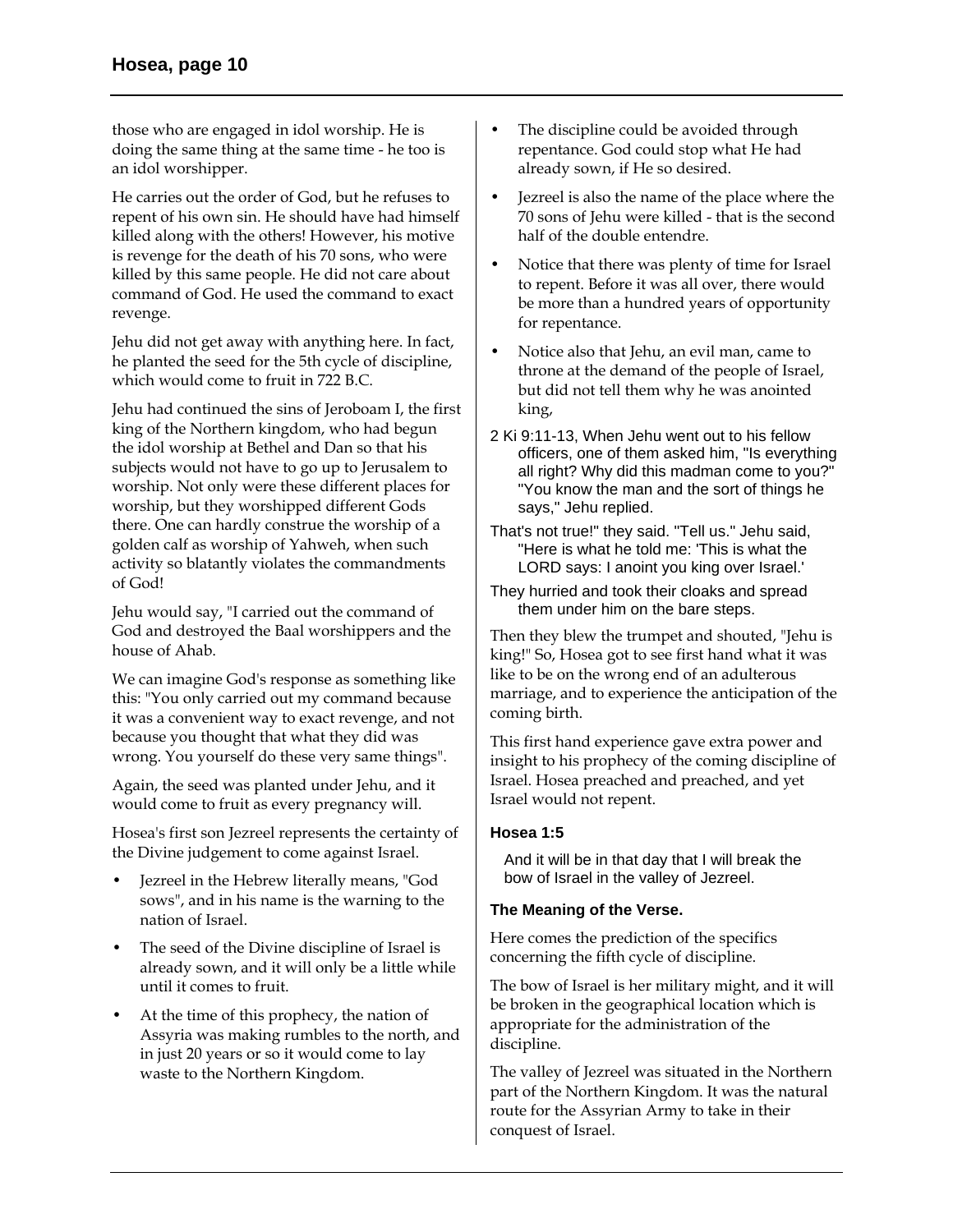- 2 Ki 15:29, "In the time of Pekah king of Israel, Tiglath-Pileser king of Assyria came and took Ijon, Abel Beth Maacah, Janoah, Kedesh and Hazor. He took Gilead and Galilee, including all the land of Naphtali, and deported the people to Assyria.
- This territory included the valley of Jezreel as the southernmost boundary.
- It was here that the military of Israel was broken in their fight against Assyria.
- Assyria won the fights for all these towns in very lopsided battles.
- Because of these military defeats, Israel signed a peace treaty with Assyria and became her vassal.
- A few years later, the Assyrians under Shalmaneser would come down and destroy the rest of the country.

With the military of might of Israel destroyed, they would have no way of stopping the Assyrians from doing what they pleased.

- This disaster stared them in the face for a few years, and then the other shoe dropped.
- It must have been an agonizing time for this nation. Not yet destroyed, and yet unable to defend herself against a terrible foe.
- Even during this time of helplessness, they did not turn to God and reestablish their relationship with Him.

It is appropriate that the destruction of their military occurred in the valley of Jezreel.

- Because they had sown their sin here in the sins of Jeroboam the first and Jehu.
- Because the valley itself was called "God sows", and so Divine discipline was sown there, and reaped there as well.

#### **Hosea 1:6**

And she conceived again and bore a daughter, and he said to him, "Call her name 'Lo ruhamah', for I shall certainly not have any more compassion for the house of Israel, and I definitely shall not forgive them.

#### **Hebrew Notes.**

The first part of the verse is easy.

The Qal imperfect of the verb HARAH portrays the second conception of Gomer as being identical to the first. Apparently this second conception was the product of an adulterous affair on the part of Gomer.

The Qal imperfect of the verb YALADH shows the second birth is also identical to the first, except that bath indicates that this child was a daughter.

Again the command comes from God to provide a specific name for the child, from the verb QERA', which is the Qal imperative of command.

The name itself is LO-RUH.AMAH, which is translated quite literally, "not compassioned". This daughter was to represent to Hosea the attitude which God had towards the people of the Northern Kingdom. God will explain in the rest of the verse.

The preposition BI points to the explanation of the name of Hosea's daughter.

The negative adverb LO plus the verb 'OMIPH, the adverb `ODH, and the verb 'ARAH.EM are all translated together.

The verb 'OMIPH is the hiphil imperfect. This is the causative verb, and it basically means to add one thing to another. Here it is taken with the next verb to show an action that God will not take, not even in the slightest degree.

The verb 'ARAH.EM is the piel imperfect, which intensifies the verb that is found in its tense. The result of these two verbs together with their adverbs is a very intense, very exact, and very clear statement. It is translated, "I will definitely, positively, absolutely not give one more milligram of compassion.

The direct object of the preceding verbs is 'ETH-BETH YISRA'EL.

'ETH is the sign of the direct object in the Hebrew. They used a separate word to point to the direct object, instead of a case ending.

BETH means "house of", and it is the construct, meaning that it will take the next word in the possessive.

YISRA'EL is the proper noun Israel.

This adds up to the ruling family of Israel and all the lands which they rule.

• As we already know, the nation of Israel is going to be utterly destroyed under the fifth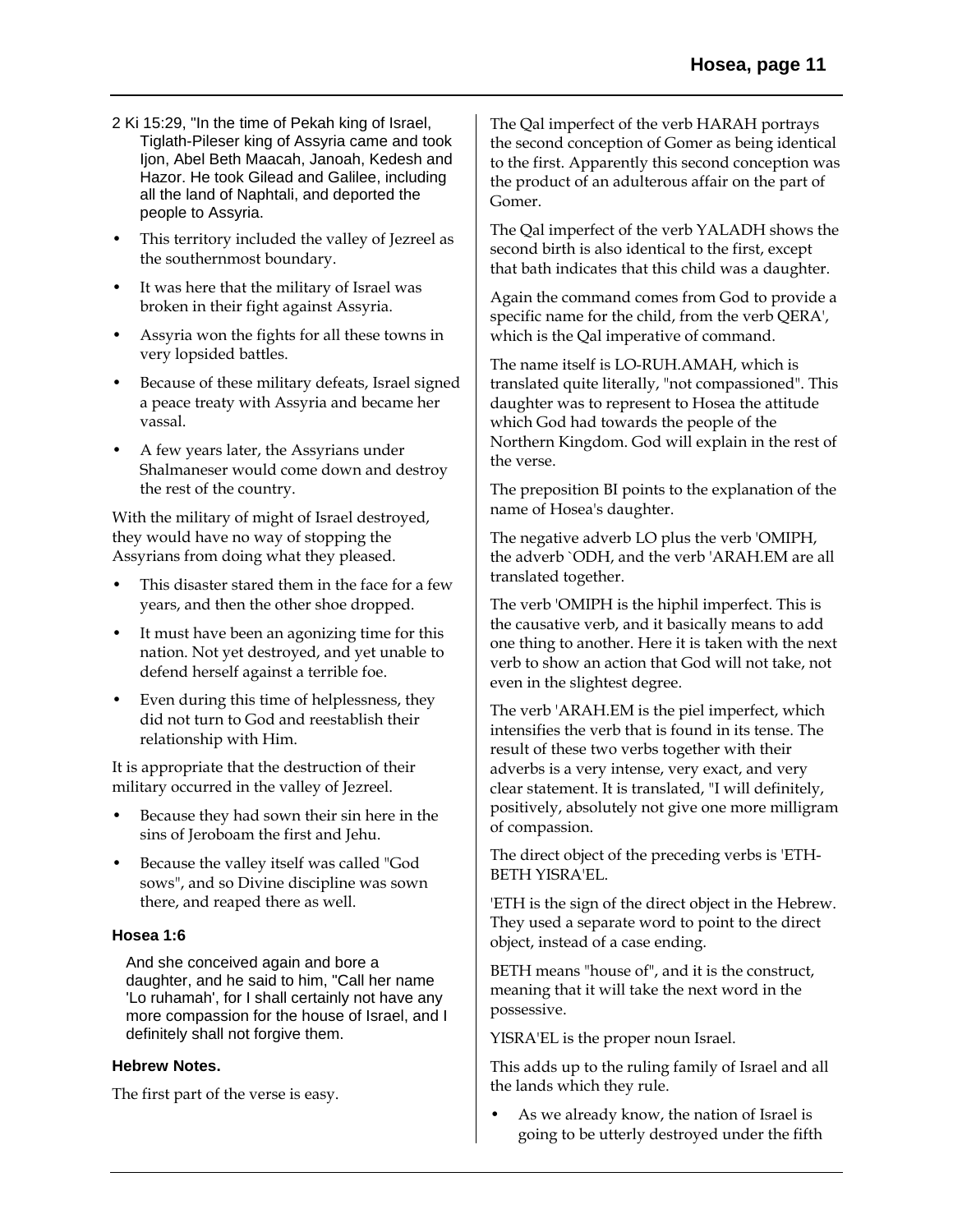cycle of discipline just a few years hence from this prophecy.

- This phrase indicates that the cause of the discipline is the ruling royal family of that nation.
- However, it also implies that the nation is responsible for its rulers - that the rulers are what the nation deserves. Beware! "I didn't vote for the S.O.B" bumper stickers are useless and more than that, they shirk responsibility. We get the rulers we deserve, and we must take responsibility for them.

The further explanation of the cutting off of God's compassion is pointed to by the explanatory use of the preposition BI.

The reason is stated with the infinitive absolute and verb NASHO' 'EWHA'. The infinitive absolute show emphasis when it precedes the verb, so again we have a very strong statement from God. It is translated, "I shall definitely not forgive".

The direct object LAHEM finishes the verse.

It is translated, "them".

# **The Meaning of the Verse and Its Impact.**

Gomer gave birth to a female child.

- Since Hosea's family was to have great significance in his prophetic life, the sex of his second child would as well.
- The family of Hosea represented Israel. As Hosea's family was to him, so also Israel had been to God.

Hosea's first child, a male, was born from an adulterous tryst on the part of Gomer.

- He represented the hypocrisy and adultery of Israel, and he was a foreshadowing of what was to come in Divine discipline through the fifth cycle of discipline.
- He represented the rule of Jehu, a king who was idolatrous and unfaithful in his relationship with God.

Likewise, his second, a female, was born from an adulterous tryst on Gomer's part. The female child represents the effeminate nature of the people of Israel.

There is nothing intrinsically wrong with having a daughter. Here, she represented something that was wrong with Israel. The men had become like women, and vice-versa.

The men were effeminate because of their immorality - their immoral activities had sapped their strength as men. They were no longer virile nor masculine (not macho).

The name of this daughter is a further indictment in this direction.

The meaning of the name.

**Lo-ruhamah**, as we have seen, literally means "not compassioned".

This child was the product of adultery, and represented Israel.

- Because Israel had been involved in idolatry for so long, God had finally decided to cut off his compassion towards her.
- There is a time when worldly compassion must be cut off, for the good of those who have received it, and for the good of those around them.
- This does not imply the loss of salvation in any way.
- It does imply loss of priest nation status and logistical grace on a national scale.

RUHAMAH is also a word which finds its roots in the word for "womb", and feminine compassion. This matches well with the idea of the child being a daughter.

Israel had lost her capacity for compassion, and therefore no compassion would be shown to her.

- The women no longer had the quality of femininity and feminine compassion.
- The men no long had the quality of masculinity and masculine compassion. Therefore, God would cut off His Godly compassion towards them.
- At the time just before Hosea began his ministry, God had this attitude toward Israel
- 2 Ki 13:23, "But the LORD was gracious to them and had compassion and showed concern for them because of his covenant with Abraham, Isaac and Jacob. To this day he has been unwilling to destroy them or banish them from his presence.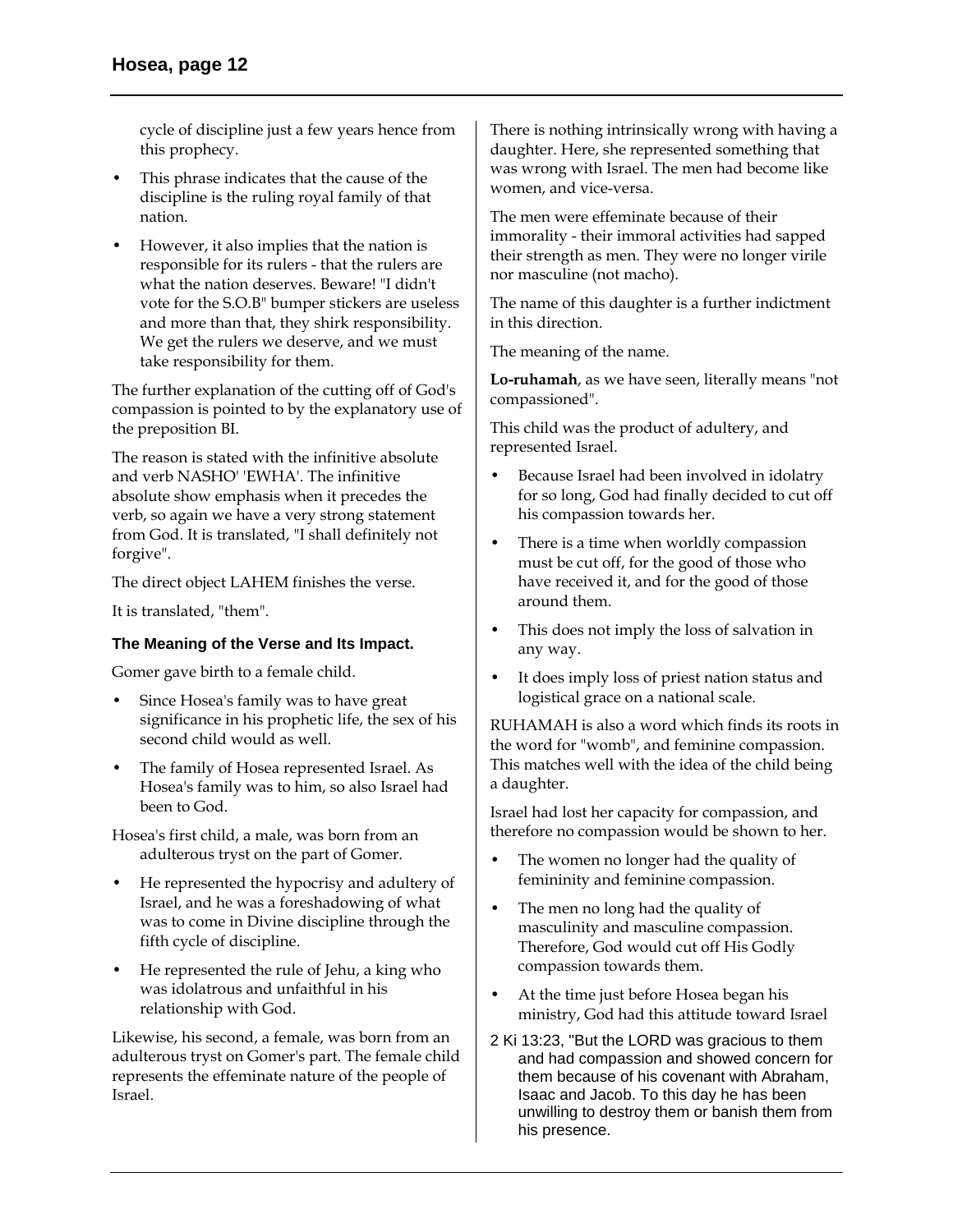After another 50 years of unfaithfulness, that attitude had changed.

Israel was not engaged in harmless sins. There was child sacrifice and unrestrained violence in the land. They were a hazard to themselves and to others, and they had to be removed.

Therefore, God makes two dogmatic statements concerning Israel. "This is the end of my compassion." "This is the end of my temporal forgiveness.

#### **Hosea 1:7**

But I will show compassion to the house of Judah and I will deliver them through Yahweh their God, but I will not deliver them by the bow or sword or strategy, by horses or by chariots.

#### **Hebrew Notes and the Meaning of the Verse.**

The verse begins with the piel imperfect verb 'ARAH.EM. The piel verb shows the action as happening with a great deal of intensity. The imperfect tense shows that this action will occur at some time in the future (namely, in 701 B.C.). It is translated, "I will have fantastic compassion".

The direct object of the verb is WE'ETH-BETH YEHUDHAH. This is translated, "on the house of Judah". Again, this indicates the entire nation, which here is the Southern Kingdom.

The verb WEHOSHA`TIM displays the way in which the compassion of God will be shown.

The perfect tense of the verb shows that the action is in the future, but is so sure to happen that it is considered already in existence. The hiphil is the causative verb, and so Yahweh is the cause of the action. This is translated, "And I shall deliver them".

The preposition BI is attached to the proper noun YAHWEH, and so it shows the agent of the delivery, which is God Himself. It is translated, "through Yahweh".

The noun ELOHEHEM is a descriptive noun, and it shows the relationship between the deliverer and those who are delivered. It is translated, "their God". This implies that their is a good relationship between the nation of Judah and Yahweh.

The negative adverb LO and the verb 'OSHI`M indicate the means by which the nation of Judah will not be delivered.

The verb is the hiphil imperfect. This means that the action will not come to pass, that God will not cause or use the following means to save Judah.

It is translated, "but I shall not deliver them.

BEQESHETH WEBIH.EREBH WEBHEMILH.AMAH form the first three means which are not used.

BEQESHETH is translated, "by the bow".

WEBIH.EREBH is translated, "or by the sword".

WEBHEMILHAMAH is translated, "strategy".

BESUSIM and WEBHEPHARASHIM form the second set of means which are not used to deliver Israel.The first is translated, "by horses". The second is translated, "or by chariots

#### **The Impact of the Verse.**

This verse makes a strong contrast with the previous one. While God will cut off his compassion to Israel, He will show it to Judah. At the time in which this was written, both nations were in serious trouble.

• Israel, as we have seen, is heavy into idol worship, and under serious Divine discipline and the threat of the fifth cycle.

• Judah is also into idol worship, and they are also under the same threat.

There will be a difference, however. Under the rulership of Hezekiah and the ministry of Isaiah, the nation of Judah will put a stop to idol worship and return to worshipping God in the prescribed way set down by the Mosaic Law. This will result in God's display of compassion at a very dramatic moment in history.

Although the nation of Israel will not be around for that moment, God is giving them a preview in hopes that they too will see the truth.

The nation of Israel will reject this preview, and continue on their road to destruction.

READ 2 Kings 18 and 19

# **Hosea 1:8**

And Gomer weaned Lo-Ruhamah, and then she conceived and then bore a son.

# **Hebrew Notes.**

There are three verbs in this verse, all are in the qal imperfect, third feminine singular. The qal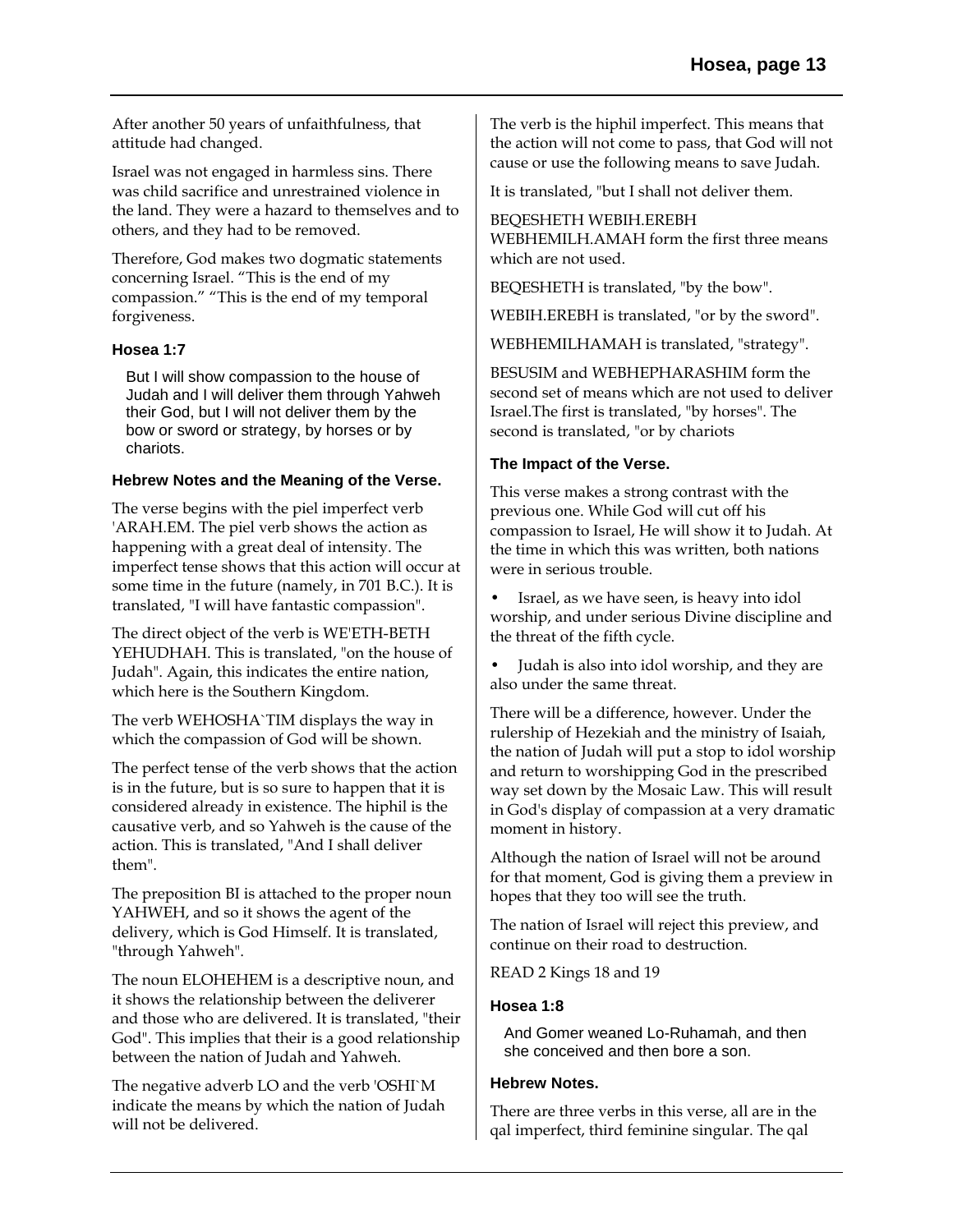imperfect displays an action as imcomplete; and that is done here to show the drama of the act. It is the equivalent of our historical present in the English The third feminine singular shows Gomer, Hosea's wife, as the subject of those verbs.

The first verb is WATIGEMOL, which means to wean a child from breast feeding. The object of this verb is LO-RUHAMAH, the second child in the family, the daughter.

The second verb is WATAHAR, which means to conceive in the womb.

The third verb is WATELEDH, which means to give birth. The direct object of this verb is BEN, which is translated, "a son.

# **The impact of the verse.**

This verse simply records the conception and birth of Gomer and Hosea's third child, a son. This child, like the two before it, was conceived in an adulterous relationship. It was not Hosea's biological child.

Although Hosea was not the biological father of these children, being the mature believer that he was, he did care for them. It was not the children's fault that their mother was an adulteress. The children would get to make their own choices in life when they became adults..

#### **Hosea 1:9**

And God said, 'Call his name, 'Lo-Ammi', for you are not my people, and I shall not be God to you.'

#### **Hebrew Notes.**

The verse begins with the qal imperfect third masculine singular verb WAYO'MER. It is literally translated, "and he said"; but the subject, God, has been defined in previous verses, and I inserted it here for the sake of clarity. This verb shows a past action as incomplete, and does so for dramatic reasons.

The qal imperative second masculine singular of the verb QERA' describes the action called for by the preceding verb. It is translated, "Call his name".

The direct object of QERA' is the noun SHEMO, which has the masculine singular suffix, and receives the action of the verb and is translated, "his name".

The name is LO' `AMMI, which translated literally comes out "not my people".

The explanatory conjunction BI has the second masculine plural ending, and it is translated, "for you".

The verb ":to be" is inserted here, as it is implied even though omitted in the original text. "are".

LO' `AMMI is next, and is translated, "not my people".

The conjunction WAW is added on to the next word, and it specifies an attendant condition to the first. It is translated, "and".

The personal pronoun in the first person forms the subject of the second condition, which is the mirror of the first. It is WE'ANOKHI, and it is translated, "I".

The verb and negative adverb LO'-'EHYEH form the action of this second condition. It is the qal imperfect, and it is translated, "shall not be".

Again we must insert something here, and it is the proper noun God.

Finally there is the preposition LAKHEM with the second masculine plural suffix, which is translated, "to you".

# **The Impact of the Verse.**

This message from this child is really an application and expansion of the one from the child previous. The application of the cutting of the compassion is that Israel will no longer be God's holy people, set apart for a special purpose in God's outline of history.

Israel's special relationship with God will be cut off because of their sin and especially their idolatry. As we will see in the next verse, there will be a time when that relationship is restored.

#### **Hosea 1:10**

And the number of the sons of Israel will be as the sand of the sea which is immeasurable and uncountable. And it will be instead of it being said to them "not my people", it will be said "sons of the living God.

#### **Hebrew Notes**

WEHAYAH is the verb 'to be' in the qal perfect tense. It portrays the action of the verb in the completed state. Since here it is in the form of a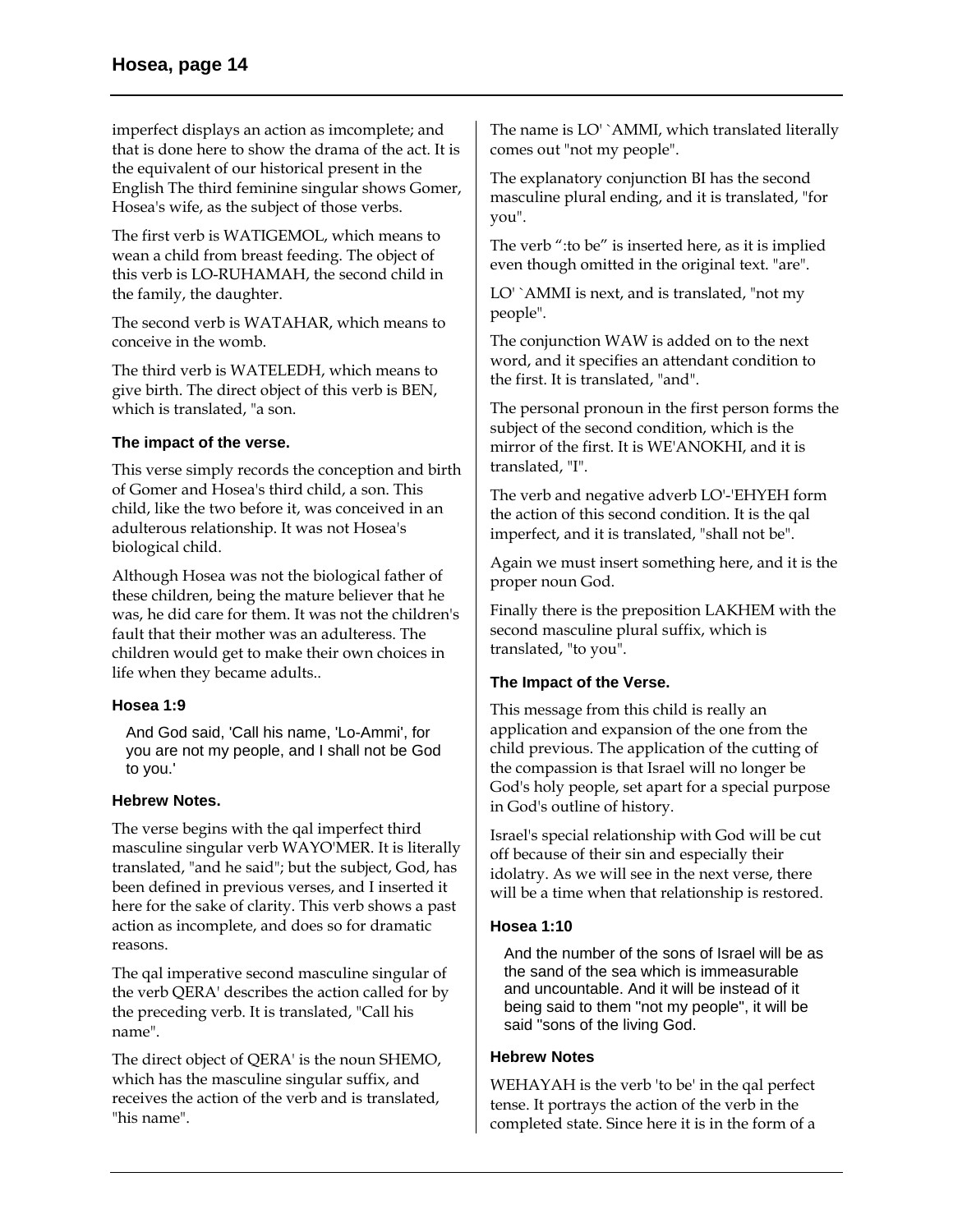prophecy, it takes the English future tense. Because it is the Hebrew perfect, it shows the surety of the fulfillment. It is translated, "will be".

This verb governs the next two verbs in the sentence, so that, although they are in the imperfect, they are also a part of this prophecy.

LO'-YIMMADH is the niphal imperfect, which is the passive form of the verb.Here, it works more like the English adjective "immeasurable".

In the same way, the verb WELO YIMMAPHER is in the niphal imperfect, and it is translated like the English adjective, "uncountable".

Again, there is WEHAYAH, which is the prophetic future perfect of the verb to be. This verb will govern the other verbs in the sentence, which, although they are in the imperfect tense, they are also a part of this prophecy.

The verb YE'AMER is the niphal imperfect of the verb to speak, and it is translated, "its being said".

The verb YE'AMER is repeated, with the same translation as above.

The structure of the sentence looks like this:

And the number of the sons of Israel will be as the sand of the sea, which is:

Immeasurable and

Uncountable.

And it will be instead of it:

Being said of them, "not my people",

It will be said, "sons of the living God".

The Impact of the Verse.

See the comments for verse 1:11.

# **Hosea 1:11**

And the sons of Judah and the sons of Israel will be gathered together, and they will set for themselves one head. And they will ascend from the earth, for great will be the day of Jezreel.

# **Hebrew Notes**

The verb WENIQBES.U is in the niphal perfect, and this is the prophetic future perfect. It is translated, "will be gathered".

The qal perfect of the verb WESAMU is translated, "they will set.

The qal perfect of the verb WE`ALU is translated, "they will ascend.

# **Impact of the verse**

# **The Covenants to Israel.**

God provided the nation of Israel a fantastic collection of grace blessings in the form of covenants. A covenant is based on the attributes of God.

- It finds its motive in the love of God. There is nothing treacherous or deceitful about a covenant.
- A covenant finds its modus operandi in grace. God gives based on his thinking, power, and merit.
- It finds its dependability in faithfulness. The blessings always wait for Israel to appropriate them.
- It finds its timing and organization in order. Everything is arranged by the capabilities of God in eternity past.
- It finds its enactment in the sovereignty of God. God chooses to bless Israel.
- It finds its revelation in the truth of God. God is forthright and clear and honest in His communication of the details of His covenants. He always keeps His Word.

The only thing that Israel is to provide is their acceptance of the very first covenant, which is the spiritual one.

- The spiritual covenant is the relationship with God provision.
- In it, God provides Israel with everything that they need to have a national relationship with Him.
- They have the information that they need in order to have a relationship with Him.
- They have the power that they need in order to have a relationship with Him.
- They have the righteousness that they need in order to have a relationship with Him.
- This relationship with God is the greatest of all the covenants, and it provides the best of the blessings.
- Abraham is an example: until he got his relationship with God on track, he would not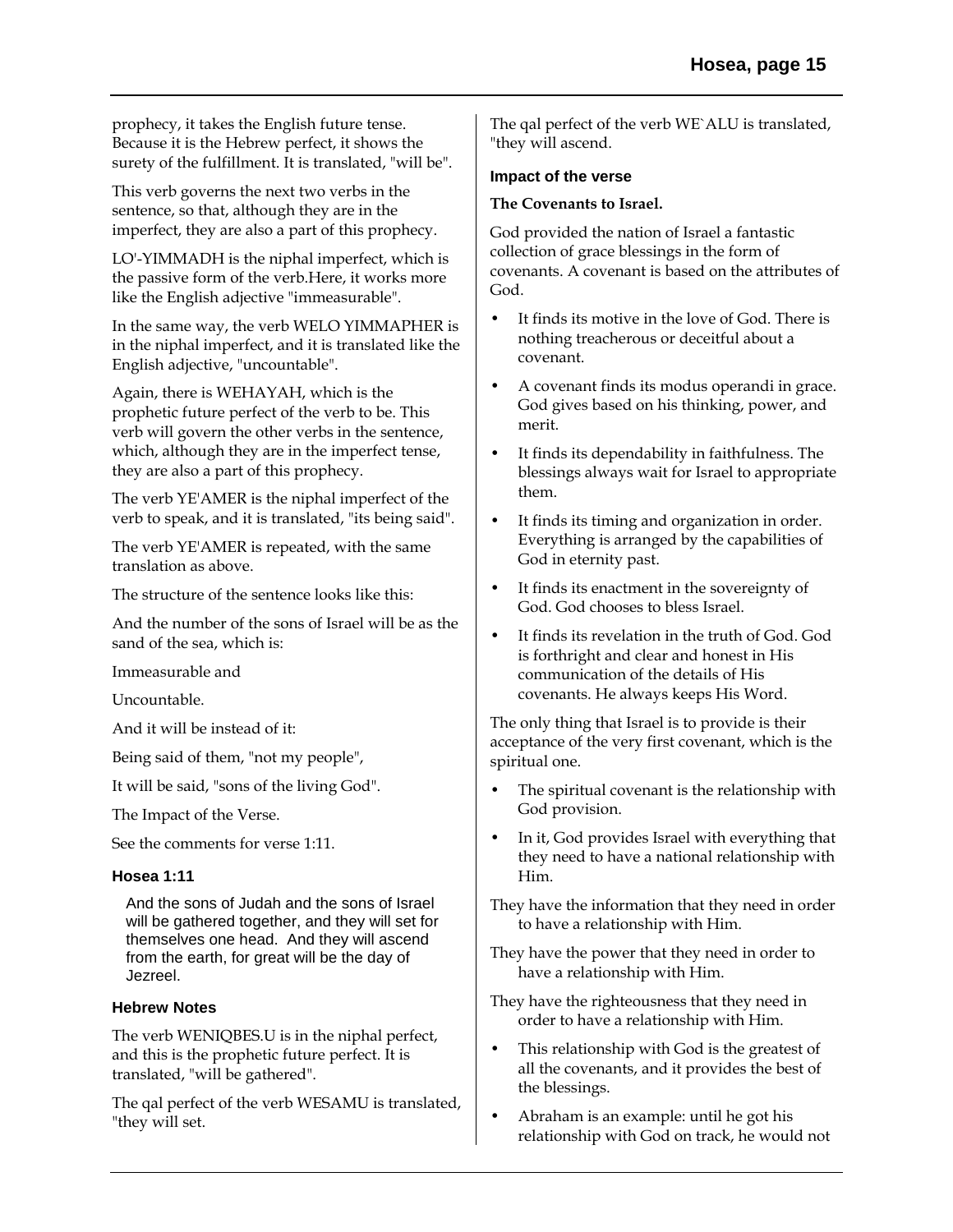<span id="page-15-0"></span>receive the remainder of his covenant blessings.

During the age of Israel, only racial Jews receive the blessings of the covenants to Israel.

Individual Gentiles may still fulfill the plan of God for individuals, and they may share in the covenants to Israel by way of blessing by association.

# **Divine Discipline of Israel**

Throughout the history of Israel there was much divine discipline. This discipline was like all other discipline: its purpose was to bring the nation back into its corporate relationship with God.

The motive of God in discipline is not treacherous, but comes from a desire for the very best for the objects of His grace. The discipline is always appropriate, so that it provides the circumstances which are most conducive to repentance. In this the justice of God is involved. The discipline never violates the principle of volition. It is intended to focus the attention of the recipients on the truth, and their options regarding the truth.

The discipline does not come from revenge motivation, but from love motivation. Anthropopathisms such as anger are often used to convey the justice of God related to the discipline, but God does not get angry.

- An anthropopathism is a device which is used to communicate a clearer picture of one or more of the actions of God toward man.
- It attributes a human emotion to God which He does not ever have, so that man might understand an action of God.

The discipline is removed or converted to suffering for blessing if the person or nation responds and returns to their relationship with God.

#### **Israel and Dispensations**

There is an Israel past and an Israel future.

The past Israel existed from the first Passover, ca. 1440 B.C. to the destruction of Jerusalem in 70 A.D. The future Israel is the Israel of the tribulation and the millennium.

When Hosea speaks of the restoration of Israel, he looks forward to the millennium, and the rule of Jesus Christ.

Therefore, the following interpretations apply to the last two verses:

- The nation of Israel will be reunited with that of Judah.
- Their population will grow by a great amount (a sign of prosperity).
- They will obtain a new name, "the sons of the living God", which will reflect their fantastic relationship with Him, and his activities on their behalf.
- They will have one leader in Jesus Christ, the greatest political leader of all time.
- They will ascend above the earth, which is a reference to the quality of life and excellence in production that Israel will have during the millennium. It will far exceed anything before in human history. It will include brilliance in all areas of life.

This prophecy of the millennium is pertinent to the faithful of Hosea's day. It was imperative for the faithful to understand that they might not see vindication in their own time, but that there would be eternal vindication for them, and that in spite of their being witnesses to the final destruction of their nation, it had no reflection on their spiritual lives.

# **Hosea Chapter Two**

#### **Hosea 2:1**

Say to your brothers, "my people", and to your sisters, "she has been shown compassion.

#### **Hebrew Notes and the Meaning of the Verse**

The verb "say" is a second person plural Qal imperative of the verb 'AMAR. This means that it is a command from God, addressed to all the people of Israel.

What is important about this information is that it is not just addressed to one person in Hosea, or in Jezreel.

Instead it is addressed to the entire nation of Israel, so that they might say these things to one another.

(The other materials related to these words have been discussed in previous lessons.)

The Impact of the Verse.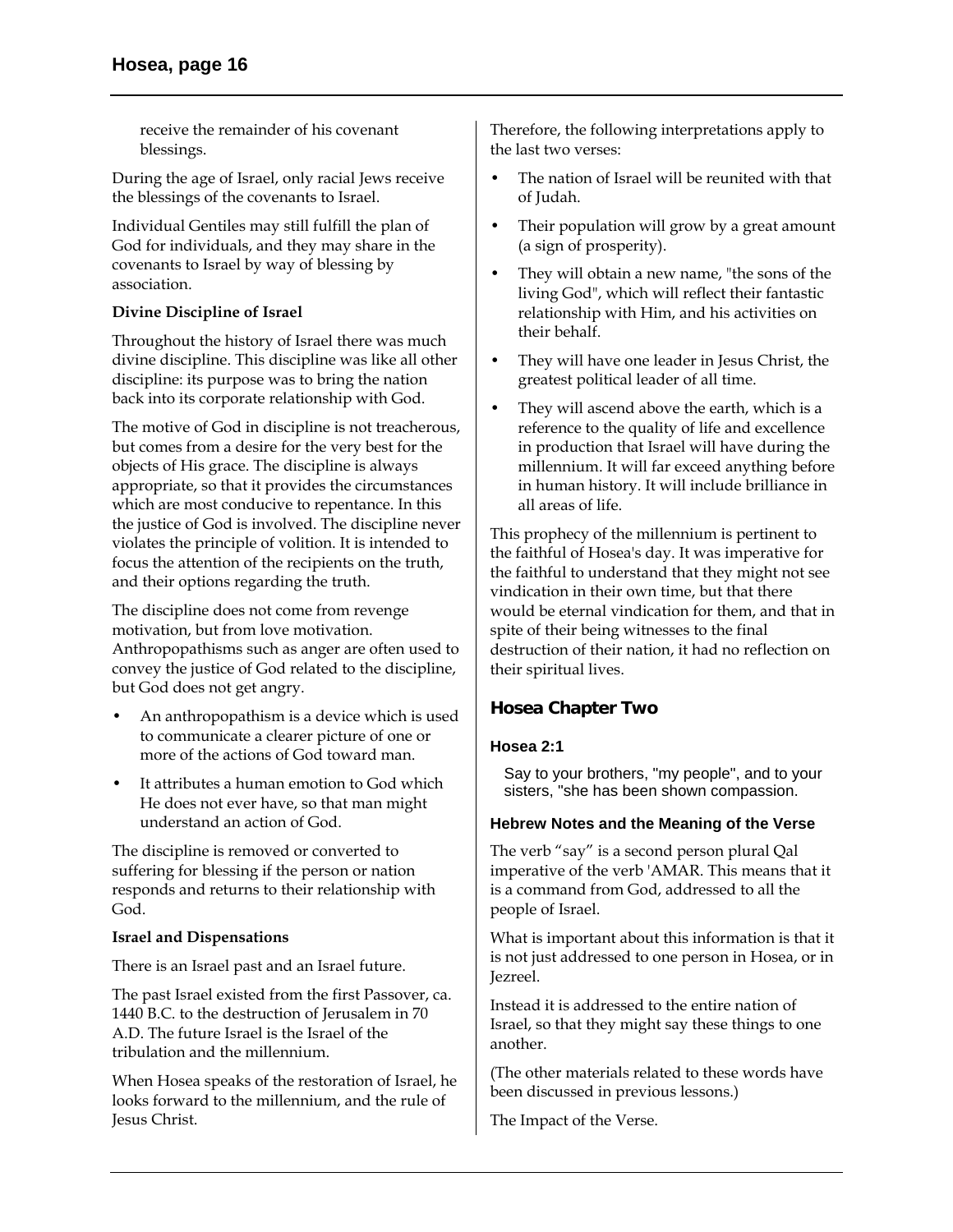This verse begins a discourse that lasts several verses - all the way to the end of chapter two.

The purpose of this discourse is to exhort Israel to return to their relationship with God - to change their mind about their adulterous idolatry - and once again know God through the ritual system.

The verse is addressed to the younger generation of Israelites, and it is an exhortation to get to know God. The older generation was so far gone in degeneracy that God had decided to turn and appeal to their children in a brilliant last-ditch effort to save the nation from itself.

God's first objective was to convert the younger generation, if they would respond.. His second objective was to use the witness of the converted generation to appeal to their parents and elders, and thus bring them back.

There is a lesson in this: the most effective witness often comes from those who are close. Family and friends will be much more effective witnesses than a total stranger. There is a certain amount of trust that you have from a family member that you is not present in other relationships.

Other types of witnessing are not prohibited. In fact they are still encouraged. However, they are not as effective, at least from the human viewpoint. This is the evangelism strategy of God, and it makes perfect sense.

It is interesting to note again the contrast between Israel and her southern counterpart, Judah. The same evangelism strategy was used on the both of them. The people of Israel, both children and parents, would reject it, while with the people of Judah, at least the younger generation would accept it.

# **Hosea 2:2**

Contend with your mother, contend (for she is not my wife and I am not her husband), so that she might put away her harlotry from before her, and her adultery from between her breasts.

# **Hebrew Notes and the Meaning of the Verse.**

The first verb of the verse is RIVU, which means "to contend", or argue with someone. It is the Qal imperative, and it shows the command from God to the children (literally) of Israel. This verb is repeated for emphasis, and it shows the urgent nature of the command.

Next is the Hiphil imperfect of the verb THAMER, which means "to put something away", or to stop a certain pattern of behavior. The Hiphil is the causative tense in the Hebrew, and it shows the witness of the child as causing the repentance of the mother. The imperfect part means that this action has not yet taken place, but it is intended to take place. It is God's purpose for it to.

# **The Impact of the Verse.**

This verse reveals the urgent nature of God's message to the older generation in Israel. The parents have taken the nation to the brink of destruction, because of their destructive behavior, and time is of the essence. Therefore, the children are urged to contend with their parents, so that they might repent before they are destroyed by God.

The word RIVU is used to show the intensity of the action which is to take place. The actual arguing is to be rational - for the gospel is the apex of rationality.

The urgent nature of the message is to be conveyed through the intensity of the rational arguments. This contention is to continue until the end.

This verse also reveals that when there is a split in the marriage, all credibility is lost for the purpose of evangelism.

- In a marital split, there is so much emotional pain that it is very difficult for one to communicate credibly with the other.
- There had been a marital split between God and His people, especially the older generation. Therefore He commanded the younger generation to intervene, so that the split might be healed before it was too late.
- Credibility is a very important issue in the dissemination of the gospel, and God does not ignore it here.

This verse reveals that God always chooses the most effective mode of communication. In this case, it is contention. This contention, coupled with the divine discipline would be the most effective in communicating the gospel to the people of Israel.

In our witnessing life, we too are always to communicate in the most effective manner.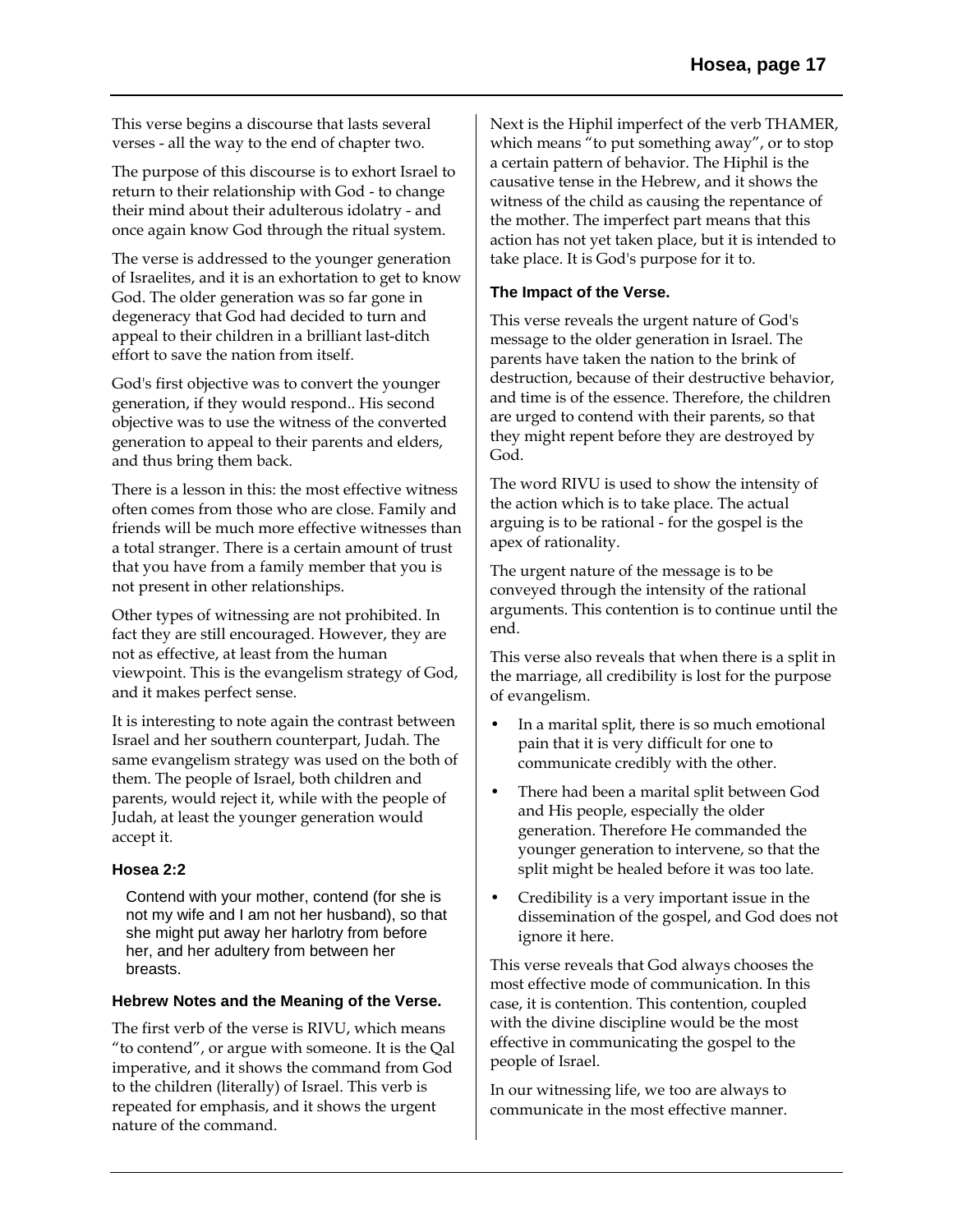However, this is not necessarily always contention.

- There is witnessing by casual conversation which leads to Christ.
- There is witnessing by introducing a good gospel tract.
- There is witnessing by use of Bible verses.

This passage in fact shows that contention is pretty much a last-ditch measure, due to the desperate nature of the times.

Notice that part of the message is the restoration message. It is the message to the prodigal son - the message of grace and forgiveness.

- The one who repents must be confident of his status if he should choose to return.
- If he is not confident, then it is unlikely that he will accept the offer.
- God's offer is always the most gracious, and the one in which we can have the most confidence. He always keeps His word and supplies what He offers.
- Since this is so, if we reject it, then the penalty becomes quite harsh.

So, the situation has become quite desperate, and God goes for broke

# **Hosea 2:3**

Lest I strip her naked and set her as the day of her being born, and I make her as the wilderness and as a parched land, and I kill her with thirst.

#### **Hebrew Notes.**

The first verb is the Hiphil causative of PASHAT, which means to cause someone to be stripped of their clothing. It also has the interesting connotation of flaying the skin from one's back in the process of whipping, and the double entendre exists in this verse. It is in the imperfect tense, and so is not a current reality. The adjective 'ARUMM.AH completes the thought, and it denotes the state of nakedness which results from the stripping. It comes from the Hebrew word for skin, and so supports the double entendre.

The second verb is the hiphil causative of the verb YAS.AN, and it means to cause something to change its state of being. It is a very forceful and

vivid verb. It is in the perfect tense, so as to show the certain nature of the event, should the nation of Israel fail to repent. The state to which Israel will be changed is also vividly portrayed by the niphal passive infinitive construct of the verb YALADH. This construction shows an action at the dramatic moment of its occurrence, it is a revelation of an act in progress.

Next is the Qal perfect of the verb SUM, which is the softer version of YAS.AN. It also shows a change in a state of being, and the perfect tense makes this a prophetic future perfect. The state is defined by the noun MIDHBAR, which denotes an uninhabited wilderness.

- The change of verbs also indicates a change from the personal (the older generation of Israelites) to the national.
- The land of the nation of Israel will suddenly be uninhabited, due to death and deportation.

The second part of the national discipline is further explained by the Qal perfect of SHITH, which also means "to make", and is a synonym of SUM. This time the nation is said to be made into an ERES.S.IYAH, a parched land. This shows that not only is the land uninhabited, but it is also uninhabitable. There is no water to found, and no one can live there, even if they were crazy enough to want to do so.

The third part is the natural result of the first two, which is death by thirst. This is portrayed by the hiphil perfect causative of the verb MUTH, which means "to die". When you cause someone to die, you kill them. Notice that this is not the Hebrew verb for murder, which is RASAH. God is righteous, and He does not ever kill unjustly. We have seen the justice of God in His future compassion for all the victims of the heinous crimes of this nation. The method of destruction is S.AM.A', which means "thirst".

- Future compassion is an important concept for those who study Divine discipline.
- When it is necessary God brings final discipline on a person or nation.
- God does this to protect the future victims of crime and violence.
- It is more important for God to have compassion on future victims of criminals than on the criminal himself.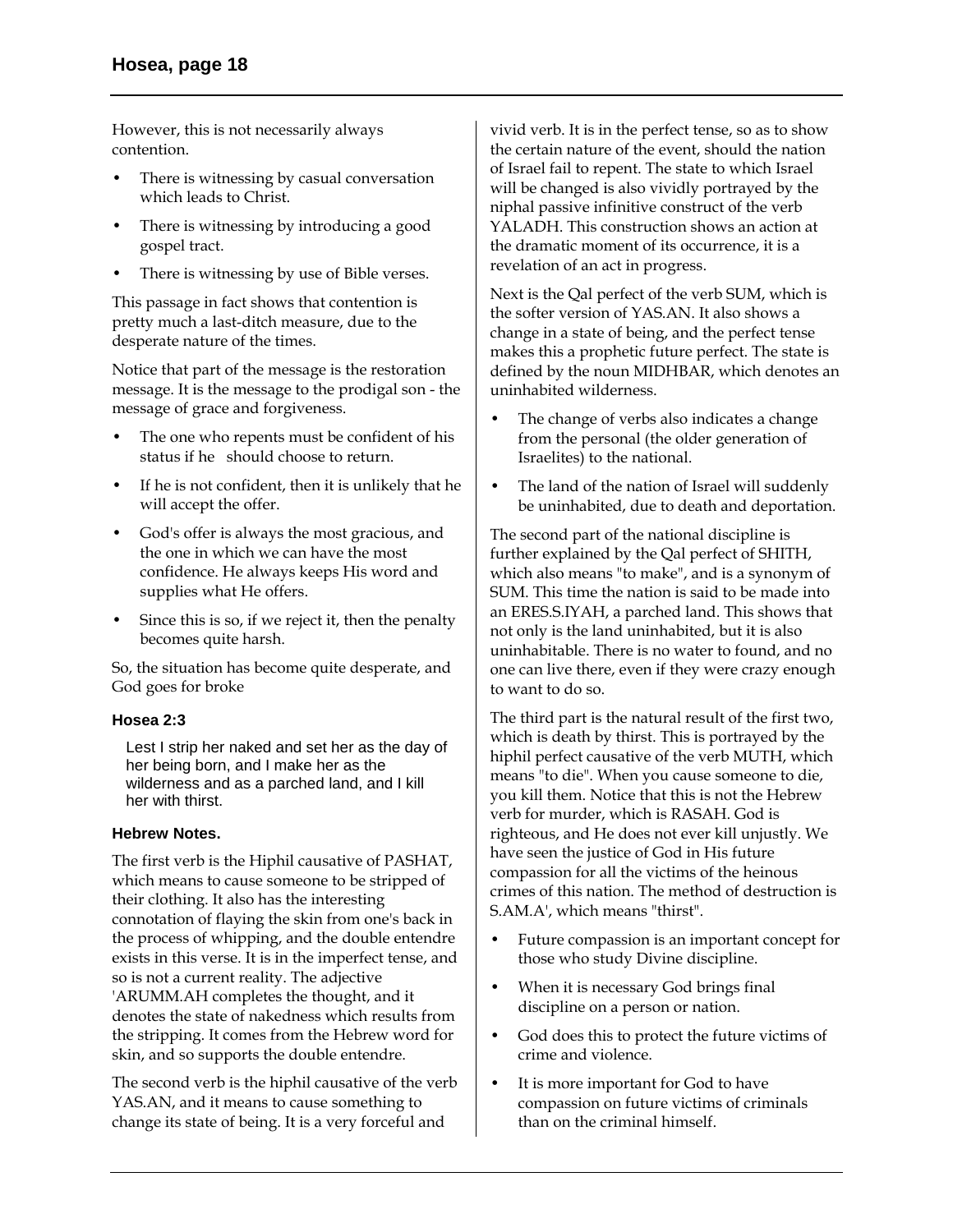• This is a very important principle to apply in the administration of justice, for we have delegated authority from God to bring justice against criminals. It is superior moral thinking to have more compassion for victims than for criminals!

# **The Impact of the Verse.**

The purpose of this verse is to reveal what would be prevented by the evangelization of the Northern Kingdom of Israel. That is the meaning of the word 'lest'.

Remember, God has put together an excellent evangelization strategy for the nation of Israel.

Presently, only a few of the children, the younger generation, are believers who are with the plan of God.

• God calls upon these younger ones to evangelize each other, so that they might band together and begin to have some legitimate impact through their weight in numbers.

• After the first stage is accomplished, the younger generation is to turn and evangelize the older generation, thus accomplishing the repentance and salvation (literally) of the nation.

The younger generation is to actively contend with the older in the area of evangelization, because the situation has indeed become desperate, and the final discipline is near.

This verse is divided into two halves. The first half is personal, while the second half is national. The first half has to do with people, while second half has to do with the nation and even the land itself.

The design of this verse is to wake up the younger generation, so at least they might understand the serious nature of the plight of their nation.

- It is always the burden of the believer to know the truth.
- Although it is good to know the truth, sometimes it is also sad. That is the case here.

The double entendre of the stripping/flaying of the person is especially appropriate, since it portrays a state of being, and the reality of that state.

The state of being is nakedness - total, abject poverty and helplessness as a new born babe. Not only will the people be impoverished, but they will be completely helpless to do anything at all about it.

The reality behind the state of being is that it is divine discipline. God is doing this to wake them up - and to destroy them for what they have done - and to save the innocent victims of their heinous acts.

So the discipline on the people will be poverty. That is the personal nature of the discipline. Next is the national discipline.

First, the land will be uninhabited. This will be due to the conquest of the Assyrians.

- Many thousands of the inhabitants of Israel will be killed by the Assyrian invasion.
- Many thousands more will be deported back to Assyria, where they will become slaves.
- The land will become as one big ghost town deserted for all intents and purposes.

Furthermore, the land will become uninhabitable. A famine will strike, leaving it a parched desert, unarable and unbearable. Without water, the land will die of thirst. The ecosystems of Israel will be destroyed, and no man can survive there.

This must have been a shocking thing to consider, when a person of that time looked at their fertile land. Indeed the plain of Sharon was one of the great garden spots of the ancient world, and the caravans of the time used to go out of their way to travel through this strip of land that extended through the nation from North to South for some 90 or a hundred miles.

It would be like going through California in the Springtime, and finding it to be one big desert. What a terrible shock that would be.

In summary, this verse is a warning to the younger generation, reminding them of what will befall their nation, should they fail to give the gospel.

# **Hosea 2:4**

And I will definitely not have compassion on her sons, for they are sons of harlotry.

#### **Hebrew Notes.**

The verse begins with the verb 'ARAH.EM, which is negated by the negative adverb LO. This verb is the piel intensive, which shows the action as occurring in a very intense fashion. The direct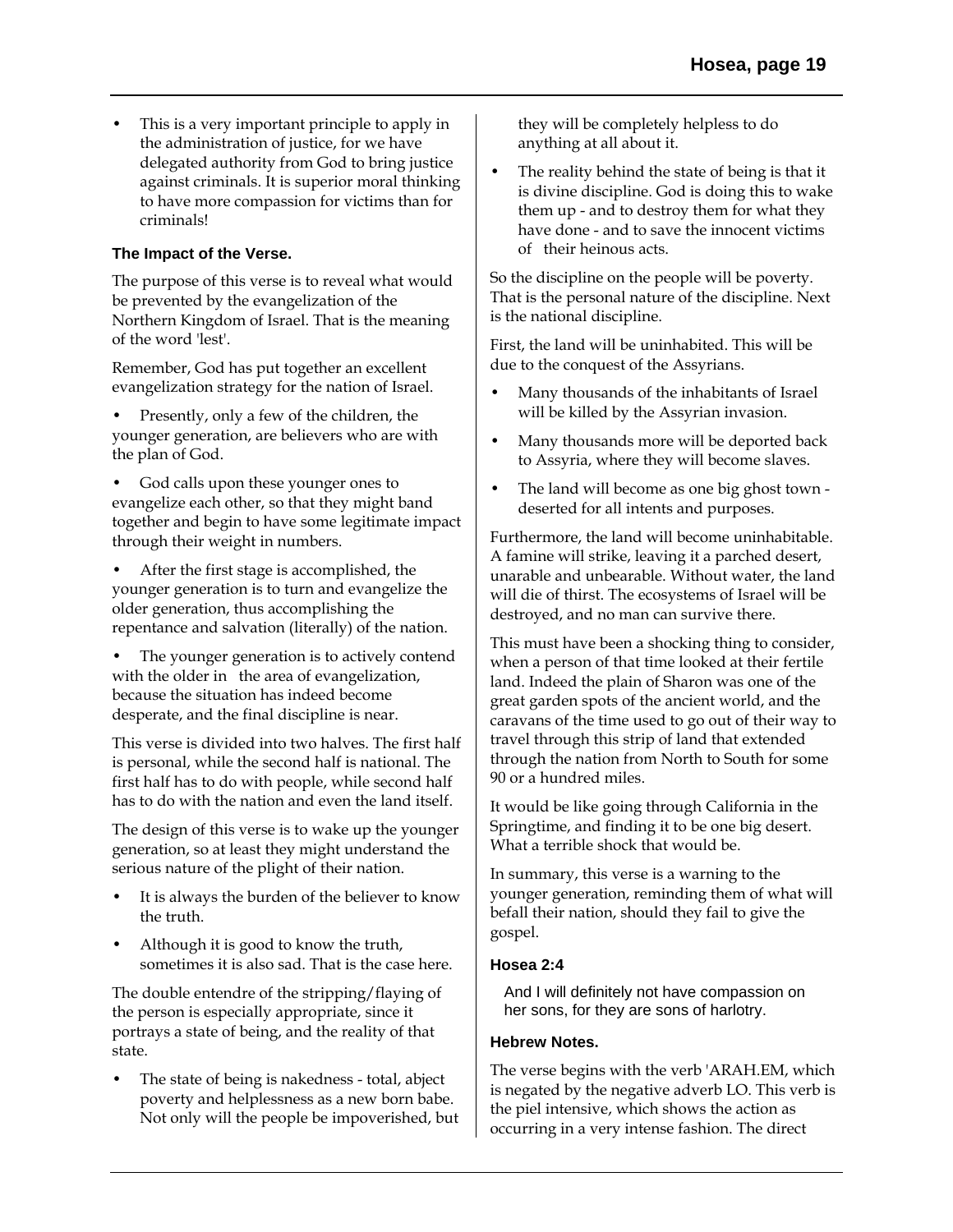object of the verb is BANEYAH, which is "sons", and it points to the younger generation in the nation of Israel.

The conjunction KI points to the explanation for the preceding action.

The final phrase describes them as "sons of harlotry". The word harlotry comes from the noun NUNIM, which means "to commit fornication". A cruder term would be "bastards".

#### **The Impact of the Verse.**

This verse takes a different turn, and reverses the course of discipline back on to the younger generation.

Remember that even the younger generation had major problems. They too followed in the footsteps of their parents, and went the way of fornication and adultery.

It is a tendency for any younger generation, that when their parents are spiritually and morally bankrupt, they will fall into the same pattern. Usually there is a different trend, a different twist in the pattern of their unhappiness, but they remain just that - unhappy, and heavily involved in the cosmic system.

The term 'sons of harlotry' connotes not only their genetic trend, but also their actual activity. They are the children of their parents both genetically and actively.

Each generation in the four generation curse must volitionally grab hold of their parents' trends and commit idolatry in order for God to extend His discipline. That is what is noted here.

Only a few of the younger ones were in the plan of God at this time.

Principle: God preserves the righteous in a time of national disaster, because he is always just.

- 1. Perhaps it will be their time to receive the ultimate blessing of dying grace.
- 2. Perhaps it will be their time on the witness stand, and the national disaster will be a great test and time of closeness to God.
- 3. Perhaps it will be their time of great blessing, and the national disaster will break around their lives like the waves on a seawall.
- 4. Perhaps it will be their time to escape, and live on in spiritual prosperity in another country.

5. Whatever the case, God is always just.

Remember again the principle of future compassion.

#### **Hosea 2:5**

For their mother has committed adultery, and the one who conceived them has acted shamefully, for she said, 'let me chase after my lovers, the givers of my food and my waters, my wool and my flax, my oil and my drinks.'

#### **Hebrew Notes**

The Hebrew verb for adultery, ZANTHAH, is used in its basic dictionary form to describe the acts of the older generation in Israel. These acts are seen as irrevocably written into the record of the past.

The hiphil perfect causative of the verb BOSH shows the parallel explanation of the act. The shameful activities are synonomous with adultery (which they should have known, but were shameless).

The explanation of her shamelessness (and the shamelessness of the older generation of Israel) comes from her words (which are representative of the words of the older generation). The Qal perfect of the verb AMAR, which means "to speak", introduces her quotation. This is a representative quotation, of what she (Gomer and the older generation) said on various occasions and in various ways.

Next is what is really the key verb in the verse, which is the Qal imperfect cohortative of HALAQ, which means "to go", and more specifically in this context, "to chase". The word is often used to describe the folly of the idolater in chasing after his false Gods. Notice the imperfect tense, which shows the incomplete nature of the action. She chases, but she does not catch. The reason for her failure is found in the following verses. It is God... and more.

The motivation for the chase in given in the final phrase, which includes the Qal active participle NOTHNE, which means "to give". She chases after her lovers, because they provide her with the things that she desires - food and water, clothing, oil (perhaps for sacrifice, anointing, or food preparation), and drinks.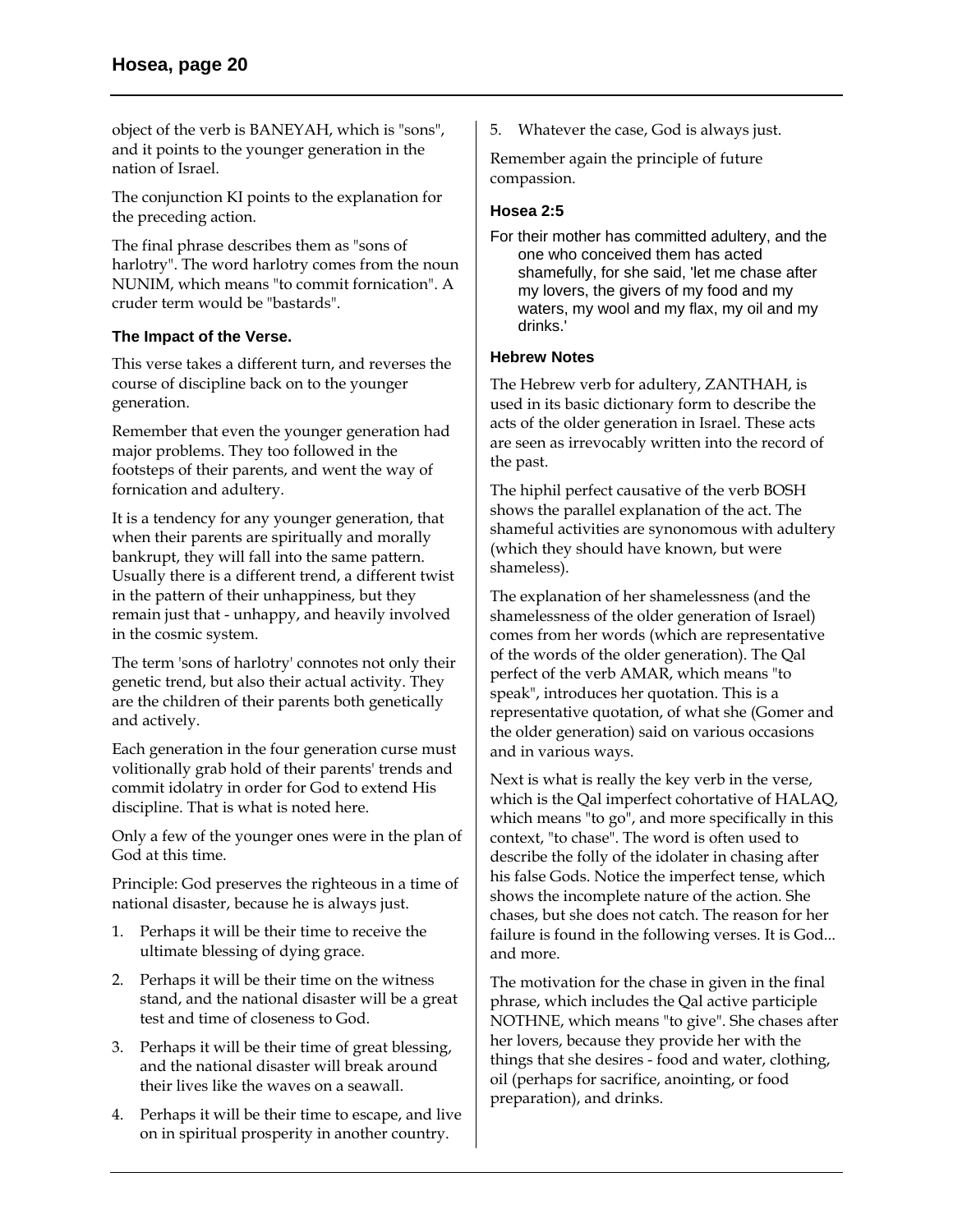The final noun, SHIQQUYA is quite revealing, since it shows another category of drink from water. Since this category is placed into the context of logistical necessity, and water is already mentioned, it is likely that alcohol is in view. That the drink is considered a necessity of life, means that addiction is in view here.

# **The Impact of the Verse.**

This verse shows the root causes of the problems.

The surface cause is adultery. The older generation habitually commits adultery, and the younger generation is not far behind.

It is good to understand that there is more than one layer to their problems.

The women commit adultery simply to get something from their lovers. It is just a means to an end.

They commit adultery to get the essentials of life ultimately to feel secure.

They commit adultery to get more than the essentials - the substance of their addiction.

This recalls to mind the prostitutes in our country, who trade sex in order to get a constant supply of cocaine, or whatever drug might be the source of their addiction.

Much of the pornography business is based on the supply of drugs to the participants, who will engage in any shameless act, and even on film, in order to supply themselves with drugs.

This shamelessness, this overt form of sin is a sign of total degeneracy in the nation.

And yet, as we will see, God is still willing to give them one more chance to repent. He still wants the very best for them, and his grace offer remains.

# **Hosea 2:6**

Therefore behold me, the one hedging up your way with thorns. And I shall wall up her wall, and she will not find her paths.

# **Hebrew Notes.**

The first word is the participle SAQ, which means "to build a hedge". A hedge can be used in one of two ways: to protect someone from something, as in a hedge around your estate keeps the unwanted out. It can also be used to obstruct, as in a hedge maze. That is the case here. God is hedging up the way of the adulteress.

The specific kind of hedge is delineated by the noun SIRIM, which means "thorns". It is interesting to note that you can penetrate a hedge, but if it is thorny it is going to be painful to do so. That is the picture here. The way to the adulterous liaisons is blocked by a thorny hedge. To go through that hedge is possible, but it will be painful, and she will not emerge unscathed.

Next is the Qal perfect verb NADAR, which means "to build a wall". The object which is said to be walled up is the wall which belongs to the adulterous woman. The home in ancient Israel usually had a walled courtyard, and the courtyard was a very popular place to hang out. The wall would have doors and windows for access. This verb tells us that the woman will be shut up or trapped in her house, and unable to travel about to her liaisons.

The final verb is lo THIMS.A'. It is the Qal imperfect, and it is negated by the adverb LO. It is the verb which means to find. What is searched for, but not found, is the path of adultery. The woman will have the desire for adultery, so that she can get the things for her idol worship. However, God will prevent her doing so by placing roadblocks in her way.

# **The Meaning of the Verse.**

This verse is all about Divine intervention into the area of sin.

There are two levels of sin in the life of the adulterous woman.

- 1. The first level is the level of adultery; what she does so that she can participate in her idolatry. This is just a means to an end.
- 2. The second level is the level of idolatry, and this is what she really lives for, and it is definitely worse than the first level.

This adulterous woman represents the older generation in the nation of Israel - she is one, but she represents many.

It is the aim of God to gain their attention - AND, this is the aim of divine discipline (chastisement). Its sole aim is to gain the attention of its object.

- The absolute best way to gain someone's attention is through suffering.
- God uses suffering to gain our attention, so that we will look to Him for answers.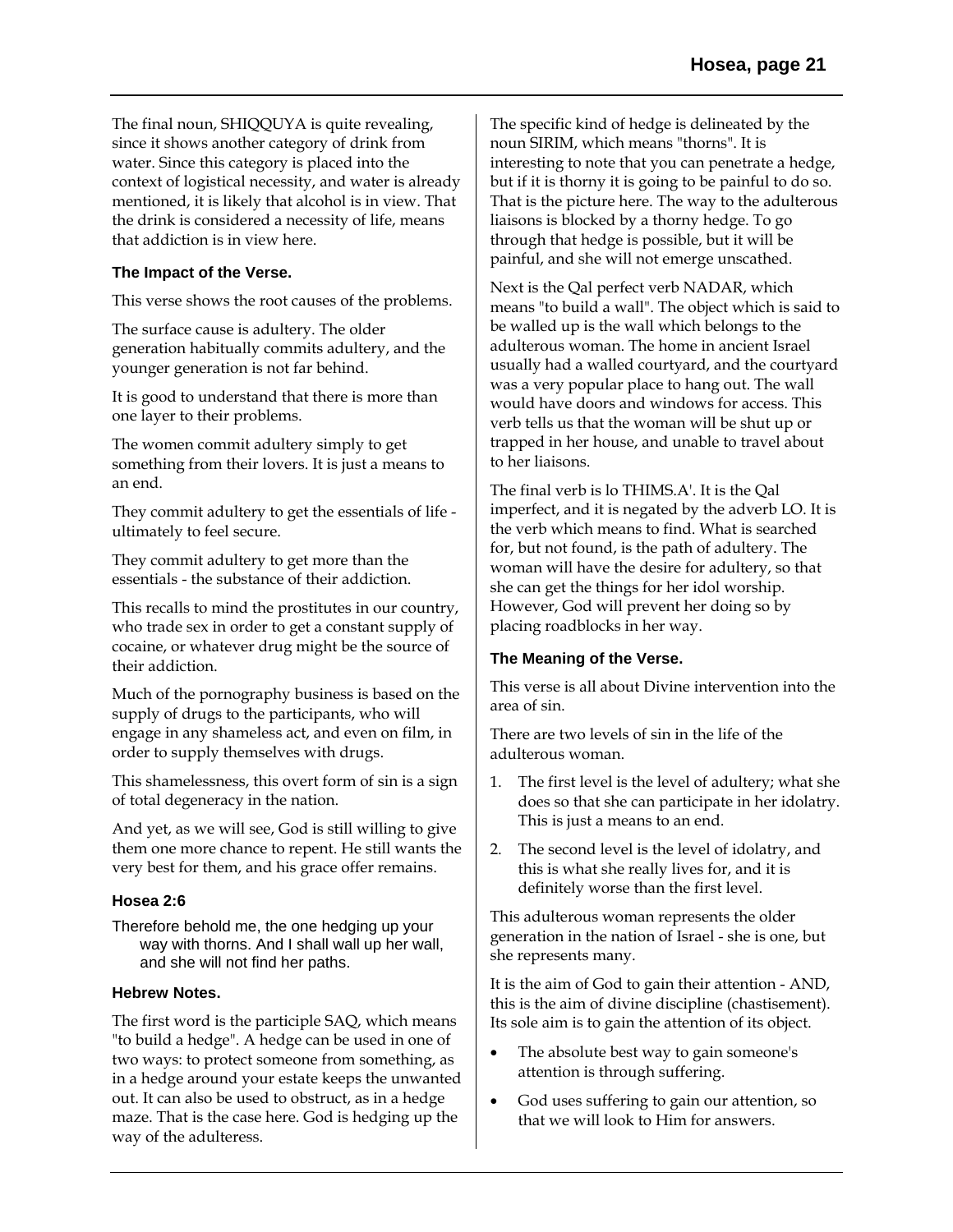The specific kind of suffering in this verse is frustration suffering.

- The woman is being prevented from engaging in her adulterous liaisons.
- Remember, the liaisons are the means to an end, and if she doesn't give sexual favors, she won't receive what she needs to participate in her precious idolatry.
- Therefore, she is frustrated, and the intent is that she will turn her attention to God.

There are two levels of frustration suffering here.

- 1. The first level is the hedge level a hedge of thorns is placed in her way.
- This is something that is painful to pass through -whether emotionally or physically, and thus it makes the adultery not worth it.
- In the case of adultery it may be a change in circumstances which leads to her being unable to do the same thing at the same time perhaps she must go to great ends to meet her lovers now.
- It could be venereal disease which makes intercourse painful or embarassing.
- 2. The second level is the wall level where the activity is completely prevented.
- This level of frustration suffering makes it impossible for the adulterous woman to engage in her liaisons.
- In turn, she cannot engage in her idolatry, which is what she really wants in life.
- Nothing seems to work out for this woman, or this generation.
- This is even worse than the first level, and its design is to focus her attention on God.

Additionally, there is a general frustration about life. This frustration comes from having no direction; from having nothing seem to work out in life; from always seeming to make the wrong decisions; from never getting what she really wants.

This, too is made to focus attention on God

#### **Hosea 2:7**

And she will ardently pursue her lovers but she will not reach them. And she will fervently seek

them, but she shall not find. And she will say, "Let me leave and return to my first man; it was better for me then than now.

#### **Hebrew Notes.**

First is the verb, RIDPHAH, which is a piel intensive perfect. It portrays the pursuit of something which is not good or constructive to one's life. It is intensive by nature, and so it shows the relentless pursuit of one addicted to idolatry who is frustrated in gaining the means for that activity. It shows endless running and pursuit.

The participle 'AHEBH is the direct object of the verb, above. It too is in the piel stem, and so it shows the former intensity of her adulterous activity. There was a lot of it, it occurred often, and with many different people.

The hiphil causative of NASAQ and the negative adverb indicates the failure of her pursuit. She intends to reach them, but she does not. She tries and tries to get over that wall, or through that thorny hedge, but she does not.

There is a repetition of thought with the verb BAQISH, which means "to seek". It is in the piel stem, and so the idea of intensity is again conveyed.

The result is again frustration. She does not find them. This is a repetition of the word MAS.A', which was in the previous verse.

The intended result is next. The following is God's intent for the adulterous woman.

- 1. The intent begins with the Qal perfect of the verb AMAR, which means "to speak" - the woman is going to say something.
- 2. First, she says "let me leave". This is the Qal imperfect cohortative verb 'ELKHAh, which makes an entreaty for the intended action. Notice that this reveals the true desire of the woman, based on her frustration.
- 3. Second is also the Qal imperfect cohortative, this time of the verb 'ASHUBHAH, which means to return. It is God's intent that her true desire be for her first husband.
- 4. Third is the comparison of her previous life with the one she has now.

She says BI TOBH HARI'SHON, ME'ATAH: far better the first than now.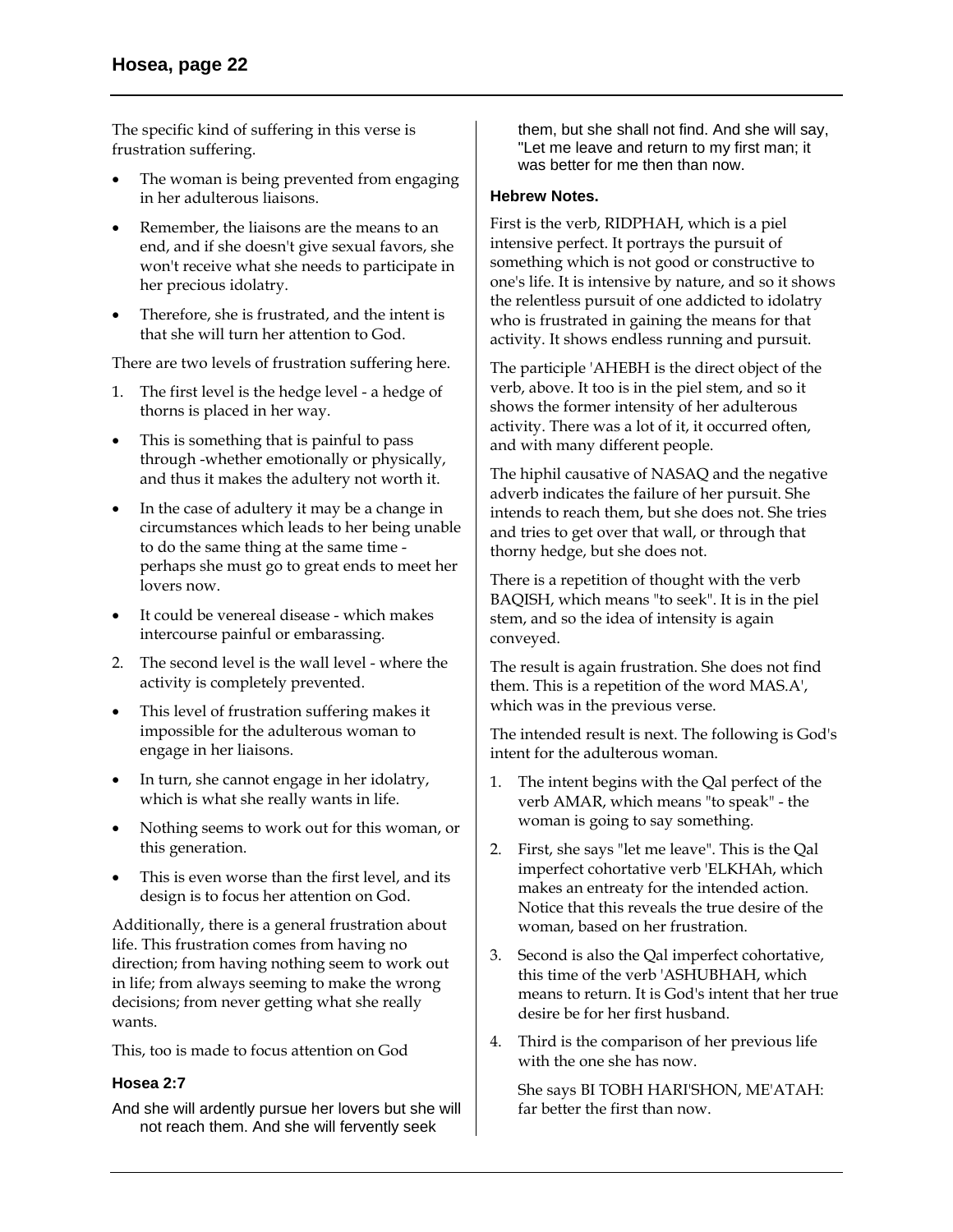This is a simple clause of comparison, and suddenly, in the frustration which God has brought upon her, the adulterous woman becomes nostalgic about her first husband.

However, this is God's intent.

# **The Meaning of the Verse.**

This verse shows the purpose of God's divine discipline - a change of heart.

It is His intent that the woman should repent and return to her first husband.

It is His intent that she realize how truly great it was with him, and so return.

Only by frustrating her ways can He make her wake up and pay attention to Him.

Again, the woman represents the nation of Israel, the first husband their one and only true God, while the second husband is the idols which they worship.

Review of chapter two. So far we have had:

- 1. God's evangelism strategy for the nation of Israel, which stands on the brink of destruction.
- 2. What will occur if the strategy is rejected by the people - destruction of the nation, both young and old.
- 3. The reason for the destruction, which is their problem with adultery and idolatry.
- 4. God's discipline strategy for the nation, which means roadblocking the adultery and thus frustrating the idolatry.
- 5. The intent of the discipline, which is repentance and return to Hi.

# Hosea 2:8

And she knew not that I gave the grain and the first wine and the fresh oil to her, and that I multiplied the silver and also gold they made for Baal.

#### **Hebrew Notes and the Meaning of the Verse.**

The first verb of this verse is the qal perfect of Yadh`ah. The perfect tense denotes an action in the past which is now complete. It means to know someone or something intimately, and it is negated by the adverb LO. Therefore, this is translated, "She knew not".

The verb NATHATI is also a qal perfect, and it is identical in form and syntax to the previous one. It means to give, and in this context to give a present, or grace gift to someone. It represents the grace covenants which were provided by God to Israel.

God gave her two three things, all of which were used in idol worship.

The new wine is of particular interest, because wine in the ancient world came in two classes.

- The first wine of the year was made from grapes, and it was always the very best.
- After that, the wine was made from various other fruits, but never again wine. Therefore, the wine in this passage was the very best vintage.

The third verb is HIRBETHI, which is the hiphil perfect. The hiphil stem shows the cause behind the action of the verb, and so God causes the multiplication of the precious metals to the adulterous woman.

Notice that God does not use the verb for giving here.

This multiplication is a verb which denotes much profit and prosperity. The money she makes is measured by multiplication, not addition.

The fourth verb is `ASU, which means to make something. It is the qal perfect, and it shows that whenever they received blessing from God, they made it into an idol, or a part of their idol worship.

# **The Impact of the Verse.**

This verse shows the irony of the whole situation with the adulterous woman, and it also presents the central and most important issue.

The irony is this: The woman goes to her adulterous lovers because they give to her all of things that she needs for her idol worship. She doesn't really love them, she just makes love with them so that they will give her the stuff.

The woman lives for idol worship. She gathers all of those fine things so that she gain engage in her relationship with the false gods.

This means that there are two levels of adultery in this passage.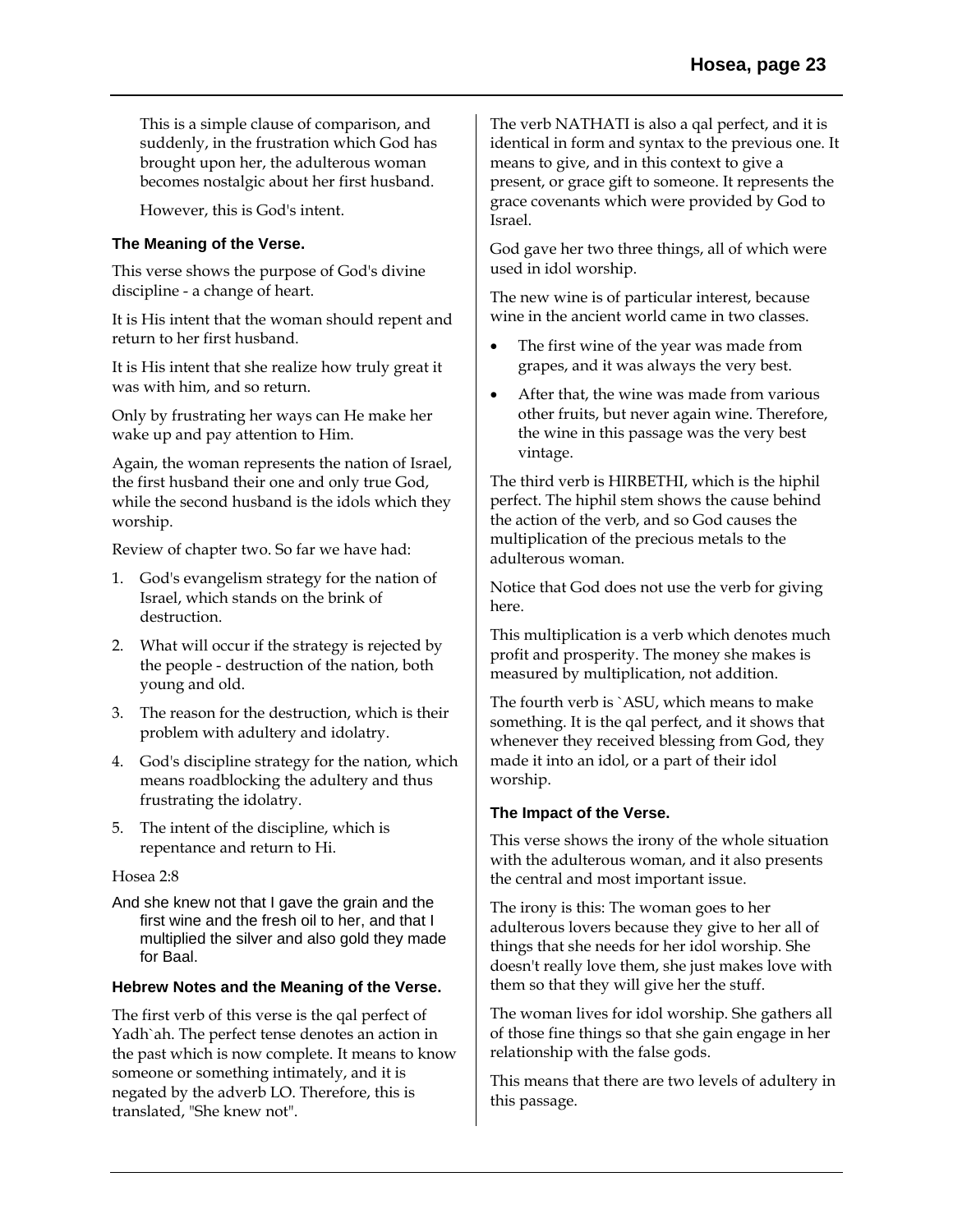- 1. The adultery of the woman, Gomer from her husband.
- 2. The adultery of the woman from her relationship with God.

These two levels of adultery apply both to Gomer and to the older generation of Israel.

This verse tells us that this woman could have had all of those great things, and a relationship with God, too.

- The things that she had were a part of the covenant blessings from God. She did not need to chase her lovers in order to get the oil and grain and flax and wool and wine and silver and gold.
- God gave her the very things that she chased after, and she used them to try to have a relationship with a piece of wood.

Again, the key verse of this book raises its head. "For I desire steadfast love and not sacrifice, the knowledge of God, rather than burnt offerings.

- 1. The relationship covenant was the spiritual code of the Mosaic Law.
- 2. The spiritual code defined a portfolio of ritual which was designed to reveal various aspects of His character and His desire for a relationship with the nation of Israel.
- 3. There is no relationship without knowledge. In Israel this knowledge was provided through the ritual.
- 4. The priests performed the ritual. The tabernacle was the place of the ritual, and revealed things in and of itself. The prophets interpreted the ritual.

The woman was getting the covenant blessings and going to the rituals of her idolatry and using them there. Her blasphemy was total.

Remember that God had placed obstacles in the woman's way so that she could not commit adultery.

Incredibly, she found that she still had the things with which she performed her idolatry.

This was designed to remind her of the presence of another God. The living and true God.

Whenever God disciplines us it is to get our eyes back on Him. The discipline is designed to take

our eyes from whatever idol we might worship and remember Him and His grace offer.

- 1. The discipline is for our own good. It is designed to bring the very best thing in the world to us: a relationship with God.
- 2. Knowing God is truly the greatest blessing of all; it brings sense and order and good things to your life.
- 3. Knowing God gives you confidence about the future for both time and eternity.
- 4. Knowing God gives you the ability to communicate effectively to Him and to others.
- 5. Knowing God gives you the ability to have great relationships in life through virtue love.
- 6. Knowing God sets you forth to a great destiny.
- 7. Knowing God gives you the ability to enjoy the material things of life.
- 8. Knowing God gives you the ability to be content no matter what your circumstances might be.

Divine discipline places a roadblock in your way to make you stop and think about God. There are two types of roadblock: The hedge, and the wall.

The hedge you can go through, though it may be painful.

The wall you cannot, and it causes you even more pain through frustration.

In the case of roadblock discipline, the blessings remain.

Divine discipline will also remove the original blessings in a second, more severe phase.

Finally there is the sin unto death, which is the point of no return.

The next verses have to do with removal discipline and after that there will be final discipline.

Remember, God's motivation is love.

#### **Hosea 2:9**

Therefore I shall turn and I shall take my grain in its time, and my new wine in its season, and I shall snatch away my wool and my flax to cover her nakedness.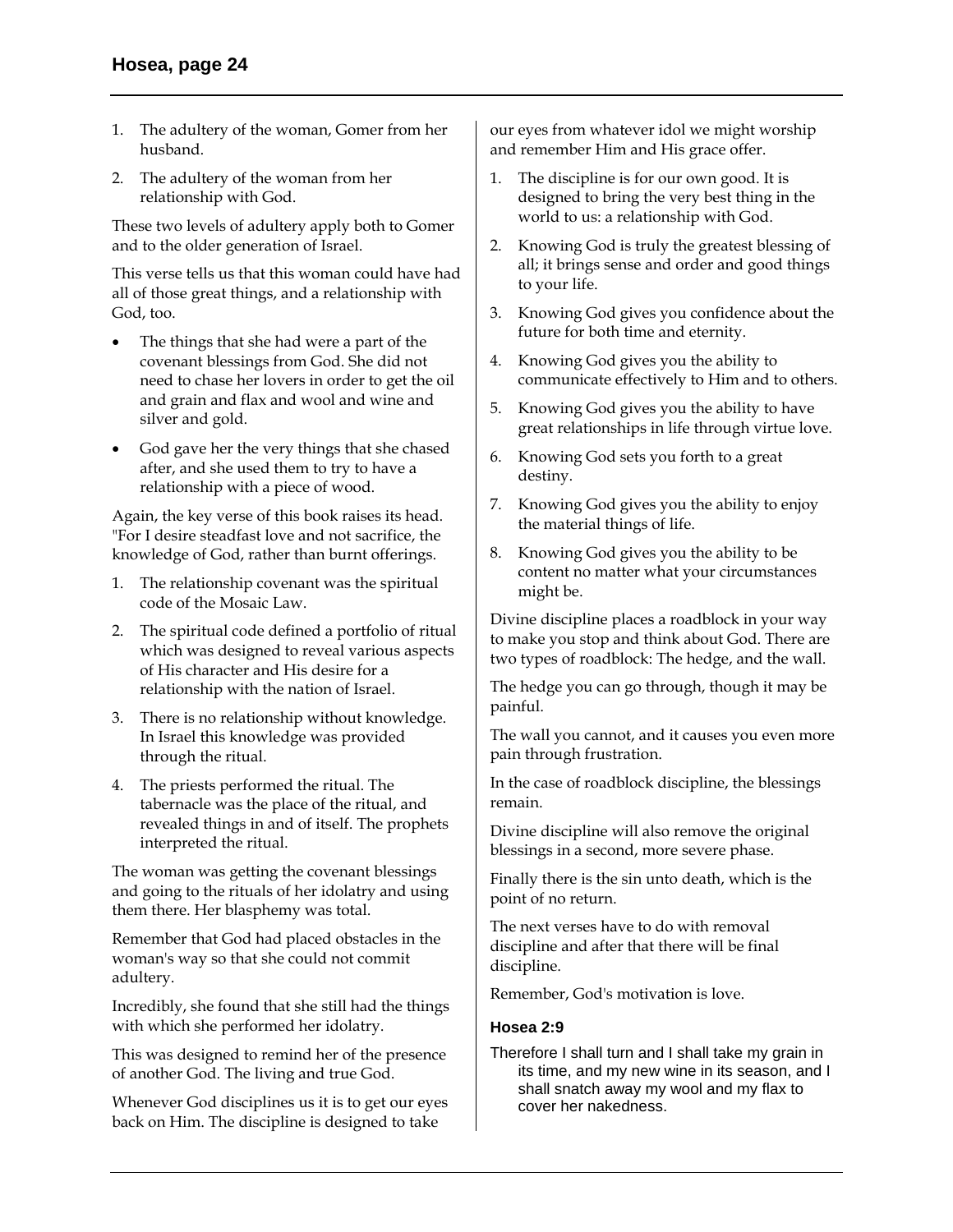# **The Meaning of the Verse and Hebrew Notes.**

The adverb LAKHEN shows us that God is switching to a new phase of discipline. It is translated "therefore".

The qal imperfect verb 'ASHUBH shows a possible future action of God. This possibility is governed by the volition of the woman/older generation of Israel. If they respond to the first phase of the discipline, then this phase will not be implemented. This is why this verb is imperfect: the action is not complete. The meaning of this verb is to change course or turn in one's way. When it applies to a person, it means to change one's mind, or repent. We will translate it "I shall turn".

The result of God's change of mind is portrayed in the verb LAQAH>ETI. The stem of this verb is the qal, and the tense is the perfect. The perfect tense is used to show that once God's mind is changed, this action will certainly occur. Perhaps it is best to call this the provisional prophetic future perfect. The irony of the passage continues with the meaning of this verb, because it is often used in the context of marriage and sex.

- God takes away what was a part of His marriage with the woman/older generation.
- This is a revelation of the covenant relationship between God and Israel.
- As long as Israel remains married to God, they enjoy all the blessings of the grace covenants.
- When the marriage breaks up (i.e., the spiritual covenant is broken), then the grace covenants are taken back.

The next verb is the Hiphil causative perfect of HIS.ALTI. The perfect is again the provisional prophetic future perfect. The causative shows that God is the cause behind the effect of the covenant blessings being snatched away. HIS.ALTI usually means to deliver someone from something bad. Here the covenant blessing are taken from those who use them for illegitimate things, such as idol worship. The thing is seen as rescued from being used for evil.

The Piel infinitive construct shows the purpose of the blessings which were taken away. The things were provided as a part of the logistical portfolio for the woman/Israel. Their purpose was partially logistical and partially to fulfill the promise of covenant blessings.

- The purpose is revealed because the woman was not using them for this purpose, but instead was wasting them on idolatry.
- In the prediction for their removal is a reminder that a covenant blessing from the most high God should not be used for idolatry.

Finally, there is the direct object 'EREWATAH, which means "nakedness". There is a double entendre here that has to do with what the woman was doing. It shows God's marvelous sense of humor, even in a very grave situation.

- She was committing adultery in order to get the things that God would have provided anyway.
- The things that God would have provided anyway should have been used to cover her nakedness.
- She was getting naked in order to get the things that God would have provided anyway, which should have been used to cover her nakedness.

#### **The Impact of the Verse.**

This verse turns to a new phase of Divine discipline. The first phase had to do with the prevention of her adulterous affairs.

The woman was prevented from engaging in adultery.

From her point of view, this meant that she could not get the things that she used in her idolatry.

From God's point of view, He would have provided those things anyway.

The first part of the prevention was the thorny hedge. In this prevention, she was allowed go on with the activity, even though the continuation would be painful.

The second part of the prevention was the wall. In this prevention, there was no adulterous activity allowed whatsoever.

Throughout these two categories of prevention, God still provided the things that she thought she could only get by committing adultery.

The woman suffered because of her frustration in her inability to get the things for adultery.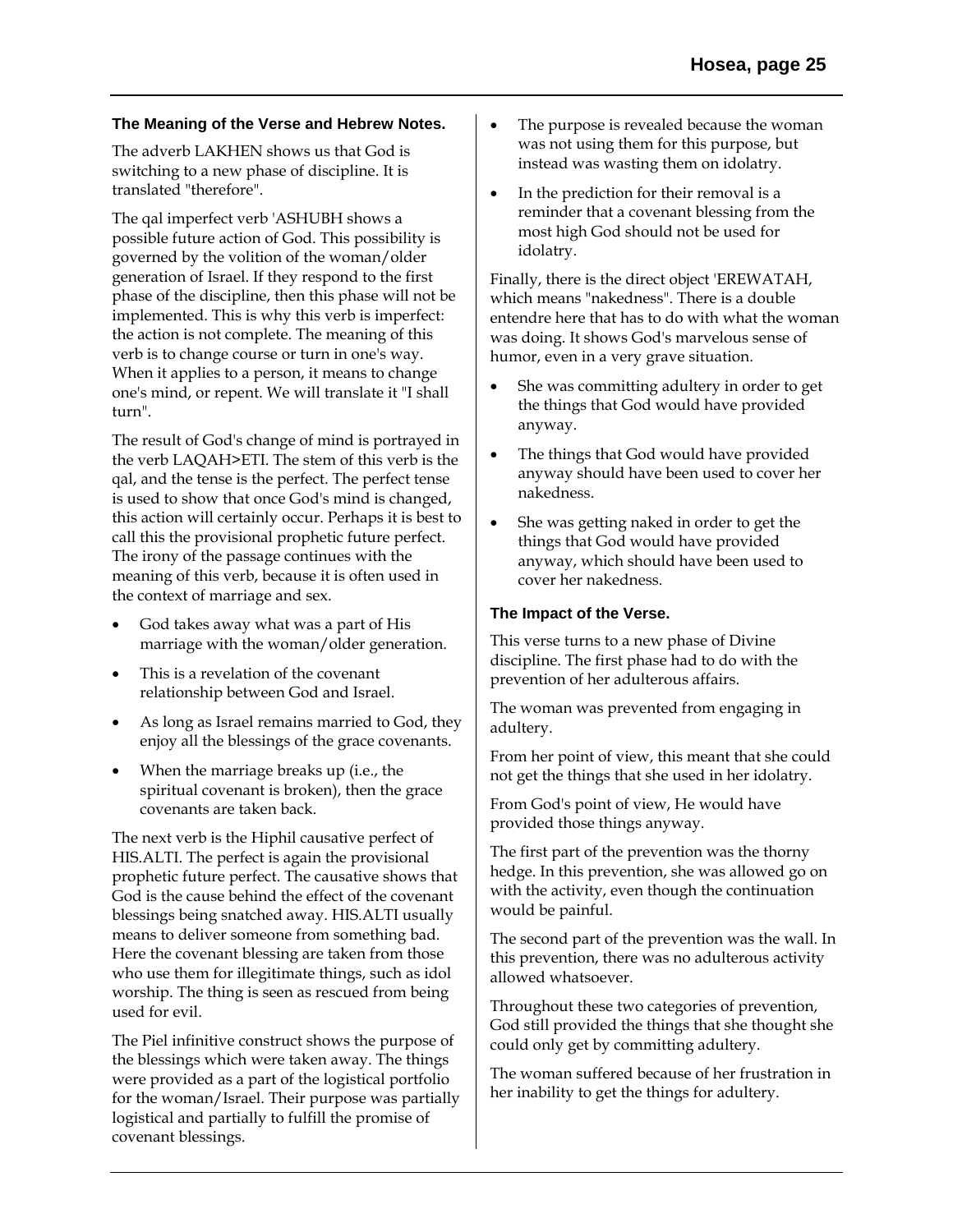The second phase of Divine discipline is the removal phase. In this phase, the things are actually removed. This is the phase in view in this verse.

The next phase will be revealed in the next verse.

# **Hosea 2:10**

And now I shall completely expose her degeneracy to the eyes of her lovers. And no man will deliver her from my hand.

#### **Hebrew Notes and the Meaning of the Verse.**

The Piel imperfect of the verb 'AGALLEH starts the further explanation of the second phase of discipline. The Piel stem shows intensity of action in the verb. The verb itself means to reveal a secret, or to uncover something that until now has remained unknown. The imperfect tense indicates that the action remains in the future, and that it depends on the volition of the woman as to whether it will come to pass.

- 1. Again we are reminded that God is willing to withdraw the discipline at any time that the woman is willing to repent of her adulterous and idolatrous ways.
- 2. God continues to be gracious right up to the very end, which comes in the sin unto death.
- 3. It is only from the human viewpoint that the relationship seems irreconcialable.
- 4. Guilt and unconfessed sin cause scar tissue on the soul, which appears as a barrier from the human side. It is never so from the Divine side until the very end.

What is revealed is interesting. NEBHELUTHAH is a fairly broad word group.

- 1. Its base meaning is found in the containers of the ancient world. Often these containers were made of animal skins, or of clay. It also came to denote the musical instruments, which were hollowed out gourds and pieces of wood. What these things had in common were their emptiness or hollow nature. Naturally, they came to mean "airhead" - that breed of senseless human being with a vacuum between his ears.
- 2. The animal skin would also wither, or deflate, and so the word came to mean degeneracy, and it was compared with the withering of a tree or plant which is dying.
- 3. This word was also used to describe a corpse in its decomposing state.
- 4. Probably the best word to use in this context is degeneracy.
- 5. Therefore this picture paints a vivid picture. The woman is senseless, a degenerate airhead. The result will be degeneracy and then death.
- 6. This state will be revealed to her lovers, and so they will no longer sleep with her, because now she is grossly unattractive to them.

The final verb is a play on words with the same verb in the previous verse. YAS.ILENNAH is in the Hiphil causative, which shows man as the cause behind the effect of her "delivery". The negative adverb LO negates the action, and so this verb is translated, "no man will deliver her".

- 1. In this context, the delivery is a release from the Divine discipline.
- 2. What God wants to come to pass, comes to pass. If He wants to discipline someone, no one can stop it.
- 3. In this case, the woman wants a man to "deliver" her, that is, to commit adultery with her, and give her the things for her Idolatry as payment.
- 4. The reason that the men will not deliver her, is that she has become unattractive because of her degeneracy.

#### **The Impact of the Verse.**

Degeneracy makes a person unattractive. This is probably why prostitutes always start young and are finished just a few years later. They are all used up, and very unattractive.

The woman's idolatry made her unattractive. So unattractive that no man would touch her.

Now that the source of all of her things (the true source, God) is dried up, the woman is desperate. However, she is so unattractive in her desperation that no man will sleep with her, and so she does not get what she wants.

Again, the intent is to focus on God and His message of repentance.

He still waits for His bride, even though she has become grossly unattractive to all other men.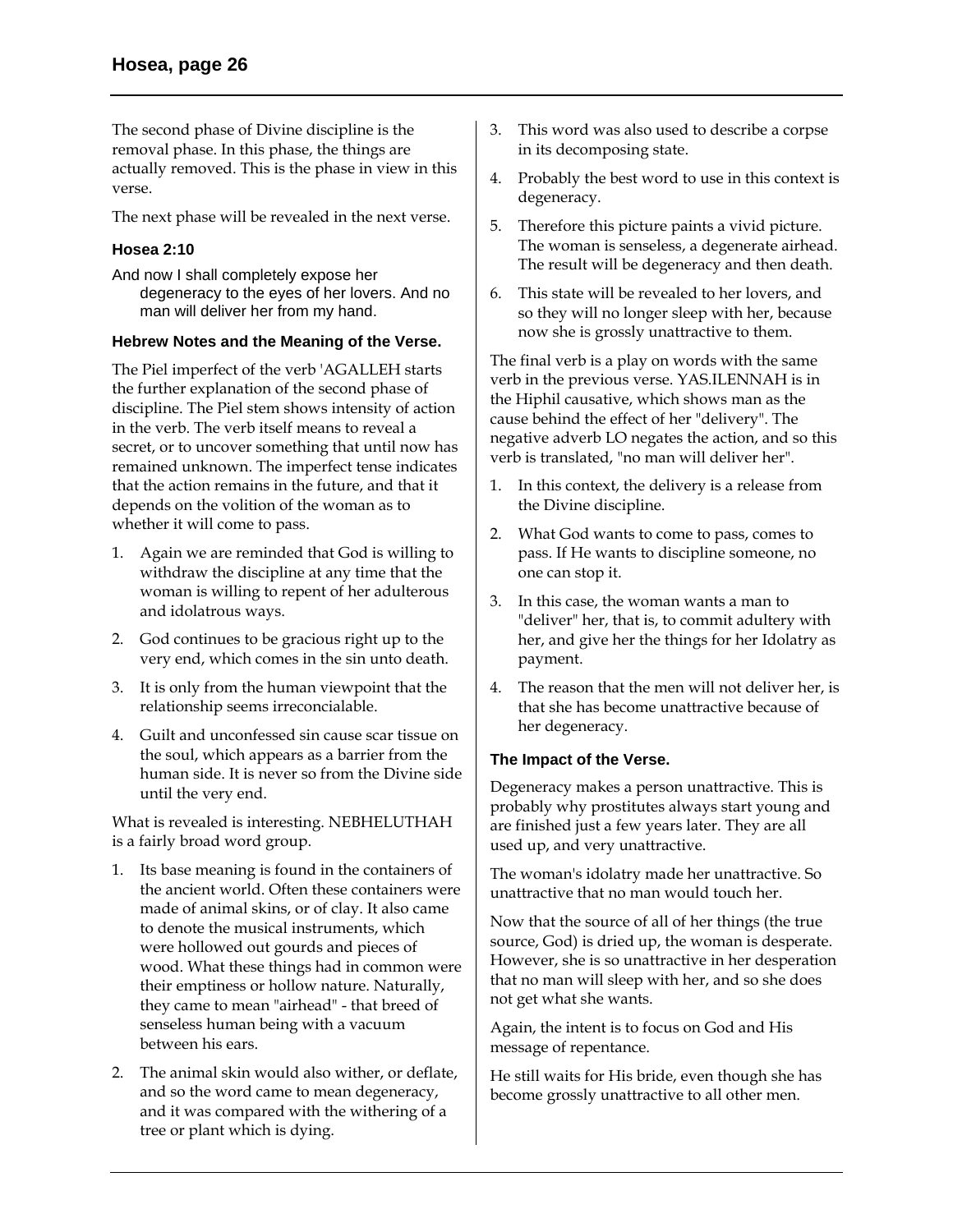He is the one who knew her before her days of adultery and idolatry when she was beautiful.

Principle: virtue makes a person attractive.

The beauty of a woman, or the attractiveness of a man is in the soul.

God is perfect. He is the source of all beauty and order in the world.

If your soul is a reflection of the character of God, then you will reflect His beauty.

If you fail to do this, then no amount of cosmetics, surgery, fanny tucks, nose jobs, face lifts, or other anatomical enhancements of any nature can make you beautiful. You won't be fooling anyone.

Principle: Degeneracy brings built in failure.

The more degenerate you are, the more you will fail. The more you fail, the more degeneracy you think you need.

The built in failure is a part of the divine discipline.

With God, you can recover your virtue, and thus your beauty.

With degeneracy, the unattractiveness gathers momentum.

# **Hosea 2:11**

And I shall personally put to rest all of her exultation: her feasts, her new moons, and her sabbaths, and all of her sacred seasons.

# **Hebrew Notes and the Meaning of the Verse.**

The verse begins with the hiphil causative verb WEHISHBATI. The causative shows God's personal intervention in the affairs of the woman/Israel. It is also in the perfect tense, and so again we have the prophetic future perfect, which shows the absolute surety of a future event. Again, there is a sense of humor or sanctified sarcasm here, because the root of the verb is SHABAT, from which we get sabbath. This is translated, "I shall personally put to rest".

The object of the verb is MESOSAH, which means exultation, or rejoicing. There exists in the meaning of this word a hint of sexuality, of the bridegroom who rejoices in his bride. The word serves as a heading under which several similar types of activities are listed. Each of them perverts the Law of Moses in some way.

The first on the list is the feast. The word HAG can be used of both pagan and sacred events. Here it is the former. The word includes eating and dancing and general celebration.

The second is the new moon celebration. In idol worship, there were monthly celebrations dedicated to the new moon. The worship of the moon predates the monthly celebration set down in the Mosaic Law. The idolatrous celebration was probably a fertility rite, calibrated to the monthly cycles of the cult prostitutes. Children conceived in this manner would then be dedicated to the idol, and at times be sacrificed.

The third on the list of celebrations is the sabbath. The original design of the sabbath was as a day of rest set apart for concentration on God. It is human nature to work, given the degenerative nature of the devil's world. Left alone, work will be done. This is why the command is given - so that there will be concentration on God - a concentration which restores the spiritual well being of the individual. This great tradition was perverted into a festival which concentrated on the idol of choice.

The list is summed up with the phrase, "and all of her sacred seasons". MO'ADAH is generally used to denote a preset time, or scheduled appointment. Since the idolaters had a highly detailed calender of events, God uses this phrase to sum them all up.

# **The Impact of the Verse.**

God tells the woman that all of her celebrations will cease. In fact, God is imposing an arbitrary sabbath on the idolatries of Israel.

Everything that she looks forward to with the rabidity that only an addict can have will be stopped.

The source of her stimulation is stopped - and this is in addition to the blockade on her idolatrous materials - with which she worshipped.

The purpose of this is to concentrate the woman's attention on God. Even to this last phase of Divine discipline, God's motive remains pure.

It is appropriate that God uses the verb form of Sabbath rest to describe the stopping of the idolatry, because the purpose of the sabbath was to concentrate on God.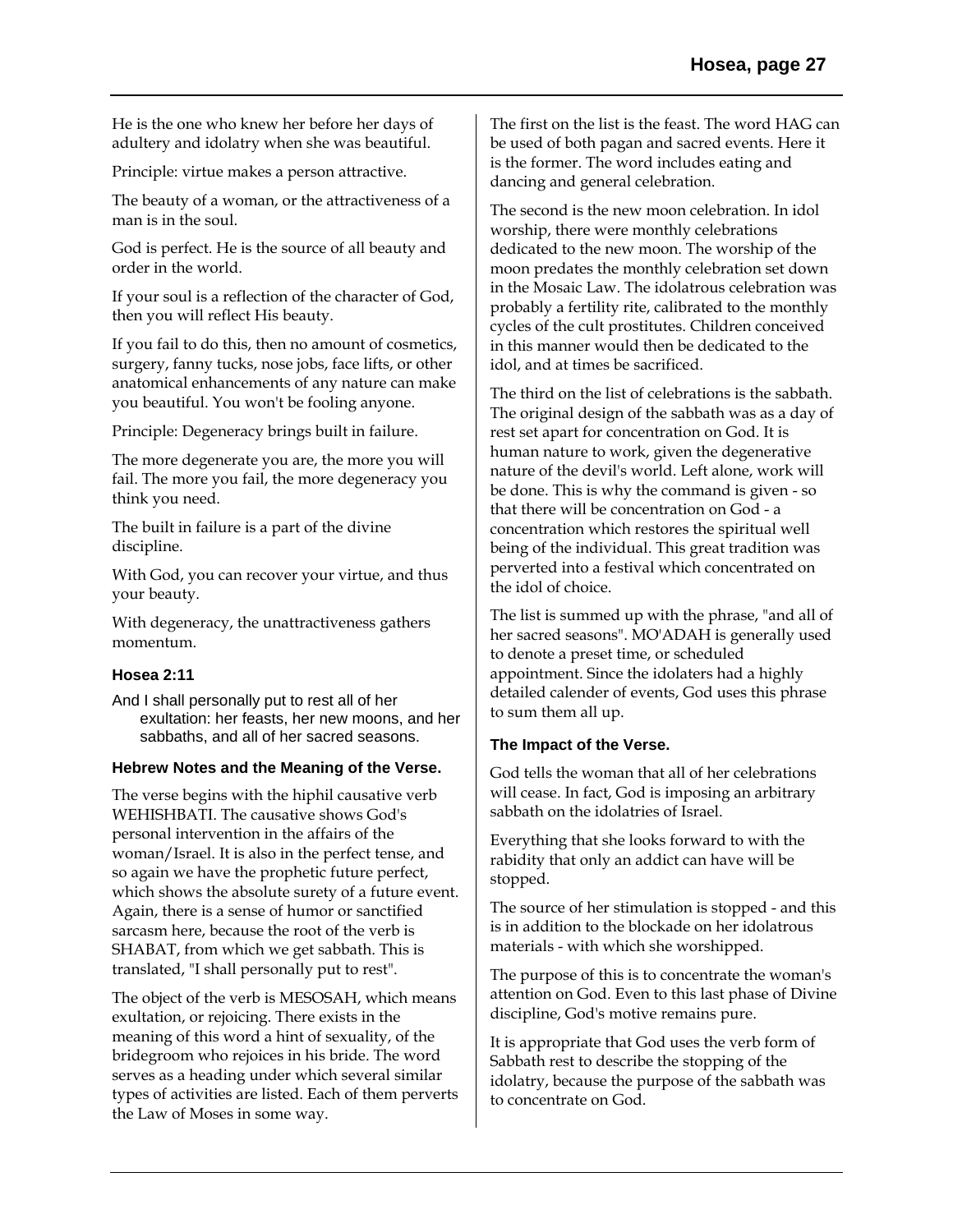The original sabbath occured on the seventh day of creation.

Genesis 1:31, And God saw everything that he had made, and behold, it was very good. And there was evening and there was morning, a sixth day.

Thus the heavens and the earth were completely finished, and all their armies.

- And on the seventh day God completely finished his work which he had done, and he rested on the seventh day from all his work which he had done.
- And so God utterly blessed the seventh day and hallowed it completely, because on it God stopped from all his work which he had done in creation.
- To begin with, God, being omnipotent, did not need to rest.
- He stopped for another reason, most likely to enjoy what He had made. This is alluded to in Gen 1:31.
- The day is blessed and holy because of the cessation of activity, and the observation of the Divine work of creation.

Israel was commanded to observe the sabbath in much the same way - they were to stop everything else and reflect on God and His work.

- The man who keeps the sabbath is called blessed by Isaiah 56:1-2. "Thus says the Lord, 'Preserve justice, and do righteousness, for My salvation is about to come and My righteousness to be revealed. How blessed is the man who takes hold of it; who keeps from profaning the sabbath'
- This blessing comes from knowing God. In the first verse, the justice and righteousness of God is in view. In the second verse, that justice and righteousness is concentrated upon during the sabbath - and that is the blessing!
- Ezekiel 20:12 makes it clear that the intent of the sabbath command was for knowledge and relationship, "And also I gave them My sabbaths to be a sign between Me and them, that they might know that I am the Lord who sanctifies them.

Our Lord made it clear that the sabbath was made for man, and not vice-versa, Mark 2:27, "And He

was saying to them, 'The Sabbath was made for man, and not man for the Sabbath.'

This means that man is never to become the slave to the sabbath, much as the Pharisees had become through their legalism.

Furthermore, the sabbath was a part of the ritual plan for Israel, and is not a part of the plan of God for the church age.

Hebrews chapter four makes it clear that studying the word of God and staying in God's plan for the church age is the equivalent of observing the sabbath in the age of Israel.

Therefore, when the woman/Israel set up a rigorous schedule of sabbaths for their idolatry, they profane the very heart of the spiritual covenant; the relationship with God covenant.

Therefore, when God tells them that he will personally cause these things to come to a stop, it is for the express purpose of re-establishing the original intent of the sabbath, which is relationship with God.

#### **Hosea 2:12**

And I shall personally devastate her vine and her fig tree, about which she said, "They are just a hire to me, which my lovers gave to me." And I shall make them a forest and the animals of the field will eat them.

#### **The Meaning of the Verse and Hebrew Notes.**

The verse starts with the verb WA HASHIMMOTHI, which is in the hiphil causative stem, which shows God's personal involvement in the matter of the woman's discipline. This is not delegated - it is personal. The perfect tense shows just how sure that this act is to come to pass. It is an absolute. The verb has a double meaning of both devastation, and the reaction to it, which is shock and horror. You could say that her vine and fig tree will be devastated, and she will be devastated by the loss.

The verse then turns back to her previous life of prostitution. The things were gotten by just a hire. This phrase is a simple straightforward statement, using the verb to be and nouns in the subject and predicate. With this statement the woman's pride comes through. To get those things was a snap, just a hire, and her lovers gave them to her.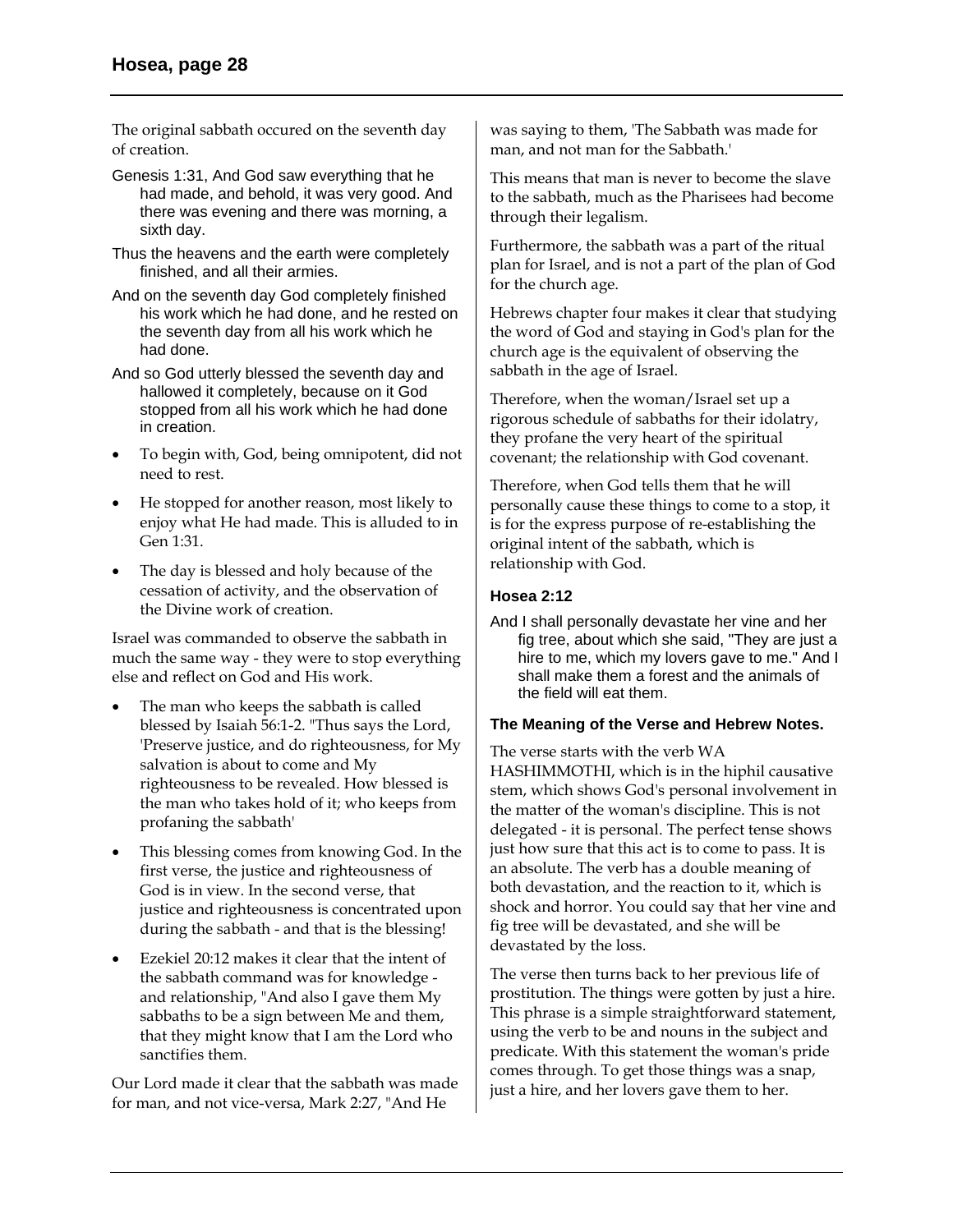In the last phrase of the verse, God communicates that the things will be just fodder for the beasts of the fiel.

# **Hosea 2:13**

And so I will pass in review for her the days of the Baals, on which she personally made smoke to them, and so she decked herself with her rings and her jewelry and then she went after her lovers. But me she had forgotten: an utterance of Yahweh.

# **Hebrew Notes and the Meaning of the Verse.**

The verse begins with the verb WEPHAQADETI, which is in its basic dictionary form.

- 1. It means to visit someone or something; to muster an army or pass in review; or to punish.
- 2. Here it denotes the pass in review of the woman's days of idolatry.
- 3. The days are passed in review before her eyes, and looking back after the disaster of the destruction of Israel, she will consider them with regret.
- 4. A military pass in review is a victory parade; it is a time in which the unit can show its stuff to their commanders and their public.

The next verb is the hiphil imperfect of QAT.AR, which means to offer or burn sacrifices. This is often used to tell of the sacrifice to a foreign god.

- 1. Whereas the burnt offering to Yahweh is a sweet smell, and it represents the righteousness of Christ, the one to a false god literally goes up in smoke, and that is what the word means here.
- 2. The idea of incompleteness shown from the imperfect tense gives us the notion of an act that accomplishes nothing, and so it is with idolatry.

The verb `ADHAH means to ornament or embellish or adorn or really deck out someone or something. It reaches the height of virtue when it talks about a bride who has really adorned herself for her groom. It is contrasted with some lesser things:

1. This word describes the trappings of a horse: an ornate saddle, a bejewelled bridle and stirrups, perhaps a golden breastplate,but still all for a dumb and often mean animal.

- 2. It also describes a scab as the ornamentation for a wound, and thus is used in the context of gore and healing.
- 3. Finally, it is used to denote the covering slab for a grave.
- 4. In this context, we must take the negative aspects of the word.

The woman wears the trappings, but she is just a nasty old nag of a horse.

The rings and jewels themselves are really an unseemly, gross scab, covering the open wound of a woman.

The things are a covering over the woman, who is a grave.

The next two verbs, HALAQ and SHAKH.AH, are both in the qal perfect, and they tell us about two past actions of the woman.

- 1. First, that she went after her lovers (to get the things, to participate in the idolatry).
- 2. Second, she forgot about God, she did not even know God in the least.

Finally, there is the name YHWH, which is a way of putting an end to the discourse on the discipline of the woman/Israel.

# **The Impact and Summary of the Verse.**

This is the final verse in God's discourse on His discipline of the woman/Israel. Hosea is the mouthpiece, but God is the speaker.

The final statement is particularly poignant. "But me she had forgotten.

- 1. She was so involved in her adultery and idolatry that she had completely forgotten about God.
- 2. God, whom she loved and cherished, was no longer in her consciousness.
- 3. God, who treated her with patience and understanding had gone from her mind.
- 4. God, who forgave her and forgave her was remembered no more.
- 5. She had forgotten about the best thing that ever happened to her.

So, God brings to her mind something else, after all the discipline has come down the memory of her idolatry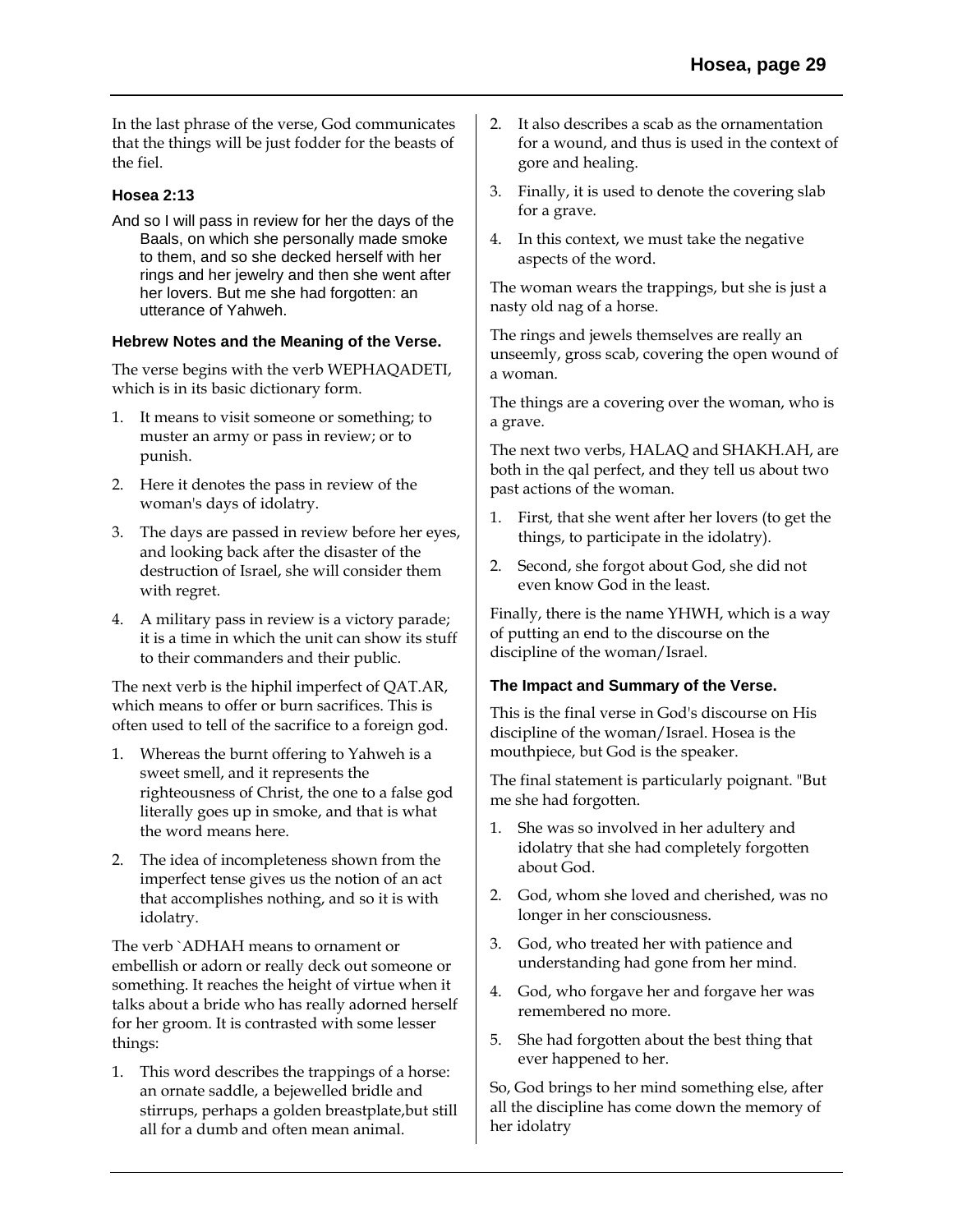- 1. All those years with the idols and the adultery have resulted in utter ruin.
- 2. Now she remembers them, and realizes that they have all gone up in smoke, and that she did not gain a single bit of benefit from them.

#### **Hosea 2:14**

Therefore behold! I myself am intensely persuading her, and I shall bring her into the wilderness and I will speak unto her heart".

#### **Hebrew Notes and the Meaning of the Verse**

The verse begins with the conjunction LAKHEN, which shows the explanation of what has just been spoken. This verse begins the explanation of the divine discipline.

The interjection HINNEH beseeches the listeners to look, to listen even closer to what Yahweh has to say, to consider his discipline and its purpose.

The piel stem of the verb MEPHATEYAH indicates an intensity of action.

- 1. The verb is in its participle form, and here it denotes the ongoing action of the discipline.
- 2. The verb means to be simple minded, or open minded about a matter.
- 3. Here it shows God communicating in such a way as to bring about repentance in one who is willing to look at the facts, and be honest with them.
- 4. There really is no other way. This is the way in which we should witness to others. Be rational. Present the facts.

The prophetic future perfect of the verb HALAQ shows a future action of God, and one that will definitely occur. God is going to bring this woman into the wilderness.

God is going to speak to this woman's heart. Heart here is from the word lEb, and it indicates the right lobe of her soul, where true repentance takes place.

- 1. The meaning of this word is intimately connected with MEPHATEYAH, the word for rational persuasion.
- 2. Rational persuasion can only occur in the heart, the heart is the only place where true repentance can take place.

Finally, she is taken to the MIDBAR - the uninhabited wilderness. There are no people, no men for adultery, no market that sell the things for idolatry, no distractions, just God.

#### **The Summary of the Verse.**

The summary of God's discipline of the woman/Israel is in the word for rational persuasion.

God speaks to the heart of the woman, presenting rational arguments for repentance.

God still wants the very best for her, and His discipline is really rational persuasion, not random punishment.

Everything that God does to the woman/Israel has a purpose. Each part of her suffering is quite appropriate and a part of God's perfect design for her life.

So He takes her out into the wilderness, where it is quiet, and where she can remember everything that God has said and done. It is there that the discipline passes in review, and she has the opportunity to repent.

Some two hundred years later, after the rise and fall of Isaiah's generation, the nation of Judah would fall, and the Babylonians would destroy the great city of Jerusalem. The prophet Jeremiah was left behind after most of the Jews were carted off into slavery. He sat down and recorded his lament over the fifth cycle of discipline in Judah. The Lamentations of Jeremiah are filled with sadness and over Judah's rejection of the spiritual covenant of God. But in the third chapter he wrote one of the most beautiful passages in the Bible.

#### READ HOSEA 3:19-38

#### **Hosea 2:15**

And from there (the wilderness) I shall give her vineyards and the valley of Achor as a door of hope. And she will answer there as the day of her youth and as the days of her going up from the land of Egypt.

#### **Hebrew Notes and the Meaning of the Verse.**

The verse begins with the qal prophetic future perfect WENATHATI. This is a prediction from God concerning a future blessing in the life of Israel.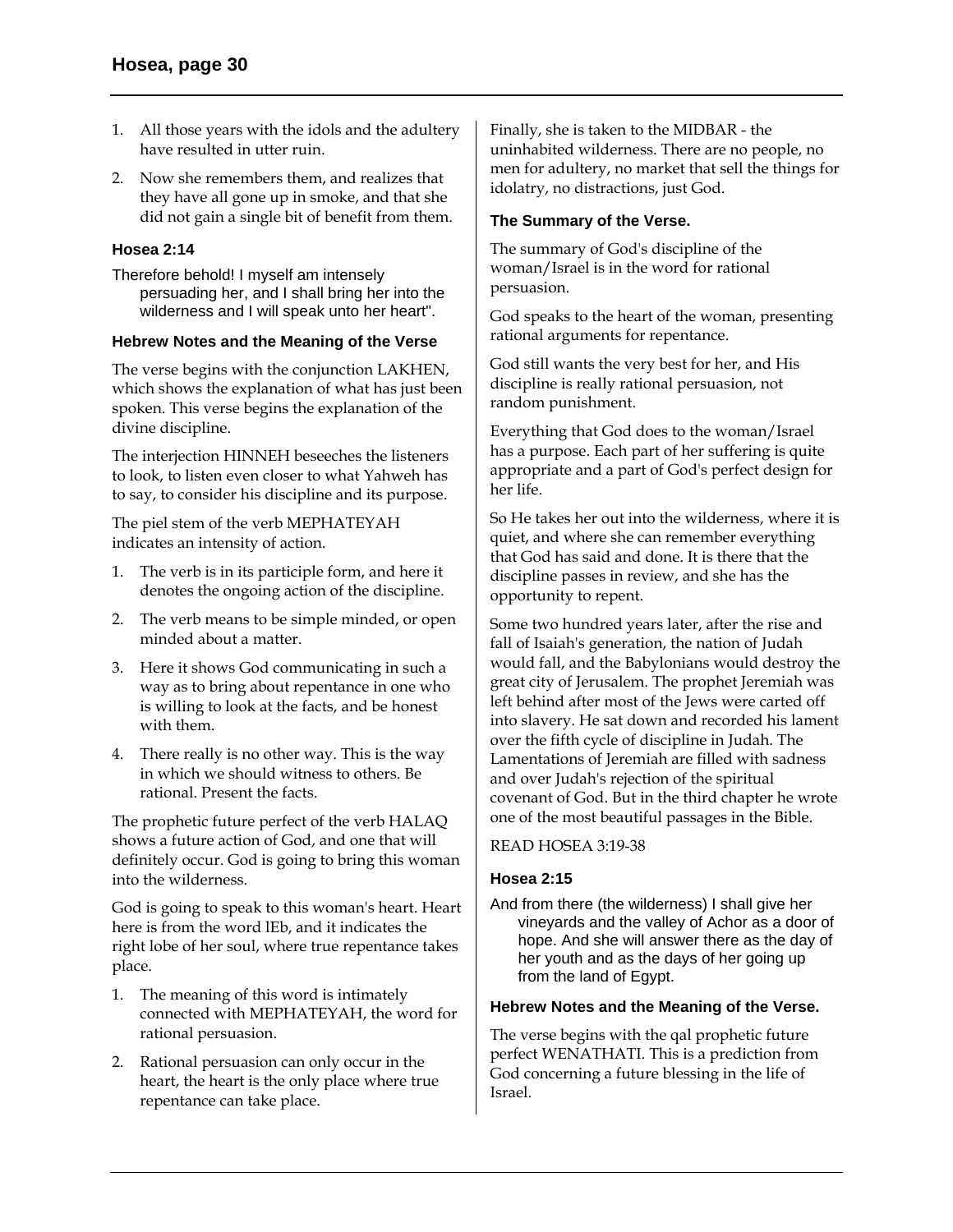The direct object of the verb is KERAMEYAH, which is translated vineyard.

- 1. A vineyard was a symbol of blessing and prosperity in Israel, since it was a luxury crop.
- 2. The drink offering came from the best wine, and the drink offering was a remembrance of Divinely given prosperity.
- 3. The first thing that Noah planted when he came off the Ark was a vineyard.
- 4. The second blessing is defined with the phrase WE'ETH 'IMEQ 'AKHOR. This is translated, "the valley of Achor".
- 5. AKHOR means literally, 'disturbance, or trouble'. It was the place of an interesting event in the life of Israel.
- 6. AKHOR is a narrow valley between Jericho and Jerusalem.
- Jericho is in the Jordan river valley, and it is the gateway into the promised land.
- Jerusalem, the city of David, represents all the prosperity of the promised land.
- When Joshua destroyed the city of Jericho in the great battle, the gate to prosperity and the promised land was finally open.
- However, there was one hitch. God had set certain rules concerning the plunder of the city. Achan, one man, broke those rules. The ban disallowed the people to take for themselves the precious metals of the spoil.
- Because of Achan's sin, the Israelites lost the battle of Ai.
- Achan confessed his sin, but he was killed under the law of capital punishment for what he did.
- The valley of Achor marks the site where Achan and his family were
- Achor's sin resulted in trouble for Israel, and it was a temporary roadblock on the way to the conquest of the promised land.
- The door was closed at the valley of Achor, and then it was opened again.
- The valley of Achor is a symbol in this verse.

It symbolizes the past, in the story that has just been told.

It symbolizes the present, because Israel is in a state of sin.

It symbolizes the future, in the millennial reign of Christ, Isa 65:10.

LEPHETHAH.TIQWAH. relates the significance of the blessing. TIQWAH is a word that means 'to wait' in Hebrew. LEPHETHAH is the word for door, or entrance, or opening.

- 1. At the valley of Achor, the Israelites had to wait. They were delayed by the sin of one man.
- 2. Until the sin was discovered and handled the blessings of the promised land were on hold.
- 3. In this passage, the valley is actually a door of hope.
- 4. The valley represents discipline and hesitation on the way to blessing.

The verb WE'ANTHAH means to answer, or respond in a positive and humble manner. It is in the qal future prophetic perfect, and it shows the future of Israel, and her response in the tribulation and millennium.

# **The impact of the verse.**

This verse is about the future response of Israel to the leadership of Jesus Christ.

The geographical location of the valley of Achor does not have future significance.

The valley is a symbol for the negative response of Israel during this time.

It is also a symbol for their positive response in the future, in the tribulation and under the millennial reign of Jesus Christ.

The valley is a symbol for all the means to grace. Means such as the Word of Truth. Such as the ministry of the Spirit, and the logistical provision of God the Father.

It is a door of hope, because it is the grace of God, and it is all sufficient.

A summary of this verse: God is giving Israel fantastic grace blessings, and the means to obtain them.

The valley is a symbol for undeserved suffering.

1. The people of Israel did not all deserve to suffer defeat at Ai. Joshua certainly did not.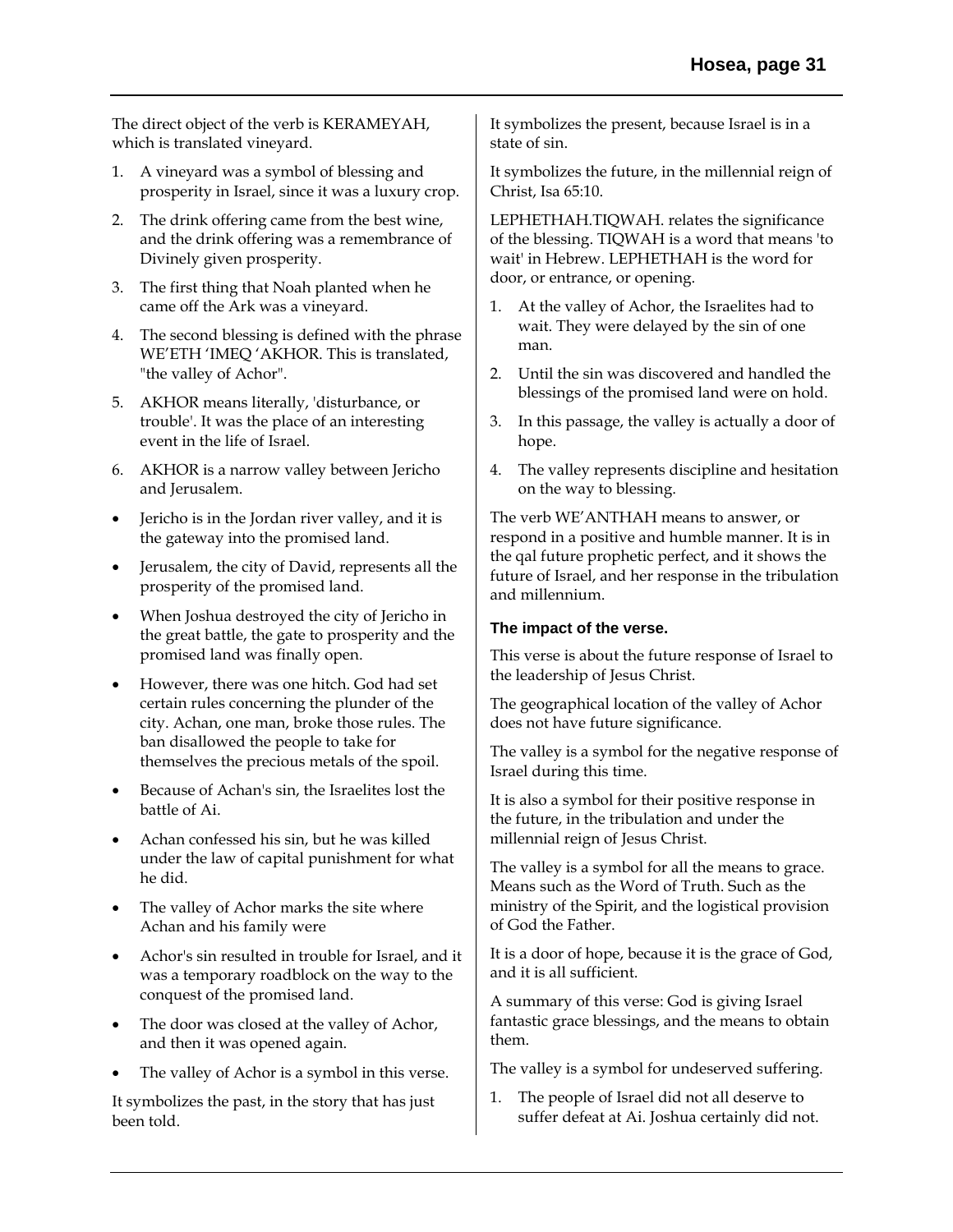2. Achan's sin was a test, and the Israelites passed it.

The answer of the woman is the expression of her positive volition to God in the midst of undeserved suffering.

Therefore, the millennium is in view here.

# **Hosea 2:16**

And it will be in that day an utterance of Yahweh you will call 'my man - husband, and you will not call to me again 'my master'

#### **Hebrew Notes and the Meaning of the Verse.**

The verse begins with the qal prophetic future perfect the verb 'to be'. It indicates that a future state of being will definitely exist.

The demonstrative pronoun HAHU with the preposition and noun BHAYYOM makes a very definite statement... "in that day". It is talking about the millennium.

N'UM YAHWEH adds to the clarity of the statement. This is an utterance of God. It cannot be changed. It will definitely happen.

Now for what will be. The qal imperfect of the verb QARAH plus the construct noun 'ISHI form the first part of the prediction. They are translated, 'my man'. In this case, it is the appellation that a woman makes to a man that she respects and loves. It is the appellation of the good marriage.

The second part of the prediction is the negative part. It is identical except for the negative adverb LO and the noun BA'LI.

- 1. BA'LI is a play on words here. It means husband in a negative sense husband when the issue of his authority is constantly at the front.
- 2. A good husband, though he has authority, hides it, and only makes it an issue when absolutely necessary. Leadership hides the issue of authority.
- 3. This is also the word used for the idols, the baals, and the woman's idol worship is the very reason that the husband's authority became an issue.
- 4. God exerted His authority when the woman/Israel became involved in idol worship, to the exclusion of her relationship with God.
- 5. God expressed His authority in the form of discipline.
- 6. The word BA'LI characterizes the master/slave relationship very well.
- 7. The woman enslaved herself to the idols, and thus God disciplined her, as a master disciplines a slave. The woman's attitude towards God was BA'LI, my master.

# **Hosea 2:17**

And I will personally remove the names of the Baals from her mouth, and they will not be mentioned again by their name.

#### **Hebrew Notes and the Meaning of the Verse.**

The verse begins with the hiphil stem of the verb HAMIROTHI. The hiphil stem shows that the subject of the verb is causing the action in some way. When it is used for a person, it shows that the subject is personally involved in the action.

- 1. The verb is in the perfect tense, and so this is the future prophetic perfect. It shows that though this is in the future, it will definitely come to pass.
- 2. The verb itself means to turn aside when it is used of apostasy. It can also indicate recovery from apostasy, which is repentance.
- 3. With regard to slavery, it means to set someone free, or remove the bonds of slavery. That is the meaning here.

The direct object of the verb is SHEMOTH HABE'ALIM "the names of the Baals".

- 1. The name of a person or a thing revealed its very essence. Baal meant slavemaster.
- 2. When you called someone or something by name, you knew them in some personal way.
- 3. The woman/Israel had an intimate relationship with these idols, and she called them by name.
- 4. The intimate relationship was also slavery.
- 5. By removing the names of the Baals, God is removing the woman from the slavery involved.

The next word is MIPIAM, which is translated, "from her mouth". The woman is communicating with the Baals. She has an intimate relationship with them.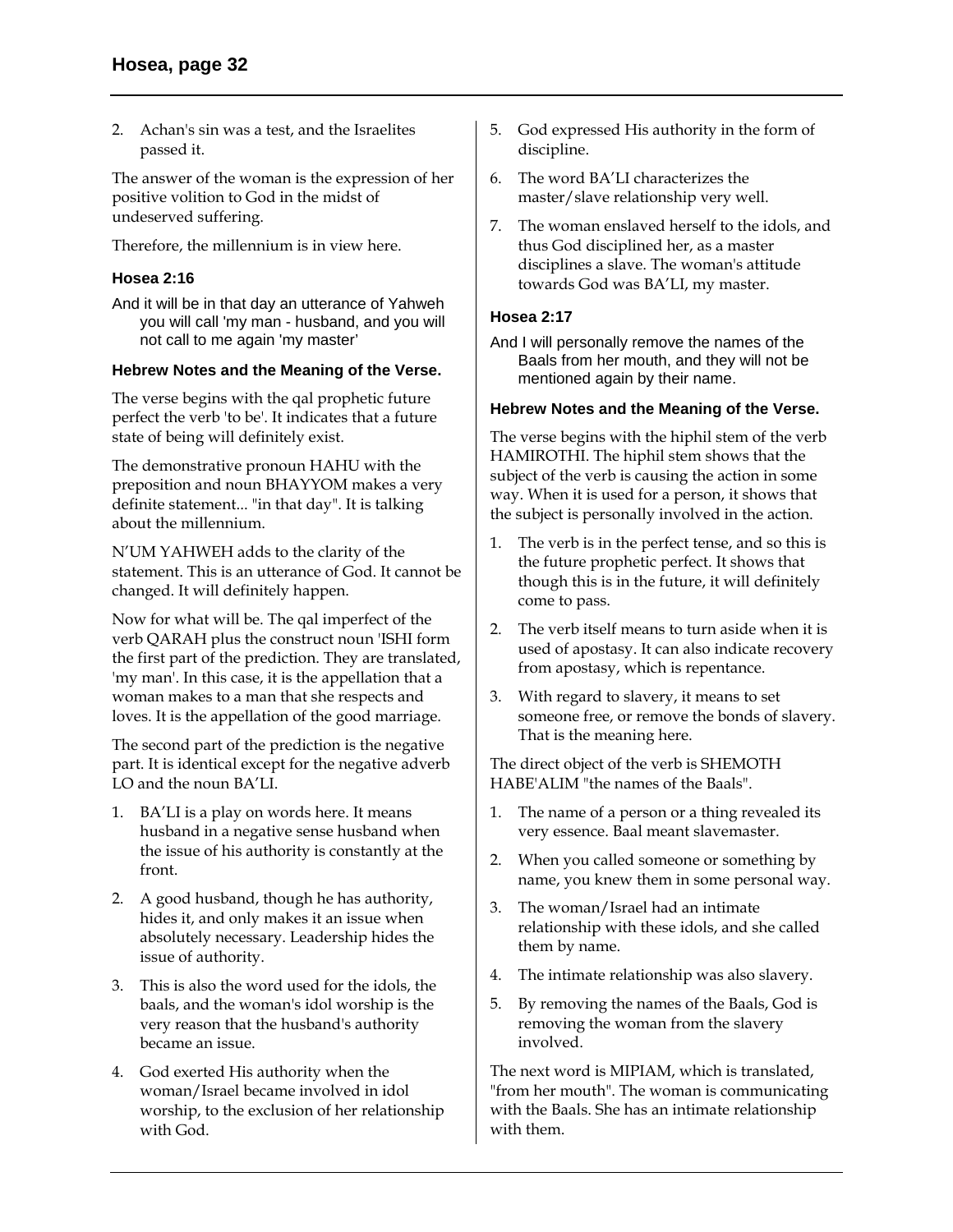The next verb is the niphal passive imperfect, which shows the effect of the removal of the names of the baals. They will not be mentioned again by their name.

- 1. This denotes that the Baals, although they might be a part of the woman's conscious memory, they are not émentioned by their name.
- 2. This shows that she will never again have a relationship with an idol.
- 3. The verb ZAKOR does mean "to remember", and when it is used of verbalization, it comes to mean mention.

God does not arbitrarily remove these names. He does not impose His direct will on an unwilling subject. Instead, the woman/Israel cooperates by means of her volition.

She will grow to the point where the idol worship no longer is a part of her life.

# **Hosea 2:18**

And I will cut a covenant in that day with the animals of the field and with the birds of the skies and the insects of the ground; and I will abolish bow and sword and battle from the earth, and I shall personally lay them "to lie down securely.

# **Hebrew Notes and the Meaning of the Verse.**

The first verb of the verse is in its dictionary form. It is the qal future prophetic perfect of the verb KARATH. God is the subject of this verb.

The direct object of the verb is BERITH, which is a covenant.

- 1. This covenant is 'cut' by God because it was customary to make a sacrifice whenever a deal was made, a boundary was set, or when two nations agreed to a treaty.
- 2. An entirely new covenant is in view here, one that will supersede all others made with the people of Israel.

The demonstrative adjective HAHU and the noun BAYYOM define the time of the new covenant. This is translated, "in that day".

1. This is the day of the Lord, often mentioned in Old Testament prophecy.

- 2. The Day of the Lord is a general reference to the last days, and so it can mean one of three things:
- The tribulation.
- The millennium.
- The last judgment at the great white throne.

The next three phrases define the party of the second part of the covenant (God is the party of the first part).

- 1. 'IM is the preposition which defines the relationship of the covenant. It is translated 'with', but it conveys the idea of fellowship, friendship, and even teamwork. Therefore, God makes this covenant with those whom He considers His equals, and with those whom He wants to work together on it.
- 2. H.AYYATH HASSADHEH is the first party of the second part. H.AYYATH means animal, with a concentration on its vitality and activity. HASSADHEH defines their common abode, which is the field, or the countryside outside of the populated parts of the earth.
- 3. The second party of the second part is 'OPH HASHAMAYIM. 'OPH refers to birds and all creatures that fly. It means literally to flutter. Their abode is the SHAMAYIM, or heavens. This time it is simply the sky the free air above the surface of the earth.
- 4. The third party of the second part is REMES, which probably refers to insect life and the like. The word means to creep lightly, or touch gently. This is exactly how an insect moves about.

The substance of the covenant comes with the next clause: WEQESHETH WEH.EREBH WUMILEH.AMAH. This is translated all together in one quick sentence, and they are indeed closely related to one another. "And bow and sword and battle".

- 1. The verb 'ESHBOR is the qal imperfect, and it means to break something into pieces until it is destroyed. It also means to remove one thing from another. We will translate it "abolish".
- 2. The preposition MIN and noun HA'ARES define the place from which warfare is abolished. It is planet earth.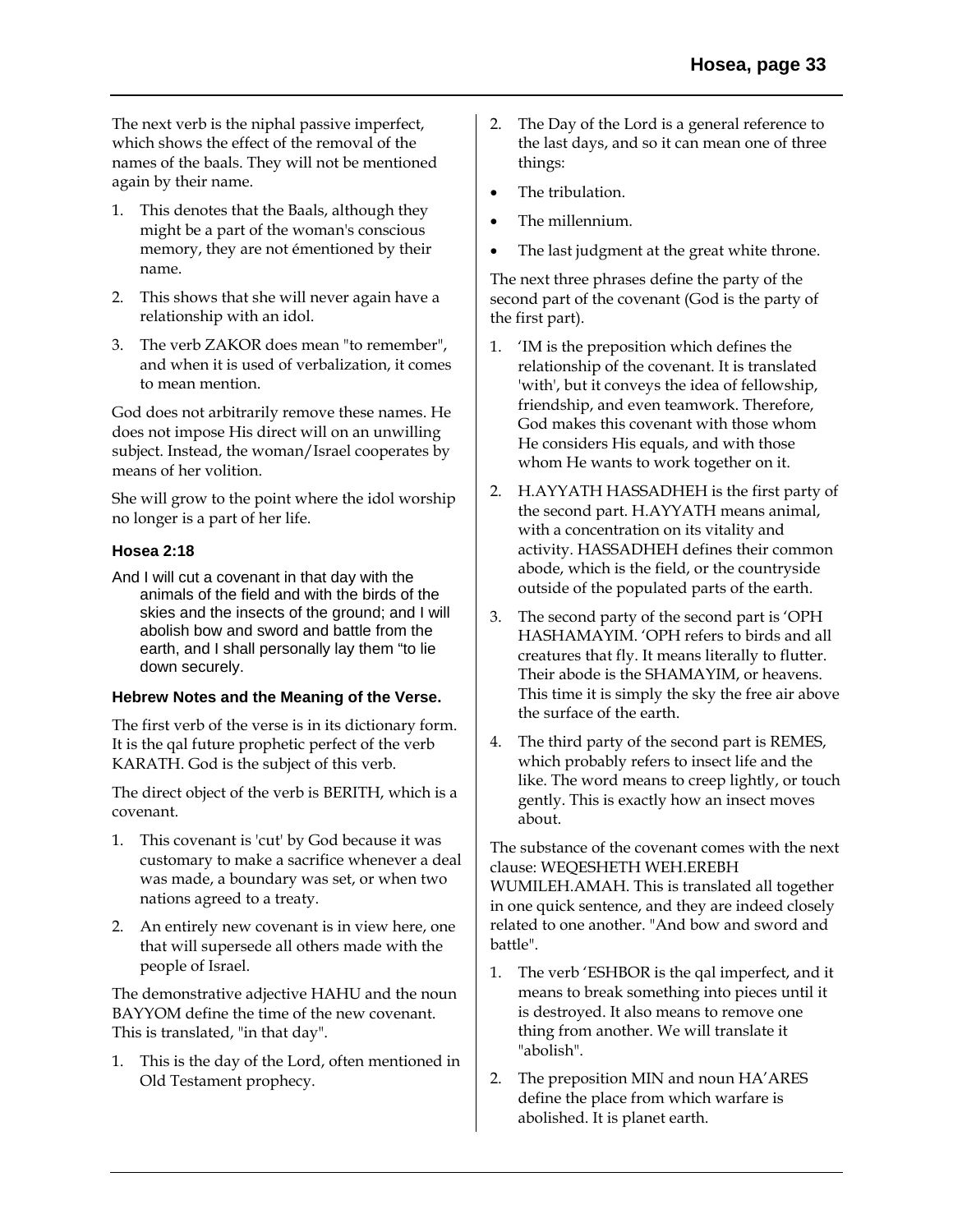The second part of the covenant is related with the verb HISHKABEDTIM. This verb means to rest, or sleep for the night.

- 1. For an animal, this can be a vulnerable time, because of the presence of predators.
- 2. The adverb LABHET.AH tells us that the creatures will enjoy security. This word comes from the root verb form of BATAH, which means to trust. The creaturs of the earth will trust God, therefore when they lie down at night, they will truly rest.

# **Hosea 2:19**

And I will betroth you to me forever, and I will betroth you to me in righteousness and in justice and in virtue love and in mercy.

# **Hebrew Notes and the Meaning of the Verse.**

The verse begins with the verb WE'WERASHTIK in the Piel stem. The Piel is the stem of intensity. This verb means to betroth, but the Israelite idea of betrothal was somewhat different from our own.

- 1. From Today's Handbook of Bible Times and Customs , p.88. "A major part of this [betrothal] transaction was the negotiations over finances how much the father of the bride was to receive, and in what form. They then discussed the dowry and determined what goods were to accompany the bride. A disaster refund was then agreed on, so if ther husband were to die or the marriage were otherwise dissolved, a portion of the goods would be returned. After the betrothal they were referred to as wife and husband. However, they did not consummate the union or live together for another year.
- 2. God is now seen as the future husband of Israel. As such, He must pay a price, a dowry for His betrothed.
- 3. This dowry would be the most expensive of all times, because God would sacrifice His unique and only Son to purchase the sinful.
- 4. Of course, we know that the entire world is the betrothed, for Christ would die for all.

The preposition LE and the adverb 'OLAM combine together to form "forever". It is literally, "to the infinite future".

Again there is the verb WE'WERASHTIK. This time it is modified by four prepositional phrases.

- 1. BES.EREQ denotes the righteousness aspect of the betrothal. This represents the righteousness of the dowry, Jesus Christ. When Christ died for our sins, it was a great act of righteousness, the greatest of all time. That same righteousness is imputed to us at the moment that we believe in Him.
- 2. BEMISHPAT indicates the justice aspect of the betrothal. The cross shows the fantastic justice of God.
- The only way that sinful mankind could have a relationship with God was if someone completely sinless would willingly die for them as a sacrificial offering. Jesus Christ, the perfect God man, chose to die for our sins.
- As a result, we can be saved on the basis of our belief in that death.
- The other half of the equation is the imputation of Adam's original sin to us. This is what made it O.K. for God to impute our personal sins to Jesus Christ.
- The sin of one is imputed to the many sinful; the sins of the many sinful are imputed to the one sinless.
- The righteousness produced on the cross is imputed to the one who believes in the cross.
- These things come from the justice of God; these things make you justified to live forever with Him.
- 3. BEH.ESEDH shows that the dowry is a great expression of virtue love on the part of God.
- In eternity past, there was perfect love in the Godhead. This love, this relationship was so great, that God created creatures in order to enjoy that love with Him.
- Since man is born into a state of sin, he is without that great love relationship with God.
- God's love comes from within Himself. What I mean is this: it does not come as a result of His attraction to the human race. Since we are sinful, we are intrinsically repugnant to God.
- But, because of God's great love, He desired the very best for us, and that meant sending His very own Son to the cross to die for us, so that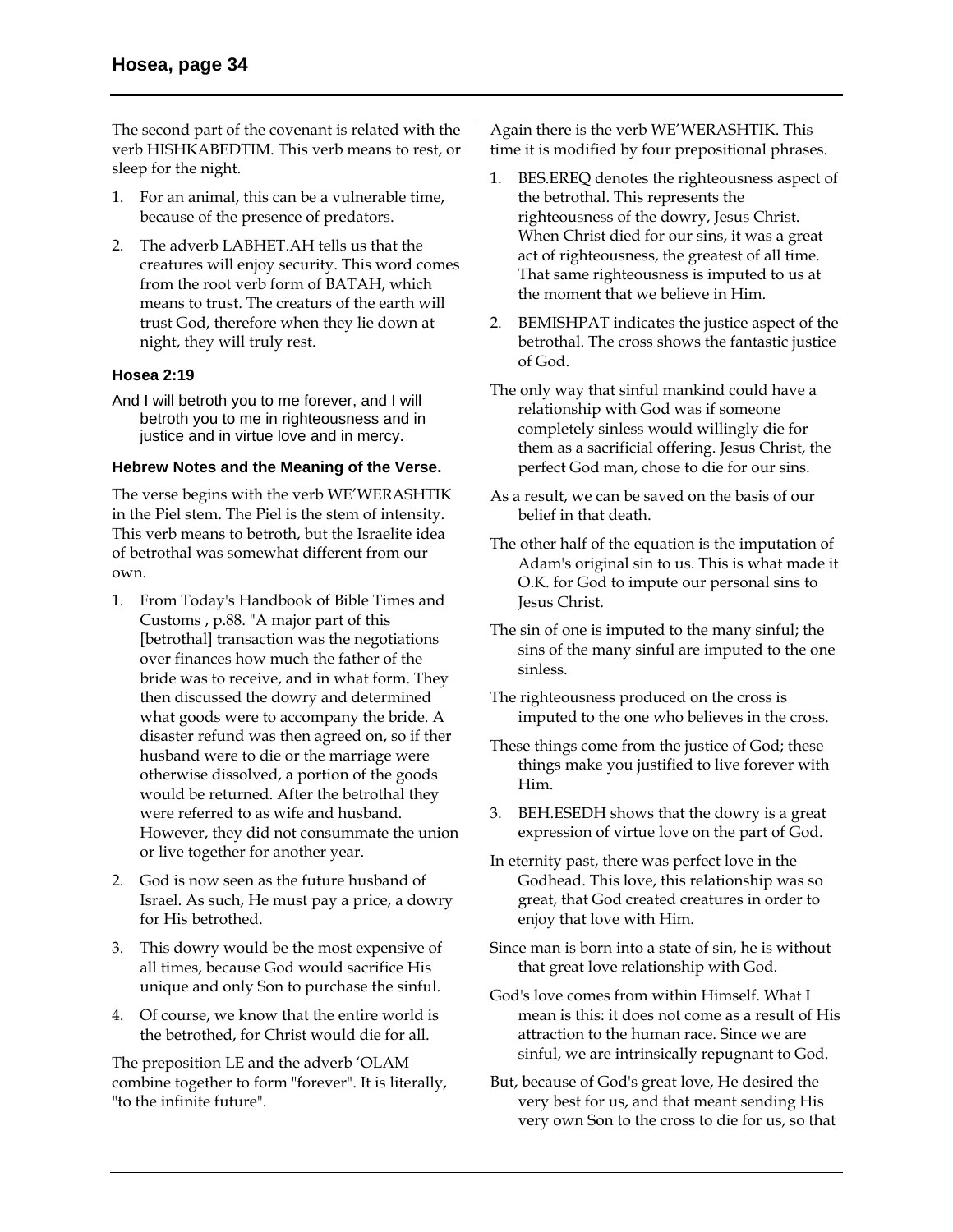we could enjoy that great love relationship with Him.

- 4. And BERAHAMIM expresses the great mercy of God in the dowry.
- The mercy of God is the visible expression of His love. God's love is the principle of His motivation; His mercy is that principle in action.
- The love of God is His motivation. The mercy of God is the cross.

#### **The Impact of the Verse.**

In this verse there is the prediction of the cross.

The cross is placed into the metaphor of betrothal.

Hosea was in a state of estrangement with his wife Gomer. This represented the state of estrangement between God and Israel. In a greater sense, it represented the state of estrangement between sinful mankind and God.

God predicts the future reconciliation of Hosea and Gomer; of Israel and God; and of God and man.

All of these reconciliations depend on the dowry of God; His unique and only son Jesus Christ.

Topic: RECONCILIATION

Four attributes of God are mentioned in reference to the dowry: righteousness, justice, love, and mercy.

- These four things represent well the revelation of the character of God.
- The love and righteousness of God are principles of His character.
- The mercy and justice of God are those principles in action.

A reminder: God reveals the details so that we might love Him all the more.

#### **Hosea 2:20**

And I will betroth you to me in faithfulness and you will know Yahweh.

#### **Hebrew Notes and the Meaning of the Verse.**

Again the verb WE'ERASHTIK is used to show the betrothal of Israel to God.

The last of the attributes of God displayed is BE'EMUNAH, "faithfulness".

The placement of this attribute makes it distinct from the others. God wants to emphasize this one over all others.

- He does so because Israel has been completely unfaithful to Him.
- The nation has chased foreign gods, participating in demonism and idolatry.

The result of Israel's orientation to this attribute is knowledge of God.

The word used for knowledge is WEYADA'AT. YAD'AH means intimate, relationship knowledge.

- It is used to denote knowledge in the soul, the "heart".
- It is used to describe sexual relations between a man and his wife.

It is this kind of knowledge which comes as a result of being betrothed to God.

#### **The Impact of the Verse.**

God desires us to know Him; to have a relationship with Him.

This is the most basic truth of all related to God: that He desires a relationship with us, and that relationship is the greatest thing we can ever know.

The faithfulness of God is His dependability He will always be a 'there' for us. We can always depend on Him and His Word.

Topic: FAITHFULNESS OF GOD

- 1. The faithfulness of God is based on His immutability. Immutability means that God never changes.
- 2. His policy always has been and always will be grace.
- 3. Grace applies both to salvation and the post salvation life.
- 4. The basis for salvation always has been and always will be the cross.

Knowledge of God results from orienting to Him in all of His essence, capabilities, and attributes.

- 1. Orientation to God's perfect and infinite essence results in humility.
- 2. Orientation to God's capabilities results in confidence in any situation.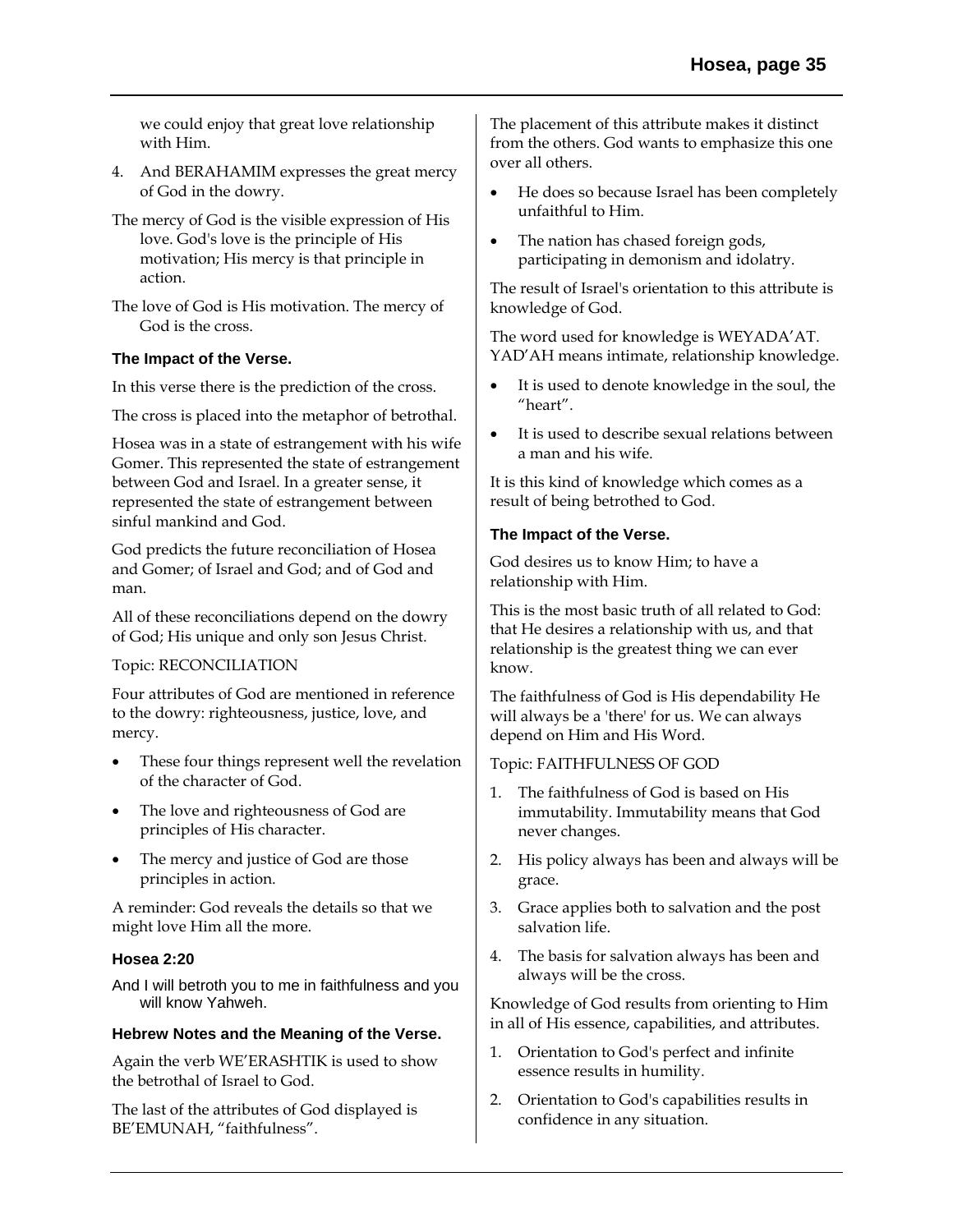- 3. Orientation to God's character results in spiritual self esteem and proficiency.
- 4. The only way to orient to God is through a relationship with Him.
- 5. Relationship with God means coming to know Him through faith perception of the truth.
- 6. Relationship with God means worshipping Him and relying on Him.

#### **Hosea 2:21**

And it will be in that day I will answer an utterance of Yahweh. I will answer the heavens and they will answer the earth.

Hebrew Notes and the Meaning of the Verse.

Before we begin this verse, let me introduce it.

This verse and the next one have to do with agriculture in the millennium.

The agriculture during the millennium will of course be exceptionally great.

These two verses concentrate on the subject because of the name of Hosea's first son, Jezreel.

The name Jezreel is a play on words. It means "God sows" in the Hebrew.

As we have seen, the first use of this play on words had to do with God's discipline of the nation of Israel. God had sown the discipline of Israel in Assyria, and soon the Assyrian menace would come to fruit in the destruction of Israel.

Now there would be a new use of Jezreel this time it would have to do with the great prosperity of the millennium. God has sown that great prosperity, and even though it has yet to come to pass, it most certainly will.

The verse begins with the phrase WEHAYAH BAYYOM HAHU'. "And it will be in that day".

- 1. This is our tip off that the subject of this verse is the millennium.
- 2. The qal perfect tense of the verb "to be" sets it in concrete. This will definitely come to pass, because this is the prophetic future perfect.
- 3. BAYYOM identifies the time of the prophecy as the end times. We know specifically that it is the millennium from the details of the next verse.

Next is the beginning of a procession of phrases which use the same verb.

- 1. 'E'ENEH is the Hebrew verb "to answer". Since there is a procession of these, we have a chain of command from God to the plants themselves.
- 2. The idea behind using the verb "to answer" is clever. It shows God responding to human petition.
- 3. The response of God shows that He does listen and does respond to us.
- 4. The response of God does not in this case go directly to the person who petitioned, but to the answer itself.
- 5. Once the answer is clear, then the response is made known to the person who made the petition. This is God's way of answering.

The surety of these future events is made abundantly clear by the statement, NEUM YHWH, "an utterance of yahweh". This means that these are the very words of God Himself. And note that answers to prayer are the very words of God Himself to you!

- 1. This means that you should be thankful no matter what the answer might be even i f it is not exactly what you wanted.
- 2. This means that you can be confident no mat?ter what the answer might be.

The rest of the verse says, "I will answer the heavens and they will answer the earth.

These are the first two links in answered prayer.

First, the answers go from God to the heavens. This is a reference to the angelic host, who will carry out the answer on earth. They carry out God's Word without any kind of compromise.

Second, the answers go from the heavens to the earth. This is the activation of the answer in space and time.

These two links show the intermediate steps in answered prayer.

The intermediate steps do not cause any loss of integrity from God's original answer.

There is no record of the request, or the presentation of that request to God by Jesus Christ. This passage concentrates on the reply. The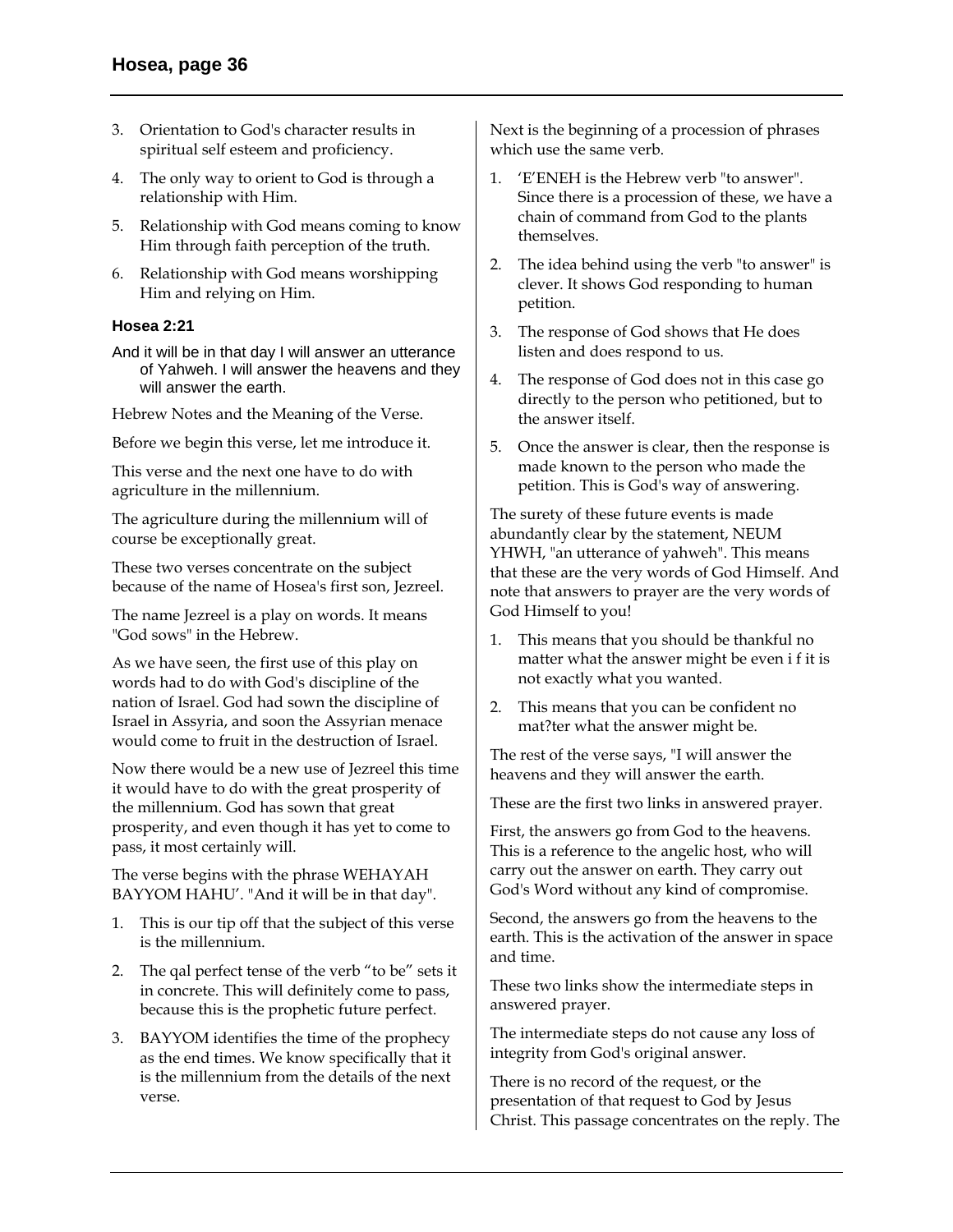reply has a protocol, and God has chosen that protocol for His glory.

## **Hosea 2:22**

And the earth will answer the grain and the new wine and the fresh oil and they will answer Jezreel.

## **Hebrew Notes and the Meaning of the Verse.**

This verse continues the thought of the last. Again, it shows the process of answered prayer, beginning at the top with God. The last verse went like this: "And will be in that day I will answer an utterance of Yahweh I will answer the heavens and they will answer the earth.

Now this verse continues with WEHA'ARES TA'ANWEH, "and the earth will answer

There are three direct objects in this sentence

- 1. HADAGANE is "the grain".
- 2. HATIRO is "the new wine
- 3. And HAYYIS.HAR is "the fresh oil".

These three things represent the prosperity of Israel in the millennial state.

- 1. The earth is the source of all these things; it is the rich soil that provides the environment for growth.
- 2. The soil of the millennium will be the richest of all time.
- 3. Remember that agriculture was about the only business of the ancient world. Today there are many others, and there are likely to be many others in the millennium.

The grain represents the a logistical prosperity of the millennial state; it was a sustenance crop.

The new wine represents the additional prosperity of the millennium it was a luxury crop.

The fresh oil represents the spiritual prosperity of the millennium it was a symbol for the ministry of the Spirit.

These three things in turn are the essence of the answered prayer to Jezreel.

- 1. Jezreel means "God sows".
- 2. All of those things which represented prosperity were things that were sowed in the ground.
- 3. God planted them, He nourished them, and He brought them to fruit.
- 4. Remember that answered prayer is our lifeline to God; it is the 'proof' that God exists. It vitalizes our relationship with Him, confirming His essence and capabilities and attributes.

## **Hosea 2:23**

And I will sow her to me in the earth, and I will show compassion to Lo Ruhamah, and I will say to Lo Ammi "You are my people." and he will say "you are my God".

## **Hebrew Notes and the Meaning of the Verse.**

The verse starts with the verb WUZRA'TIHA. This is in the qal future prophetic perfect. It sets a future event in stone. It means to sow a seed.

- 1. The seed that is sown is the nation of Israel.
- 2. Israel is a priest nation of God, functioning as an ambassador to the whole world.
- 3. The nation is sown in the earth so that it will grow and become known to all the earth, and bring glory to God.
- 4. The plant brings glory to the planter.

The second verb is WERIH.AMTI, which is the piel perfect of the verb RAH.AM. RAH.AM in its root form means to love someone. In the piel intensive, it shows compassion by intensifying the meaning. It does not mean 'passion', but 'compassion'. It is in the perfect tense, and it is a future prophetic perfect. The direct object of this verb is Lo ruh.amah, the daughter of Hosea.

- 1. This compassion is the compassion of Yahweh expressed in the millennium.
- 2. The compassion is given in response to the positive volition of the remnant of Israel expressed during the tribulation.`
- 3. The essence of the compassion is the perfect environment of the millennium itself.

The third verb is the qal perfect WE'AMARTI, which is the verb "to say", or "to speak". It denotes the verbal expression of words, and here it is something more an official announcement from the throne of heaven. It too is in the future prophetic perfect.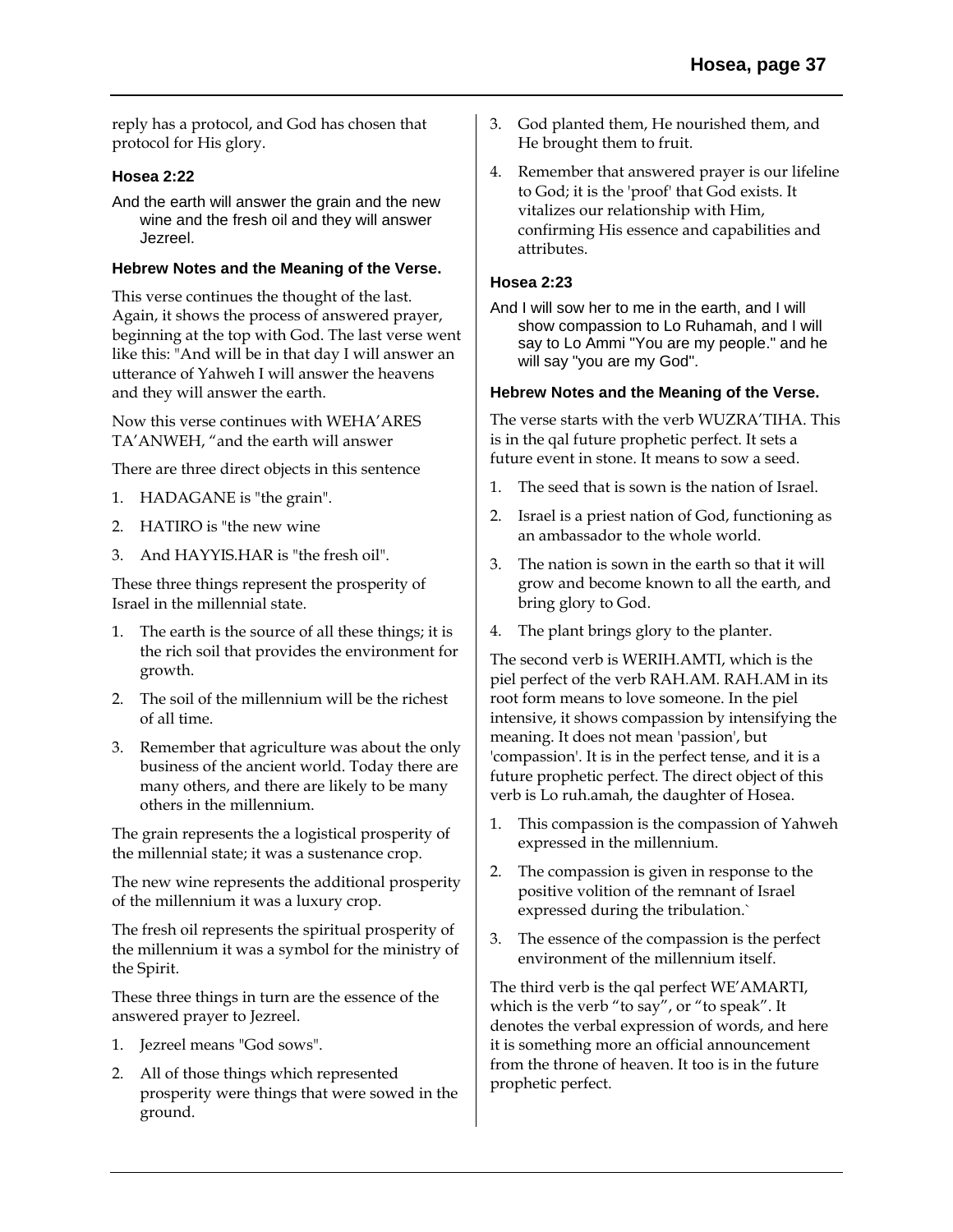# **Hosea Chapter Three**

# **Hosea 3:1-5**

- And then Yahweh said to me, 'Again, go love a woman, one loved of a friend, utter adultery, [love her] as the love of Yahweh for the sons of Israel, for they are [always] turning unto other Gods and lovers of raisin cakes of grapes.'
- So I bought her for myself for fifteen shekels of silver and a homer and a half of barley.
- Then I said to her, 'You will dwell with me for many days. You will not commit adultery, nor will you be [someone] to a man; and moreover I will be [that someone] toward you.'
- For the sons of Israel will remain for many days without king or prince, without sacrifice or sacred pillar, and without ephod or household idols.
- Afterward the sons of Israel will return and intensely seek the Lord their God and David their king; and they will express dread to the Lord and to His goodness in the last days.

## **Hebrew notes and the meaning of the verses**

## **Verse 1**

- 1. The love that Hosea is to have for his wife Gomer is love based on attraction for her. The Hebrew word is 'EHABH, which is the rough equivalent of the Greek (phileo). It is in the imperative mood, so this is a command from God. God could only command Hosea's attraction to his wife if she was worthy of such love. Chapter 2:19-22 makes the repentance and recovery of Gomer very clear. She is indeed worthy.
- 2. Presently, she is loved by a neighbor a neighbor is one of her johns! The verb 'EHABH is used again to denote her relationship with a RETSA - a friend or neighbor, someone within the immediately periphery.
- 3. This adultery and prostitution is decribed by the Hebrew participle WUMNA'APHETH. It is here in the piel intensive stem, denoting the intense nature of her sin - a reflection on prostituting oneself to one's neighbors.
- 4. The inseparable preposition KE sets up a comparison between Hosea and Gomer and God and Israel.
- 5. The explanation for this comparison comes from the conjunction waw, which points to the 'adulterous activities of the nation of Israel.
- 6. The raisin cakes are A'SISE, those used in sacrifice to idols. The addition of `ANABHIM, "grapes", shows that raisin cakes were also made out of other fruit. Raisin is a more general reference to dried fruit. These cakes were also a dessert favorite, and considered a stimulant, more probably from the sugar high obtained from eating them.

# **Verse 2**

- 1. The verb translated 'buy', WA'EKREHA gets its original meaning from the verb for dig. It reveals a kind of action where there is bartering and even bidding for the product. This is especially enlightening in that Hosea is bartering and bidding for his wife. That he bought her is in itself remarkable. Hosea went down to the street corner and bought his own wife. She was selling her body to others so that she could buy the paraphernalia to participate in idol worship.
- 2. A shekel was the equivalent of about .4 ounces of silver; fifteen of them would amount to six ounces. On today's market that would be approximately thirty three dollars.
- 3. A homer and a half comes out to about twelve bushels. At \$2.17 a bushel, this adds another twenty six dollars to the previously tallied thirty three dollars for a grand total of fifty nine dollars.
- 4. Together with the 'digging' and the rather strange method of payment, we can assume that Hosea had to scratch to get the job done.

# **Verse 3**

- 1. The plural adjective RABIM indicates that the duration of time that Hosea's prostitute wife will stay with him will be a long one. The actual amount remains unspecified.
- 2. The imperfect tense of the verb TESHBI indicates action that has yet to be completed. Here, we interpret this action as still in the future. The verb itself means to live, remain, reside or dwell. Here is something that Hosea's wife has not been doing: living with her husband.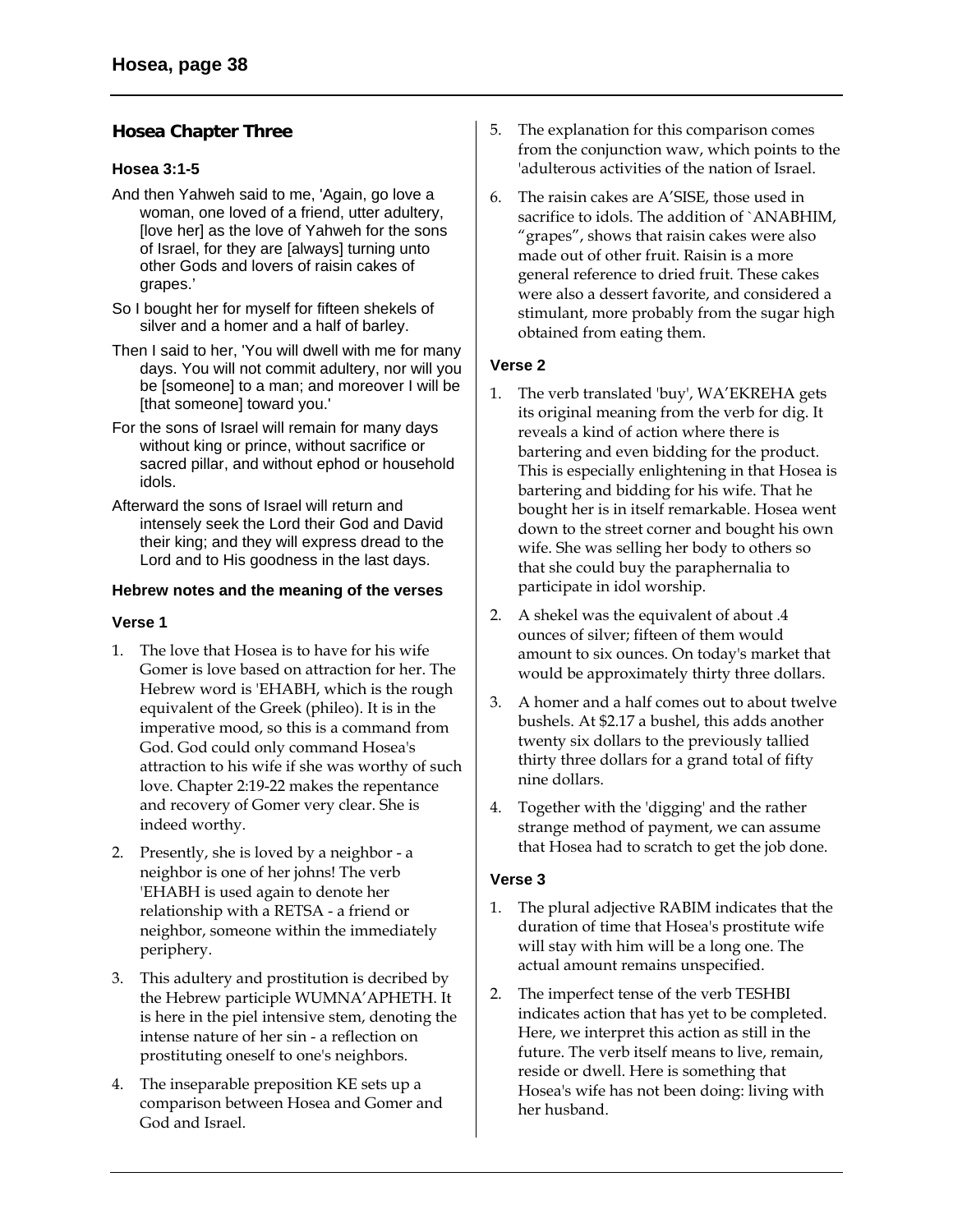- 3. The second imperfect verb TIZNI is negated by the adverb LO. So Hosea predicts that this activity will not occur for a long time. The root meaning of the word concentrates on female sexual immorality. Prostitution is not necessarily a part of this act.
- 4. The combination of the negative adverb LO and the conjunction WAW translates into the English 'nor'. The imperfect tense of the verb HAYAH, 'to be', adds another thing to Hosea's list. Consider these the 'three commandments' of Hosea to Gomer. This commandment is quite stringent; it requires Gomer never to be a part of another man's life; she is never to even have an affair of the heart.
- 5. Hosea then adds that he will be the man that she cannot be to any other man; it is put simply and elliptically with two personal pronouns, 'Ani 'ELAYIK ... I unto you.

## **Verse 4**

The focus shifts from Gomer to Israel.

- 1. The verb "to dwell" is the same as before. It retains the same tense and the same meaning. This is, however, a prophecy; a forthtelling about the future of Israel. This contrasts Hosea's three commandments, which depend on the volition of his wife.
- 2. The negative construct 'EN [preposition] plays a very prominent role in this verse. It is translated 'without'.
- 3. There are six things that the nation of Israel will live without.
	- a. MELEK, king.
	- b. SHAR, prince.
	- c. ZEBHAH., sacrifice.

d. MATSEBHAH, sacred pillar or standing stone.

e. 'EPHODH, the sacred vestment of the priest.

f. TERAPHIM, the little household idols.

These six things are not exactly what they appear to be. In fact, all of them are normal things which have become the objects of idolatry for the people of the Northern Kingdom.

Legitimate rulership from their own people will be eliminated - kings and princes.

Legitimate sacrifice will be eliminated - sacrifice and ephod.

*Illegitimate* idol worship will be eliminated, both small and large, the TERAPHIM were small household idols, really just a trifle; the sacred pillars were huge places that marked the sites of demon worship.

The children of Israel will dwell without these for many days because they will be conquered by the Assyrians. This is a prophecy of the time between the fall of the Northern Kingdom, and the coming of Jesus Christ.

This is not a prophecy about the church age, and it could not be, since the church age remained a historic mystery at this time.

Nowhere in Scripture is any detail of the church age revealed before the upper room, where Christ gave a few scant details to His disciples, and this just a few short weeks before it would come down.

Scripture does predict the first advent of Christ, the cross, the resurrection, the ascension. It also predicts the tribulation and the second advent and millennium. But it does not predict anything about the church age. There is a reason for this: the church will only come into existence if Israel fails to accept Christ at the first advent.

If Israel had accepted Christ, then there would have been the cross, resurrection, and ascension, followed immediately by the tribulation, second advent, and millennium. The time between the ascension and the return of Christ would only have been seven years.

But, Israel rejected her Messiah, and so the tribulation, second advent, and millennium were put on hold for the insertion of the church age. This is called intercalation. The purpose of the church is to prepare a body of believers for corulership with Christ.

The doctrine pertaining to the Church Age is called "mystery," because it was not known to the Old Testament writers. Rom 16:25-26; Eph 3:1, 6; Col 1:26-27.

Doctrines pertaining to the Church Age are not found in the Old Testament Scriptures. Where Church Age information would have occurred, there is a parenthesis.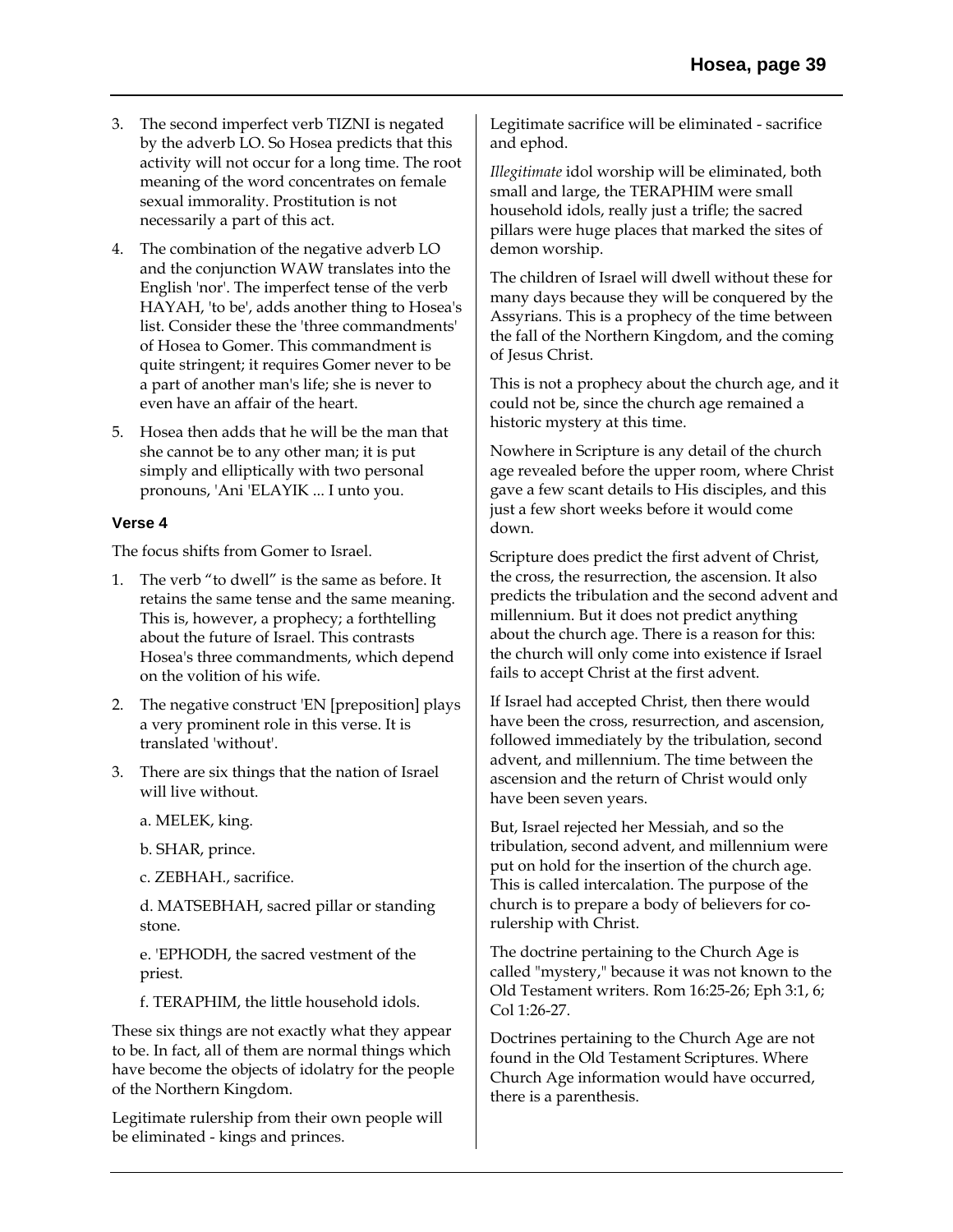Doctrine pertinent to the Church Age is inserted, intercalated by the New Testament epistles.

Illustrations of the great parenthesis concept in the Old Testament.

- a. Between Dan 2:40( )41.
- b. Dan 7:23( )24.
- c. Dan 8:22( )23, 11:35( )36; Hos 3:4( )5, 5:15( )6:1.
- d. Ps 22:22( )23.
- e. Isa 61:2a( )b.

#### **Verse 5**

- 1. The adverb 'AH.AR shows a lapse of time between the dwelling without and the thing mentioned next in this verse. It is translated, 'afterward'. This is an unspecified sojourn.
- 2. The sons of Israel are to return 'RASUBU', and intensely seek Yahweh their God and David their king. The intensity of the seeking is revealed by the piel stem of the verb WUBHIQSU.
- 3. It is in the perfect tense, and so is considered done even before attempted.
- 4. The translation 'they will express fear' comes from the perfect tense of the verb PHAH.ADHU. It too is considered done even before attempted. This dread is utter respect and humility before the Lord. The kind of respect and humility that can only be present in the worst of human travail.
- 5. The target of their expression of fear is God and His goodness. This is worship in the tribulation. There will be no earthly good to appreciate, and divine good will be only visible through the lives of 144,000 Jews.
- 6. The time of this will be the latter days. The Old Testament Prophecies on the latter days concentrate on the tribulation and the millennium. Here the concentration begins with the tribulation.

#### Summary.

This passage looks at the future, and even predicts it. This is prophetic foretelling. However, the first principle of foretelling is that in concentrates with a message for the present generation.

In this case, the message is directed to the faithful few in Israel. It is designed to give them hope for an eternal home.

By revealing the future restoration of Israel through Hosea and his wife, God is instilling eternal hope in the godly of the last generation of the Northern Kingdom before their destruction.

As the faithful see the kingdom fall around them, and the utter destruction of their own people, they will be able to endure knowing the present God, and the future for their nation.

First is the the sojourn of Israel on foreign soil. They will be without kings and princes, priests and sacrifices, the large and small trappings of idolatry.

Second in the restoration of Israel.

Between the two and hidden from view is the church age.

But first, the Jews must be given an opportunity to respond to their messiah.

# **Hosea Chapter Four**

## **Introduction.**

This chapter now turns from the personal life of Hosea and family experience power prophecy to applied prophecy against the Northern kingdom.

The bulk of the rest of the book is forthtelling - the interpretation of historical trends and current events against the canon of Scripture.

Therefore, many of the social ills of the nation will come to the fore; and their current spiritual lives will be measured.

## **Hosea 4:1**

Hear the Word of Yahweh, sons of Israel, for Yahweh has a dispute with the inhabitants of the earth: there is no faithfulness and there is no virtue love; and there is no knowledge of God in the earth.

The noun RIBH describes a clamorous dispute. Domestic disputes are always the worst. Police officers fear the call for help in a domestic dispute. This is the kind of dispute that Yahweh has with Israel - it is family, and it is serious. Now, understand that God does not get ecstatically angry as what happens in many domestic disputes; RIBH is used to note the serious nature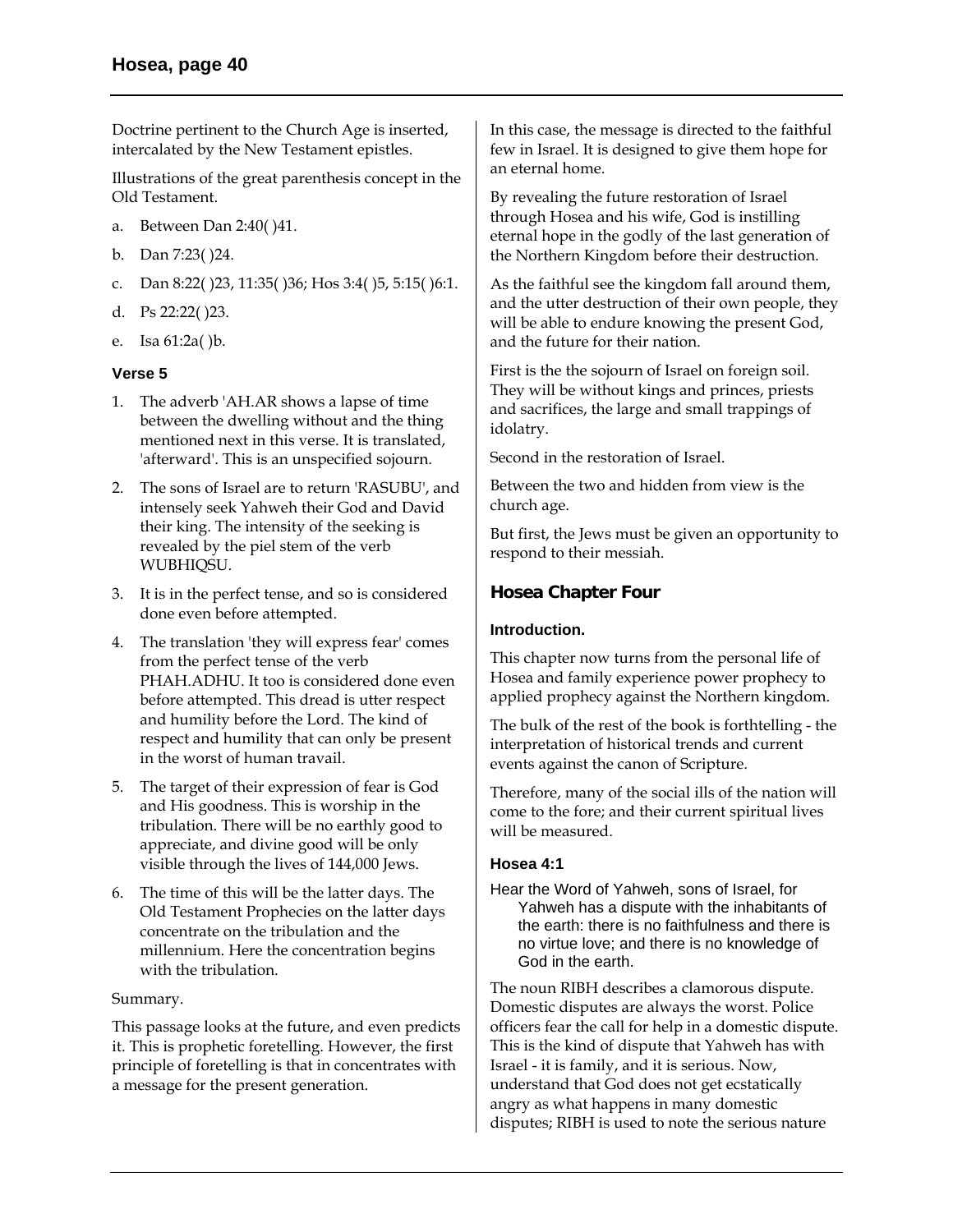of God's bone of contention with the Northern Kingdom. It is not just a passing inconsequential thing. It is not a spat.

This dispute has a direction of sorts. It is 'LE', 'to Yahweh', and `IM, 'with the inhabitants of the earth'. This means that the inhabitants of the earth have offended Yahweh, and therefore the dispute. This idiom makes it clear that the dispute is the fault of the earthlings.

Hosea describes the foundation of God's dispute in three parallel statements.

- a. First is 'EN 'EMETH. 'EN is the particle of negation. It can be translated 'nothing', but when it is in the construct state, it is translated, 'there is no'. This comes as a stronger negation than 'LO'. It shows a pretty absolute state of nothingness.
- b. The object of the negation is 'emeth, which should be translated 'faithfulness'. This is often used to describe the Divine Temperament, but here it applies to Israel. Since it is completely negated, God says that he contends with Israel because they lack faithfulness. Remember, faithfulness is the extension of willpower over time. God is saying that Israel does not have faithfulness they lack concentration and willpower, especially directed toward God. Faithfulness only functions when sustained by personal love for an object. This faithfulness is contrasted by idolatry and adultery.
- c. Second is 'EN H.ESEDH. Again there is a strong negation of a Divine character attribute. This time H.ESEDH describes the motivation of the sons of Israel. They lack pure motivation, which is virtue love; personal love for God. Personal love only functions when sustained by impersonal and knowledge. Impersonal love for God is not a requirement. Impersonal love only applies to imperfect objects. Knowledge always applies.
- d. Third is 'EN DA`ATH. This comes from the Hebrew verb YADHA, which means intimate personal knowledge - application or even relationship knowledge. This is also negated by 'EN, so it shows that no one even knows God, much less loves Him or is faithful to Him. It all begins with faith perception - the desire to know God better.

# **Hosea 4:2**

Cursing and deceiving and murdering and stealing and committing adultery give birth to violence upon violence.

This verse communicates one principle: Crime begets violent crime. In other words, criminals are always degenerate, and crime creates more crime. Revenge is a strong motive in crime, and when the state does not punish, more crime will surely follow.

No less than five infinitive absolutes follow one after the other. The Hebrew infinitve absolute expresses strong emphasis when it precedes the main finite verb of the sentence. Here all five infinitive absolutes are equally emphasized as being the source of what is to follow. They are emphasized as being strong in character, and clearly the source of violence.

- a. The first is 'ALOH, cursing. This is not just swearing an oath, but an ecstatic bursting forth of verbal anger. It can be a curse against anything, but ultimately it is a curse against God. This is not necessarily a crime, but it leads to it.
- b. Second is KAH.ESH, deceiving. This verb originally meant to cringe, disappoint, or even grow lean. In contrast to verbal lying, it is deception by non-verbal means... it is deception by body language or facial expression, or even tone of voice. It is deception by activity. This is not necessarily a crime, but it leads to it.
- c. Third is RATSAH, murdering. This is in contrast to the QATAL in the Hebrew, which means to kill for legitimate reasons. RATSAH of course is a crime.
- d. Fourth is GANOBH, which is stealing. Any kind of pilfering, burglary, extortion, blackmail, larceny, or embezzlement comes in this category of steal. It is a broad generalization. These are all definitely crimes.
- e. Fifth is NA'OPH, committing adultery. This is one of two things: sexual relations with someone other than your spouse when you are married, or sexual relations with someone else's spouse. This was and is still a crime according to God's law.

All of the above give birth to further bloodshed. The verb is PARATSU, which is a graphic, gory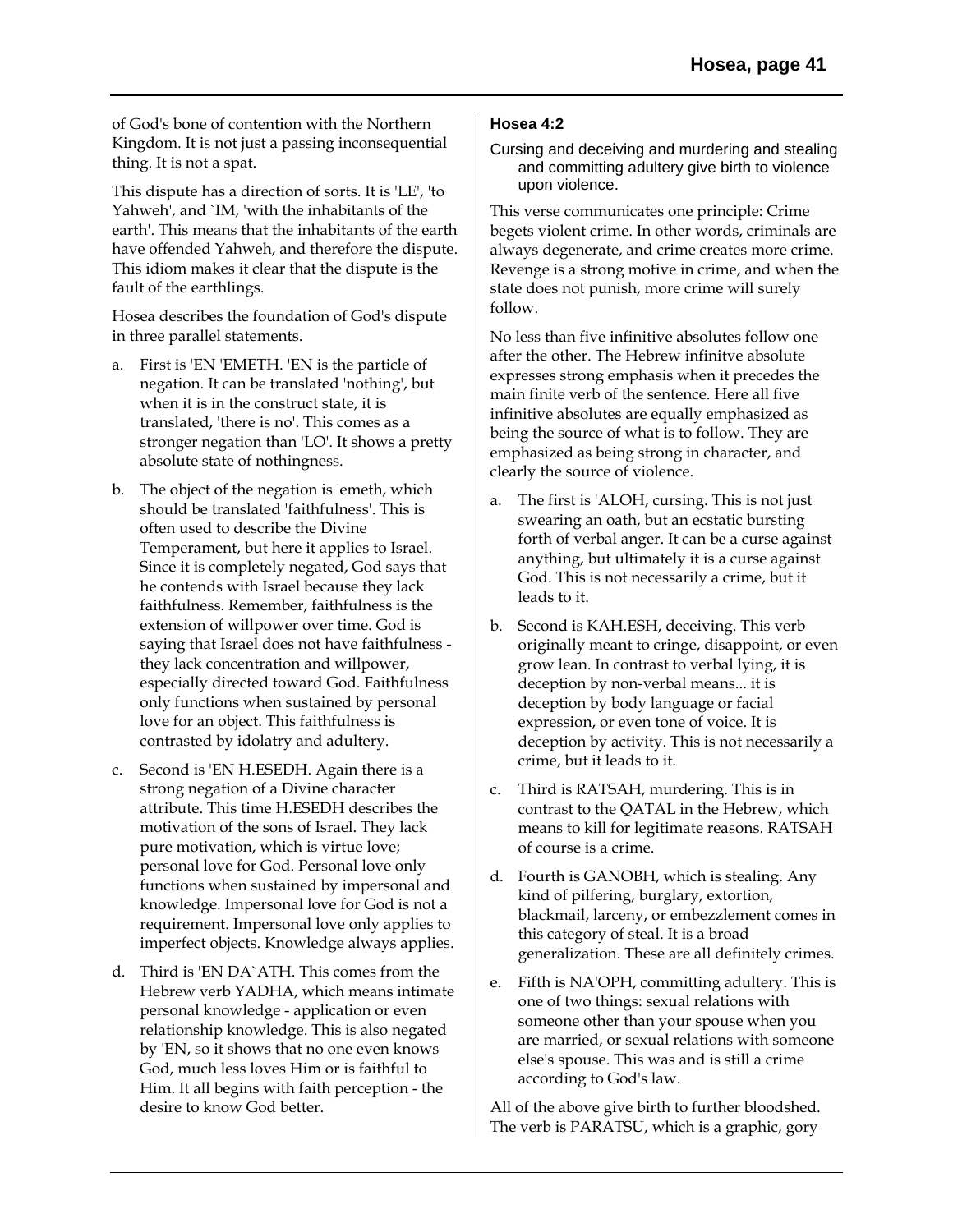description of birth. This does not bring the picture to mother holding the child in the hospital room, clean and anesthetized after the event. This verb describes the tearing of flesh as the head comes forth, and all the bleeding and pain that occur with birth. It shows that the list of five things all give birth to violence in the goriest way.

The Hebrew word for violence is simply the plural of blood, which is DAM. The idiom in this verse is literally, bloodshed touches bloodshed. It reveals a perpetuation of violent bloodshed from one sin to the next.

The basic message of this verse is that crime was running rampant in Israel at the time. This was a part of the five cycles of discipline for the nation.

## **Hosea 4:3**

- Therefore the earth will mourn and all of the inhabitants will languish in it; they will be destroyed with the animals of the field and with the fowl of the heavens and also the fishes of the sea.
- 1. This is of course the fifth cycle of discipline. It is important to note that God reminds those in the third cycle that the fifth cycle is just around the corner. Each of the cycles of discipline look forward to the fifth and final cycle.
- 2. The qal imperfect of TE'EBHAL records a forthtelling: she will mourn. The subject of this verb is the earth, HA'ARETS. This concentrates on the physical landscape of Israel. Its mourning is a forthtelling of famine and the destruction of all that the land produces.
- 3. The next verb is the pulal perfect of the verb 'AMAL. 'AMAL means to languish, or grow weak; the process of atrophication is the perfect illustration of this. It means weakness brought about by inactivity. Even the verb stem denotes a state of permanence and inactivity. This is not a foretelling, since this stem can only occur in the perfect. The subject of this verb is the inhabitants of the earth. This includes only man. What a great picture of the cosmic mire! Hopelessness and the welfare state. This is a passive verb, so no free will is expressed. It just happens.
- 4. The final verb has one subject: the inhabitants of the earth. The animals, birds, and fishes are

also included in the final forthtelling of the verse. The passive tense of this verb again indicates the helplessness of the subjects. This time the are destroyed. The verb actually means to gather together, and it probably displays the gathering of animal souls to God. It is important to notice that animals suffers when man suffers. There are consequences.

5. Conclusion. This verse is the beginning of a several verse discourse on the final destruction of the Northern Kingdom. There is mourning, and weakening by inactivity, and destruction.

#### **Hosea 4:4**

Surely let no one contend, and let none judge; for your people are as those who contend with the priest.

This verse turns back to look at the blame factor; essentially God tells Israel through Hosea that they have no one to blame but themselves.

The first two verbs, 'contend' and 'judge', are both cohortative imperfects. The force of meaning is, 'do not even try to judge'.

There is a great tendency of the oppressed to blame others, anyone but self. The downtrodden and unfortunate will commonly blame others before they blame themselves. They are very slow to take responsibility for their own problems because of their own arrogance.

It is only by taking the first step of humility that anyone can take charge of their lives, and pull out of the cesspool of the cosmic system. You must stop blaming others for your problems.

Contending with the priest was something that was parallel to blaming others for your problems. The priest was simply an illustrator of the plan of God; but not often an expert on the interpretation of what he did in the ritual. Priests simply obeyed the ritual proscription without asking why. Interpretation was the job of the prophet. Therefore contending with a priest was a completely useless endeavor.

## **Hosea 4:5**

So you stumble today, and a prophet also will stumble with you at night; and I will destroy your mother.

The first two verbs in this verse are in the perfect tense. They foretell an event that is set into the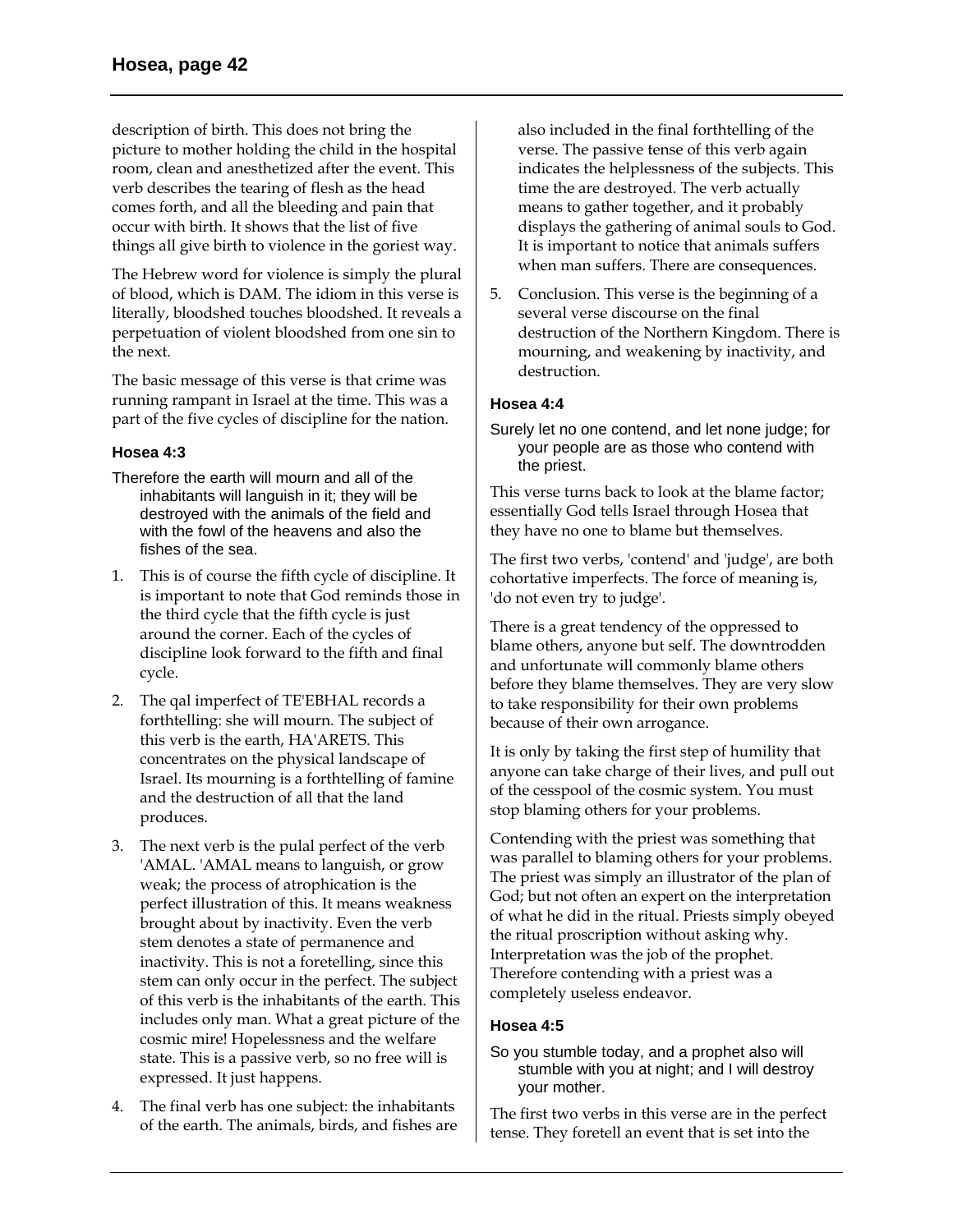Divine Decree. This is a prophecy about the future of Israel.

The first part is really about the ghost of Israel present. They will stumble. The picture is of a blind man stumbling along the street, unable to find his way, or a drunk shambling and stumbling down the alley, with no idea of what he is doing or where he is going. This illustrates the spiritual degeneracy of Israel. They are spiritually blind, and literally drunk. The verb itself is KASHAL, and it is in its dictionary form here, the qal perfect.

- a. This is the present time for Israel in the middle of the eighth century, B.C.
- b. Spiritual and physical degeneracy are the norm for the citizens of this nation.
- c. The definite article HA plus the noun YOM communicates that the timing is in the presence.

The second part is a clever construction: it jumps forward to the future of Israel.

'at night' is a metaphor of the dark future of Israel, of its history after its destruction by the Assyrians. This destruction began in 733 B.C. with the occupation of the Northern territories of the nation. The destruction was complete with the defeat of the capital of Samaria in 722 B.C.

The nation will continue to struggle and stumble like a bunch of blind drunks during this time of exile.

With the people of the Northern kingdom will be a prophet, stumbling right along with them.

The identity of this prophet is not revealed, but my guess is that it is Nahum was the only true prophet of the Northern Kingdom after the fall. He was from Galilee, and his ministry was directed toward the destruction of Assyria, which finally occurred in 612 B.C.

There were prophets who were sent to give the gospel to Assyria, like Jonah.

There were prophets sent to tell Israel that unrepentant Assyria would be their destructor, like Hosea.

And then there was Nahum, who was sent to foretell the destruction of the destructor.

In this symmetrical square dance of prophecy, God was perfectly just to all of the involved nations.

Nahum prophesied from the ruins of his home town, which was in Galilee, the town which later gained the name Kapernaum, town of Nahum.

Really, Nahum was a prophet of the Southern Kingdom, but from the North. He was more likely an exiled Northerner whose family hailed from the destroyed town of Elkosh.

The prophet Nahum uses the verb KASHAL twice in his ministry.

- a. In Nahum 2:5 he uses it to ridicule the oncegreat military of Assyria. They stumble in their march. "The rainbow battalion
- b. In Nahum 3:3 he uses it to predict the military defeat of Assyria's bumbling army. "They stumble over the dead bodies.

The last part of the verse predicts the ultimate destruction of the Northern Kingdom.

The qal perfect of DAMAH indicates a cessation of national function.

DAMAH is not a word that depicts violence. It is a word that describes the calm after the cessation of function.

It still allows for violence, but it concentrates on the deathly calm after the fact.

Mother is a reference to country. "The motherland".

## **Hosea 4:6**

My people will be destroyed from the failure of knowledge, for you have rejected the knowledge, and I will reject you from ministering as a priest to me. Because you forgot the instruction of your God, I will also forget your sons.

"my people" is AMMI. Hosea's second son was Lo-ammi, and here we are about to gain explanation on his name.

The verb DAMA again explains destruction from the viewpoint of the quiet after the violence of the actual destruction of the nation.

This verb is in the niphal perfect. The niphal is the passive stem, so the action applies back to the subject of the sentence instead of being produced by it. The perfect tense reveals an event that is set into the divine decree as absolutely certain. This is another foretelling.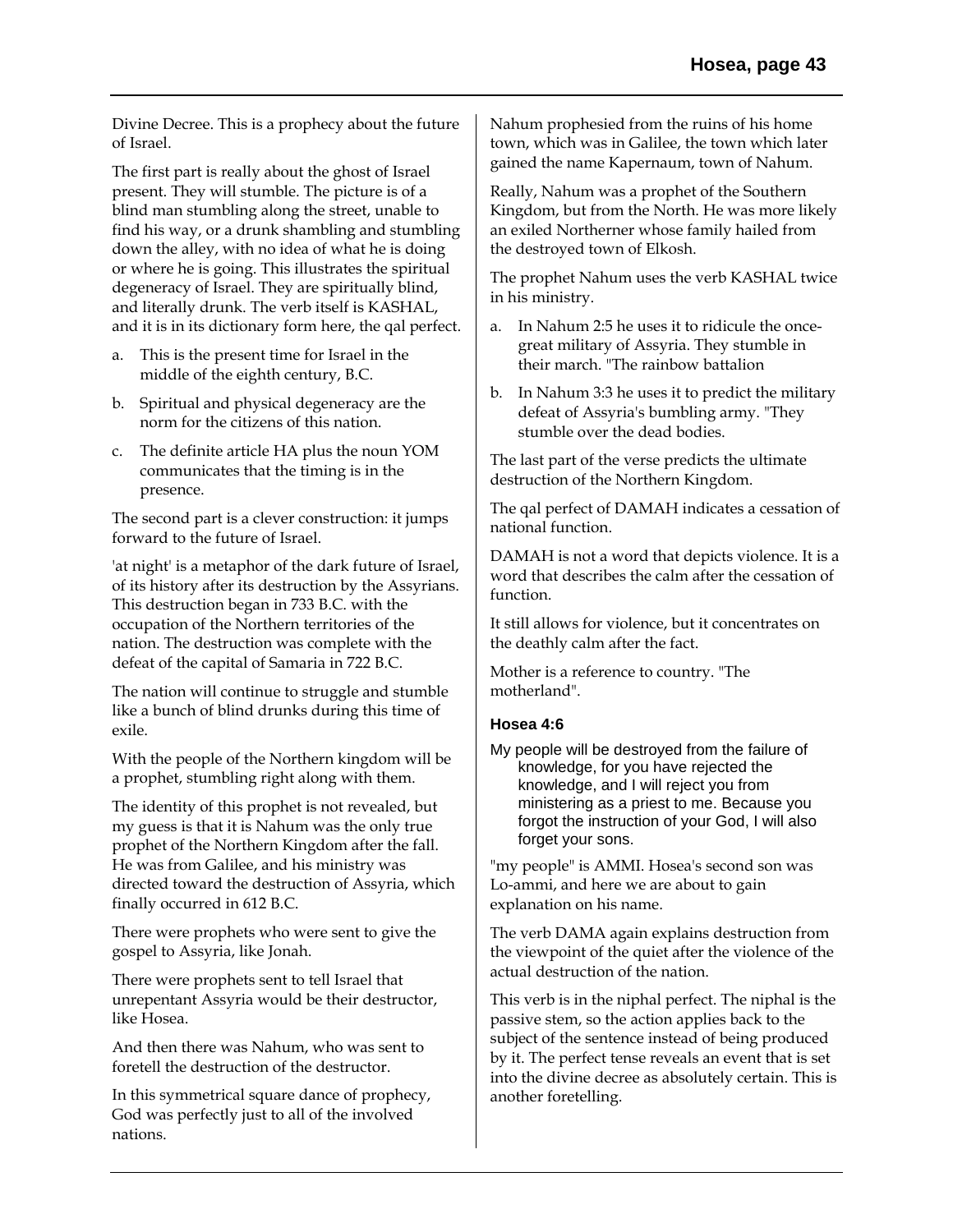The preposition MI plus the noun BELI describes the cause for the destruction. "From failure of" BELI shows a failure that finds its source in just plain wearing out. It is like an automobile tire that goes flat. The tread wears down until it is bald, and then until the cord shows through, and then the tire goes flat at the first sharp object. In the same way, the positive volition goes down, and then down some more, until disaster strikes.

DA'ATH points to Bible Truth. It defines knowledge by what God knows. This concentrates on the perceptive end of faith perception, the intake side. They have failed in getting the truth into their souls.

Next is a tit for tat kind of construction, "you reject me, I reject you." There is nothing irregular here.

Because Israel has rejected God, He rejects them from being His priest nation, His ambassadors.

## **Hosea 4:7**

As they were becoming many [expanding] so they sinned against me. I will change their glory into dishonor.

The sin grew commensurate with expansion of the nation of Israel. The preposition KI and the adverb KEN work together to form the 'as... so' clause. It is a clause of equal expansion.

The qal infinitive construct of the verb RABAM describes an expansion. Expansion in numbers and expansion in territory both apply to Israel during the period described. Expansion in spiritual greatness did not occur at all.

The verb HATA' is the equivalent of the Greek (hamartano). It describes a missing of the mark in some way. Here, it is very exact: it is the missing of God's mark... the sin is against God. We know from other Scripture that sin is any thought, word, or act against the perfect righteousness of God.

The result of this expansion of sin is described by the last sentence. God will change [MUR] the glory of Israel [KEBHODHAM] into dishonor [QALON].

The glory harkens back to the expansion.

Therefore, the dishonor must affect the two parts of that expansion.

The expansion of population will be reversed through war, disease, and famine.

The expansion of territory will be destroyed through foreign acquisition and war.

#### **Hosea 4:8**

The subject of this sentence is an unspecified 'they'. They are the people of Israel.

The verb eat is YO'KHELU, and it is a metaphor for bearing the consequences of your actions. In the agricultural society of the time, a common figure of speech was 'eat the fruit of your labor', that is, what you grew on your farm. This figure then expanded to embrace the negative side in the law of volitional responsibility.

The idea is further expanded by the phrase, 'and they increase their appetite through their sin.'

The more they sin, the more they suffer.

The more they suffer, the more they hate God, the more they reject His word, the more they accept the cosmic counterfeits and lies, the more unhappy they become, the more entrenched they become in lust and addiction.

The people of Israel are trapped in the cycle of self-destruction.

## **Hosea 4:9**

And it will be like the people, like the priest. And I will visit his ways against him, and I will personally turn his deeds back to him.'

This verse adds more to the law of volitional responsibility as presented in the previous verse.

It shows that the priests will follow the people into their degenerate ways.

The comparison is drawn with the inseparable preposition KI, and is set up in an exact parallel.

So the priests will follow exactly in the people's footsteps.

This came true with chilling accuracy, and is a reliable historical trend today.

The priests without integrity will cave in to the demands of the people.

If the people want entertainment and stimulation, then the priests will provide it.

They eat [endure the consequences of] the sin of my people, and they increase their appetite through their sin.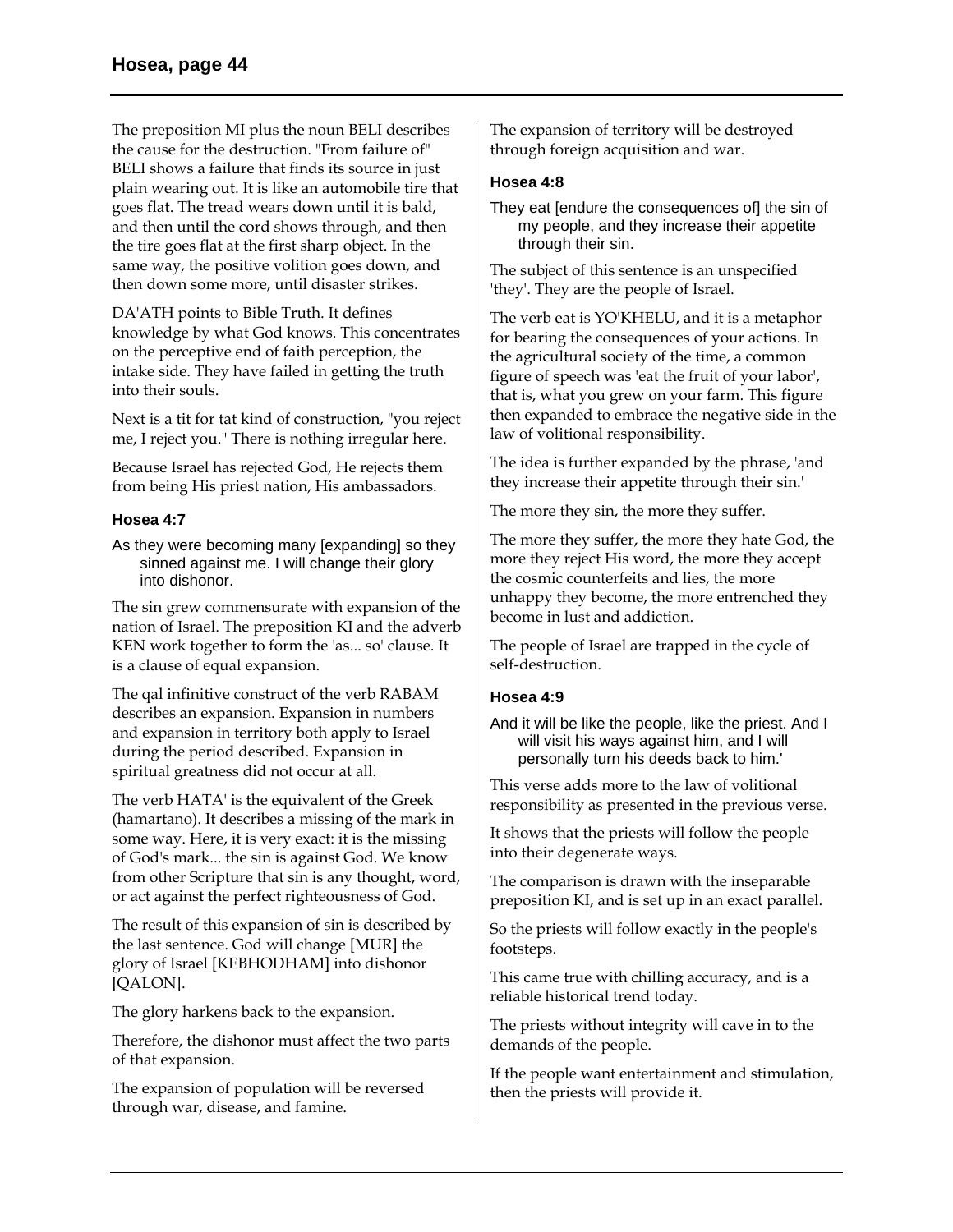If the people want a populous local assembly, then the priests will do what it takes to bring people in.

If the people lack integrity, then priests without moral courage will follow.

There are certain demands that should never be met. If the people demand from the priests that which does not promote spiritual growth, then the people should be put in their place.

For 'priest' you can substitute 'pastor', or even 'politician'. Priests, politicians, and pastors all follow the people.

The rest of the verse is a rehash of the law of volitional responsibility that centers on the priests. They will pay for their cratering to the wrong demands of the people.

Watch this historical trend in our own nation. When the people want a church that is a social club, they hire social director types as their pastors. When the people want a government that substitutes their responsibilities as citizens, they elect bureaucrats instead of leaders.

## **Hosea 4:10**

Indeed they will eat but they will not be sated. They will commit fornication but they will not give birth. For they have forsaken to wait for Yahweh.

Verse ten reminds us of the fruitlessness of sin and life in the cosmic system.

No sin finds reward. No system of sin results in prosperity.

The reason. The have left behind waiting for God.

Waiting for God means letting Him solve your problems. It means utter dependence on Him for everything in life. This waiting is the Hebrew verb SHEMOR, which has a basic meaning of 'keep'. It comes to mean "wait", with the idea of dependence over time.

You can only do this if you know Him through faith perception. Waiting for God is the end result of the faith perception process.

The verb 'AZABH describes leaving or departing something, and thus being absent from it.

## **Hosea 4:11**

Fornication and wine and new wine take away heart.

This verse is a cute verbal joke. It is written in the language of a two-year-old, and it describes the taking away of the human comprehensive abilities.

New wine is TIROSH, the wine from the most recent grape harvest. It is not much good for taste, but it intoxicates just as well.

The people are getting drunk from the new wine because they are too full of lust to wait for the wine to age.

They are so anxious to get drunk that they are exhausting the wine supply, so that the most recently fermented stuff must be drunk.

The new wine is the thunderbird, the blue nun, the crummy wino kind of wine.

The abstract noun ZENUTH describes the concept of sexual immorality without focussing on the act. This was before they allowed nudity in films, before the age of cinematic realism.

The three things listed here are all the objects of addictive sin. It is worthwhile to note that this verse reflects on the idea of addiction as it applies to the destruction of the soul.

Remember - general idolatry leads to the specific. General idolatry is a distraction from relationship with God, while specific idolatry is demon worship. Along the way to specific idolatry general idolatry destroys the function of the soul.

The qal imperfect of LAQAH relates a general principle of truth about addictive sin. It is something that is never complete... something that is timeless. The root meaning of LAQAH is "to take". General idolatry takes away leb, or heart. Heart here is understanding, the ability of the mind to perceive and apply information.

Compulsive concentration as the distraction factor, the enemy of organization.

Repetitive and habitual failure as the weakening of the will.

Invasive doubt and doublemindedness as the strengthening of indecision. James 1:6-8.

Inhibitive secularism as the roadblock to eternal perspective. Both dependence and grace approach.

Destructive dissipation related to your time. Eph 5:18.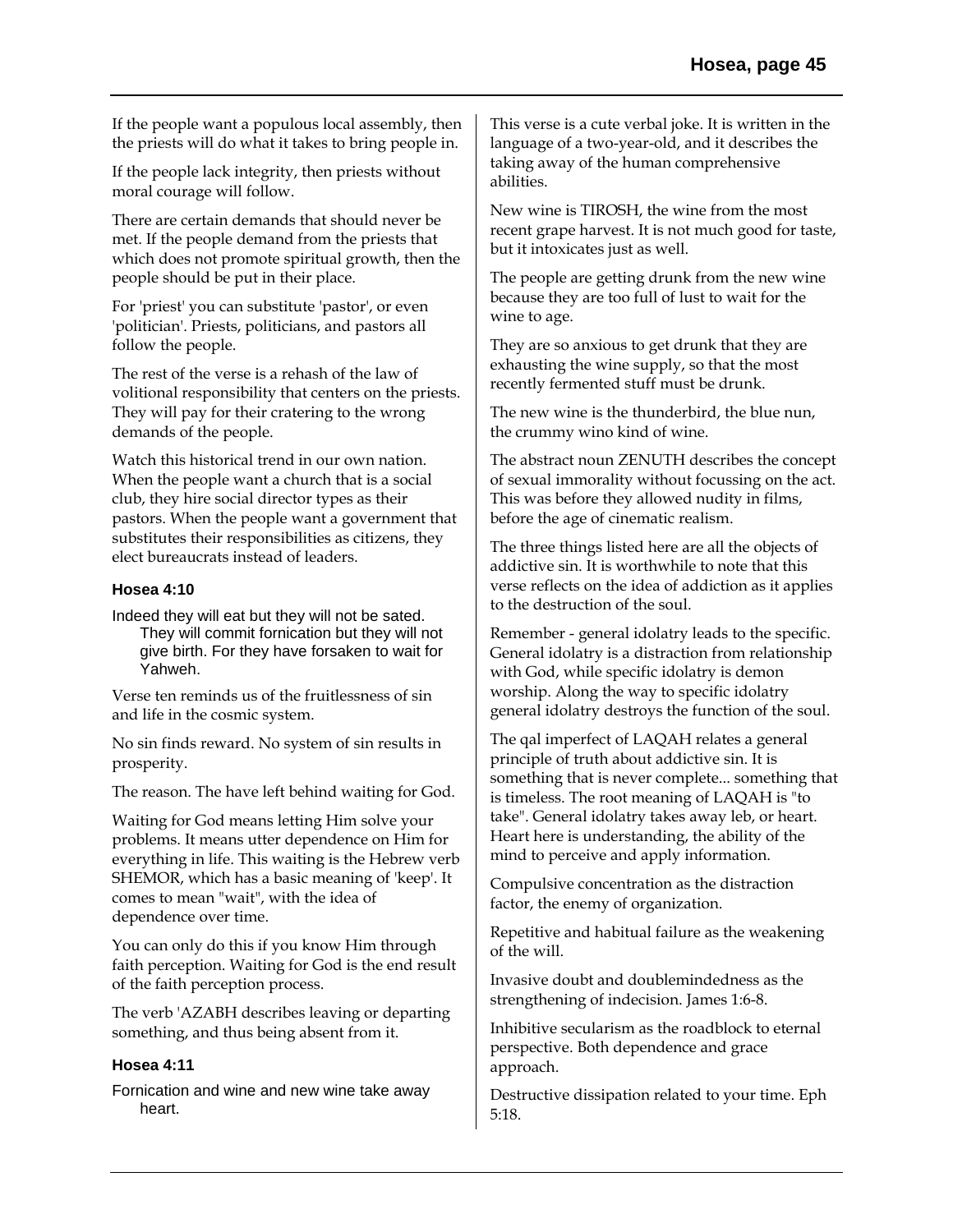Cosmic rationales as the destroyer of motivation.

The double life as the destroyer of integrity.

Addictive sin as the destroyer of faithfulness.

## **Hosea 4:12**

My people consult his tree and his staff declares to him. For a spirit of fornication misled, so they committed fornication from beneath their God.

This verse is about guidance. These people who have participated in general idolatry have now reached the point of chronic unhappiness. At that point, they desire guidance to the objects of their desire. Guidance in romance, because their romantic lives are tremendous failures due to the absence of virtue. Guidance in business, because their financial lives are tremendous failures due to the absence of virtue. Guidance, guidance, guidance!

But the thing is, they are trying to fill a God sized emptiness, and only God will do.

So they consult trees and wooden staves make declarations of guidance.

But the thing is, it is a piece of wood, living or dead, a piece of wood. They have so destroyed their intellects that they consider a tree or a dead piece of wood as more wise.

The spirit of fornication is an abstraction of the act. This is the germ of the idea that is planted in the mind by the old sin nature. They are 'dragged away and enticed' as James so aptly put it in the first chapter of his epistle.

The use of the personal pronouns 'his' and 'him' makes this non-specific. What this does is add insult to injury. Not only do they consult trees and dead pieces of wood, but it also does not matter at all which one.

This is the new age movement. Substitute 'crystal' for 'tree', and you have it.

The acts of fornication are mentioned as being 'beneath Yahweh'. This is a good point that brings the omnipresence of God into the picture. Now, the children of Israel may be oblivious to their own sin, but God is not. The godless never negate God through their denial.

## **Hosea 4:13**

They sacrifice upon the tops of the mountains and upon the hills. They offer incense beneath an

oak and a poplar and a terebinth because her shadow is good. Therefore your daughters commit fornication and your young wives commit adultery.

Specific idolatry destroys guidance. True guidance comes through the application of virtue.

- a. In the virtue of dependence on God.
- b. In the virtue of justice, related to character.
- c. Related to motivation, the virtue of mercy.
- d. Related to approach, the virtue of proficiency.
- e. Related to planning, the virtue of organization.
- f. Related to willpower, the virtue of selfcontrol.
- g. Related to temperament, the virtue of faithfulness.
- h. Related to communication, the virtue of integrity.

This verse and the one previous reveal not only an absence of guidance, but the specific consultation of demons for guidance.

This verse also continues the idea of non-specific consultation. The kind of place chosen for the guidance session is chosen for the reason of confort alone. They go to nice places. They love the outdoors, creation, but they hate the creator.

An interesting result of all this specific idolatry is the general idolatry of their children. The preposition AL plus the adverb KEN is the Hebrew conjunction 'therefore'. It is literally 'unto thus', kind of a 'one thing leads to another' statement.

A pattern is clearly set: the daughters commit fornication. Their young wives commit adultery. One leads inevitably to the other. Both verbs are in the imperfect tense, showing that the activity is an ongoing thing. The first is the qal stem, which describes the ongoing acts of fornication in the young women. The second is the piel intensive stem, which shows the criminal act of adultery, one which is punishable by death.

## **Hosea 4:14**

I shall not pass in review upon [punish] your daughters when they commit fornication, or upon your young wives when they commit adultery. For the men go aside with the harlots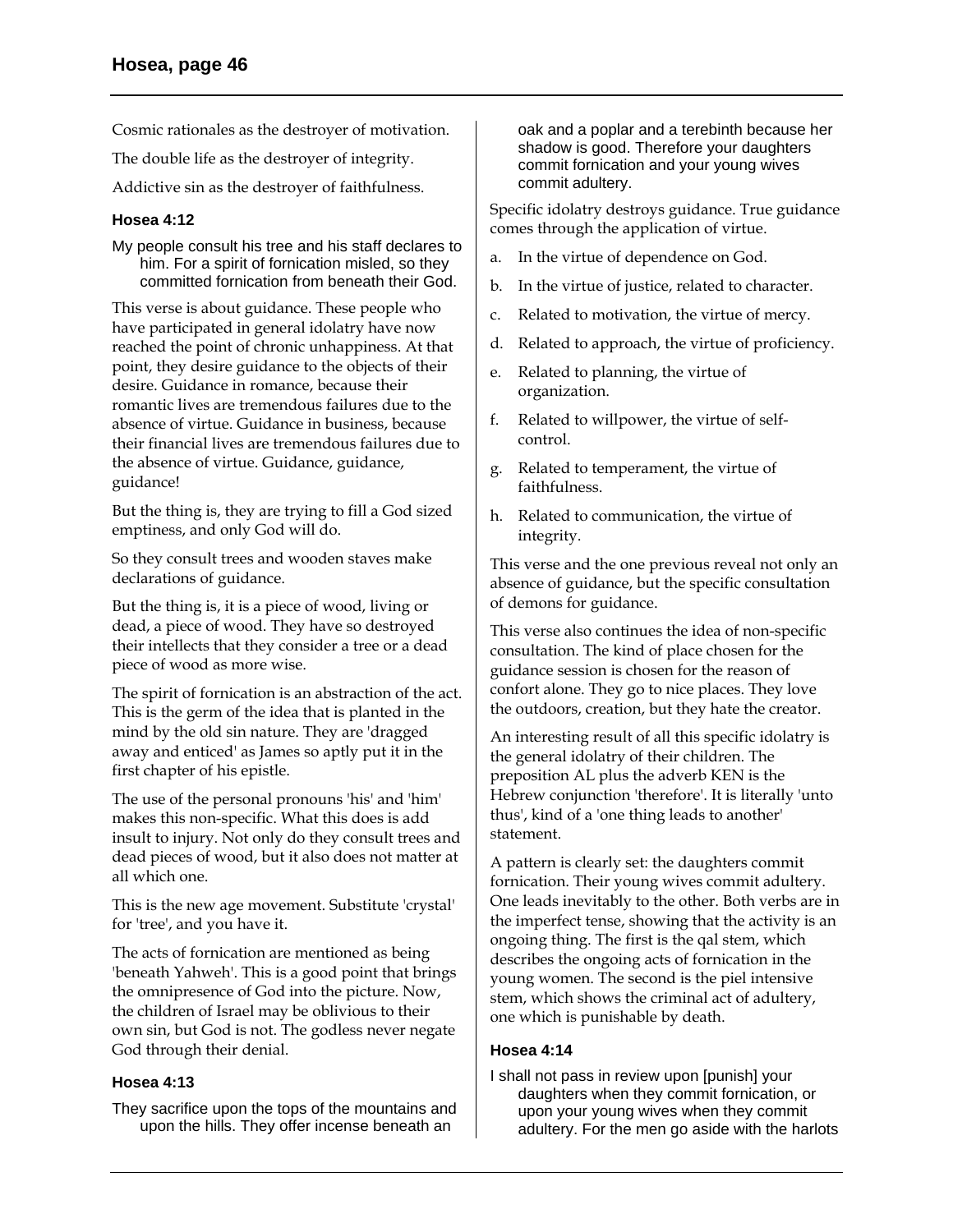and they 'sacrifice' with the temple prostitutes. And a people that does not discern will be thrust down.

The verb PAQADH means to visit, but it is more technically here a military term that means to 'pass in review.' The idea here is that God is going to have the history of Israel pass in review before Him, to determine their fitness as His priest nation. The other military analogy that comes from this verb is the idea of muster. The nation of Israel had a great number of men in a system of reserves. To muster them would be an act of preparation for war, or to check on military readiness. Here God is checking on the spiritual readiness of His nation by calling them to muster.

The doctrine of fairness. God's disapproval extends to the men. They are hardly blameless in this evil society. The conjunction KI is explanatory here, and thus translated 'for'. It points to God's reasoning behind his restraint of punishment for the women.

Two verbs make the fornication and adultery of the men almost comical. They 'go aside' with the harlots. This verb is YEPHARED and it is a piel intensive verb. It shows the urgent nature of their separation. Their lust is so built up that they cannot wait to get a moment's privacy. They 'sacrifice' with temple prostitutes. Not only do they make a religion out of sex, but their sacrifice is in the piel intensive as well. It is an urgent sacrifice indeed.

The end of this verse speaks of the collective discipline of the nation. God does not call to muster the women for their fornication and adultery, because the men do the same thing. By way of fairness, neither could God punish the men for their 'sacrifices' because of the activity of the women. But He does discipline Israel, and they are call to muster for one sin: the refusal to know God.

The verb bin means to discern, or understand a thing. This concentrates on perception in the right lobe of the soul, not just perceptive comprehension, but more than that; applicationtype knowledge. The verb is in the imperfect tense showing the persistence of the negative volition of Israel. It is imperfect, the action is incomplete, it continues without stopping.

God desires for His people to have an application knowledge of Him. Not just an academic

comprehension, but a comprehension that is oriented to a relationship with Him.

The result of this lack of knowledge is YILABHET. The niphal passive of this verb points out that Israel will receive, not produce the action of the verb. God is the producer. The imperfect tense shows that this is a forthtelling, that it still depends on the volition of Israel, and the time is not up when that volition can function. The verb itself means to 'throw down, so that the object thrown makes hard contact with the ground.' You would use this word to denote the spiking of a football after a touchdown. You would use it to denote the throwing of something [like a tomato] in order to cause its destruction.

So God will throw down Israel to cause her destruction, and for the reason that she does not know Him.

## **Hosea 4:15**

If you Israel are committing fornication let not Judah be guilty. And don't you come to Gilgal, and don't go up to Beth Aven and don't swear 'as Yahweh lives'.

The word GILGAL was onomatapoetic, reciting the sound that a sqeaky wheel made when it went around and around: gilgalgilgalgilgalgilgal. Its verb form meant to 'roll', or 'roll away'. It could also denote anything that was round.

Gilgal was a town in Israel down near the Jordan River, just a short ways northeast from Jericho.

It was the first military encampment of the Children of Israel in the promised land.

It was the terminus of a great victory procession that began in Shittim, 14 miles east of the Jordan, Joshua 3:1.

It was here that the twelve stones were set as a memorial to the crossing of the Jordan.

Joshua 4:1-7. "Now it came about when all the nation had finished crossing the Jordan, that the Lord spoke to Joshua, saying, 'Take for yourselves twelve men from the people, one man from each trive, and command them, saying, 'Take up for yourselves twelve stones from here out of the middle of the jordan, from the place where the priests' feet are standing firm, and carry them over with you, and lay them down in the lodging place where you will lodge tonight.''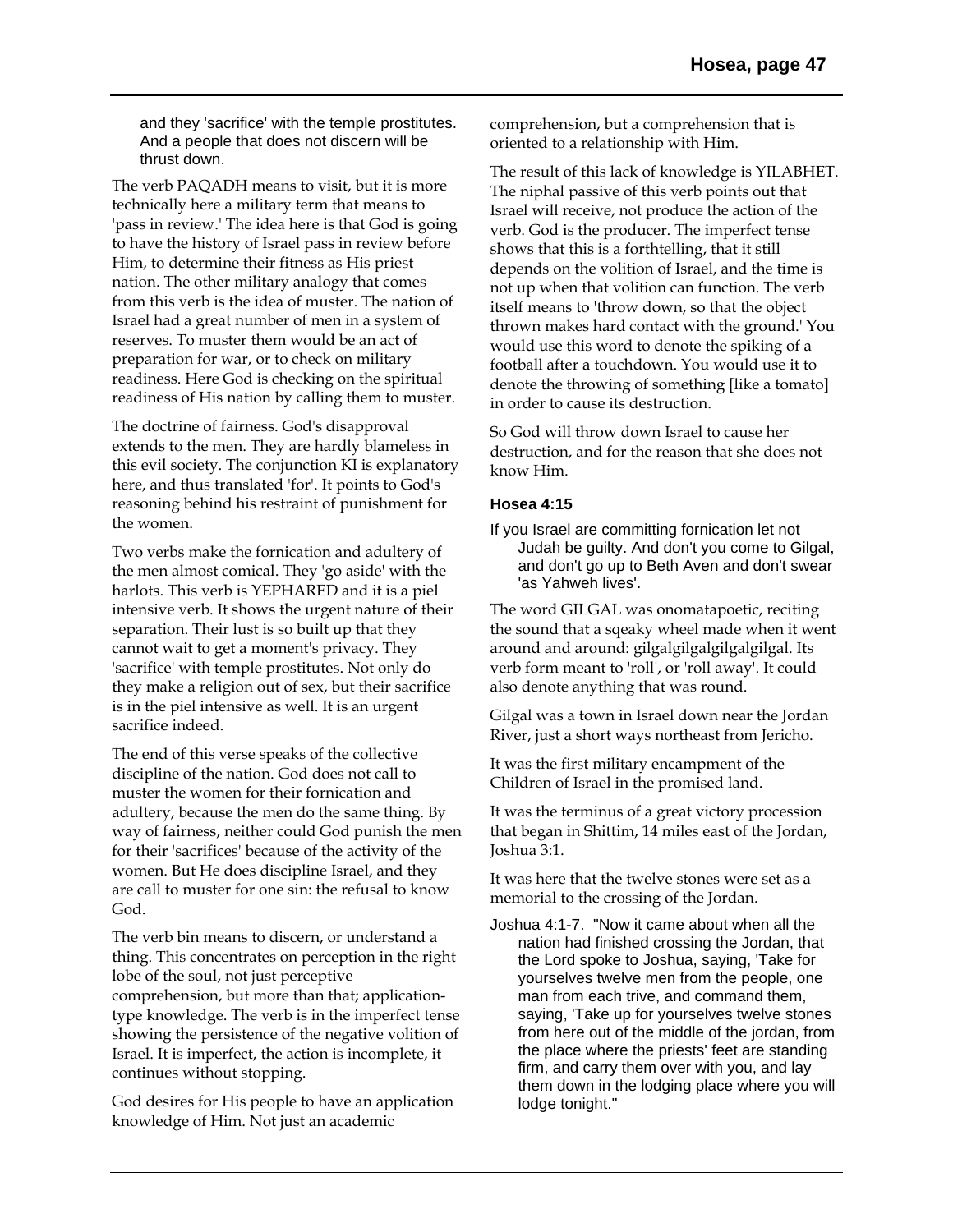- So Joshua called the twelve men whom he had appointed from the sons of Israel, one man from each tribe; and Joshua said to them, 'Cross again to the ark of the Lord your God into the middle of the Jordan, and each of you take up a stone on his shoulder, according to the number of the tribes of the sons of Israel.
- 'Let this be a sign among you, so that when your children ask later, saying, 'What do these stones mean to you?' then you shall say to them, 'Because the waters of the Jordan were cut off before the ark of the covenant of the Lord; when it crossed the Jordan, the waters of the Jordan were cut off.' So these stones shall become a memorial to the sons of Israel forever.'

It was here that the Angel of the Lord, the preincarnate Christ, led the army of the angels, and revealed himself to Joshua on the night before the battle of Jericho.

- Joshua 5:10-15, "While the sons of israel camped at Gilgal, they observed the Passover on the evening of the fourteenth day of the month on the desrt plains of Jericho. And on the day after the passover, on that very day, they ate some of the produce of the land, unleavened cakes and parched grain.
- And the manna ceased on the day after they had eaten some of the produce of the land, so that the sons of Israel no longer had manna, but they ate some of the yield of the land of Canaan during that year. Now it came about when Joshua was by Jericho, that he lifted up his eyes and looked, and behold, a man was standing opposite him with his sword drawn in his hand, and Joshua went to him and said to him, ' Are you for us or for our adversaries.?'
- And he said, 'No, rather I indeed come now as captain of the host of the Lord,' And Joshua fell on his face to the earth, and bowed down, and said to him, 'What has my lord to say to his servant?' And the captain of the Lord's host said to Joshua, 'Remove your sandals from your feet, for the place where you are standing is holy.' And Joshua did so.

So, it was an important place of national heritage, their Plymouth Rock. Their Smithsonian Institution. People would often go to worship there, and it was even used as a seat of judgment by Saul. There was instituted a celebration of Gilgal, the thanksgiving holiday of the nation of Israel. This was held as a part of the feasts of passover and weeks.

In later years, Gilgal became a place of demon worship, a center of specific idolatry. It was a double perversion to worship Satan at this place, as it is a double perversion to praise the Japanese at our own Smithsonian. Oh! Travesty of Justice!

Back to the verse: Hosea exhorts the southern kingdom of Judah to stay away from Gilgal, and their worship of the devil there. He uses the negative cohortative TABO'U, 'don't come'.

Hosea knows that the destruction of his own nation, the Northern Kingdom, is all but certain.

So he looks south. He exhorts Isaiah and those of his generation to worship the true and living God.

BETH AVEN translates, 'house of nothingness'. It was a place near Ai, the site of Israel's defeat due to the wickedness of Achan. It too was a place of specific idolatry, demon worship. House of nothingness is a joke against idolatry, which is the worship of nothing. BETH AVEN stood against BETH EL, the house of God. Again, Hosea exhorts Judah to refrain from ascent to the house of nothingness.

The final exhortation of Hosea to Judah is to refrain from making the oath, 'As Yahweh lives'.

What a great falsehood this was on the lips of idol worshippers. They worshipped dead idols in the house of nothingness and on a holy ground of national heritage, and yet they swore, 'as Yahweh lives'. Of course this would be a ground for any lie, because the hypocrites did not believe in the living God, and acted like He did not exist at all.

The exhortation from the ten commandments is to never take the Lord's name in vain; never use His name out of context of relationship with Him. And yet this is exactly what this oath does when it comes from the lips of unbelievers.

#### **Hosea 4:16**

Since Israel rebelled as a heifer who is rebelling, Yahweh will now graze them as a lamb in the pasture.

This is a difficult verse to translate, and to interpret. It begins with the conjunction of conclusion, KI. KI begins a conclusion by pointing to the evidence for the conclusion. It is translated, 'since'.

The subject of the sentence is Israel, and Israel is further identified by the qal perfect verb SARAR. This should be translated, 'Israel rebelled'. There is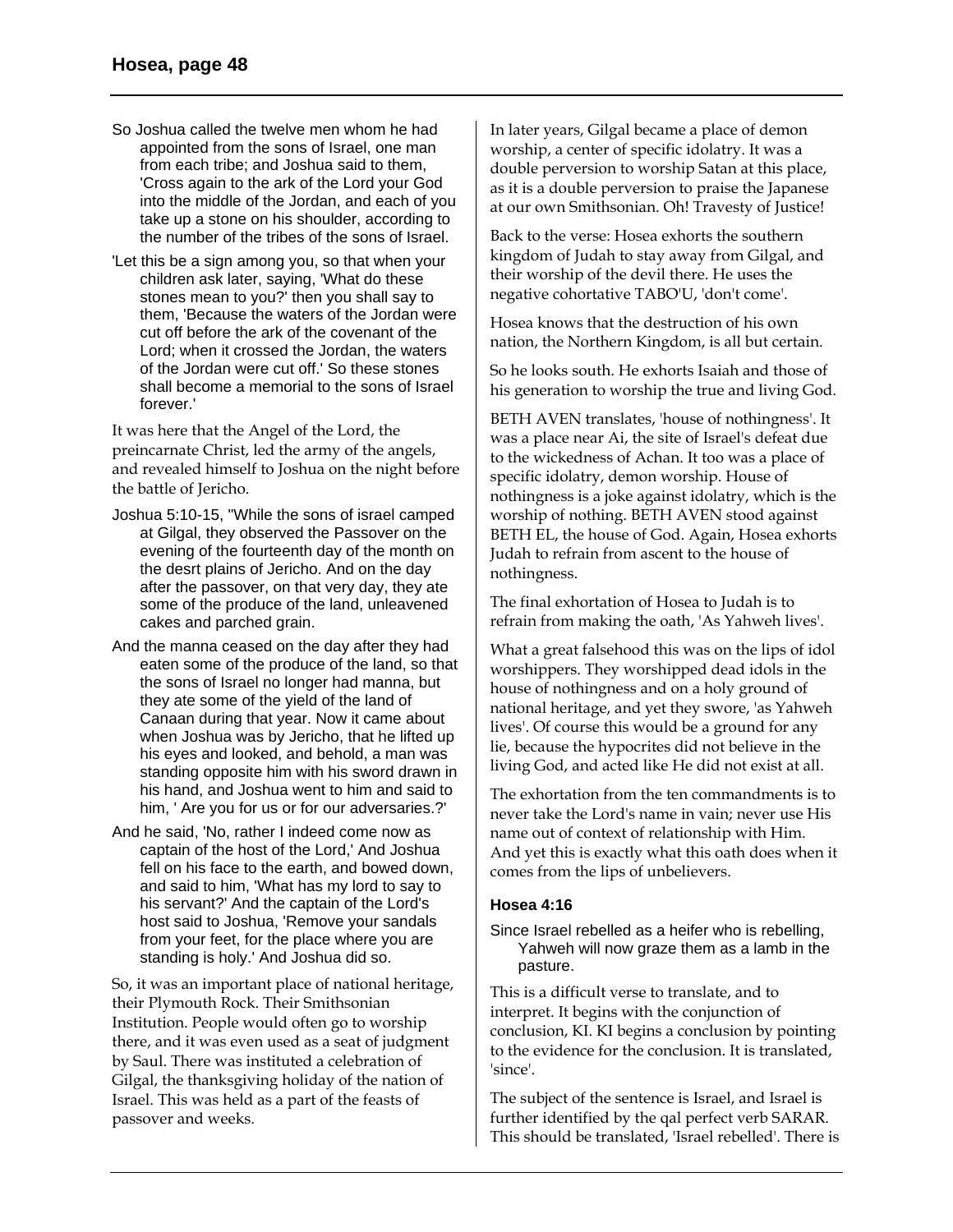a contrast between Israel in this verse and Judah in the previous verse. In the previous verse, God warns Judah about becoming a harlot like Israel. Now the narrative shifts back to Israel.

God now compares Israel to a heifer, and the point of comparison is rebellion.

- a. The heifer in the Old Testament can represent one of two things: the ritual sacrifice of the red heifer, as proscribed in Numbers 19, or just an animal with certain mannerisms. In our verse it is the latter.
- b. The heifer was a young cow that had yet to give birth. This was a spoiled animal. It seldom did any hard work, and was often given an inordinate amount of feed. Because these animals were spoiled the farmers and ranchers of the day often noted their rebellious nature. They are not animals beaten down by service to their masters. They still have much spirit left, and are very difficult to domesticate.

The result of all this is that God will now graze them like a lamb in the pasture. But here God fattens the lamb for slaughter.

The temporary prosperity of the time is simply a time of fattening for the slaughter. The discipline contrasts the prosperity, and therefore stings a lot more.

Since this is the slaughter, the final discipline of Israel, God is not using this as a wake-up call for them. Instead, this slaughter will stand as a wakeup call for Judah, the southern kingdom.

Judah will witness the destruction of Israel in the middle of a fairly prosperous era, and get the idea that prosperity does not matter, but relationship with God does. The pain of Israel's going from riches to rags will make a great lesson for Judah.

Do not assume that because of the great prosperity of this nation that we are enjoying Divine blessings. God fattens us for the slaughter!

# **Hosea 4:17**

Ephraim is united to idols, you let him alone!

This verse addresses the Southern Kingdom with a command: "leave the Northern Kingdom alone.

The reason is their dedication to idols. The participle HABHUR relates a special kind of bond. It is the binding of spells and magic charms. This

binding often included elaborate rituals designed to unite the target and the spell; things and actions which would supposedly make the spell 'stick' to the person.

Here, Israel has bound herself to the idols. Through rituals and sacrifices and various commitments Israel is now bound.

This binding applies to both general and specific idolatry. The binding of general idolatry is the addiction cycle. The binding of specific idolatry is the worship ritual involved.

God commands Judah to leave Ephraim alone. He uses the hiphil causative stem in the command. He does so to make this really personal. A verbose translate would be 'cause yourself to let him alone'.

You cause yourself to do so by concentration on God through the word.

#### **Hosea 4:18**

Their liquor expended, they really fornicate. Her shield dearly loved ignominy.

The qal perfect verb SAR describes the using up of a commodity so that it is cast aside. It is the wino throwing away his bottle after he has completely consumed the contents.

The commodity expended is identified as liquor, and in fact is hard liquor, high-alcoholic content.

So they drink until they are out of liquor, and then they fornicate.

The verb for fornicate is in the hiphil stem. This is the causal stem, and it shows the personal involvement of the one producing the action of the verb. The infinitive absolute denotes an extreme intensity of action. So the fornication is personal and intense.

Next is the noun MAHINEAH, translated shield. This is a metaphor for the leadership of Israel. The shield protects. God designed national leadership to protect us from self-destruction.

The leaders dearly love dishonor. The kind of love is AHABH, the base, human, attraction based love. This love is strengthened by the adverbial expression HEBU. It is translated 'dearly'.

QALON is dishonor. It is the object of the leadership of Israel's love. QALON is the strongest word in the Hebrew for the concept - ignominy is a good 8. The people drink until the drink is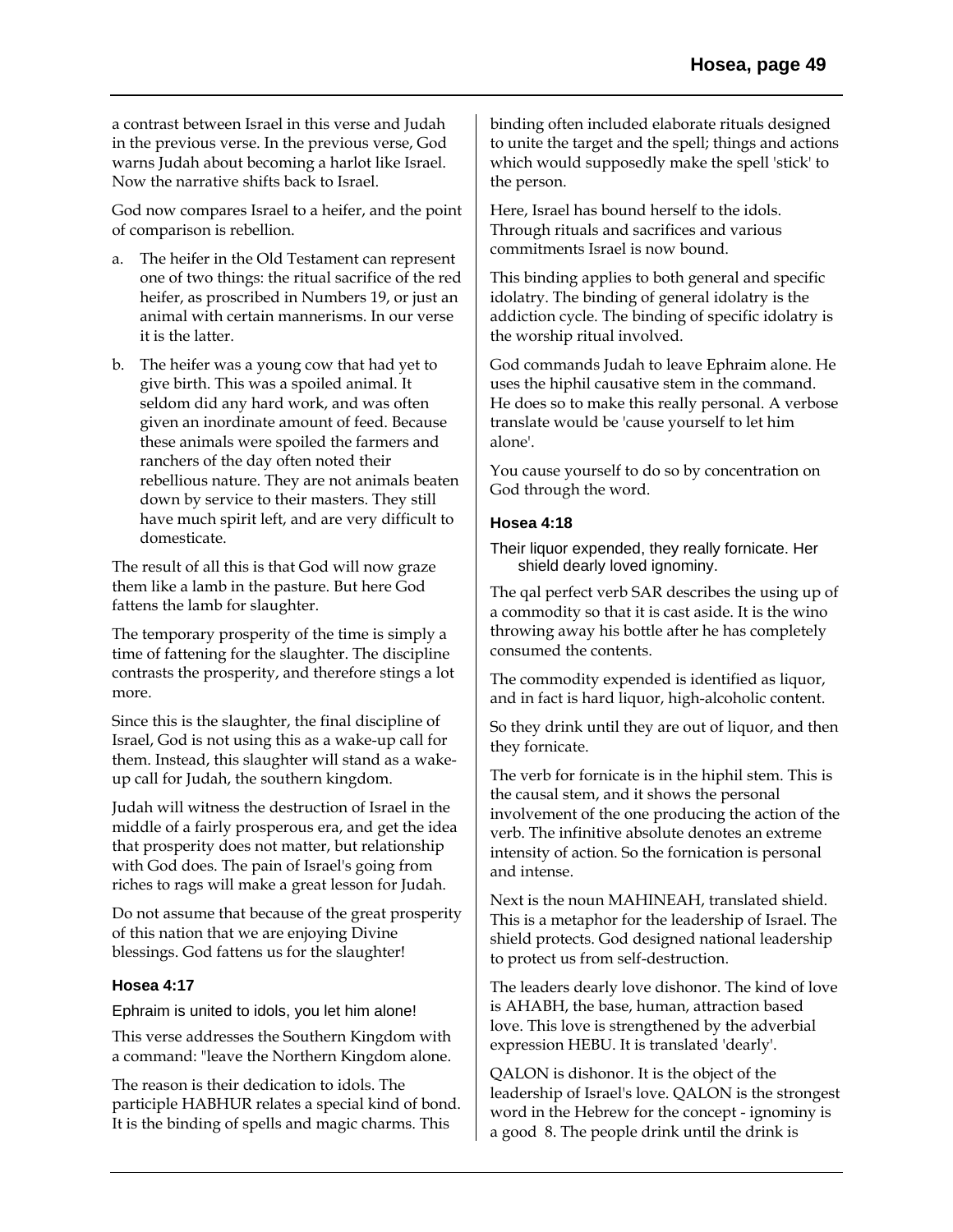exhausted, and then intensely participate in fornication. The leadership has a love affair with dishonor. They are all fattened for the slaughter.

This then is a confirmation of the necessity for the final cycle of discipline.

#### **Hosea 4:19**

A spirit bound her in its wings, and they will be ashamed because of their sacrifices.

The first part of this verse is another description of discipline; the second half a prediction of the results of that discipline.

This binding described here is one that is spiritual, not natural. The noun RUAH can be translated wind or spirit. Spirit works better in the context of the second half of the verse, which is specific idolatry. The picture is of helplessness, of being caught up in the wind like a leaf, and blown along. This is a double entendre.

Israel will be caught up in the future events of destruction, just as she is now caught up in the specific idolatry, and completely unable to guide herself. The picture is one of loss of control over one's destiny. When the discipline begins, the control ends.

God through Hosea portrays the natural result of the loss of control, which is shame. The shame of Israel is directed toward her participation in idol worship.

Israel will finally wake up when she loses control in the wake of the Assyrian destruction, but at that time it will be too late.

Hosea describes this spirit as having wings. Wings represent the appendages used for flight, and so describe what is attractive about that spirit. Since this is a fallen angel, there is nothing really attractive about the angel itself, but it promises soaring flight, and that promise is attractive.

## **Hosea Chapter Five**

#### **Outline and Overview.**

This chapter divides into two parts.

The first half, verses 1-7, concentrates on the judgement of Israel for their harlotry from God, paying some attention to specific acts of harlotry and idolatry.

The second half, verses 8-14, anticipates the final discipline of Israel, and spends some time on the specific details of that fifth cycle. It also sends a warning to Judah, the Southern Kingdom.

Verse fifteen stands separate from the rest of the chapter, more or less a summary of God's purpose in the judgment and discipline.

In this chapter, Hosea becomes the conduit for God's message to Israel. Really, it is mostly God, and very little of Hosea's humanity enters the picture.

#### **Hosea 5:1**

Hear this O priests! And give attention O house of Israel and give ear O house of the king! For the judgment is for you. Because you were a trap to Mizpah, and a net spread out over Tabor.

The Jews had begun to use these two mountains in Israel for idol worship. Thus they are a trap.

Both of these mountains were famous watch towers from which they would watch for the approach of the enemy from the North. Now they are a trap for the people. They provide temptation. Formerly a symbol of watchfulness they now epitomize the opposite.

On these watch-mountains they now welcome the deadliest of enemies - fallen angels.

A note: Mizpah is right on the mutual border between Israel and Judah, as are Gilgal and Ai. The southerners would only have to travel a few miles to participate in the idolatry at these spots. That is why the southern kingdom is warned about these specific places of idol worship.

#### **Hosea 5:2**

And the revolters have gone deep in slaughter, but I am a correction to all of them.

The slaughter here is the Hebrew SHAHATAH, which denotes the slaughter of animals, for whatever reason.

It can be for legitimate reasons, such as food or animal sacrifice.

It can also be as here, the slaughter of animals for demon worship. The description of Israel wading deep into slaughter is a really good description of the depth of degeneracy.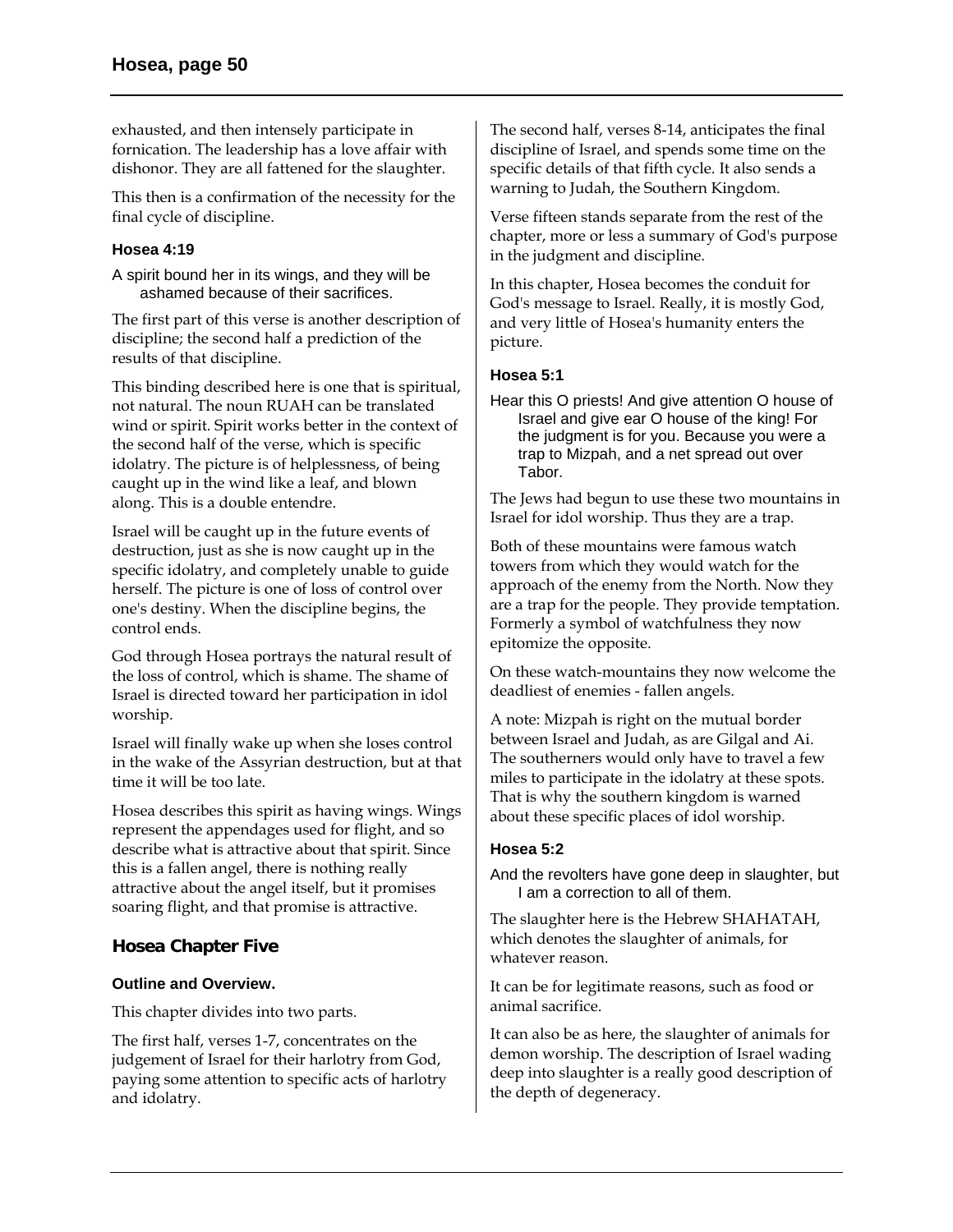The discipline is MUSAR, always Yahweh putting divine disicipline on someone or some group for their own good.

Though Israel wades deep into degeneracy, Yahweh disciplines them on the chance that they respond.

## **Hosea 5:3**

I know Ephraim, and Israel is not hidden from me. For now you have committed fornication, O Ephraim. Israel is defiled.

Interesting. Ephraim was the dominant tribe and largest territory in the Northern Kingdom. God tells us that the pollution of this tribe extended to the entire nation. Indeed, the picture is of rape.

Ephraim commits fornication and Israel receives defilation.

The niphal stem of the verb NITMA reveals that Israel does not produce this action, but receives it. The produced action is the fornication of Ephraim and the verb that describes it is HIZNEBA, and is in the hiphil causative stem. The cause is the fornication of Ephraim; the effect is the defilement of Israel.

God knows Ephraim and his degeneracy; he sees what goes on in Israel at the hand of Ephraim and it is not hidden from His view.

# **Hosea 5:4**

Their deeds will not allow them to return to their God, for a spirit of fornication is in their midst, and they do not know Yahweh.

General and specific idolatry make it quite difficult to have a relationship with God.

A spirit of fornication works in a twofold manner:

First, it reveals an addictive complex of sin related to fornication.

Second, it reveals a personal relationship with a fallen angel.

This is a double entendre of general and specific idolatry.

Idolatry and relationship with God do not ever mix. They are mutually exclusive.

The idolatry must be relinquished in order to initiate relationship with God.

Do not confuse this by thinking that anyone's past can abrogate the possibility of relationship with God. Such is not true.

What the verse does say is that their present behavior is incompatible with God, and that they must leave it behind in order to gain Him.

This does not mean that idolaters are instantly 'cured' of their addictive relationships with demons.

- Any demon possession immediately ceases at the moment of belief in Christ.
- Addictive behavior, in some cases, does cease at the moment of belief in Christ. And in many cases, the object of addiction just switched to something else.
- However, many new believers revert back to the form of their idolatry.

It is abundantly clear from this verse that the idols must be rejected for one to believe. In fact, the very expression of belief is a tacit rejection of idols.

# **Hosea 5:5**

And the Majesty of Israel testifiesin His presence [face], and Israel and Ephraim will be tripped by their iniquity; also Judah will stumble with them.

The word G'ON describes often the majestic nature of God. It serves as a synomym for 'the glory of God'. So this is God here.

God testifies in His own throne room, with the result that discipline comes against the Northern Kingdom.

The discipline itself is described by the niphal verb YIKASHELU. In the active voice it is stumble, while in the passive, it is more less, 'trip'.

Since this is the passive voice, the Northern kingdom does not produce the action of the verb, but instead receives it. They do not stumble, they are tripped by their own iniquity.

So they fall because of their own iniquity - their general and specific idolatry.

But an interesting add-on here: Judah will stumble with them.

The verb is in the prophetic future perfect tense. This prediction will most certainly come true.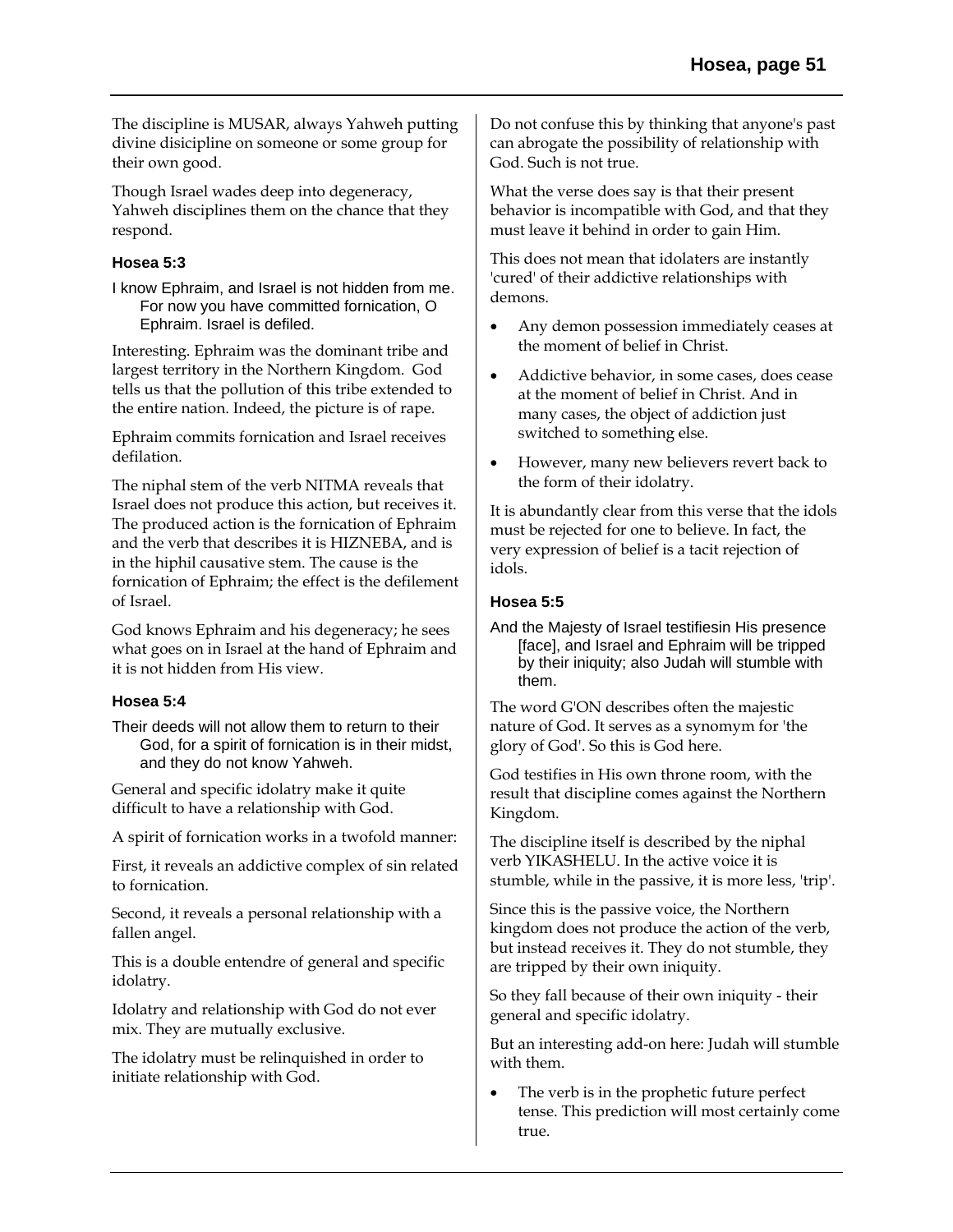- The time remains undefined, so that no one gives up using fate as an excuse.
- Remember, God uses the destruction of the Northern Kingdom as an example to the Southern. "Pay attention! See what I am doing to you neighbors to the north!

## **Hosea 5:6**

And they walk with their flocks and with their herd to seek Yahweh. But they will not find Him; He withdrew from them.

Here is a verse that hits home. It is at the time a very popular thing to 'seek Yahweh'. And so they go on pilgrimages looking for God.

Looking for an omnipresent God must be an interesting and time consuming task.

Of course you never have to look for God! What hypocrisy! First they 'X' God out of their lives through general and specific idolatry, then they go looking for him, like they had lost their car keys or something. This is utter pig-headedness.

In Colorado, of course, we go looking for God in the mountains. In Israel it was apparently popular to take a flock of sheep and wander through the countryside looking for God with your sheep in tow. This is why they have religious retreats, you know. To look for God. I have been to many of them, and I can say with confidence that God is no different at a retreat than He is in the inner city. Do not get caught in the trap that you can only think things through by getting away from it all. This is lazy thinking and a fallacy.

The fact of the matter was God had withdrew from Israel as a part of His discipline. And let me tell you, when God withdraws from you, forget about finding Him.

If they would repent, God would return.

## **Hosea 5:7**

They dealt treacherously against Yahweh, for they bore strange children. Now a new moon will devour them with their portion [land].

The new moon was a time for idol worship consider it an astrological kind of thing. At the new moon the people would get involved in orgiastic fornication, and as a result, many women would conceive.

But now those children are monsters - they hate their parents and their souls are full of bitterness toward God.

This will come because they have children out of wedlock, and they continue to commit adultery against the Lord.

In Israel, the family has been destroyed, from this has come much degeneracy. The family is a major restraint on the sin nature.

- For parents, it ties down with responsibility.
- For children, this means training.

The family is an organization which is designed to prepare children for life in this world.

The parents should be constantly training their children. They should be trained to respect authority and to be dependable when given responsibility.

- They should be trained in manners, so that they will fit in to any social situation.
- They should be trained to discipline themselves, mind and body.
- They should be trained to respect and be sensitive to the opposite sex.
- They should be given the gospel, and the plan of God.
- They should be trained to be patriotic.

This training, when done properly, strengthens the child's conscience against the schemes of the cosmic system, and is a great system of prevention against self-destruction.

The training should include both punitive discipline and a fair system of reward.

The training should break the child's arrogance, but not his spirit.

The loving and sensitive training from the mother to the male child protects the women of the next generation from male tyranny.

The loving and sensitive training from the father to the female child protects the men of the next generation from female tyranny.

Having children outside of wedlock or raising children from a divorce makes it very difficult for them to be normal.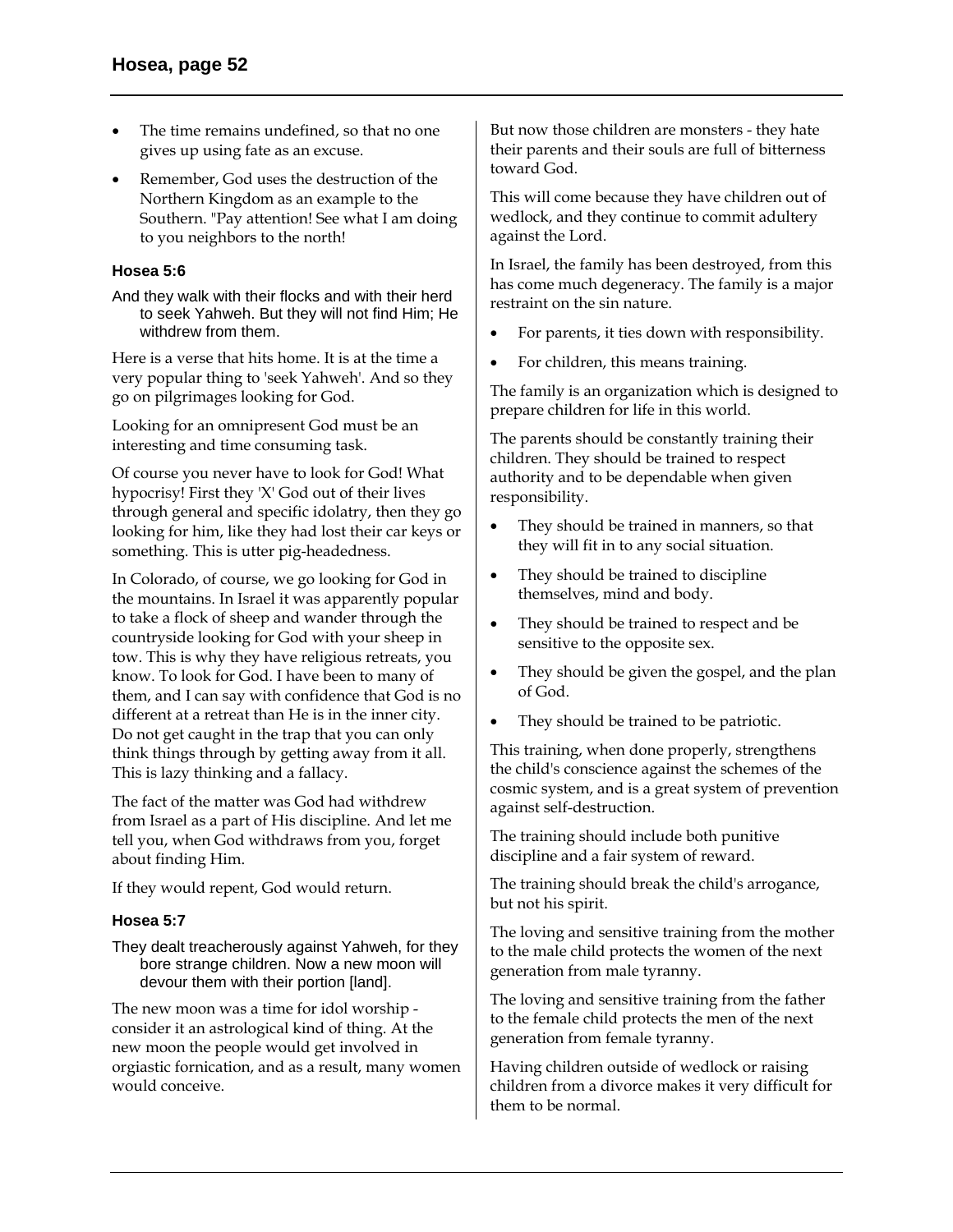Parents who do not make a commitment to one another will not make a commitment to their children.

Parents who give up on each other also give up easily on their children.

The majority of divorces are the result of selfcentered arrogance, and that arrogance cannot properly raise children. Some divorces are necessary and unselfish; some are done to protect the children.

Fornication and adultery is just plain self-centered arrogance, and children who come from such a liaison suffer from their parents' arrogance. Therefore, having illegitimate children is a disaster for any nation. However, an illegitimate pregnancy is not a legitimate excuse for abortion.

The conclusion: **do not get involved in fornication and adultery.**

## **Hosea 5:8**

Blow a horn in Gibeah, a trumpet in Ramah. Sound an alarm at Beth-aven: 'Behind you, Benjamin.'

The first part of this verse has to do with geography. The place names here are all inside the border between Israel and Judah.

In previous verses the place names have been across the border inside Israel (Gilgal, Beth-Aven), or right on the border (Mizpah). Now they are in Judah, and coming ever closer to Jerusalem. Gibeah is only five miles to the North of Judah's capital.

All of these have in common that they are hills, and places of demon worship. They were also signal hills, so that in sequence the alarm goes from south to north. It makes the picture of a warning going from Judah to Israel. Hey! Wake up! You are degenerate!

Gibeah had quite a history for the Jews, even before the separation of the kingdoms.

Gibeah came to characterize the degeneracy of Israel under the Judges, and their need for greater restraint under a king. Judges 19-21 recounts a event that was paramount in degeneracy.

1. At that time, a traveler came to Gibeah and was spending the night. And certain demonpossessed homosexual men came to the house where he was staying, and demanded that he

come out to the town square and have a homosexual orgy with them.

- 2. Instead the traveler and his host threw their women out to the homosexuals in order to appease them.
- 3. The traveler's concubine (mistress) was raped and tortured all night by the demon homosexuals, and she died as she tried to claw her way back into the house.
- 4. The man then cut this woman's body into twelve pieces and sent them to the twelve tribes of Israel. He lied and exonerated his guilt, and as a result 400,000 soldiers mustered at nearby Mizpah. They came from all the tribes.
- 5. What followed was a great battle, in which the people of Gibeah were destroyed.
- 6. But the people of Israel continued to make terrible misapplications and commit great acts of injustice against the people of the region of Benjamin. Benjamin suffered terribly because of the acts of a few and the lies of one. The mob ruled, and there was no king. 19:1 and 21:25.

Gibeah became the headquarters of Saul, the first king of Israel. Israel needed a king, but they needed one who had his sin nature under control. Saul was not that man, and so Israel learned a hard lesson with their first king.

Gibeah was also the route for the invasion of the Assyrians. Isa 10:29.

Hosea would mention Gibeah twice more.

- 1. 9:9, "They have gone deep in depravity as in the days of Bibeah; He will remember their iniquity, He will punish their sins.
- 2. 10:9, "From the days of Gibeah you have sinned, O Israel; there they stand! Will not the battle against the sons of iniquity overtake them in Gibeah?

Ramah and Beth-aven are less perspicuous places in Israel. They are high places and signal hills, so Israel and Judah would recognize the need for warning.

#### **Hosea 5:9**

Ephraim will become a desolation in the day of rebuke; among the tribes of Israel I make known what has been made certain.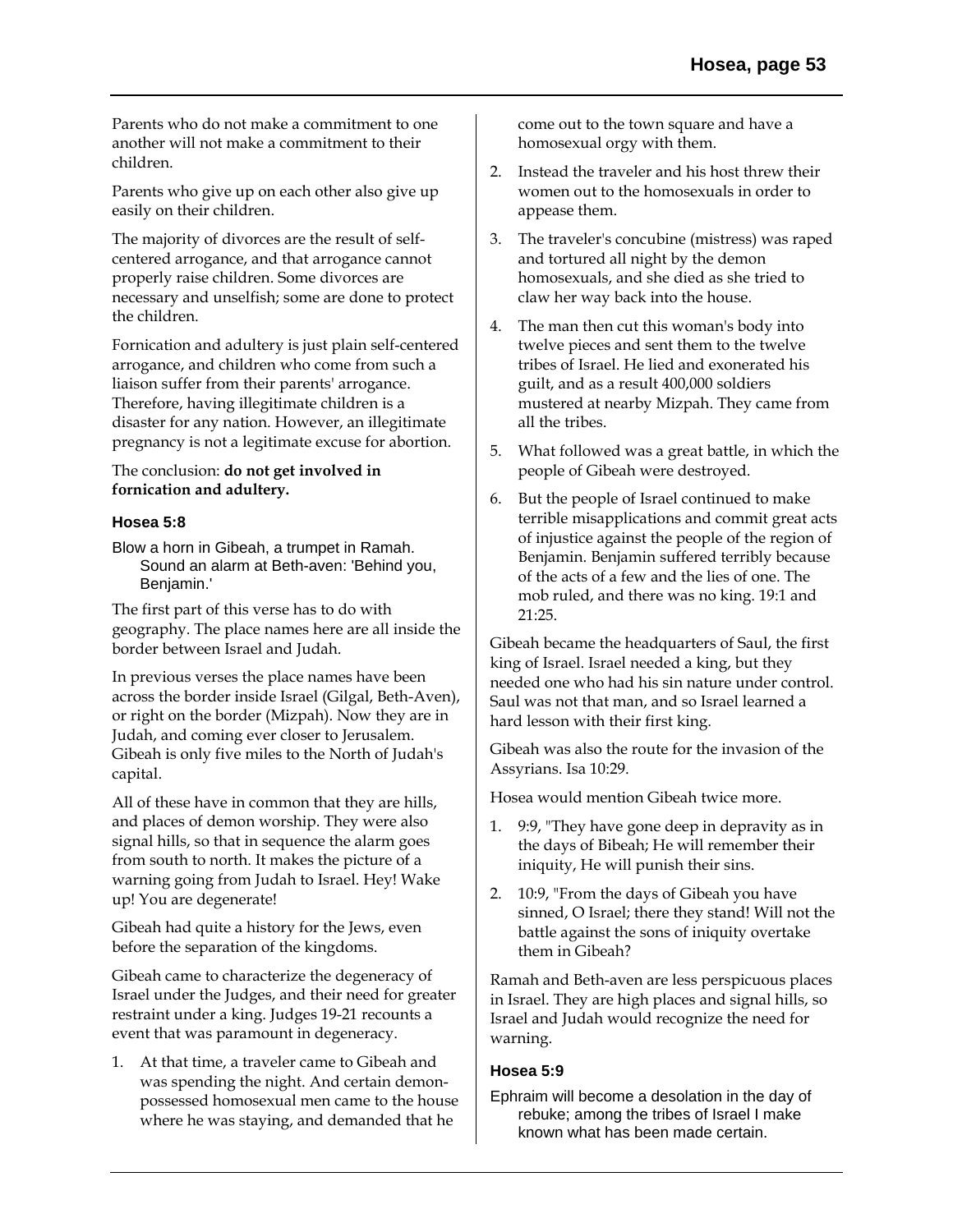The devastation here brings to mind both the desolate nature of the country after its destruction, and the emotional impact of that on the people. Those who are left will be horror-struck; incapable of human function due to their shocked emotional state. Writers of Hebrew utilized SHAMMAH to describe the emotional state of a rape victim.

The rebuke here is one from the legal context of Israel. It is the rebuke of a lawful judge, a judge who stands with the righteous law behind him. The desolation will be a just one indeed.

God will make this judgment known. It is the hiphil causative of YADHA. God will make Israel intimately know the cause of the judgment. This done through the devastation.

The judgment itself is now set in the decree. The destruction of Israel will come to pass, and apparently soon. With the niphal participle of the verb NE'EMANAH, God says that the judgment is set in the divine decree.

Indeed it has been since the day the decree was set in motion.

But God does something significant here: He reveals the decree to the condemned. The point now is Judah.

To this point, Hosea has described the fifth cycle of discipline in seventeen different ways.

## **Hosea 5:10**

Are the princes of Judah like those who move a boundary? On them I will pour out my wrath like water.

Eighteenth description of the fifth cycle of discipline, but for the first time the message moves to Judah.

Now see the clever nature of this verse.

Moving a boundary stone was a heinous crime. It was tantamount to stealing land. When the people set boundary stones they would sacrifice to God and worship Him to commemorate the sacred nature of private property, and its source.

Now Hosea has just described a number of places that are border towns between Israel and Judah. And the most recent bunch are actually inside of Judah. God is moving the boundary stone of discipline, because Judah has crossed the border with their idol worship.

This is placed in the form of a question. "Do you really want to do this?

The picture of God's wrath is interesting as well. Water pours swiftly and drenches all with impunity. So it will be with Israel. They are all going to get wet.

#### **Hosea 5:11**

Ephraim is oppressed, crushed in judgment, because he was determined to follow a drunken command.

Nineteen, and back to the Northern Kingdom.

Ephraim was the first to go. Assyria attacked that portion of the Northern kingdom and subdued it first. There was then a long pause while the rest of the nation waited to see what would happen next.

This verse was apparently produced at that time after the fall of Ephraim. The destruction of that region is clearly portrayed as having already occurred.

But the real star of this verse is the final sentence: "Because he determined to follow a drunken command.

- There is somewhat of a mystery word here. It is TSAW. It is an undeclined, almost nonsense form of TSAWAH, 'to command'. It is used in only two other verses in the Bible: Isaiah 28:10 and 13. It is worthwhile to see it there.
- In verse ten, it goes like this: QITSAW LATSAW TSAW LATSAW QAW LAQAW QAW LAQAW ZIR SHAM ZIR SHAM
- For it is precept upon precept; precept upon precept; line upon line; line upon line; a little here a little there.
- The context is the drunken nation of Judah, and the way that they speak. So Isaiah tells them what they need, and mocks them by speaking with a drunken slur. The same goes for verse 13.
- But TSAW here in Hosea is not mockery. It literally portrays the command of a drunk. It calls into question the moral authority of those who command and yet are also alcoholics.
- Worse yet, if you determine to follow the command of a drunk, what does that make you? If you are a slave to a slave of alcohol, you are low indeed.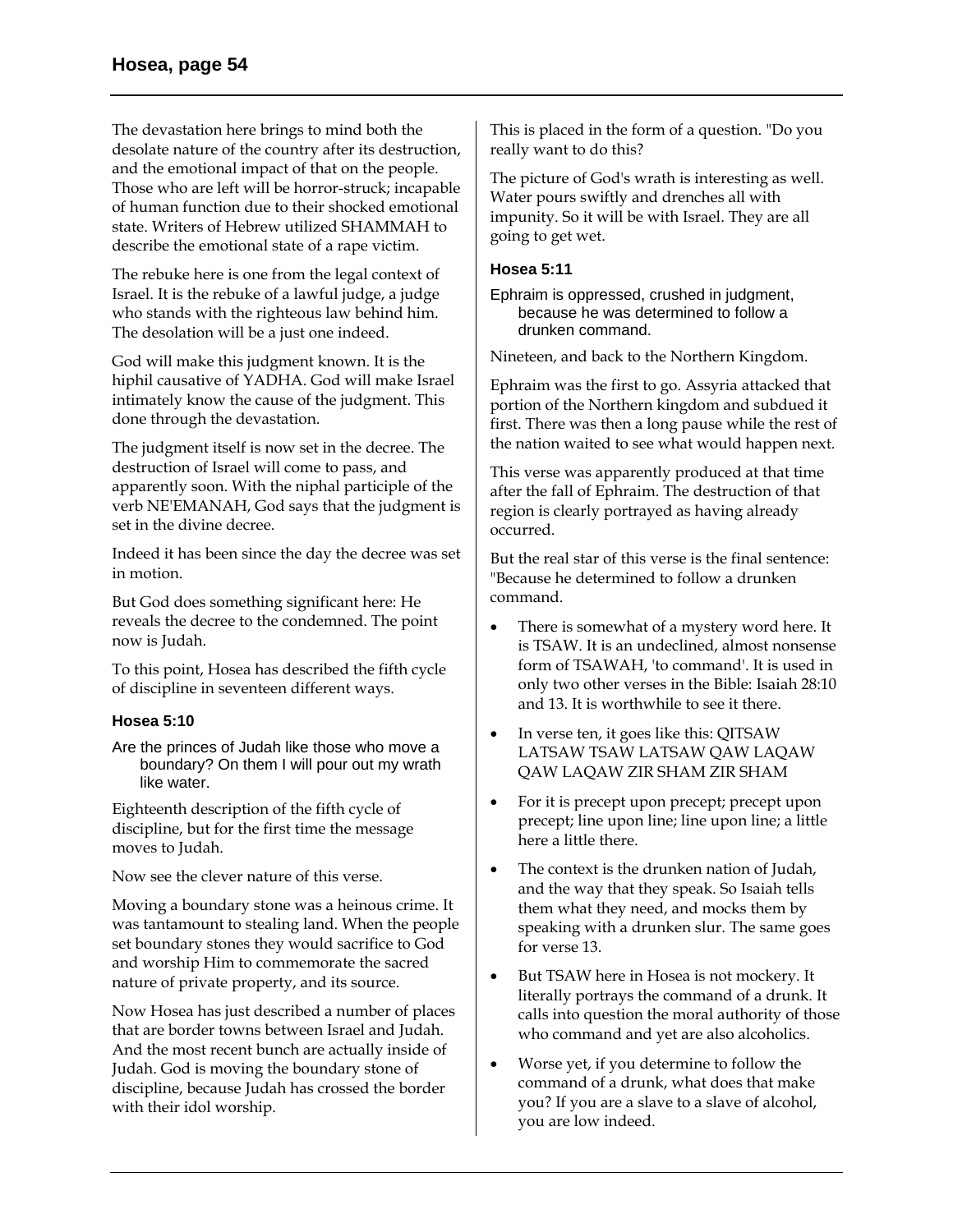• So this is the reason for the discipline of Israel.

# **Hosea 5:12**

And I am as the moth to Ephraim and as the rottenness to the house of Judah.

So God is the principle of entropy to the region of Ephraim, and to Judah. Hosea describes this principle of decay in two ways.

First, with the moth. The moth got into the fabric, especially wool, and ate it. This is the decay of clothes.

Second with the rottenness. This described tooth decay, and worms eating the supporting beams of buildings. It describes the decay of any man-made structure.

But these are metaphors that in each case portray the downfall of regions and nations, not just the inanimate, but the political and social as well. God is behind it.

# **Hosea 5:13**

When Ephraim will see his sickness, and Judah his wound, and then Ephraim will go to Assyria and will send to King Jareb. But he will be unable to heal you, and the wound will not depart from you.

Hosea summarizes two historical events here.

The attempt of Menahem of Israel to win over Tiglath-Pileser in 738 B.C., as recorded in 2 Kings 15:19. Here, Menahem exacted a special tax on the wealthy to bring a treasure trove of silver to Assyria.

The attempt of Ahaz of Judah to win over Tiglath-Pileser in 734 B.C., as recorded in 2 Kings 16:7.

King Jareb is Israel's mocking nickname of Tiglath-Pileser. It means literally, 'king combat'. It was right in one sense. The Assyrian army was tough, and way tougher than either Israel or Judah.

Well, ultimately these bribes did not work. They delayed the destruction for a season, or a few years, but that was it.

The sickness here refers to the military weakness. Of course, an idol-worshipping nation of drunks and fornicators is going to be exceptionally weak on the field of combat. So it is with Israel and Judah.

The bribery itself is blasphemy before the Lord. It compensates weakness with weakness. It was a human viewpoint attempt to stave off the justice of God, and it could not possible work.

# **Hosea 5:14**

For I will be like a lion to Ephraim, and like a young lion to the house of Judah. I, even I, will tear to pieces and go away, I will carry away and there will be none to deliver.

Twentieth description of the 5th cycle of discipline.

The discipline will be like the attack of a lion. The lion comes at night and hauls away its victim to a safe and quiet place where it can devour it.

First there is the roar, then the plaintive screams of the victim, then deafening, shocked silence. This is the attack of the lion, and the discipline of the Lord will be much the same, and note that there will be none to deliver. The peace and quiet of desolation is quite different from the prosperous peace of the God-blessed nation.

# **Hosea 5:15**

I will go away and return to My place until they acknowledge their guilt and seek My face; In their affliction they will earnestly seek Me.

Being shattered by the discipline of the Lord will bring desire to know Him. There is helplessness before Him, and so it will be with Judah, and the survivors of Israel who live in Judah.

Such violence and oppression and devastation tends to bring on true humility.

Now this transitions to Chapter Six, which is Hosea's plea to his countrymen to change their minds, to repent.

Remember, the fifth chapter concentrates on what God predicts in the fifth and final cycle of discipline. The sixth chapter contains Hosea's pleas to his country to respond before it is too late. Where there is life, there is hope.

# **Hosea Chapter Six**

# **Introduction**

This sixth chapter is a message from the heart of Hosea. Remember, he has now seen the recovery of his own wife. He has witnessed the grace of God transforming her from both general and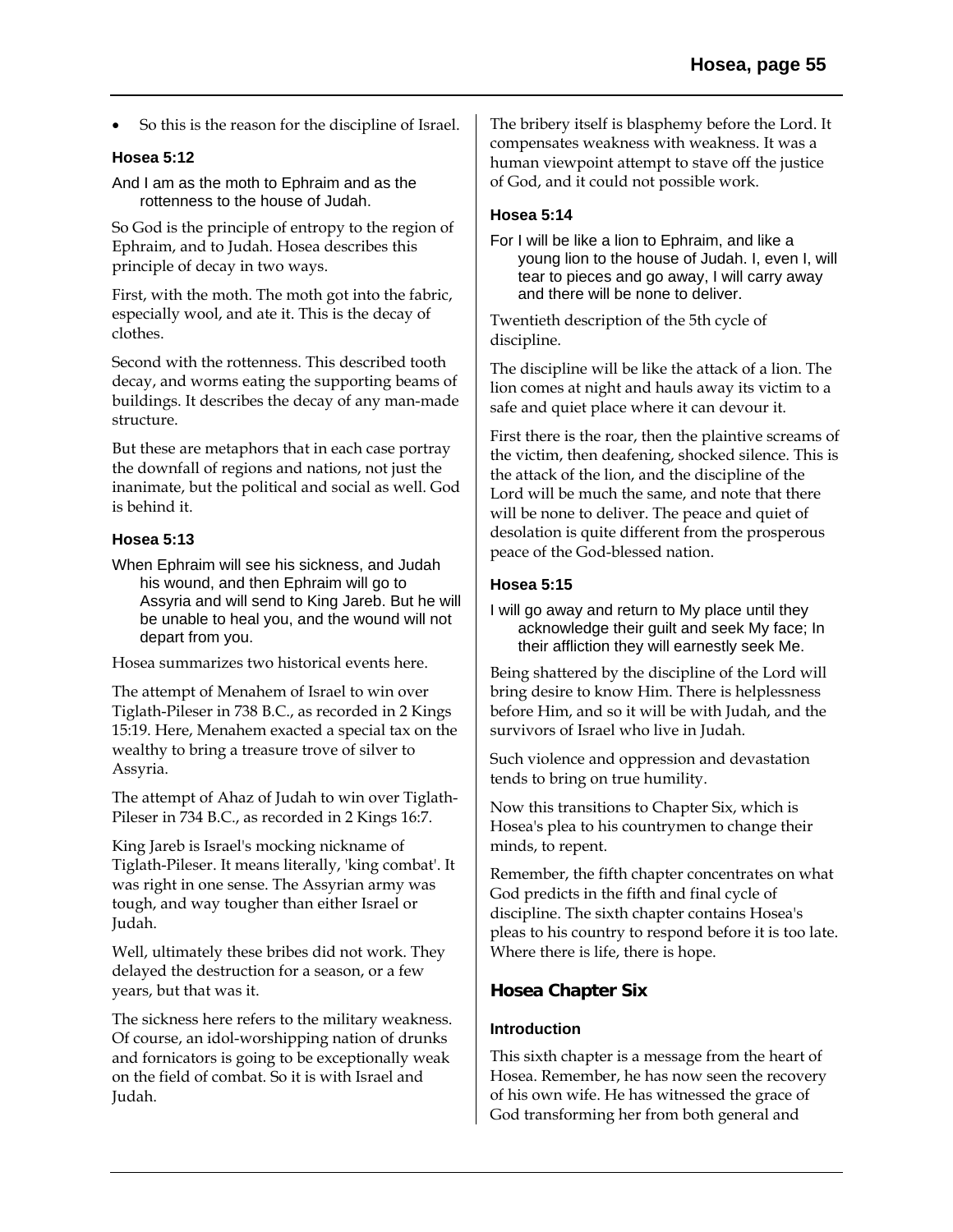specific idolatry, and he has formed the conclusion that if she can do it, then so can they.

The fifth chapter was the product of God speaking to Israel through Hosea, but it was the direct message of God. Now the sixth chapter is the product of Hosea under the enduement of the Spirit.

While there is life there is hope. Though the fifth and final cycle of disciple has been mentioned twenty or more times so far, it is not necessary for it to apply to this generation in the Northern kingdom. The fifth cycle is a fixture in the Divine Decree, but the question of when remains unanswered.

This chapter was written after the Jezreel valley campaign, but before the final destruction of the nation. Remember, at Jezreel the nation lost its ability to resist the Assyrian military might.

Both Judah and Israel are the targets of Hosea's message.

#### **Hosea 6:1**

Come, and let us return unto Yahweh; for he himself has torn that he may heal us; He has smitten that he may bind us.

The qal imperative of the verb "to come together" with the cohortative imperfect of SHUB combine to make a very compelling personal plea from Hosea. "Come, and let us return...

With that combination Hosea both commands and pleads. Commanding in the hope that there is someone left with authority orientation, pleading in the hope that someone is left with a conscience.

The direction of the return is to Yahweh, and, of course, relationship with Him. Yahweh is also seen as the source of the Israelite defeat, which Hosea describes with two words.

TARAQ means to tear the flesh violently, such as what happens in the attack of a wild animal. God used it in Hosea 5:14 to describe the attack of the lion. Yahweh produces this action.

YAK means to smite or strike someone \*without\* the intent to murder them. A good illustration would be to strike someone to disarm them, but not kill them. It is a blow that knocks someone out.

But in this verse, God does these things in order to bring Israel back in line. It is harsh and violent, but there is still hope.

He tears in order to heal. This is certainly true in the medical profession. From our modern frame of reference we can easily relate to this necessity.

He smites in order to bind. This is the exact picture of the police officer arresting the violent criminal. He knocks him out in order to arrest him.

Hosea pleads with Israel, and as his evidence he cites the divine discipline that they are currently enduring. However, Hosea goes another step: he attempts to communicate Yahweh's pure motivation in providing the discipline.

#### **Hosea 6:2**

He will restore us to being after two days; on the third day he will personally raise us that we may live before his face.

Now here is a messianic prophecy, certainly so.

But first the part intended for Israel in that time.

The 'after two days; on the third day is an uncommon figure of speech - an epanorthosis, an absolute correction.

So this is in part a parallelism, but one in which the second line corrects the first. It is like saying, 'there are four people in this room', and then remembering yourself you say, 'there are five people in this room.'

So the first line is not truth, while the second line is absolute truth.

The first line is false for two reasons:

- 1. First is the verb. Once created, all beings are eternal. HAYAH is the verb to be, and it does not work well at all with the concept of resurrection, even though it is okay with the rebirth of a nation.
- 2. Second is the number of days. After two days is fine, but on the third day is far more specific. After two days can be a million; on the third day limits the field dramatically.

The second line is truth, because,

1. First, it uses a more accurate word for resurrection - YAQMENU, which often means 'to rise up after sleep or injury'. Isaiah 26:19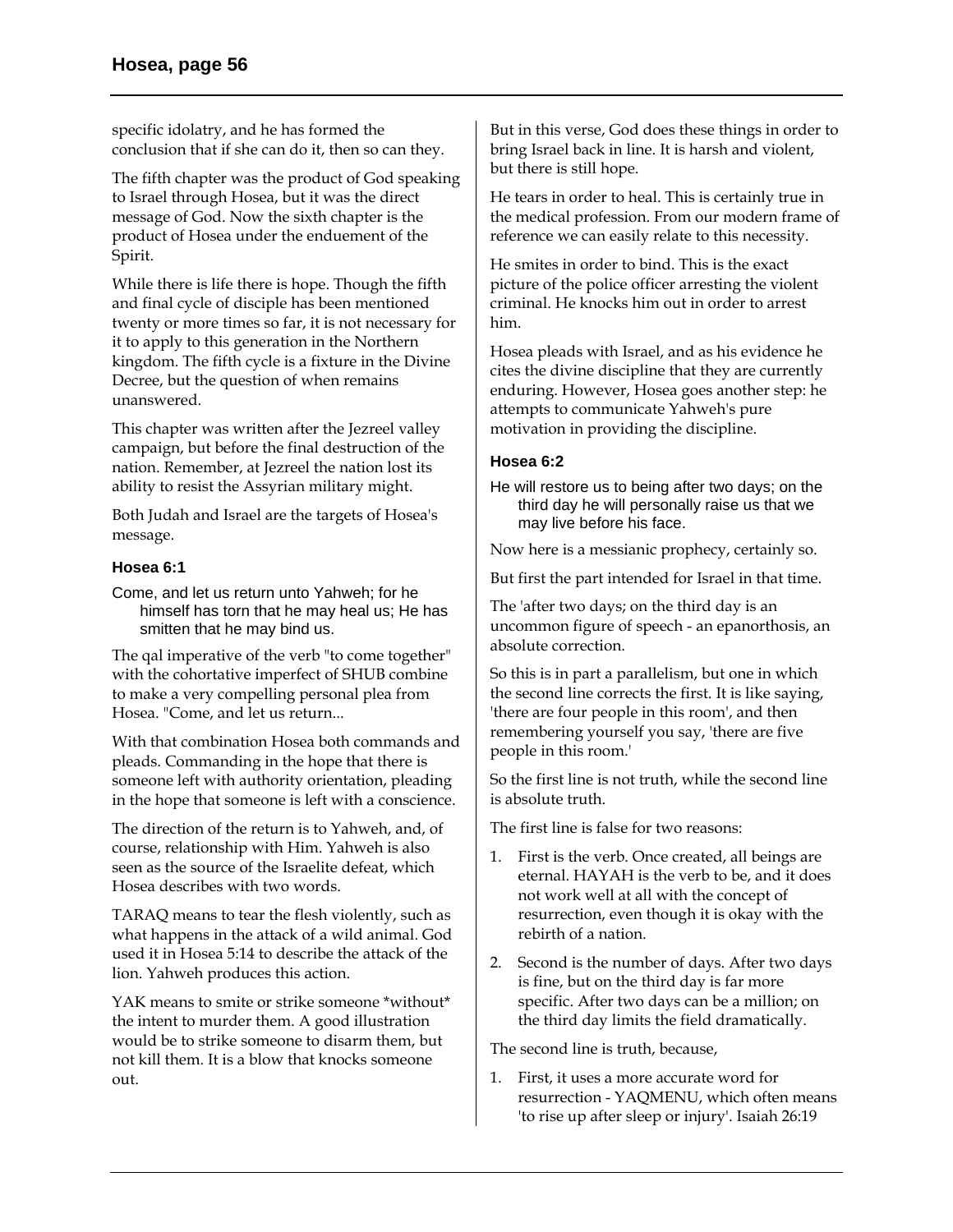uses it exactly in this way, and Psalm 88:11 as well.

- 2. Second, because it uses the right number of days for the resurrection of the Messiah. 1 Cor 15:4, "and that He was raised on the third day according to the Scriptures," The only Scripture possible for this is Hosea 6:2.
- 3. God the Holy Spirit inspired Hosea to correct himself in order to fit this verse into a messianic expectation.

Some examples of the Messianic prophecies: Special credit to "Evidence that Demands a Verdict", by Josh McDowell.

- 1. The prediction of the coming Messiah: Gen 3:15; Deuteronomy 18:15; Psa 89:20; Isa 9:6; 28:16; 32:1; 35:4; 42:6; 49:1; 55:4; Esek 34:24; Dan 2:44; Micah 4:1; Zech 3:8.
- 2. The prediction of the first advent: Gen 49:10; Num 24:17; Dan 9:24; Mal 3:1.
- 3. His Deity: Psa 2:7,11; 45:6,7,11; 72:8; 102:24-27; 89:26-27; 110:1; Isa 9:6; 25:9; 40:10; Jer 23:6; Mic 5:2; Mal 3:1.
- 4. His humanity: Gen 12:3; 18:18; 21:12; 22:18; 26:4; 28:14; 49:10; 2 Sam 7:14; Psa 18:4-6,50; 22:22-23; 89:4; 29:36; 132:11; Isa 11:1; Jer 23:5; 33:15.
- 5. John the Baptist: Isa 40:3; Mal 3:1; 4:5.
- 6. The nativity: Gen 3:15; Isa 7:14; Jer 31:22.
- 7. The place of birth: Num 24:17,19; Mic 5:2.
- 8. The adoration of the Magi: Psa 72:10,15; Isa 60:3,6.
- 9. The flight to Egypt: Hosea 11:1.
- 10. The massacre of the infants: Jer 31:15.
- 11. A priest like Melchizedek: Psa 110:4.
- 12. A prophet like Moses: Deut 18:15.
- 13. Ministry in Galilee: Isa 9:1,2.
- 14. Miracles: Isa 35:5-6; 42:7; 53:4.
- 15. Purification of the Temple: Psa 69:9.
- 16. Triumphal Entry into Jerusalem: Psa 8:2; 118:25-26; Zech 9:9.
- 17. Betrayal for thirty pieces of silver: Zech 11:12.
- 18. Crucifixion, Psa 22:14,17.
- 19. Offer of Gall and Vinegar. Psa 69:21.
- 20. Cries of pain, Psa 22:1; 31:5.
- 21. Casting of lots for His robe, Psa 22:18.
- 22. Bones not broken, Psa 34:20.
- 23. Piercing of the side, Psa 22:!6; Zech 12:10; 13:6.
- 24. Burial with the rich, Isa 53:9.
- 25. Resurrection, Psa 16:8-10; 30:3; 41:10; 118:17; Hosea 6:2.
- 26. Ascension, Psa 16:11; 24:7; 68:18; 110:1; 118:19.

The resurrection prophecies are:

- Psalm 16:8-10, "I have set the Lord continually before me; because He is at my right hand, I will not be shaken. Therefore my heart is glad, and my glory rjoices; My flesh also will dwell securely. For Thou wilt not abandon my soul to Sheol; Neith wilt Thou allow Thy Holy One to undergo decay.
- Psalm 30:3, "O Lord, Thou hast brought up my soul from Sheol; Thou hast kept me alive, that I should not go down to the pit.
- Psalm 41:10, "But thou, O Lord, be gracious to me, and raise me up, that I may repay them.
- Psalm 118:17, "I shall not die, but live, and tell of the works of the Lord.

Messianic prophecies give us hope, that is, great confidence in the accuracy and usability of the Word of God. They instill in us a doctrinal orientation to life.

#### **Hosea 6:3**

So let us know, let us pursue to know Yahweh. His going forth is as certain as the dawn, and he will come to us like the rain; like the spring rain waters the earth.

This is a wonderful appeal from a very emotional Hosea. He now moves from a negative assessment of idols to a positive revelation of God.

Hosea employs the cohortative verb to exhort his fellow countrymen to return to God. With the exhortation to knowledge comes an example of what might be known.

In the first sentence, Hosea attempts to move his audience to re-enter their relationship with God.

1. He first says, 'let us know', and then more accurately, 'let us pursue to know'. He does this because in this life we will never fully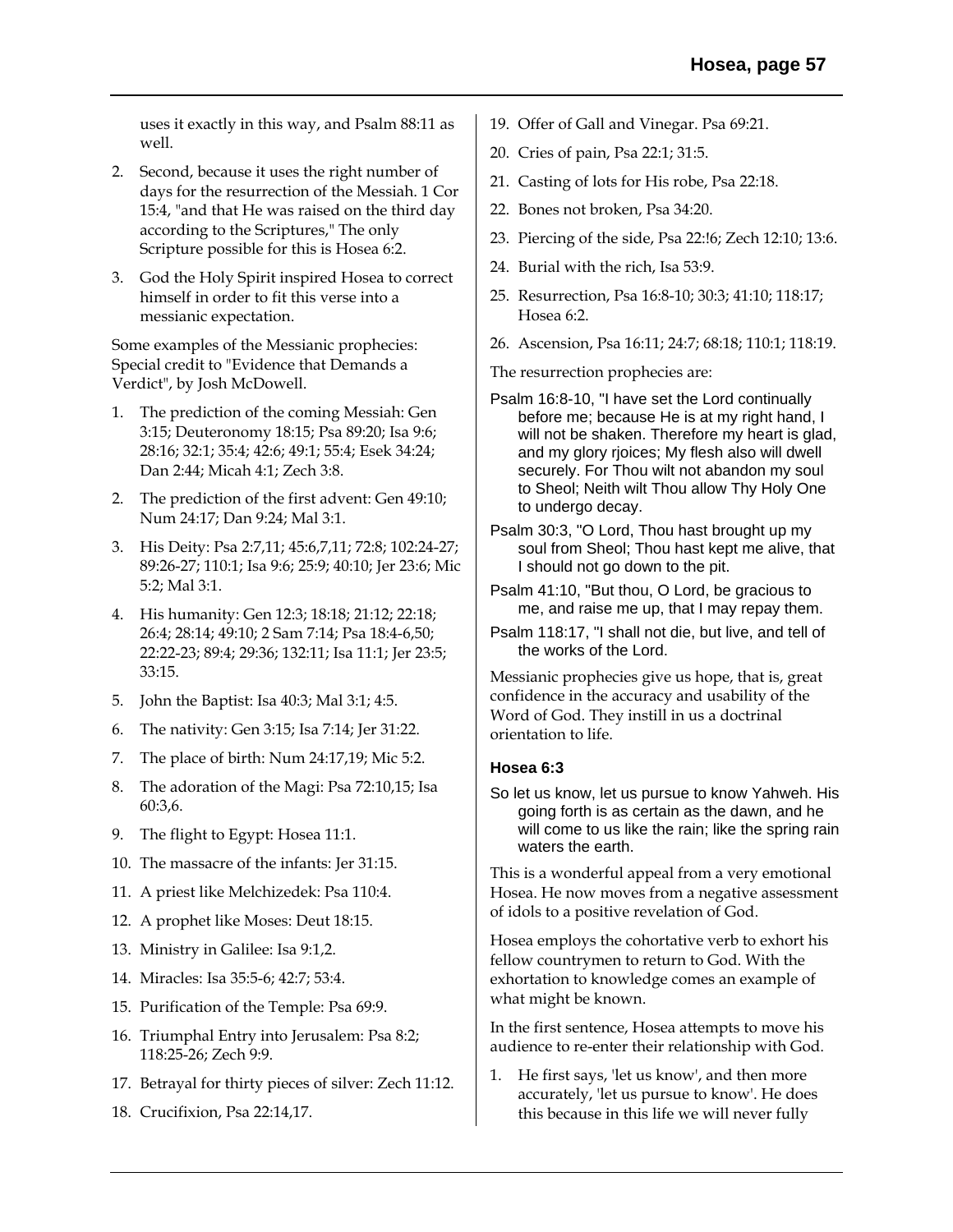know God; that full knowledge waits until the next life.

- 2. The verb to know is YADHA, intimate personal knowledge of another. This is relationship knowledge, and it is the requirement for all believers in human history.
- 3. RADAPH means to pursue, to follow closely with the purpose of securing. Isaiah 51:1 uses it to describe the pursuit of righteousness, a very similar thing.
- 4. The pursuit of a relationship with God is a lifelong endeavor - you will never actually arrive in this lifetime. A finite mind cannot ever fully comprehend the infinite God.
- 5. But Hosea tells us the right thing. That is, to continue to pursue God, to maintain our relationship with Him through knowledge.

Next Hosea turns to an attribute of God, and illustrates that attribute. In other words, Hosea attempts to show why God is worthy to be known.

The attribute of God that Hosea concentrates on is faithfulness, summarized in the term 'going forth'. This Hebrew word is MOTSA, and it concentrates on the activity of a person. Here, it speaks of God's interaction with man.

What Hosea says is that God's interaction with man is absolutely faithful and sure.

God is Immutable (unchangeable)

- 1. This is the perfection of God as applied to His own temperament.
- 2. Temperament is defined here as the manner in which God thinks and expresses Himself.
- 3. A person with a volatile temperament is always changing what they think and how they express themselves.
- 4. God never changes in any way or for any reason.
- 5. Perfection and infinity together imply that God never has a need to change.
- 6. Immutability means that God is not growing or improving in any way.
- 7. You cannot improve upon perfection.
- 8. Human beings must change in order to grow spiritually; because of our finite and imperfect

natures we change. Change for the better is not wrong with reference to humans.

9. Scripture references to Immutability

Ps 102:27, "But you remain the same, and your years will never end.

Mal 3:6, "I the Lord do not change. So you, O descendants of Jacob, arenot destroyed.

## **God is Faithful**

Because God never changes, He is unfailing in everything that He does for mankind.

He is never going to change His mind about us or what He has done for us.

He is never going to change in His essence, capabilities, or attributes.

This means that we can always depend on Him.

This should give us confidence when we go to Him in prayer, because we know that His policy, His thinking, His very essence never changes.

Illustration: people change. Some individuals you never know how to interact with because they are always changing.

Change in human beings can be good. But God is already perfect and never has to change.

Scripture.

```
Psa 57:3, "He sends from heaven and saves me, 
rebuking those who hotly pursue me; God 
sends His love and his faithfulness.
```
- Psa 86:15, "But you, O lord, are a compassionate and gracious God, slow to anger, abounding in love and faithfulness.
- Psa 108:4, "For great is your love, higher than the heavens; your faithfulness reaches to the skies.
- Lam 3:23, "They are new every morning; great is your faithfulness.
- Illustration: the Prodigal Son, Luke 15:11-32.

Hosea's illustration is the spring rain that waters the earth.

The Holy land had a pretty consistent annual weather pattern. For eight months out of the year it was dry, this was April through November; for four months there was a rainy season - December through March.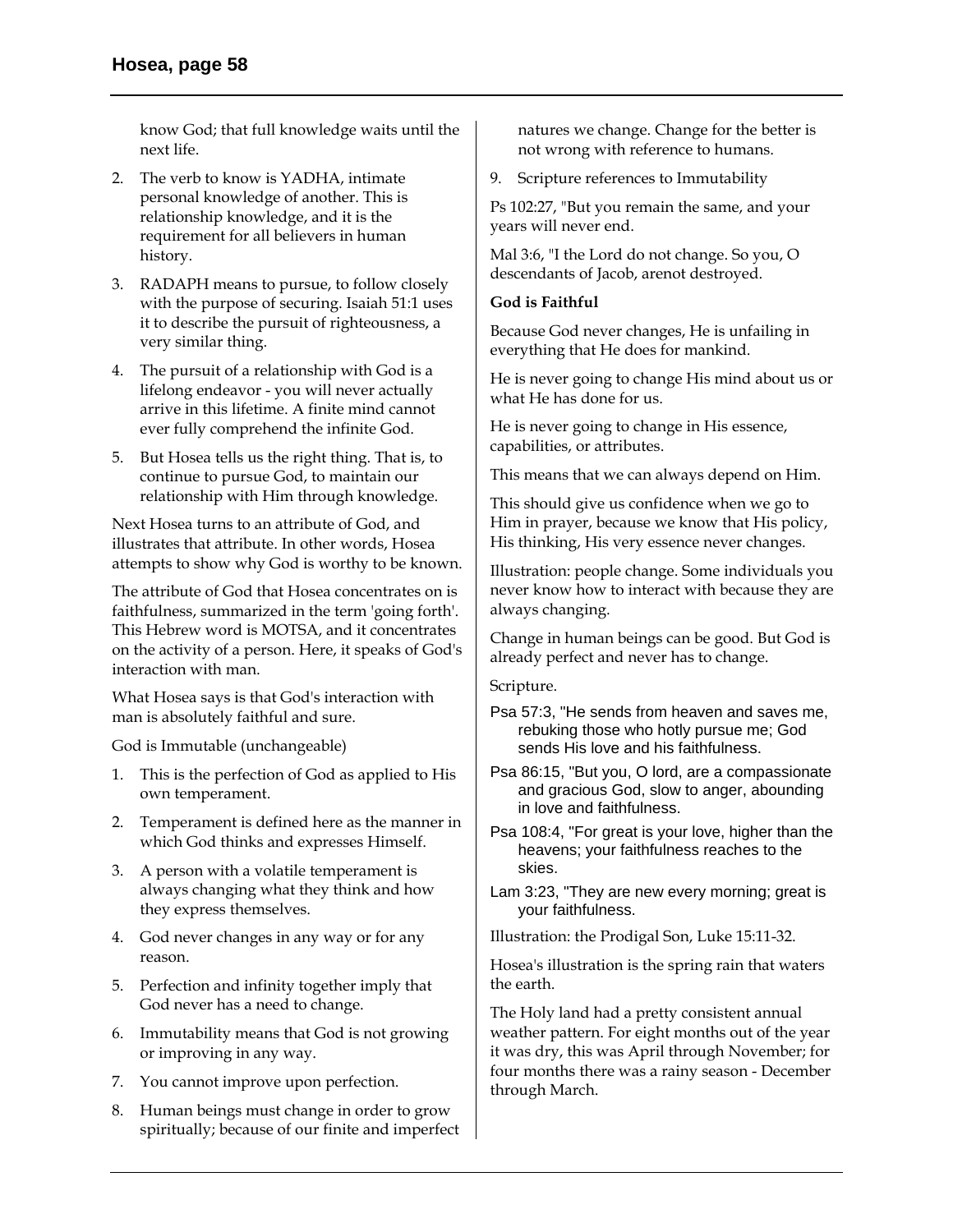The spring rains are the ones later in the rainy season. They make it muddy and wet for the planting of crops.

This illustration is especially appropriate, because it has to do with logistical grace. The spring rains were a necessity for the annual crops and the food that the people would eat throughout the year.

So the weather pattern was a perfect illustration of the faithfulness of God. This is part of Hosea's exhortation for the people of Israel to get to know God. You can depend on Him.

This also contrasts well with idols, on whom they could not depend.

Now Hosea turns to the character of the people, which he will contrast with that of God.

# **Hosea 6:4**

What shall I do with you, O Ephraim? What shall I do with you, O Judah? For your virtue is like a morning cloud, and like the dew which goes away early.

The question is whether the people of the two Jewish nations emulate God's faithfulness.

First there are two rhetorical questions, one addressed to each of the Jewish nations. Each is the same: What shall I do with you?

God knows what He should do with them, but they do not. So the purpose of the question is to introduce to them the idea that God is thinking on this subject, and that maybe if He is, then they should be as well.

Then comes the Divine evaluation of their character, and it does not look good.

The one character trait that God concentrates on here is hesed, or virtue love. HESED is the Hebrew word that describes the application of virtue in mercy. It describes the outcome of pure motive. HESED is a major theme of this book and especially of this chapter. God has HESED for Israel and Judah, but what do they have for Him? The HESED of Israel and Judah is characterized by natural phenomena.

The first natural phenomena is the morning cloud. Illustration: San Francisco fog.

The second is the morning dew which goes away early.

In both cases, it is something that looks good, but does not actually do anyone any good.

A little sunlight and it is all over and gone. A little undeserved suffering, and they throw their relationship with God to the wind, and go back to the idol worship. Yet during all this time, God is faithful to them.

# **Hosea 6:5**

Therefore I have hewn into pieces by the prophets; I have killed them by the words of my mouth.

The combination word AL-KEN is the hebrew equivalent of "therefore". It comes to a conclusion based on what evidence has gone before.

The immediate context of this verse is the last half of verse four. The virtue of Israel is exceptionally weak; it falters unders the least adversity.

On this basis of this weakness of character, God has hewn this nation into pieces by means of the prophets.

The qal perfect verb denotes that the hewing is in the past, that it is completed action.

The verb itself, HATSABHTI, envisions a strong man, with great rippling arms and sweaty brow, laboring in cutting stone or mining. The nation of Israel is the stone; the prophets the hewers. They use words for tools, and the power of the Spirit for muscle.

Israel is cut to pieces by the teaching of the prophets; their idolatry makes them an easily cuttable rock.

The parallel statement is this: 'I have killed them by the words of my mouth.'

This is the more direct statement of the two. HARAGETEM is the qal perfect again, this time the verb means to kill, and to do so in battle. That is the primary function. From it comes a figurative meaning, as here.

God has not actually killed Israel yet, but He has done so with His words. Those words have been spoken, but they have not yet come to pass. Yet when God speaks such words they are certain to do so, and the death of Israel is certainly set in the Divine decree.

This is a fascinating prelude to the keystone verse of Hosea's ministry. It reveals the final disicipline of Israel as being a part of the divine decree. It shows that discipline approaching ever nearer,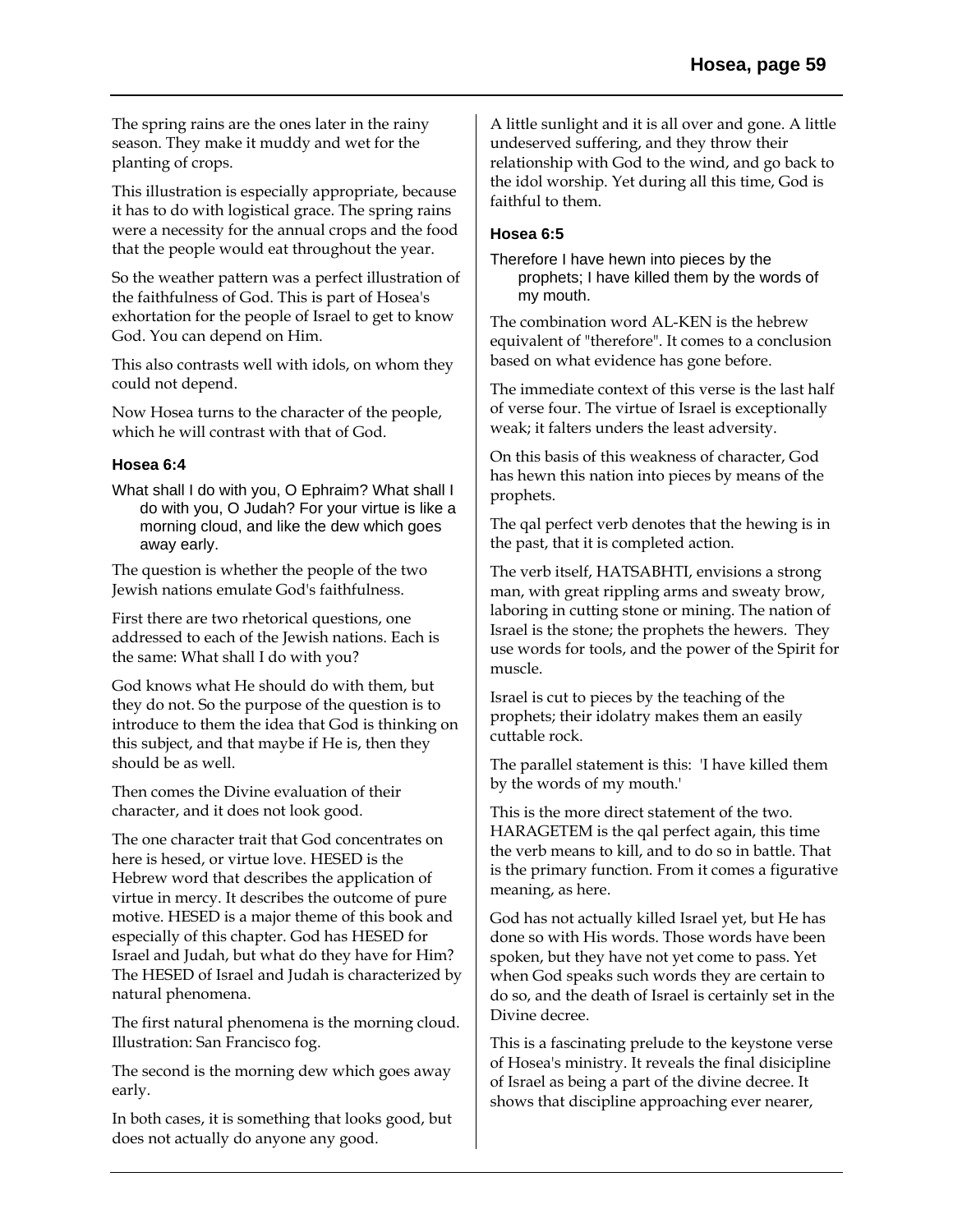like LeFanu's sheeted ghost in 'O Whistle and I'll Come to You, My Lad.'

As the disicipline approaches, God once more reveals His desires for His chosen nation, and that desire is a relationship.

#### **Hosea 6:6**

For I delight in virtue love, and not sacrifice; and knowledge of God instead of whole burnt offerings.

The first verb is HAPHETS, and its meaning reveals a sensual and emotional response to stimuli.

It is used of sexual delight for both men and women, and for matters and things that are fun to do. It is pleasure of any kind, and is the basis for many systems of motivation.

It is in the qal perfect, which here reveals a principle of God's nature. This verse reveals God's very soul.

The object of God's delight is H.ESED - virtue love and the sum of human virtue in every expression of character. H.ESED is the revelation of motivation as it extends from the complex of thought in the soul. And God delights in this.

The converse of H.ESED is ZABBAH, the actual slaughter of the sacrificial animals. The picture here is the actual act of sacrifice. God does not delight in the acts of sacrifice. He created the animals, too. They, too are the objects (thought lesser) of His pleasure, and in sacrifice they are destroyed. God does not take pleasure in that, nor does he delight in just the act.

The Jews had gotten to the point where the ritual system meant absolutely nothing to them; where they just went through the motions, without the slightest thought of the representation.

And yet the sacrifices of the ritual system were magnificent representations of Bible doctrine. The rituals taught many aspects of Divine character and interaction with sinful mankind.

The ritual system was an ingenious way to teach Bible truth, and it was never designed for just going through the motions in order to please God.

Going through the motions was a part of idolatry, but it was not any part of the plan of God. The idolaters perceived going through the motions as

a way to please the idol and soothe his wrath, and bring his blessing.

Going through the motions is anti-relationship, and is a philosophy that keeps its adherents ignorant of the person of God.

The second half of the parallel statement is similar, but brings its own distinctions.

YADHA is the intimate kind of relationship knowledge that God earnestly desires. He wants His people to have a knowledge of Him.

the converse of YADHA is again a part of the ritual system: it is the whole burnt offering, the ME'OLOTH. But the idea again is relationship, and so it has been since the beginning of time.

Genesis 1:26-27, "Then God said, 'Let us make man in Our image, according to Our likeness...'

Why are we made in His image? So that we might have a relationship with Him, and bring praise to His name.

The image is the soul image, not the physical one. God is not just a really big human being.

In the garden, there was a spiritual time of day, a time when the man and the woman would meet with God. It was relationship from the very beginning. Gen 3:8, "And they heard the sound of the Lord walking in the garden in the spiritual time of the day.

All of the patriarchs and great believers of old were such because of their quality relationship with God. Noah, Abraham, Moses, Ruth, Esther, Rahab - all are great because they know Him and reflect His greatness in their own lives.

The ten commandments are based on relationship with God, Ex 20:1-3, "Then God spoke all these words, saying, 'I am the Lord your God, who brought you out of the land of Egypt, out of the house of slavery. You shall have no others gods before Me.

All of the covenants to Israel were based on the precept that they must function in the framework of relationship with God.

Deuteronomy 6:1-9 says it best, "Now this is the commandment, the statutes and the judgments which the Lord your God has commanded me to teach you, that you might do them in the land where you are going over to possess it, also that you and your son and your grandson might fear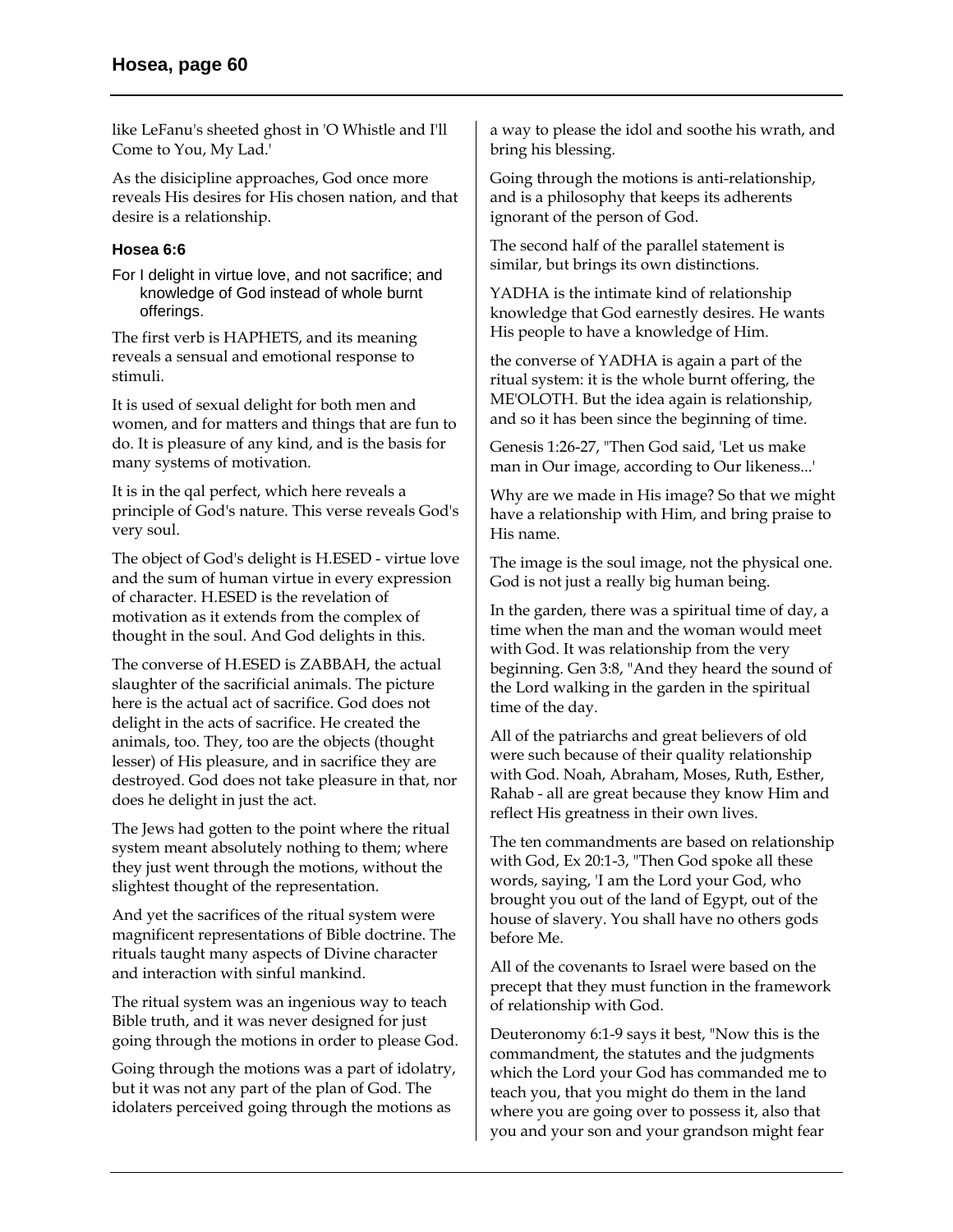the Lord your God, to keep all His statutes and His commandments, which I command you, all the days of your life, and that your days may be prolonged. O Israel, you should listen and be careful to do it, that it may be well with you and that you may multiply greatly just as the Lord, the God of your fathers, has promised you, in a land flowing with milk and honey. Hear O Israel! The Lord is our God, the Lord is one! And you shall love the Lord your God with all your heart and with all your soul and with all your might. And these words, which I am commanding you today, shall be on your heart; and you shall teach them diligently to your sons and shall talk of them when you sit in your house, and when you walk by the way and when you lie down and when you rise up. And you shall bind them as a sign on your hand and they shall be as frontlet bands on your forehead. And you shall write them on the doorposts of your house and on your gates.

The content of this verse is quite valid in the church age. Never get means mixed up with substance.

The means is the ritual system, or in our dispensation the study of the written word.

The substance is a dispensational constant, that is, it is valid at all times in human history. The substance is relationship with God.

We must never ritualize relationship with God. To ritualize that is to trivialize it. God never intended for something so personal to be institutionalized or monopolized in any way.

The means are there for a reason, and are to be employed to maximum advantage. But the means are never going to be the substance, and God is never, ever pleased just by your 'doing' the means.

#### **Hosea 6:7**

But they like Adam trampled a covenant; there they acted treacherously against me.

The conjunction waw shows that this verse continues the thought of the preceding. Since the thought of this verse contrasts the preceding, we translate the waw as an adversative - "but".

The subject of the sentence is HEMMAH, "they", a reference to the Jews.

The Jews are made the object of a comparison with Adam by the preposition KE, but the comparison is not a flattering one.

The point of comparison is 'ABHERU BHERITH "have transgressed a covenant.

The word for transgress is 'ABHERU. It depicts a stream passing through a pasture, cutting a deep course, or an army cutting through a nation, leaving a well worn path behind (or even a passage of destruction, like Sherman's march through Georgia.

The covenant can be any of the covenants between God and Israel, but is specifically Adam's covenant in Eden.

The covenant is one of the least understood of Biblical phenomena; too many theologians have failed to understand the grace aspect of all the covenants to man.

In any covenant, God agrees to apply His grace to a person or group of persons.

The basis for the covenants to all but Adam is belief in Jesus Christ. Adam did not have this requirement because before the fall he did not require a savior.

To illustrate one from our civilization, Abraham's covenant will suffice.

Abraham believed in God, and thus could enjoy the covenants that God gave to him. His belief made him eligible.

Abraham's circumcision was a post-covenant command, designed to remind him of the relationship that he had with God, and how it had brought him to the point of maturity.

But Adam was prohibited from eating of the tree of the knowledge of good and evil. And when he did eat, he trampled the covenant which God had made with him.

The grace part of Adam's covenant was the trees in the garden. He could eat from and enjoy any of them, and they were great! But the one tree represented Satan's plan; from that he could not eat.

The word BERITH itself comes from the word "to eat", BARATH. It harkened to the time when those who were making a covenant would eat a meal together to show outwardly that they were at peace over the matter,

Psalm 23:5, "You prepare a table bedfore me in the presence of my enemies.

Gen 31:54-55.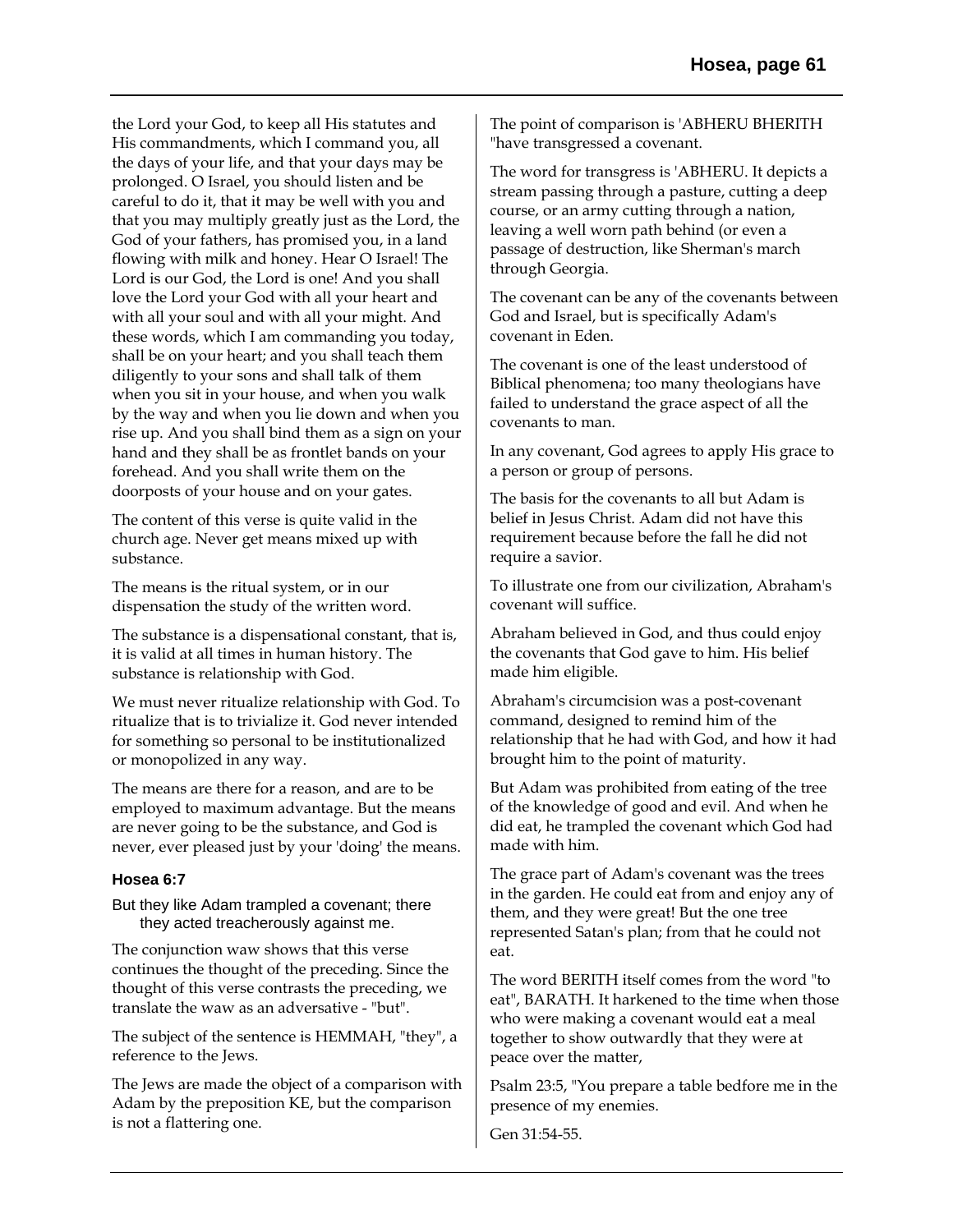Indeed, today most weddings have a rehearsal dinner, which is a throwback to the wedding feast of Biblical times. That feast represented the covenant between the two families.

Furthermore it was customary to sacrifice an animal when making a covenant, so that it was considered an agreement in the sight of God. Thus the phrase came about, "to cut a covenant".

Any covenant with God had one requirement: relationship with Him, the maker of the covenant. But all covenants are gracious - they are offered freely and their blessings are truly free. The personal rejection of God results in the rejection of the person by God, Deut 29:10-28.

The covenants did not require obedience - see Hosea 6:6. The grace disposition always preceded anything that Israel had done. The blessings were not given as rewards for past obedience, nor as bribes for future. They were given in love and grace.

Now Adam trampled on his covenant with God by choosing relationship with the woman over relationship with God; and so he was ejected from the garden and its wonderful fruit.

Israel in the same way has trampled the grace blessings which they had from God.

They had the land, and they were God's chosen nation on that land.

They were the recipients of the Davidic king.

 And in spite of all of this grace, they rejected a personal relationship with God for one with idols.

Our verb 'ABHERU is in the perfect tense, showing a state of completed action. The trampling is finished - the dust has settled - it is almost too late.

The remainder of the verse further describes the nature of the trampling. The adverb of place, SAM, points the area in which the treachery took place - "there", meaning, the covenants.

Their action is treacherous, from the verb, BAGEDHY. It is a description of an adulterer or one who is treasonous against his own country.

The target of treachery is God, as portrayed by the first person singular preposition bhi - "against me".

#### **Hosea 6:8,9**

Gilead is a city of evildoers, tracked with bloody footprints. And as a gang member waiting, so a band of priests murders on the way to Shechem; surely they have committed an act of premeditation.

Gilead was a region and not a city. This is a figure of speech that has to do with collection. Hosea calls this region a city because the criminal element had concentrated there and made a headquarters out of it.

The region is the narrow strip of land immediately east of the Jordan river, running north-south from the sea of Galilee to the Dead Sea. It extends into the Transjordan just ten or fifteen miles. The area is marked by rough terrain, with rocky defiles and steep ravines covered by thick thorny vegetation. In other words, the perfect outlaw hideaway. There was an important land route through here that went from Damascus to Jerusalem, and the outlaws took advantage of many travellers.

The participle PO'ALE and the noun 'AWEN combine together to make "evildoers". 'AWEN means "trouble" "wickedness" or "evil". In Hosea, it even has a connection with idolatry, and that connection is also with Gilead. Hosea 12:11, "Is there idolatry in Gilead? Surely they are worthless." In other words these criminals are also idolaters, and in fact the idolatry is the source of their criminal behavior.

The region of Gilead is "tracked with bloody footprints." The roads and trails throughout the region are blood-soaked. This is a way to make clear the sheer volume of crime there. Murder and violence are commonplace events. We say it in the same way - "the bloody streets of Denver".

The terror of violent crime is not confined to Gilead, nor to the hoodlums who headquarter there. It is happening near Shechem, just a few miles from the capital town. Shechem is a big town about ten miles from the capital of Samaria. The road in between has been menaced by a gang of priests, who are murdering for the sake of murder.

The priests definitely commit murder. It is the Hebrew word RATSAH, which describes the act of premeditated murder, and nothing else.

They wait intensely for someone to come along; they can hardly wait to murder. The piel stem of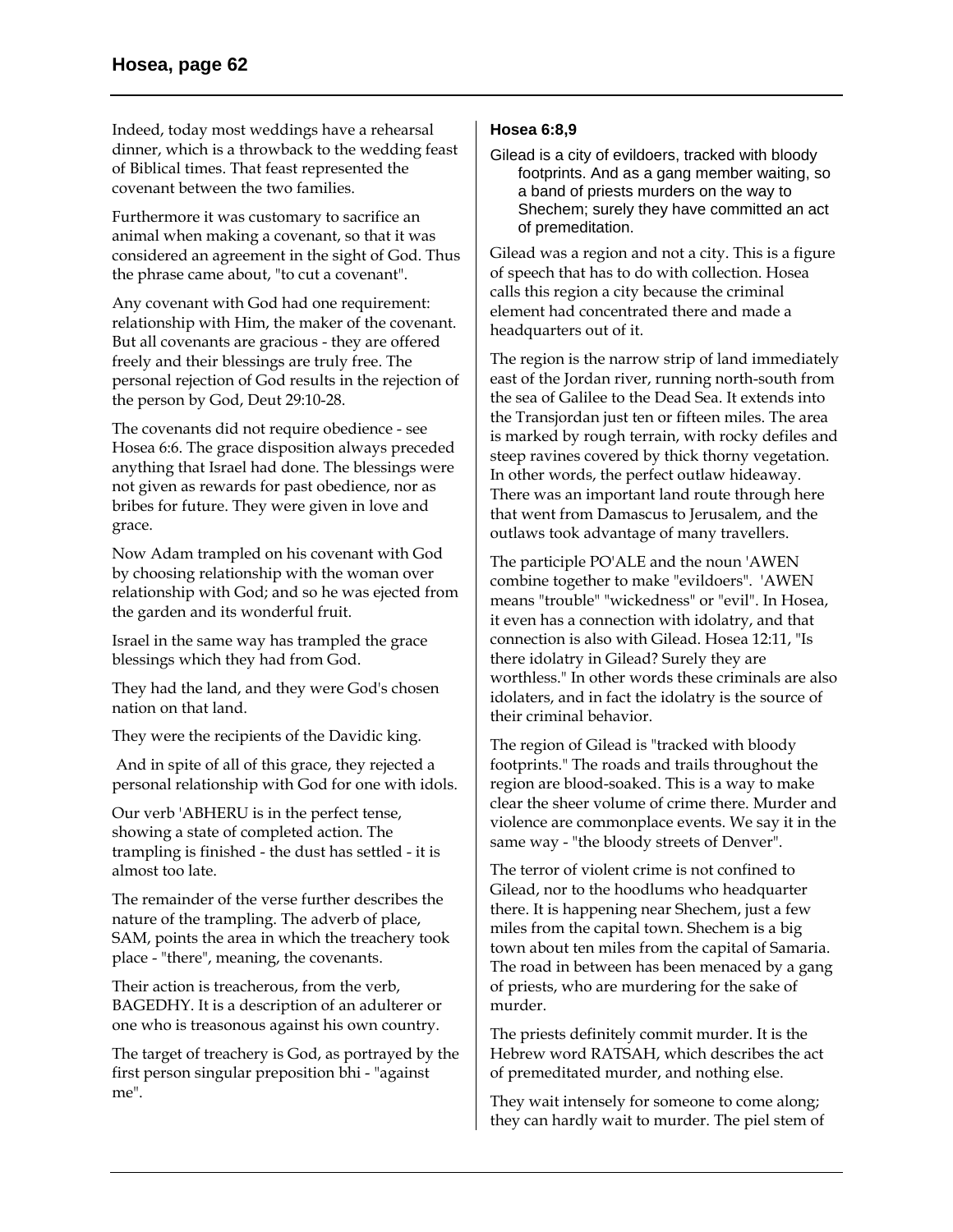the verb to wait is KHEH.AKE. This is in the infinitive construct, so it reveals the action as it takes place. This is a dramatic portrayal of the waiting period before the crime, and it reveals premeditation and lust motivation for murder. They do not murder for money, but for murder itself.

Hosea makes an issue out of premeditation. First in the waiting, and second in the word zimmah. zimmah normally describes planning and deliberation of any kind. Here it definitely refers to premeditation.

Premeditation is absolutely necessary to prove that a murder has taken place.

- "Homicide is a person's killing of another person, and murder is a homicide done unlawfully and with malice aforethought.
- Numbers Chapter 35 is the important chapter on murder. It defines murder and manslaughter; and procedures for conviction.
- In that chapter, there is a clear and repetitive description of malice aforethought. Did the killer intend to kill? If there is intent, then it is murder.

The description in Hosea 6:9 shows a gang of priests waiting eagerly for someone to come along the road. Their killing is done for the sake of killing; for the thrill and adrenalin rush of killing. He ironically points out that these men are certainly wrong according to the Mosaic Law, and yet knows that no one cares anymore.

So in these two verses Hosea has made it clear that crime, and violent crime is rampant in the land, and that it is the result of idolatry, both general and specific.

This serves to contrast with verse six, which concentrates on virtue. These verses describe the treacherous dealings of verse seven, and show how very far the people of the Northern kingdom are separated from virtue.

## **Hosea 6:10,11**

In the house of Israel I have seen a horrible thing; Ephraim's harlotry is there, Israel has defiled itself. Also, O Judah, there is a harvest appointed for you in my returning the captivity of My people.

Differing fates are now revealed for the Northern and Southern kingdoms.

Verse ten reveals the fate of the Northern kingdom.

There were two categories of defilement for Israel.

- 1. First was the defilement of a person, place, or thing for health reasons. Defilement required quarantine and separation.
- 2. Second was the spiritual defilement of a person, place, or thing, so they were of no use to God.

The nation of Israel is the latter. It has defiled itself, and so is of no further use to God.

The reason for their defilement is fornication. Not fornication among men, but specifically fornication from God in the form of idolatry.

This idolatry is found in the house of Israel. This may be a reference to the royal house of the Northern Kingdom, but at least it means the people of the kingdom.

God finds this a horrible thing, from SHA`AR. This describes something that is inedible or unpalatable. It is something like refrigerator surprise. "I wonder what is in this tupperware - BLECCH!" But here it is more. It is something so gross that you do not even desire to look at it. It is truly horrid.

Verse eleven goes on to the Southern Kingdom.

Here there is something to startle. The discipline extends to Judah, and the harvest is a bloody one.

Notice that God returns His people to captivity. The old captivity was in Egypt. The new one will be in Babylon.

God returns Judah to captivity for much the same reasons. The harvest is one of slavery.

There is a subtle play on words here that is worth bringing out. It is SHUBHI SHEBHUTH.

The infinitive construct of SHUBH, "to return" is the first part. It reveals an action in the act, and is much similar to the English gerund. It is "returning".

The noun construct of SHABBAH is surprisingly unrelated, but it makes a nice play on words - SHUBHI SHEBHUTH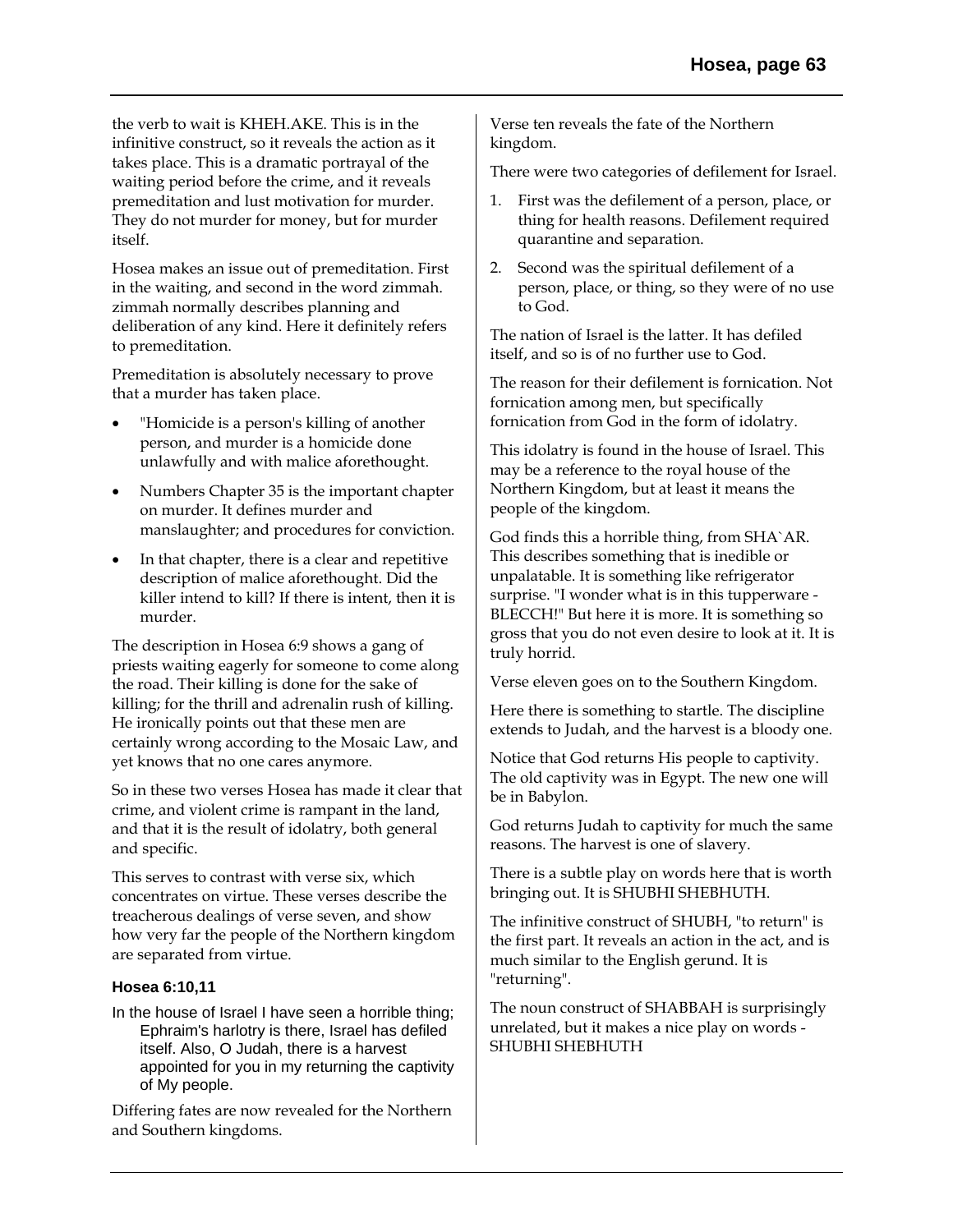# **Hosea Chapter Seven**

## **Hosea 7:1,2**

And the iniquity of Ephraim and the evil deeds of Samaria were revealed in my healing of Israel, for they work falsehood; the thief enters in, bandits raid outside, and they do not consider in their hearts that I remember all their wickedness. Now their deeds are all around them; they are before My face.

God attempted to heal Israel through discipline.

Hosea 6:1, "Come, let us return to the Lord. For He has torn us, but He will heal us; He has wounded us, but He will bandage us.

God's discipline was motivated by love, as it always is.

God's discipline was appropriate - just the right set of circumstances so that the nation of Israel would return to Him, and share His holiness.

Yet the Northern kingdom completely failed to respond to God's discipline, and this recalcitrant attitude revealed the evil underneath.

Sin is never excusable, but God is patient with sin.

God disciplines so that His grace offer might be considered and accepted.

When His discipline is rejected, well, that is bad. It denotes a rejected of grace, and ultimately of Him.

Hosea uses parallel synonyms for the reversionism (backsliding) of the Northern Kingdom.

The first is 'AON. The basic meaning of this verb is to 'bend, twist, or distort.' Through this one perceives sin as any distortion of Divine Holiness, or the character of God.

- Any failure of justice.
- Any failure of mercy.
- Any failure of grace orientation.
- Any failure of organization.
- Any failure of self-control.
- Any failure of faithfulness.
- Any failure of integrity.

RA'A is the second. It is the opposite of TOBH, and it always denotes evil, or bad as an abstract principle. But this is the concept of anything that is against the will of God, or His character. This is quite synonymous with `AON.

Ephraim is a synonym for Israel, the Northern Kingdom. Samaria was its capital.

These nations work falsehood. That is, they weave falsehood into the fabric of their lives.

- As businessmen, they cheat their clients.
- As taxpayers, they cheat their government.
- As landowners, they cheat their neighbors and move the boundary stones.
- As spouses, they cheat on their husbands and wives.
- As living souls, they cheat themselves by justifying all their falsehoods.
- The fabric of falsehood is complex, and so much part of their everyday lives that it is an inseparable part of their character.

In Israel you are safe from crime in no place.

- The bandits raid outside, so it seems better to stay in.
- But the thieves get what the bandits do not, and you are no safer in than out.
- There is nowhere to run in this sort of discipline.

This description of rampant crime is an indictment on the people of the Northern Kingdom.

The crime is a part of the discipline portfolio that God brings on them. It is the third cycle of discipline.

Yet, they decide to live with it rather than return to God. Living with crime is better than living under the truth.

In spite of the discipline, they will not admit in their hearts that something is wrong, that the rampant crime is discipline. The word LILEBHABHAM is the inner man, or heart. It is rather like saying, "in your heart of hearts". These people are in major denial. Not at any level do they admit that they are wrong, and far from God.

This is another way to describe spiritual blindness, the result of consistent rejection of the truth and simultaneous acceptance of the Satanic counterfeits and lies.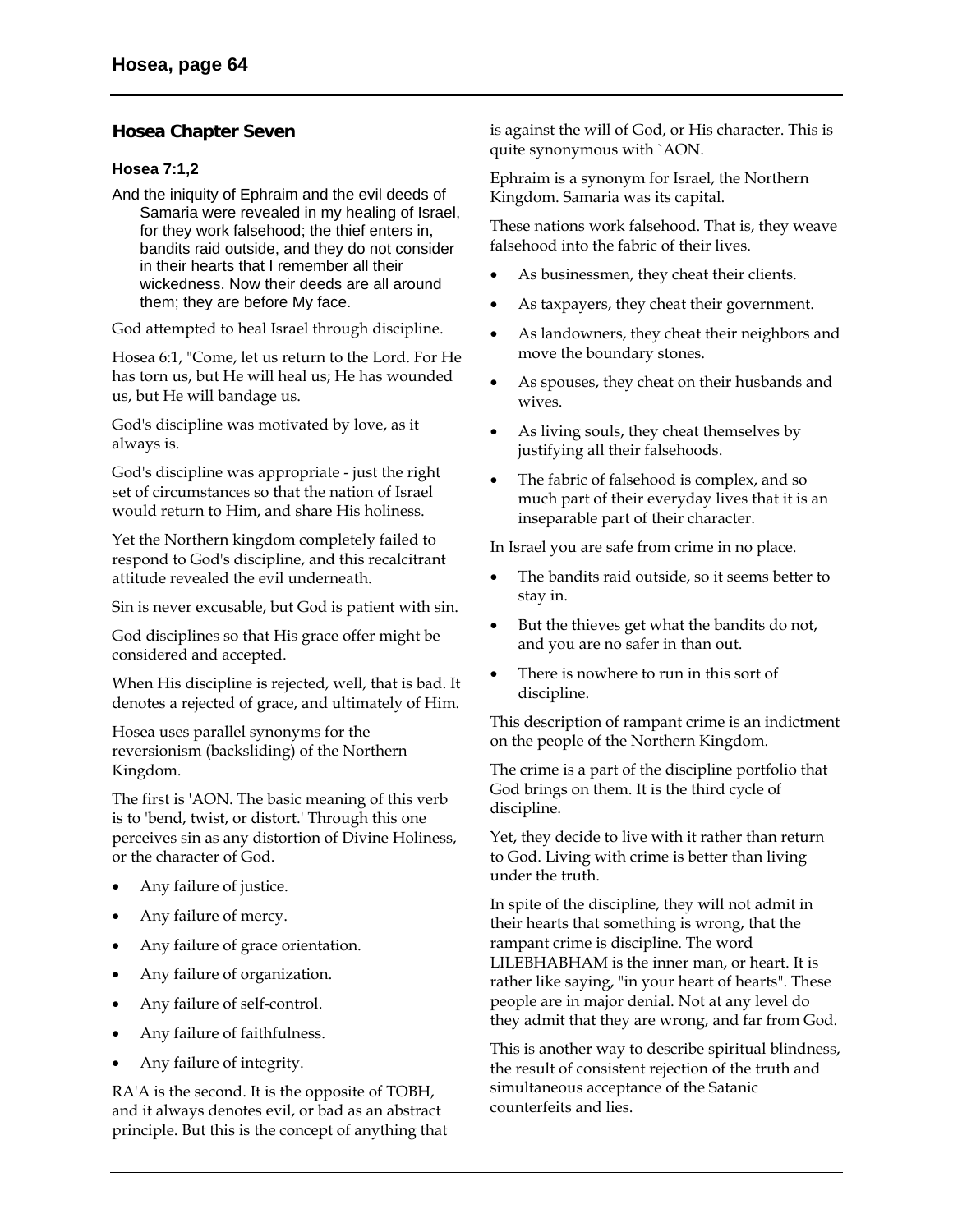In spite of their denial, God still remembers their evil. Nothing escapes Him, even when it may escape us through denial.

Our denial of God does not eradicate His existence. We are creatures, and we have nowhere near the power it would take to destroy God by our own words or thoughts.

The deeds of the Israelites are all around them. They can hardly move without running into the fruit of their sins.

- There are thousands of illegitimate children.
- Crime is rampant.
- A powerful foreign enemy has successfully invaded and left them helpless to defend against further incursions.
- There is hardly an honest businessman left in the land. Cheating is a way of life.
- The mentally ill invade the streets, visible reminders of the personal fruit of degeneracy in the soul.
- Every form of idolatry is available to the public, even the most heinous and criminal.
- Homosexuality is an acceptable lifestyle, and publicly acknowledged as legitimate.
- Government is corrupt beyond belief.

And yet all of this is before God's face. He perceives it while they do not. The difference comes down to honesty in the soul. "To thine own self be true.

- Practice honesty with yourself it keeps the eyes open and well.
- Dishonesty with self leads to all kinds of problems, spiritual, physical, and mental.
- Honesty with self leads to agreement with God, and love for Him.
- Initial honesty with self is the acknowledgment of total depravity, and the need for a savior to bridge the gap to God.
- Secondary honesty with self means confessing your sins when necessary.
- Tertiary honesty with self means continuing grace orientation after salvation through spiritual growth in the Word under a prepared pastor-teacher.

# **Hosea 7:3**

With their wickedness they make the king glad, and the princes with their lies.

In other words, the king and the princes rejoice in the wickedness and lies of their people. There can be many reasons for this, but one or two stand out.

First, because the leaders, too, are full of wickedness and lies.

Rom 1:32, "and, although they know the ordnance of God, that those who practice such things are worthy of death, they not only do the same, but also give hearty approval to those who practice them.

Second, because when the people are slaves to the cosmic system, they are more easily enslaved by their government. This is especially worthwhile to those who tend toward power lust.

- 1. Those with power lust love to see losers in their nation, for it means that those losers will be all the more dependent on their government.
- 2. So drug addicts, sex offenders, welfare recipients, the mentally ill, alcoholics, etc. etc. are a boon to those who love to rule.
- 3. Those with power lust will never be tough on drugs, immorality, or crime, because those are the things that perpetuate their power. They will never support the family, but that which destroys the family.

So those who rule, and their sub-rulers rejoice in the degeneracy of their people.

Every level of government is included in this principle.

Power usually means money. But money is not always the issue for the power hungry; power is.

## **Hosea 7:4**

They are all adulterers like an oven heated by the baker, who ceases to stir up the fire from the kneading of the dough until it is leavened.

What a great description of adultery and fornication.

The oven is parallel to the sex life of the adulterer. This is evidenced by the adverb of comparison, KI. The parallel comes in two parts.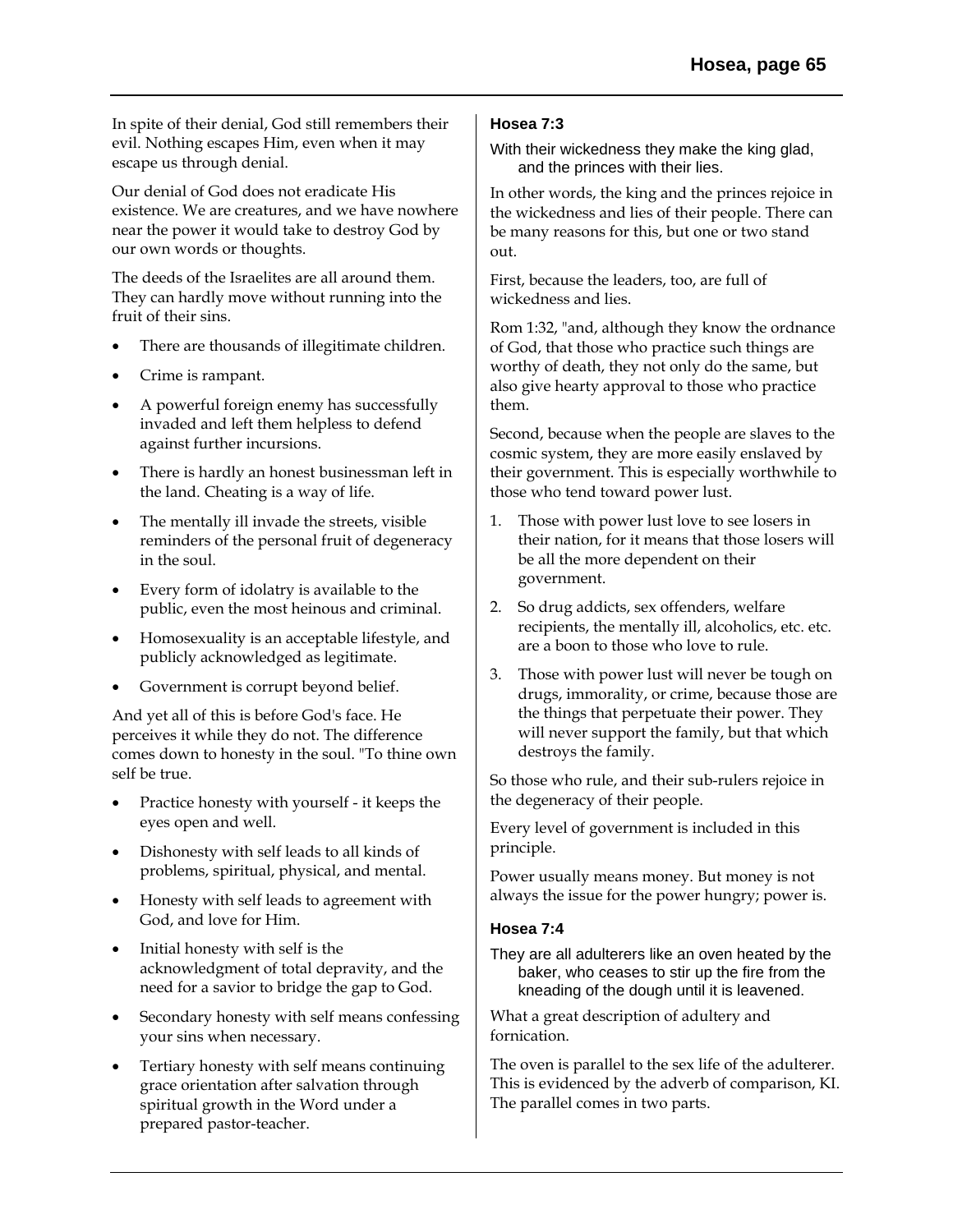- 1. The oven is heated by the baker. Oven is from the Hebrew MO THANNUR - literally fire pot. The oven of the time was almost always an outdoor affair. Usually in the courtyard of the home. After the fire was lit, the baker would then go back inside.
- 2. The baker goes about his business, kneading the leaven into the dough. This takes a certain amount of time. But he fails to tend the fire during this time, so that when it is time to bake the dough, the fire is cold.

There is more symbolism in the kneading of the bread. The kneading portrayed here is an erotic picture - use your imagination. But - and here is the rub... as long as you knead the dough, it will not rise. Instead, the dough must be left alone for that to happen. This is a picture of the frustration and uselessness of extramarital sex.

- Doing something at the wrong time destroys the enjoyment of the right.
- Concentration on the illicit leads to distraction from the legitimate.
- Illicit sex can only be enjoyed for a moment; legitimate sex for a lifetime.
- Illicit sex destroys the fire of sexual drive; legitimate sex stokes that fire.

With the substantive adjective KULLAM Hosea indicates that the entire nation of Israel is in this category.

## **Hosea 7:5-7**

On the day of our king, the princes became feverish with the heat of wine; He extended his hand to scoffers, for their hearts are like an oven as they draw near their intrigue; their baker sleeps all night, in the morning he burns like a flaming fire. All of them are hot like an oven, and they consume their rulers; all their kings have fallen. None of them calls on Me.

This is another series of powerful similes. These concentrate on the government of Israel, and its relationship with the people.

First, the princes get sick with the heat of wine on the king's day. The king's day does not have a parallel in the system of Levitical feasts. Therefore, this must be talking about the coronation of a new king. All of the princes become sick with wine on this day.

- There is more to this sickness than meets the eye. The word for sickness is HALAH. It usually denotes sickness or weakness due to illness, and could even here construe sickness from alcohol poisoning. But, the word also comes to mean lovesick, or sick with passion; feverish and obsessive with regard to mental things.
- The idea of fever is reinforced by the word YAHAM, which often means sexual heat. We use it of our pets now: they go into heat, and are ready to conceive. The fever is one of conception.
- The agent of conception is wine, YAYIN. This is a picture of disgruntled princes on the day of coronation. They are power mad, and so they immediately get drunk, and feverishly hatch plots against the king. In the context, these are inevitably assassination plots.

#### **Hosea 7:8,9**

Ephraim mixes himself with the peoples; Ephraim has become a cake not turned. Strangers devour his strength, yet he does not know it; gray hairs also are sprinkled on him, yet he does not know it.

And now, a rationale for the discipline of Israel. Ephraim is again synonomous with Israel, the Northern Kingdom after the split.

The Northern kingdom "mixes himself with the peoples".

The verb "to mix" is the hithpael imperfect of YITHBOLAL. The hithpael is the reflexive stem, and it shows that whatever action is done, is done to oneself. The imperfect tense reveals that this mixing oneself is an ongoing thing.

The noun AM is 'people'. Remember Hosea's second son, Lo-ammi? Well, this relates to that. Lo-ammi is "not my people".

AM is not the exact equivalent of GOYIM. GOYIM describes the unbeliever-foreigner of the age of Israel, while AM is more neutral - it describes people of all kinds, even Jews.

Here, however, there is a very strong sense of that GOYIM meaning. Just from the context it comes out well this way.

The mixing is at least of a sexual nature, wherein marriage is optional. It means that for the sake of sexual pleasure and temporary emotional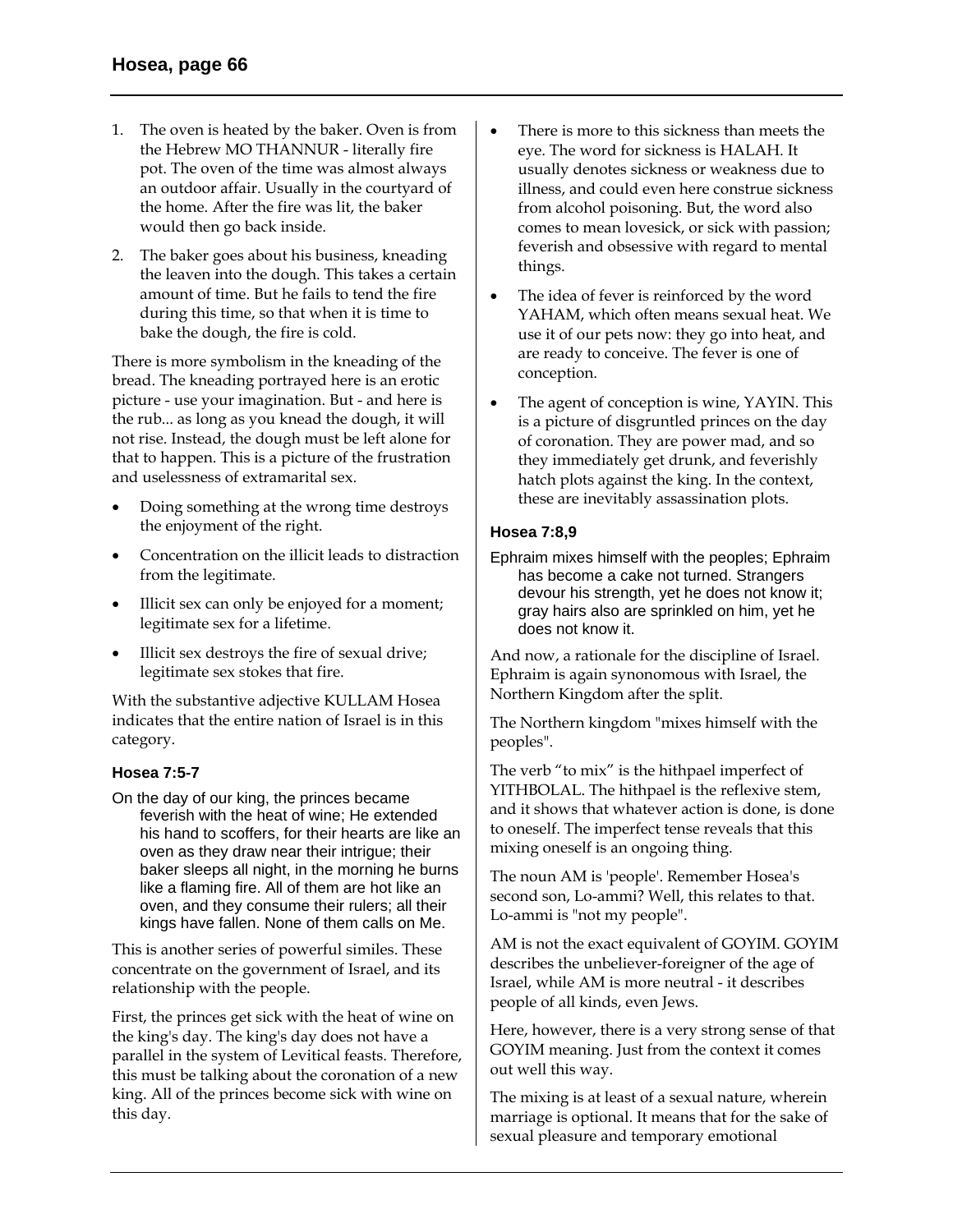satisfaction they have mixed themselves with unbelievers.

When a believer has sexual relations with an unbeliever, in or out of wedlock, they make a powerful bond. As such, it becomes very difficult to maintain their relationship with God.

Furthermore, when illicit sexual relations are had with an unbeliever, the believer has gone over to the beliefs of his or her partner with that very act.

Also, recovery from this situation is very difficult indeed, for it requires the severing of what is designed to be a very strong bond. In the case of marriage, it requires the maintenance of that bond alongside relationship with God, which is difficult as well.

But, there is no concern here with genetic matters. Unbelievers did become a legitimate part of the nation, and were accepted fully into it, as long as they believed in Jesus Christ. Moses had a non-Jewish wife. Rahab and Ruth were also non-Jewish. But in all three cases, these women were believers in Christ, and true Jews by that definition.

Next is an illustration of the statement: Ephraim has become a cake not turned.

The word for turned is the qal passive participle HAPHUCHAH. This means to 'turn over', and the picture here is more of flipping a pancake than it is of turning an object clockwise or counterclockwise. In the ancient world, the bread had to be flipped in order to bake it correctly. Furthermore, the metaphor cannot be about mixing, because this phrase indicates that a mixing has not occurred.

A cake not turned will inevitably be burned on one side, and uncooked on the other. So also Ephraim:

- They are overdone in the area of sex and idolatry.
- At the same time, they are almost completely uncooked in the realm of relationship with God.

Verse nine follows with a statement which describes an Israel unaware of his weakness. Here, it is a kind of political blindness.

First, they are unaware that foreigners devour their strength.

- Now, the strength of Israel was never in themselves, or their military. Instead, it was in God, first and always. Many, many of the Psalms testify to this very thing.
- By intermingling with strangers, and adopting their idolatrous ways, the people of Israel sapped their strength, which was the infinite strength of God.

Second, they are unaware that their days are numbered. Their national hair is turning gray, and not too many years remain.

## **Hosea 7:10-12**

So Ephraim has become like a silly dove, without sense; they call to Egypt, they go to Assyria. When they go, I will spread My net over them; I will bring them down like the birds of the sky. I will chastise them in accordance with the proclamation to their assembly.

These verses condemn the behavior of a client nation, when it seeks dependence on the human viewpoint strength of other nations as a replacement for dependence on God.

God says that He will thwart their attempts at alliance, and turn those attempts into deadly disasters.

Birds are generally stupid. They may be pretty, and sound pretty, but they are stupid. The term 'birdbrain' is not used in flattery.

The word YONAH describes this dove, and it is the more generic term of two that describe this bird. The other term, TOR, always describes the turtledove of the sacrifices; YONAH is any kind of dove, even pigeons.

The dove does stupid things, even for a bird. It calls and calls its mournful cry, and attracts predators. It flies here and there in its path, but is not all that well known for its dramatic flights. In fact, the dove is known to make pretty sounds, and that is about it. It is defenseless...

So Israel makes pretty sounds to the Egyptians and the Assyrians - predator nations. And these nations are completely aware of Israel's weakness.

But there is God, looking down on this silly dove, flitting this way and that looking for strength in other nations. And being above, He is ready to drop the net on their flight at any time. A net on a dove during flight adds up to an imminent and destructive crash.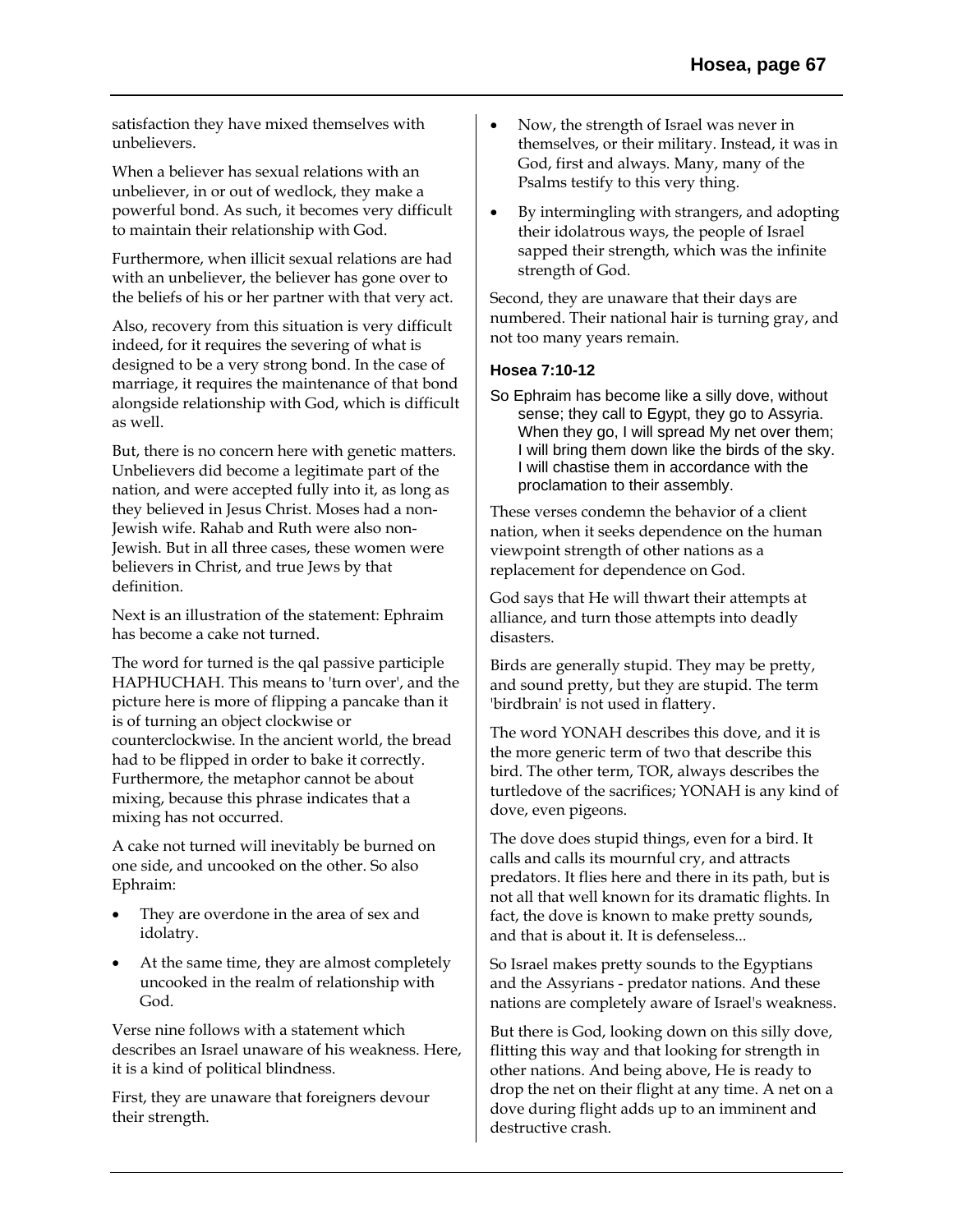So this is the way with seeking alliance for your own strength.

But note, alliance for the sake of attaining the same goal is not prohibited and in fact reflects wisdom.

For instance, in the second world war, the United States allied with many other nations to hasten the destruction of the Axis powers. But we were headed toward that goal with or without our allies. We were glad to have them, but could have accomplished our goal without them.

But alliance from a position of weakness is another matter entirely. Especially when that alliance is a direct replacement for dependence on the strength of God.

Personal alliance can come under this same principle. Attempting to draw strength from others outside of true strength in God is a fool's errand, which can bring no good. God will drop you from the sky. This should be distinguished from the means of spiritual gifts designed for the teaching of the word.

The proclamation to their assembly is what happens after an alliance is made by government officials. The government makes the alliance, and then makes a proclamation to the people.

Often these proclamations are pure falsehood, designed to make the government look good, and thus gain support from the people. (Japan)

But in this case, God says that His discipline will be commensurate with that falsehood that they spread.

#### **Hosea 7:13-16**

Woe to them, for they have fled from Me! Destruction is theirs, for they have rebelled against Me! I would redeem them, but they speak lies against Me. And they do not cry to Me from their heart when they wail on their beds; for the sake of grain and new wine they assemble themselves, they turn away from Me. Although I trained and strengthened their arms, yet they devise evil against Me. They turn, not upward, they are deceitful like a bow; their princes will fall by the sword because of the insolence of their tongue. This will be their derision in the land of Egypt.

Verse thirteen is another discipline summary. It is a summary of the case of God vs. Israel.

Israel has strayed from God. So, woe to them.

God, through Hosea, employs the interjection 'OY. This is an impassioned expression of grief and despair. It is even onomapoetic, evincing the sound that comes forth involuntarily from one's mouth at the moment that the bad news is heard.

God says that they will have this experience because they have strayed, 'NADEDU. This verb holds the connotation of panicked flight. Israel flees from God because they fear a face to face confrontation. Yet, this confrontation is in reality the only thing that will save them. Lesson: never fear what is best for you. If it is best for you to go to God and confess your sins in humble repentance, then do so, and without fear.

Israel has rebelled against God. So, destruction is theirs.

The word for rebel is PHAS`U. It can describe personal or national rebellion. An interesting note: it too holds the connotation of fear. It reveals that fear always stands as the motivation for rebellion, in the negative sense of the word.

The rebellion of Israel from God has brought on SOR, 'devastation'. Always, always, this word contains the idea of violence. A violent destruction waits for this fearful, rebellious nation.

Israel speaks lies against God. So, they do not receive redemption.

This nation has gone so far in the cosmic system that they have begun to speak Satanic propaganda against God. They are now the propaganda ministers of the devil.

PADAH is the Hebrew word for redemption. In the age of Israel, this redemption would have been both spiritual and national. The nation would have been renewed, were they not now the friends of the enemy.

Verse fourteen continues the courtroom case of God vs. Israel.

The first half of the verse has to do with the expression of pain in Israel; they are wailing and crying and howling on their beds, but none of those cries are expressed toward God.

First is the image of the people of Israel in agony and an emotionally distraught state. They are YEYELILU. This is the hiphil causative imperfect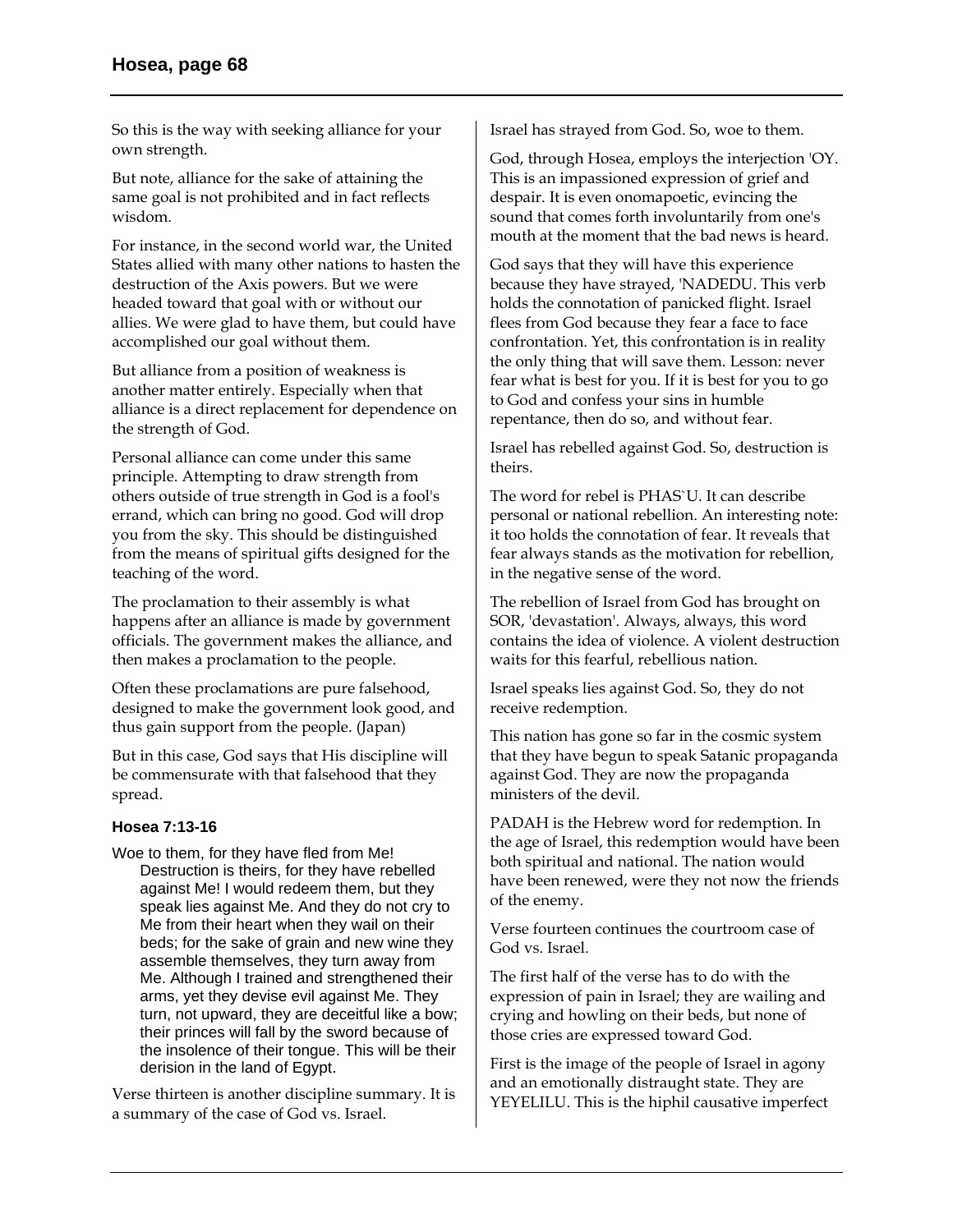verb. It describes the crying of Israel as personal and continuous.

As this goes on, there is no repentance, no ZA`AQU, no call for help to God from the heart. In spite of their agonized state, they do not return to Him.

In place of repentance and dependence on God, the people of the Northern Kingdom have kept on sacrificing to their dead idols with grain and new wine, and in so doing turn aside from God.

One significant word: YITHGORARU. It is in the hithpolel reflexive stem, and it shows that Israel functions on its own power in order to deal with their sorrow.

The people of the Northern kingdom assemble themselves in order to deal with their problems.

In the fifteenth verse, God reminds us of all that He did for the nation, and of what He received in return.

The verse begins with two verbs in the piel stem and perfect tense. The piel stem is the stem which reveals intensity of action. The perfect tense concentrates on completion of action. So whatever specific actions these two verbs reveal, note that it is intense and complete.

The first verb is YISSARTHI. It is the very essence of divine discipline. It means to chastise, or discipline someone for their own improvement. God has done this intensely to Israel.

The second is HIZZAQTI. This means to strengthen someone or something. Here, the arm of Israel.

The arm is often a metaphor for inward or outward strength. It reveals that God intensely strengthened the Northern Kingdom.

The strengthening would be spiritual. God has faithfully provided all the spiritual logistics necessary for Israel to grow before Him, and yet they have rejected it all.

This strengthening also has its impact in the military frame of reference. Spiritual strength leads to battlefield strength. This would be appropos considering the delicate and weak situation that Israel is in at the time of this sermon from Hosea.

The discipline is the wake up side, while the grace assets are the positive side.

In spite of all this, Israel planned evil against God. This is a strong testimony against them.

The last verse of the seventh chapter concludes the discourse.

They turn, not upward.

So instead of repenting to God, they repent to Satan and thus become worse than they ever were before.

With a wrong and bitter and fearful response, they have rejected the discipline and strengthening efforts of God.

They are treacherous as a bow.

There are certain hazards that come with shooting an arrow from a bow. The energy created by drawing a bowstring can backfire on the archer and cause considerable pain.

So also Israel. They have a certain power, which can be wielded for good or bad, according to their relationship with God. They are the priest nation before God, and so before all the nations. However, if they become evil, then negative publicity ensues. Such principle holds true for every individual believer in the church age.

Their princes shall fall by the sword on account of their tongue.

This tongue should be associated with the falsehood of the previous verse. Their leadership is doomed to destruction by their own people. An adulterous nation can never handle solid leadership. If you do not have rein over yourself, you cannot be reined by your government.

So the princes die by violence.

This was their derision in the land of Egypt.

This hearkens back to the 400 year slavery of Israel in Egypt.

What Hosea/God says is this: that the very reason that they were enslaved, was because of their apostasy before God. Now that same condition applies. Draw the parallel! See the light! It is back to slavery for Israel!

# **Hosea Chapter Eight**

# **Hosea 8:1,2**

Put the trumpet to your lips! Like an eagle the enemy comes against the house of the Lord, because they have transgressed My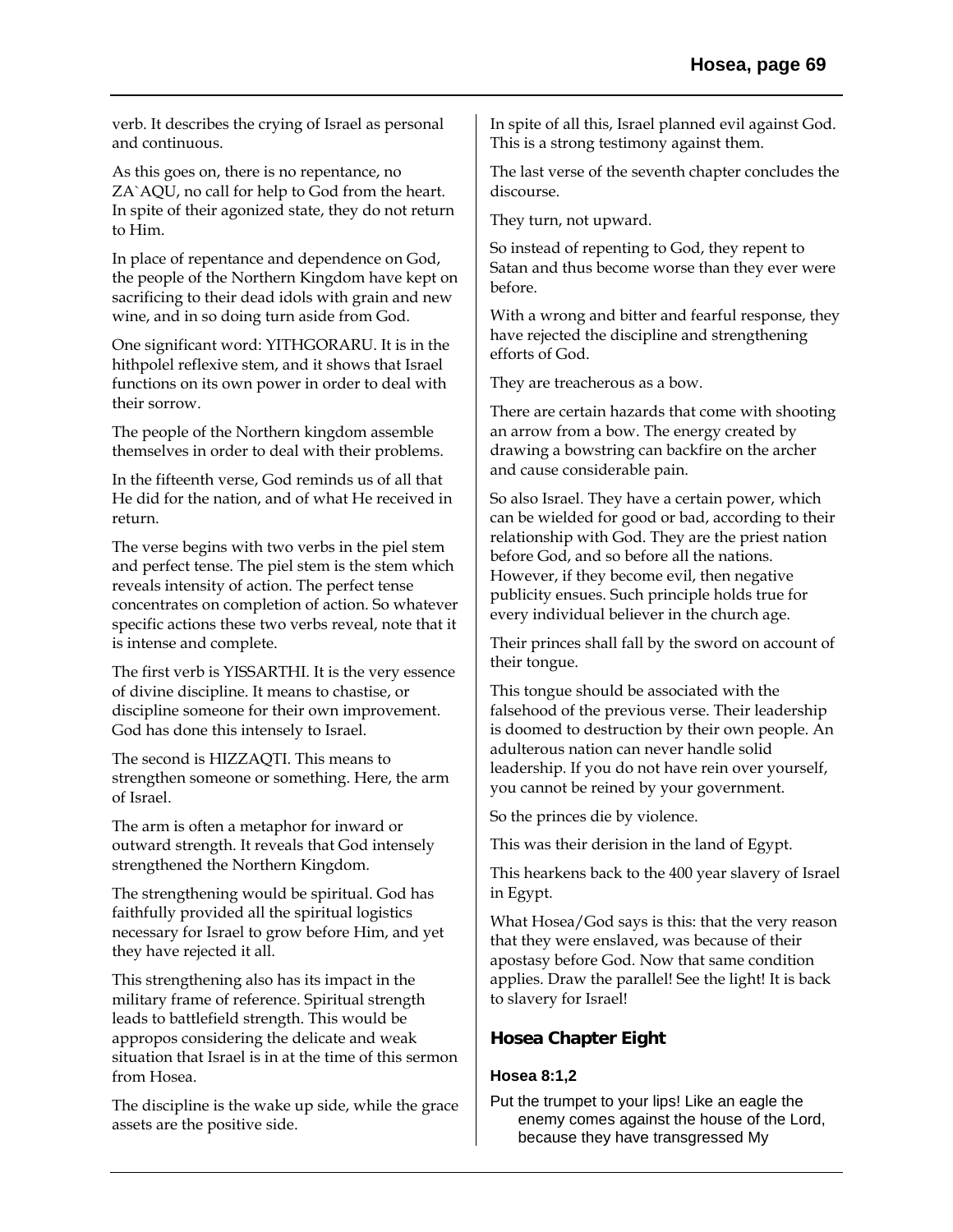covenant, and rebelled against My Law. They cry out to Me, 'My God, we of Israel know Thee!

Here the trumpet is a symbol of warning - the enemy is on the way. But God warns Israel to alert itself about His eminent discipline.

The enemy comes like an eagle. The enemy swoops down from above, swift and silent, surprising the victim.

The house of the Lord means Israel - and it is an interesting appellation. They are the house of the Lord, and yet also the target of His wrath. How did one become the other?

The last part of the verse tells us. They transgressed the covenant and rebelled against the Divine Law.

The point of comparison is `ABHERU BHERITH "have transgressed a covenant.

The word for transgress is `ABHERU. It depicts a stream passing through a pasture, cutting a deep course, or an army cutting through a nation, leaving a well worn path behind (or even a passage of destruction, like Sherman's march through Georgia.

The covenant is one of the least understood of Biblical phenomena; too many theologians have failed to understand the grace aspect of all the covenants to man.

In any covenant, God agrees to apply His grace to a person or group of persons. The basis for the covenants to all but Adam is belief in Jesus Christ. Adam did not have this requirement because before the fall he did not require a savior.

- To illustrate one from our civilization, Abraham's covenant will suffice.
- Abraham believed in God, and thus could enjoy the covenants that God gave to him. His belief made him eligible.
- Abraham's circumcision was a post-covenant command, designed to remind him of the relationship that he had with God, and how it had brought him to the point of maturity.

The word BERITH itself comes from the word "to eat", BARATH. It harkened to the time when those who were making a covenant would eat a meal together to show outwardly that they were at peace over the matter, Psalm 23:5, "You prepare a

table bedfore me in the presence of my enemies." Gen 31:54-55. Indeed, today most weddings have a rehearsal dinner, which is a throwback to the wedding feast of Biblical times. That feast represented the covenant between the two families.

Furthermore it was customary to sacrifice an animal when making a covenant, so that it was considered an agreement in the sight of God. Thus the phrase came about, "to cut a covenant".

Any covenant with God had one requirement: relationship with Him, the maker of the covenant. But all covenants are gracious - they are offered freely and their blessings are truly free. The personal rejection of God results in the rejection of the person by God, Deut 29:10-28.

The covenants did not require obedience - see Hosea 6:6. The grace disposition always preceded anything that Israel had done. The blessings were not given as rewards for past obedience, nor as bribes for future. They were given in love and grace.

Israel has trampled the grace blessings which they had from God.

They had the land, and they were God's chosen nation on that land.

They were the recipients of the Davidic king.

They received the Law, God's statutes for their client nation.

 And in spite of all of this grace, they rejected a personal relationship with God for one with idols.

Our verb 'ABHERU is in the perfect tense, showing a state of completed action. The trampling is finished - the dust has settled - it is almost too late. The Five Cycles of Discipline

## **Hosea 8:3,4**

Israel has rejected good; the enemy will pursue him. They have set up kings, but not by Me; they have appointed princes, but I did not know. With their silver and gold they have made idols for themselves, for the sake of being sacrificed.

Verse three is a brief and simple summary of divine discipline.

Israel has rejected good. The verb is ZANAH, which is very straightforward in meaning. It is in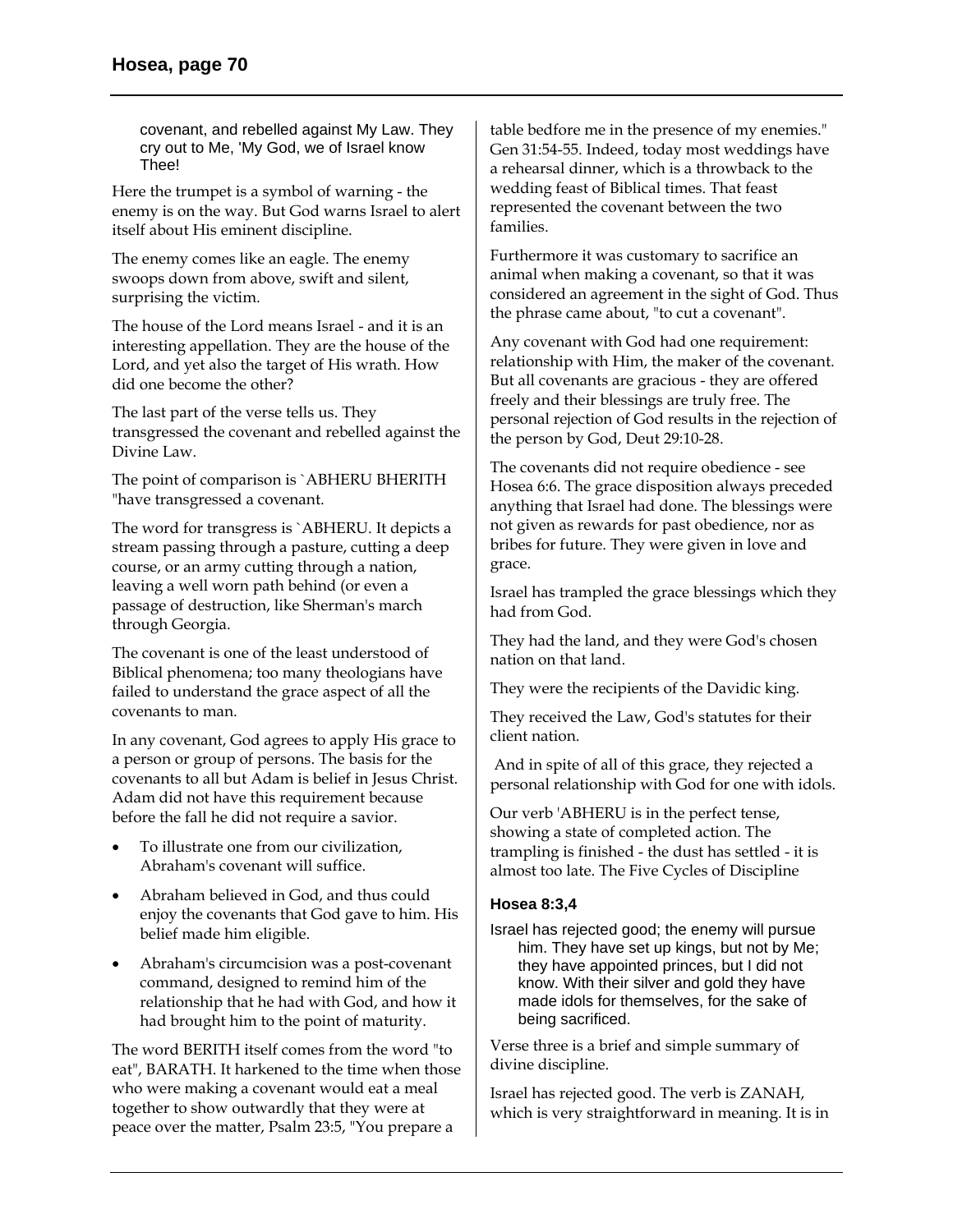the qal perfect, which shows a completed state of action. What they have done is now complete.

The object of the rejection is TOBH, which is the Hebrew equivalent of the Greek AGATHOS. It is good of intrinsic value. It comes to summarize every good thing that comes from God.

James 1:17 "Every good gift and every perfect present is from above, descending from the Father of lights [heavenly bodies] in whom there is no movement [as the sun in the sky] or revolutionary shadow [due to the seasons].

The astronomical language that James uses defines two types of painfully slow movement:

The movement of heavenly bodies in the sky, such as the sun or moon. Movement that is too slow to detect with the human eye, but can be detected by waiting.

The movement of shadows due to the revolution of the earth around the sun (James knew this in spite of the dispute between the pope and Galileo).

In other words, there is slow movement, even really slow movement, yet God does not change, even this slowly. In fact, He does not change at all. He is immutable. So what is good is always good, regardless of the time or season or century or even dispensation.

Philippians 4:8: "Finally, brethren, whatever is true, whatever is honorable, whatever is right, whatever is pure, whatever is lovable, whatever is of good repute, if there is any excellence and if anything worthy of praise, let your mind dwell on these things.

Because of Israel's rejection of good, God has appointed an enemy to pursue them. The verb pursue is YIREDEPHO. It is the basic verb for pursuit, but it is significant in that it is in the imperfect tense, which reveals a relentless kind of pursuit. This pursuit will continue until Israel repents or iscaught and destroyed.

Verse four divides into two halves: one about politics and one about idolatry.

The first half comments on the way in which their leadership gets their power. They ascend by illicit means.

There are really two factors involved here: the character of the potential ruler, and the way in which he ascends to the throne.

In order for a leader to be set up by God, he must be someone of good character.

In order for a leader to be set up by God, he must come to his post by good means.

God says two things: the king became king outside of His approved means; and when the princes were appointed, He did not know. The word 'it' does not occur in the original. What God is saying here is that He was not made aware - the people did not consult Him in the selection of the prince.

Regardless of the means of bringing a ruler to the throne, whether by election, appointment, or even genetics, the main point is that the individual is prayerfully chosen.

The second half indicts Israel for their idolatry.

Hosea here uses some interesting language. They make idols with their silver and gold, so that they might be cut off.

What God says through Isaiah is that He knows the outcome of their idolatry. They make idols, and though they do not know it, their purpose is so that they will be sacrificed.

The word BERITH means to cut something. In the frame of reference of idolatry, it meant to make a sacrifice by cutting the neck of the animal. In idolatry, you cut your own neck.

#### **Hosea 8:5-7**

He has rejected your calf, O Samaria, saying, "My anger burns against them!" How long will they be incapable of innocence? For from Israel is even this! A craftsman made it, so it is not God; surely the calf of Samaria will be broken to smithereens. For they sow the wind, and they reap the storm wind. The standing grain has no growth; it yields no grain. Should it yield, strangers would swallow it up.

The calf is a recurrent theme in the history of Israel. Unfortunately it is mostly a theme of idolatry and evil.

The Bible prescribes the sacrifice of a young bull for the sin and guilt offerings, but this differs completely from a female or male calf. A bull is a sexually adult animal. Lev 4:1-5:13.

The people of the ancient world had a habit of worshipping calves. In fact, Israel developed her own system of calf worship, that had actually developed within the Israelite religion.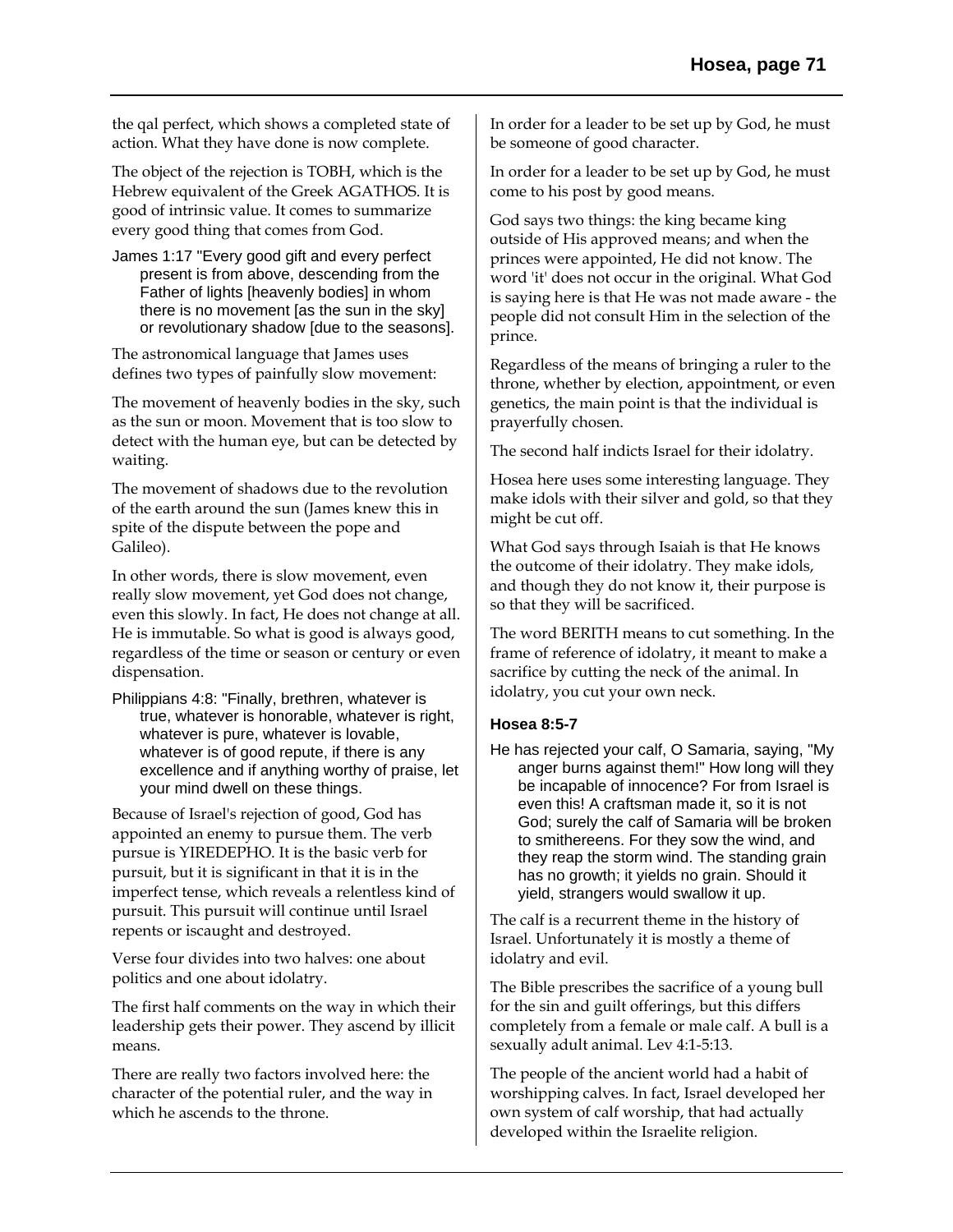To the idolatrous Gentiles, calves represented fertility in the female and virility in the male. In other words their cult was sexual.

The golden calf - Exo. 32; 1 Kings 12:28; 2 Kings 10:29.

The Golden calf represents the failure of the children of Israel at the Holy Mountain of God.

It was there that they made an idol because of their impatience with Moses, who had been on the mountain with God for what they considered as too long.

Ex 32:1-4, "Now when thepeople saw that Moses delayed to come down from the mountain, the people assembled about Aaron, and said to him, 'Come, make us a god who will go before us; as for this Moses, the man who brought us up from the land of Egypt, we do not know what has become of him.' And Aaron said to them, 'Tear off the gold rings which are in the ears of your wives, your sons, and your daughters, and bring them to me.' Then all the people tore off the gold rings which were in their ears, and brought them to Aaron. And he took this from their hand, and fashioned it with a graving tool, and made it into a molten calf; and they said, 'This is your god, O Israel, who brought you up from the land of Egypt.'

Notice that the people have yet to receive the tablets, but they have already received the commandment against idolatry, and so they are sinning in cognizance against God, Ex 20:23.

Notice also Aaron's direct involvement in this caper. He fashioned it with his own hands.

The people recognize that without Moses they would have died in the desert, and they fear being without him.

It is their desire to replace Moses because they had made him into a god. Their idolatry was directed toward a man, and not the one true god at all.

It is ludicrous for them to think that a calf was the God who brought them up from Egypt. Their reversionism has taken them to irrationality.

In Ex 32, verses 7-14, Moses beseeches God to withold from destroying the nation of Israel for their idolatry, and the Lord assents.

Moses then descended from the mountain with the tablets of the Law in his arms, he first hears and then sees the idolatrous feast. He is so angry that he dashes the tablets on the rocks at the foot of the mountain. They are utterly shattered. Next he melted down the golden calf, ground it into powder, and scattered the powder over the surface of the water. He made the people drink that water. All this from verses Ex 32:15-20.

Moses then turns to Aaron, whom he left in command before he went up on the mountain. Aaron's reply is one for the books.

- Exodus 32:21-24, "Then Moses said to Aaron, 'What did this people do to you, that you have brought such great sin upon them?' And Aaron said, 'Do not let the anger of my lord burn you know the people yourself, that they are prone to evil. For they said to me, 'Make a god for us who will go before us; for this Moses, the man who brought us up from Egypt, we do not know what has become of him.' And I said to them, 'Whoever has any gold, let them tear it off.' So they gave it to me, and I threw it into the fire, ahd out came this calf.'
- Aaron first attempts the blame the people for his failure in leadership.
- Second, he fibricates the story of the manufacture of the calf. He implies that the calf is from God Himself by telling of its miraculous production.
- As a memorial, the broken tablets of the law were placed inside of the ark of the covenant. In spite of this failure, the covenant would continue, covered by the mercy seat of God.

There was calf worship in the time of Jeroboam the first, 1 Kings 12.

1 Kings 12 chapter describes the split of Israel into two kingdoms, Judah in the South and the rest of the tribes in the North. The split came about because of the hard core attitude of Rehoboam, king over all the land. The North revolted because of him.

When the North split off, Jeroboam was faced with a very difficult problem: Jerusalem was the center of worship for all of Israel, and due to the rebellion of his tribes there was little chance for his people to go there.

His solution was to manufacture two golden calves - one to place at Dan and the other at Bethel. They were designed to be just like the one calf that the children of Israel worshipped in the wilderness. Obviously, this was an evil policy, and the result was horrible.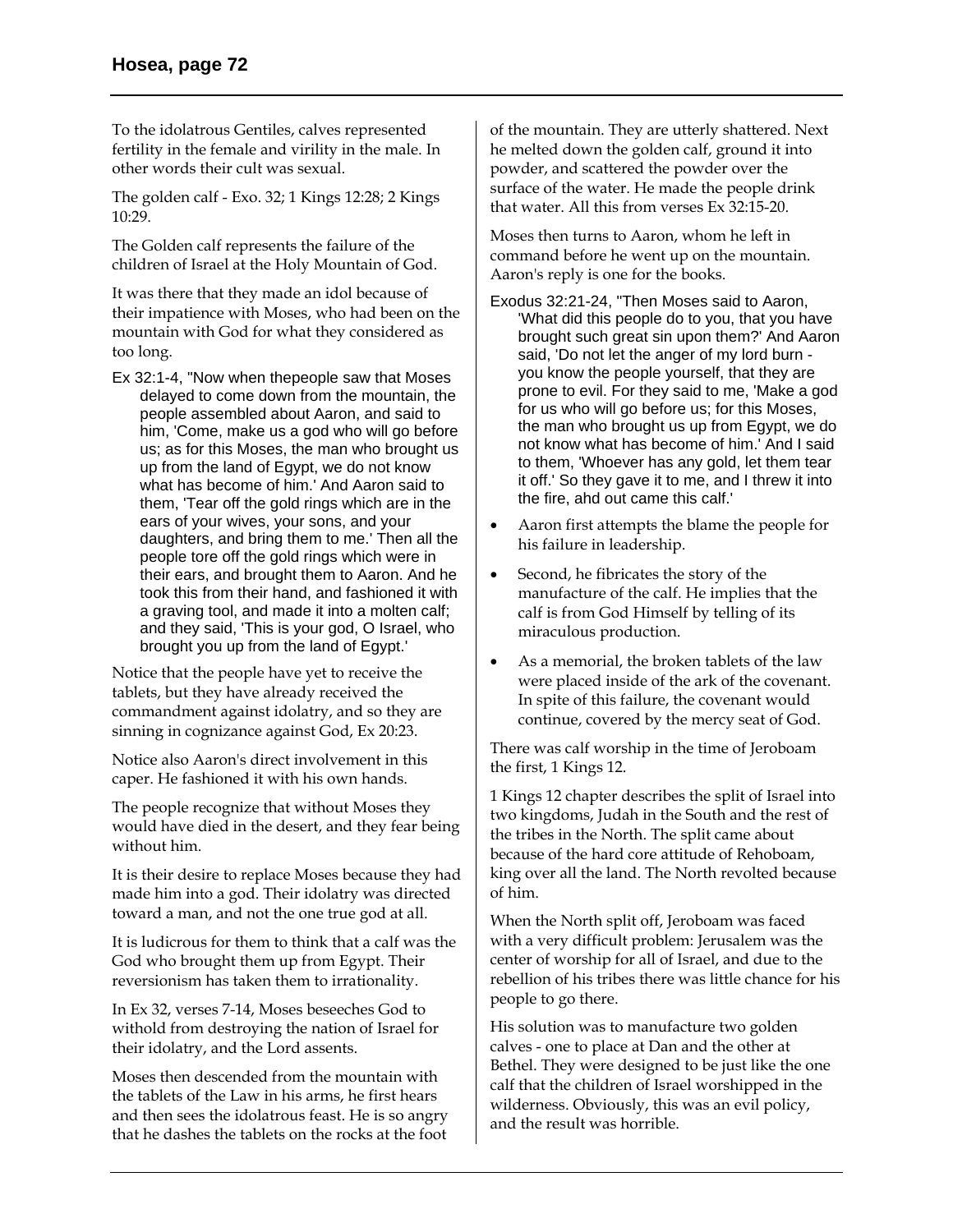Between Jeroboam and Hosea's time, the worship of calves evolved more into the pagan paradigm. It had become a thoroughgoing pagan ritual, with no basis at all in relationship with Yahweh.

God has rejected the calf of Israel - it is an idol, and He never tolerates idolatry.

The calf of Israel was made by human hands how could it now be an object of worship? The worship of created things is really quite ridiculous. "I made it, and now I will worship it." It would be the exact equivalent if God decided to bow down and worship any human being. Idolatry often seems neat, and even rational - but it is not - not at all, not ever. The rationality is only a veneer, and this is true for all forms of idolatry.

The calf of Samaria will surely be broken to smithereens.

The Hebrew noun SHABAB is quite difficult to research. It has little to go on but the context of a couple of verses, Hosea 8:4 and Job 18:5. From what scholars can gather, it comes from an older word, which means to hew, or chop, as with an axe.

In our context, "smithereens" works because it denotes the utter destruction of something to the point where it is atomized.

In Job, the frame of reference is fire, and so 'spark' would be the working translation there.

This is identical to what happened with the golden calf in the wilderness. It was reduced to powder by the decree of Moses.

Sowing the wind and reaping the storm wind (it is not literally a whirlwind) are references to the law of volitional responsibility. It means that if you sow evil you will reap divine discipline.

Topic: The Law of Volitionaly Responsibility

People who choose for God are blessed; those who choose against Him suffer.

The Law of Volitional responsibility is well documented by Scripture.

- Job 4:8-9, "As I have observed, those who plow evil and those who sow trouble reap it. At the breath of God they are destroyed; at the blast of his anger they perish.
- Prov 11:18, "The wicked man earns deceptive wages, but he who sows righteousness reaps a sure reward.

The deceptive wages are the result of bad decisions.

The deceptive wages shortchange the work of sin, making sin never worth it.

Prov 22:8, "He who sows wickedness reaps trouble, and the rod of his fury will be destroyed.

Hosea 8:7, ""They sow the wind and reap the whirlwind. The stalk has no head; it will produce no flour. Were it to yield grain, foreigners would swallow it up.

Hosea 10:12, "Sow for yourselves righteousness, reap the fruit of unfailing love, and break up your unplowed ground; for it is time to seek the LORD, until he comes and showers righteousness on you.

2 Cor 9:6, "Remember this: Whoever sows sparingly will also reap sparingly, and whoever sows generously will also reap generously.

- Gal 6:7-8, "Do not be deceived: God cannot be mocked. A man reaps what he sows. The one who sows to please his sinful nature, from that nature will reap destruction; the one who sows to please the Spirit, from the Spirit will reap eternal life.
- James 3:18 "Peacemakers who sow in peace raise a harvest of righteousness.

The law of volitional responsibility is a built in function of divine discipline (see below). It is a law as universal as gravity, and no less impressive in its effects.

The law of volitional responsibility can be summed up in the phrase, "You will reap what you sow." This means that the seeds that you plant in bad decisions will grow up to cause suffering in your life.

In the law of volitional responsibility, the suffering is always appropriate to the original bad decision.

- If the decision is in the realm of finance, then you will suffer financially.
- If the decision is in the realm of romance, then you will suffer romantically.
- If the decision is in the realm of social life, then you will suffer socially.
- If the decision is in the realm of your chosen profession, then you will suffer professionally.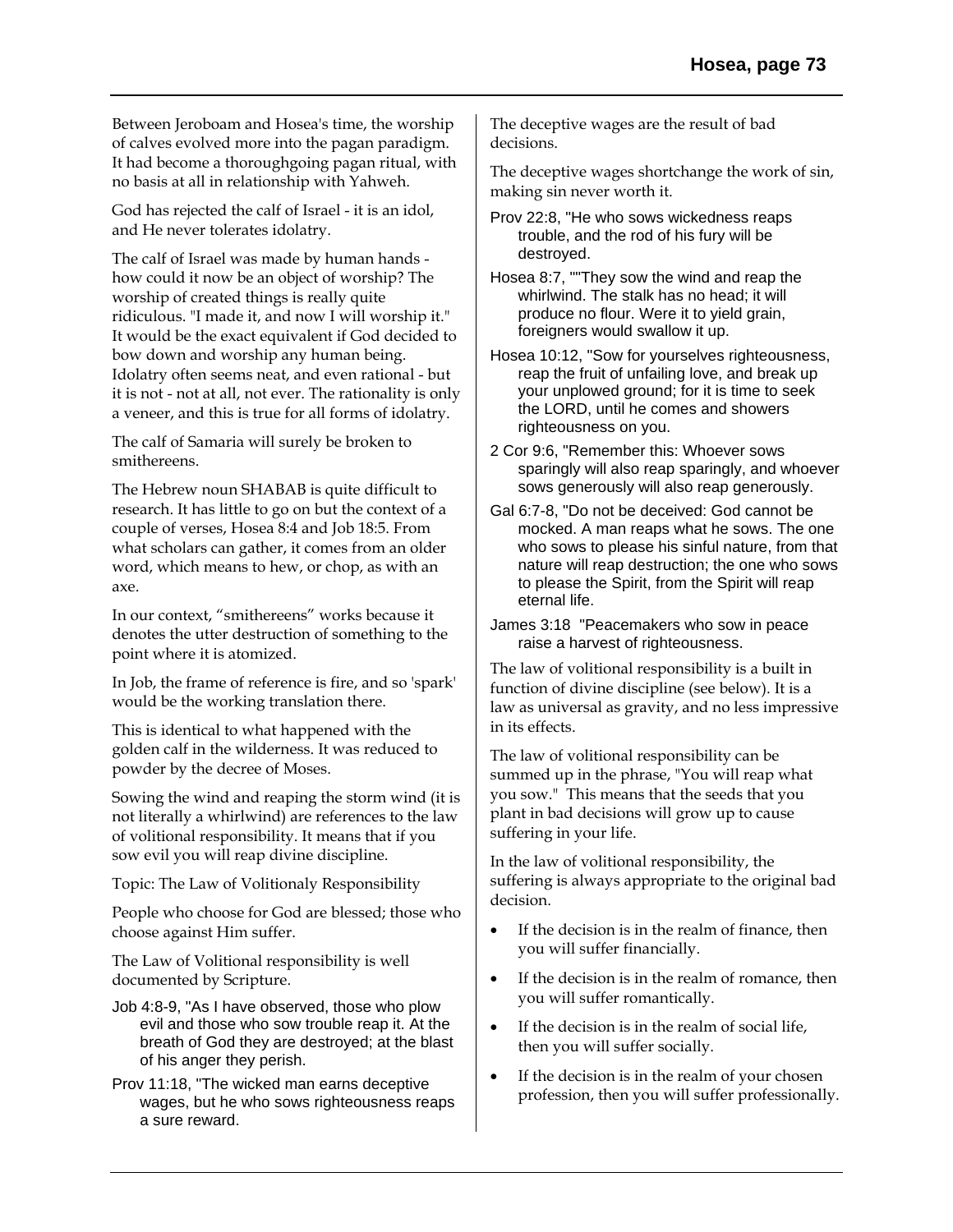In the law of volitional responsibility, bad decisions, like crime, never pay.

You never 'get away' with a bad decision.

You never slip a fast one by God, even on a small scale.

In the law of volitional responsibility, good decisions never go unnoticed by the omnipresence of God.

There will always be a difference between right and wrong. Always to eternity.

Choosing right over wrong will always be important.

"The standing grain has no growth; it yields no grain. Should it yield, strangers would swallow it up.

There is no growth to the standing grain. The grain stalks have stopped growing. This is a description of famine, and is described in the first cycle of discipline, Lev 26:19.

If the grain does yield, the enemy comes and wolfs it down. This is a description of the first cycle of discipline, Lev 26:16. These two cycles are inverted by God, and it shows that they are happening all at once.

The qal imperfect verb YIBHLA`UHU describes a swallowing that is a wolfing or gulping down. It is the ingestion equivalent to vomiting.

The imperfect tense of this verb describes something that happens repetitively over time. If the grain grows up, it is then always swallowed by the enemy. It makes planting a crop a really hopeless endeavor. C. Both of these cycles of discipline are signs of displeasure from God. If they happen, the nation should accept the warning.

#### **Hosea 8:8-10**

 Israel is swallowed up; they are now among the nations like a vessel in which no one delights. For they have gone up to Assyria, like a wild donkey all alone; Ephraim has hired lovers. Even though they hire allies among the nations, now I will gather them up; and king princes will begin little from burden.

Verse eight begins with the same verb as verse seven, this time in the niphal passive perfect NIBHELA`.

These two verbs occur back to back in the Hebrew text, and this for reasons of emphasis. The enemies of Israel swallow their grain; and they will swallow Israel.

The subject of the verb is Israel; they will receive the action of this niphal passive.

This time the verb is in the perfect tense, showing the absolute certainty of their fate. It is set in the future, and in the divine decree; it is set in stone.

And again, it is a quick, wolf-like kind of swallow. This is like when we give special treats to our dogs. They are swallowed so fast there is no real appreciation of taste.

The swallowing of economic prosperity by the enemy precedes the swallowing of the nation by God. We now stand on the verge of a trade war with Japan, and one which we may not win. If so, then we are in a cycle of discipline, and stand in danger of being swallowed by God.

"They are now among the nations like a vessel in which no one delights." The best way to describe this is by analogy. Israel is the Christmas fruitcake among the nations. No one likes them, but they keep showing up anyway. This portrays the solicitous way in which Israel, from their position of weakness, kept on attempting to ally with all of the foreign powers. But what can the weak offer to the strong?

"For they have gone up to Assyria, a wild ass going alone.

The qal active participle of BADAD signifies here the lonesome nature of Israel. They are all alone, going up through the desert to Assyria in order to contract an alliance. Also an animal which was normally a beast of burden was going alone without human guidance. In the same way, Israel was going without divine guidance.

It is significant that they go alone, for in reality they go without God.

The ass was a beast of burden since the earliest times. But a wild ass was totally useless. That is the picture here. A totally useless animal, going up to Assyria for a totally useless reason.

"For Ephraim has hired lovers for itself.

God says that Ephraim's alliances are the equivalent of prostitution.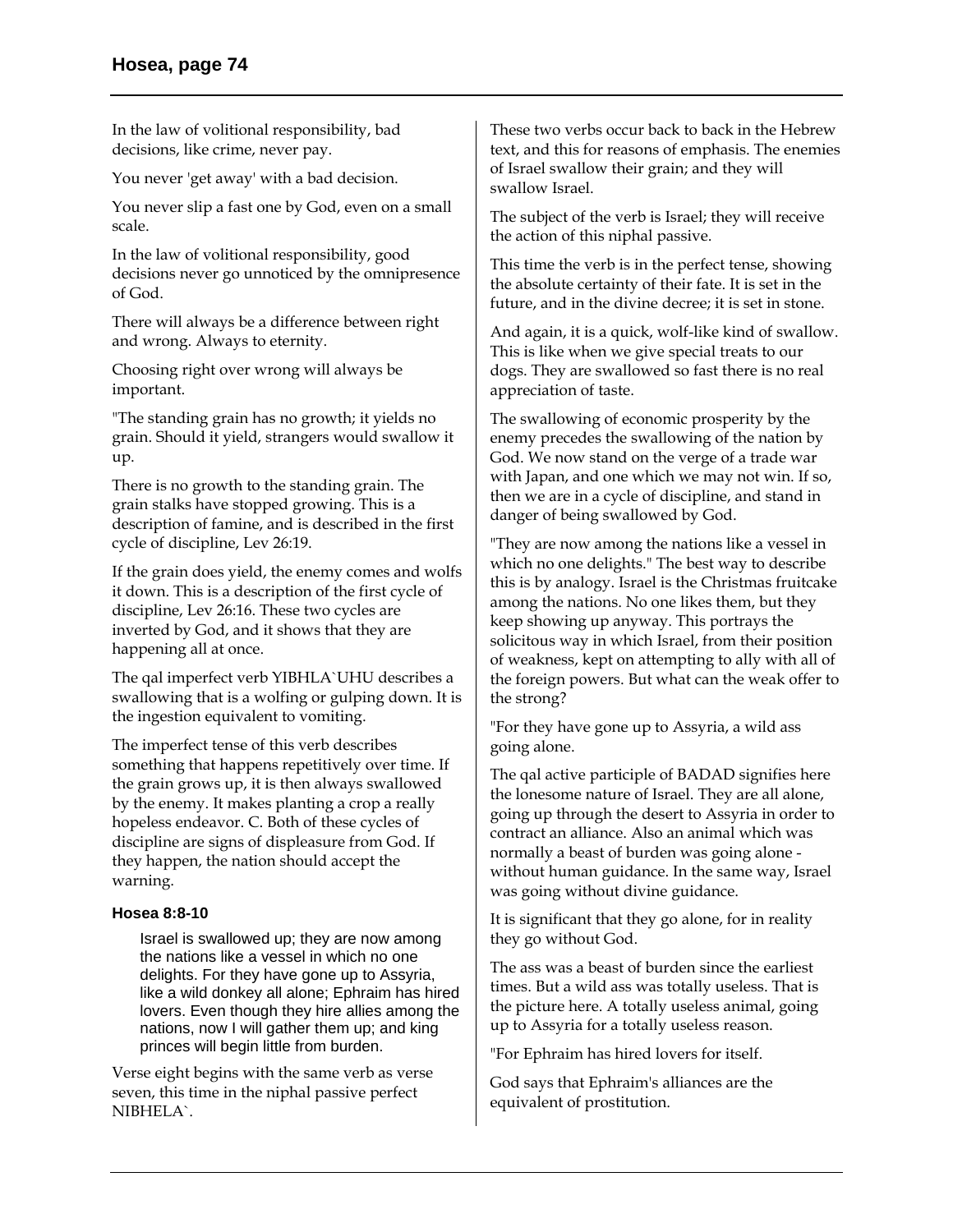In the analogy, God is the wife, and Ephraim the husband, while Assyria and Egypt are the prostitutes.

When they should be trusting in God for their might, they are instead buying might from their enemies. This is a foreign policy which cannot possibly work.

So God, like the Aurora police department, is putting the face of Israel, the solicitor, on the front page of the Samaria Tribune.

There is no true satisfaction in fornication or adultery. There is no true satisfaction in any form of illicit sex. But, you must be exceptionally stupid to pay for it. In essence you are paying for something that can never satisfy you.

"Even though they hire allies among the nations, now I will gather them up.

Gathering is another way of describing the fifth cycle of discipline. It comes from the piel imperfect verb 'AQABETSEM.

This is a harvest word. It means to grasp the heads of grain, and pull them off, and collect them in a basket.

It is quite ironic that in essence Israel is hiring human allies to protect themselves from divine discipline. Of course it will not work: God is going to gather them anyway.

The verb is in the piel stem, which describes an intensity of action. God is REALLY going to gather them.

Since it is the imperfect tense, the action is ongoing - the harvest open-ended.

" and king princes will begin little from burden .

The hiphil causative denotes the personal involvement of the king and princes of Israel in this beginning. The verb means that they will gain little from this alliance - that it will be more of a hindrance or burden than a help.

The burden must also be considered a result of the king and princes. In essence they are their own burden.

The burden itself is the disastrous policy of reliance on alliance instead of God.

## **Hosea 8:11-13**

Since Ephraim has multiplied altars for sin, they have become altars of sinning for him. Though I wrote from him ten thousand precepts of My law, they are regarded as a strange thing. As for My sacrificial gifts, they sacrifice the flesh and eat it, but the Lord has taken no elight in them. Now He will remember their iniquity, and punish them for their sins; they will return to Egypt.

This is God speaking through Hosea; the Words are His.

"Since Ephraim has multiplied altars for sin, they have become altars of sinning for him

The altars for sin are of course altars for specific idolatry, the direct worship of demons.

Every one of those altars that they made resulted in even more sin.

What God says is that if you make something for the express purpose of sin, it multiplies sin. You make something that has potential for sin, and you know it, then you will sin.

Any number of things may be equivalent to this in our own nation.

Prostitution and pornography and drug trafficking are all examples of this.

"Though I wrote from him ten thousand precepts of My law, they are regarded as a strange thing.

God has communicated His Law clearly and accurately and thoroughly. He has inculcated them with it, so that there could be no mistake about it.

Yet, it is a foreign thing to the people of Israel. They consider it with disdain - they think it out of fashion and unpopular.

## **Hosea 8:14**

For Israel has forgotten his maker and built palaces; and Judah has multiplied fortified cities, but I will send a fire on its cities that it may consume its palatial dwellings.

This is another prediction of final discipline for both Israel and Judah.

The rationale: they have forgotten their maker, who is the only one and true God. Do not forget your maker!

Israel builds palaces...

It is interesting to note that Israel did this at a time of such royal turmoil.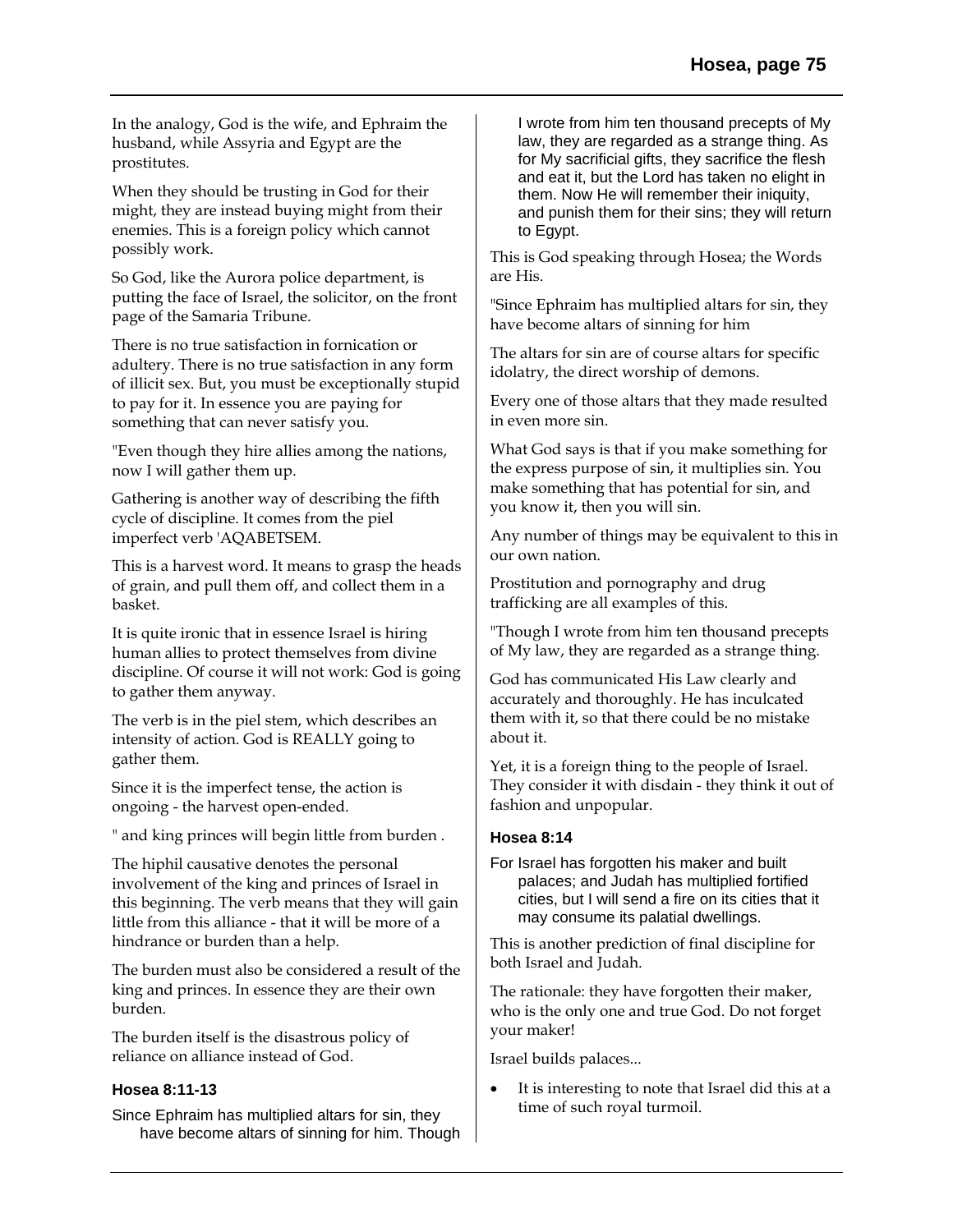- When the king is in charge, and he builds a greater palace for himself, it is selfglorification.
- This is the product of power lust, and utter selfishness. This is the product of one who has no interest in the discharge of public responsibility.

Judah has multiplied fortified cities...

Having no army, Israel could not do this.

But Judah still has her army intact, and her people prepare for the Assyrian invasion.

However, a principle: no amount of preparation can stave off divine discipline. Such discipline cannot be averted.

You can protect all of your investments and diversify them in a broad manner, but the Lord knows them.

You can build your home into a fortress against crime and criminals, but God knows how to penetrate it. 5. So the palaces are consumed, and the threat remains to the fortresses. The death of Israel is a warning to Judah.

# **Hosea Chapter Nine**

## **Hosea 9:1-6**

Do not rejoice, O Israel, with exultation like the nations! For you have played the prostitute, forsaking your God. You have loved the hire of a prostitute on every threshing floor. Threshing floor and wine press will not feed them, and the new wine will utterly deceive them. They will not remain in the Lord's land, but Ephraim will return to Egypt, and in Assyria they will eat unclean food. They will not pour out libations of wine to the Lord, their sacrifices will not please Him. Their bread will be like mourners' bread; all who eat of it will be defiled, for their bread will be for themselves alone; it will not enter the house of the Lord. What will you do on the day of the appointed festival and on the day of the feast of the Lord? For behold, they will go because of destruction; Egypt will gather them up, Memphis will bury them. Weeds will take over their treasures of silver; thorns will be in their tents.

God prohibits the people of Israel from rejoicing. The kind of rejoicing is idolatry.

The verb SHAMAH reveals different shades of the rejoicing theme.

- It can mean the rejoicing that is a part of everyday life. In love and relationships; in work and play; in personal triumph.
- It can mean the rejoicing that is a part of a healthy relationship with God, in praise and worship.
- It describes the illegitimate rejoicing of sin and idolatry.

Since the rejoicing here is associated with the exultation of the unbeliever nations, this use must fall into the third category.

Furthermore, the reason for the prohibition is the adulterous activities of Israel - something that would only fall into the third category.

As the harlot, Israel has left her husband, who is God. God was and is the greatest husband who has ever lived, and she left him.

Remember, Hosea knows exactly how God feels. He has lost his wife to prostitution... that is the reason that his sermons have so much power, and vitality. God made Hosea great, and yet great was not good enough for degenerate Israel.

Israel prefers the life and wages of prostitution to a normal life and honest wages.

The threshing floor reveals irony - it is a place where honest wages are earned through the hard work of the harvest. The life of the prostitute is really, really rough. Her clientele is universally scummy, and the profession brings disease, mental illness, and total hopelessness. The prostitute with a heart of gold is an absolute myth, in spite of the modern media and entertainment industry. Anyone who dehumanizes sex in such a way is a total loser whose only hope is Christ.

The threshing floor is also where the wheat is separated from the chaff, and so it goes with divine discipline.

The second verse reiterates the economic failures that go with the first two cycles of discipline.

The threshing floor and wine vat will not feed them. These are two of the major production areas of the ancient world. The threshing floor for the food, and the wine vat for the drink. The second is more of a luxury.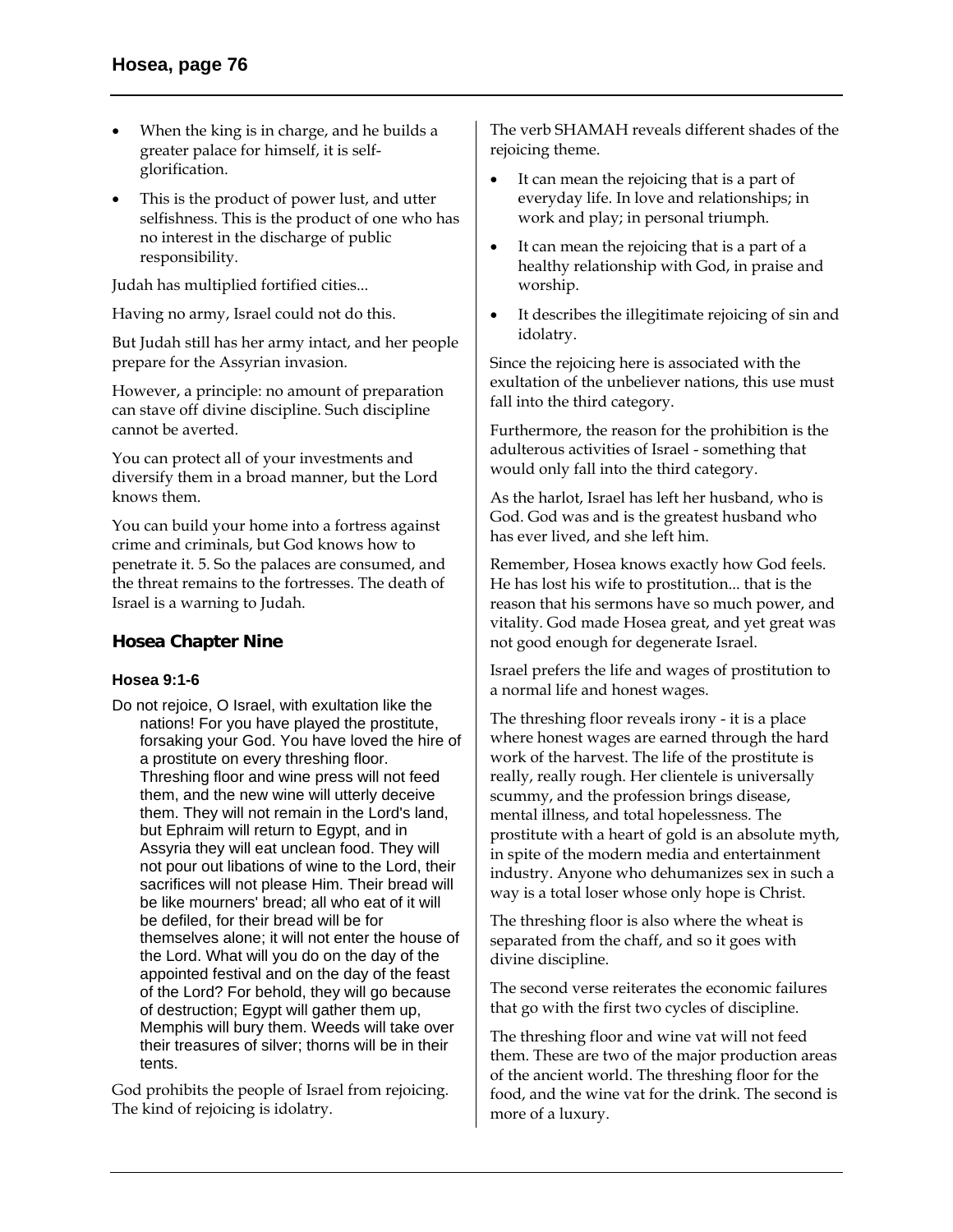Furthermore, the new wine will utterly deceive them.

The verb YEKACHESH is in the piel imperfect.

Its base meaning is deceive.

The piel stem adds the idea of intense deception.

The imperfect tense reveals a continuous action.

The new wine is the bad stuff. It means that they are out of the good old wine, and that they are way too addicted and degenerate to wait for any more wine to age. As long as it has alcohol, it is good. These are the kinds of degenerates that populate the northern kingdom.

The third verse recalls the return to Egypt and slavery theme.

What is new here is the association of Egypt with Assyria, so that it is clear that Assyria will be the place of their exile.

They will eat unclean food in Assyria - they will be totally unable to practice the Law while they are away. Once cut off from God, there will be no turning back. They will be separated from their food just as effecitively as they will be separated from their temple, and the worship that is done there.

However, do not fear. God always rewards positive volition with the truth. He simply communicates here that the truth will not longer have a daily presence; that they will have to develop positive volition anew.

The fourth verse continues the theme of inability.

Israel will not pour out wine to Yahweh - the drink offering.

They will not please Him with their sacrifices - the blood and burnt offerings.

The only purpose for bread will be physical sustenance, and not to provide shewbread in the Holy place, or grain offerings, or in the feast of unleavened bread.

In other words, the word of God will not be a part of their lives.

Part of this will be the bitterness of the slaves and survivors of the final discipline. They will not have anything to do with a God who would allow this.

The other part of it will be the unavailability of the elements due to abject poverty.

They will have the remembered word, and always the chance to go back on positive signals.

But for centuries this nation has been the receptacle for the word of God. They have been the basis for evangelism and the teaching of the Word. And now the Word will be foreign to them.

They will have truly become like the Gentiles, in need of the light of the word, due to its absence among them.

The fifth verse asks a rhetorical question.

When the appointed day of a feast comes, what will happen?

Israel, who has celebrated the Passover and the Tabernacles and others for more than five hundred years will suddenly have no possibility of completing the requirement.

Suddenly the full moon of passover will be a great void in their lives, and the merriness of tabernacles an emptiness.

The solemnity and relief of 'the day' - the day of atonement, will have no relief... just another day in an endless calendar of slavery and oppression.

And the sixth verse tells how they will get to this place without celebration and the word.

They will go because of destruction. The Assyrian army is about to eat their country alive, and leave little in its wake. They will go into slavery happily because the alternative is death in a barren land.

Some will actually flee to Egypt, and die in the city of Memphis.

And in the emptiness left behind, the weeds and thistles grow, taking over what was left of a great country.

#### **Hosea 9:7-9**

The days of THE punishment have come, the days of THE retribution have come; Israel will continually know this! The prophet is a fool, the inspired man is demented, because of the grossness of your iniquity, and because your hostility is so great. Ephraim was a watchman, a prophet with my God; the snare of a bird catcher is in all his ways; hostility is in the house of his God. They have personally gone deep, they are utterly corrupt in depravity; He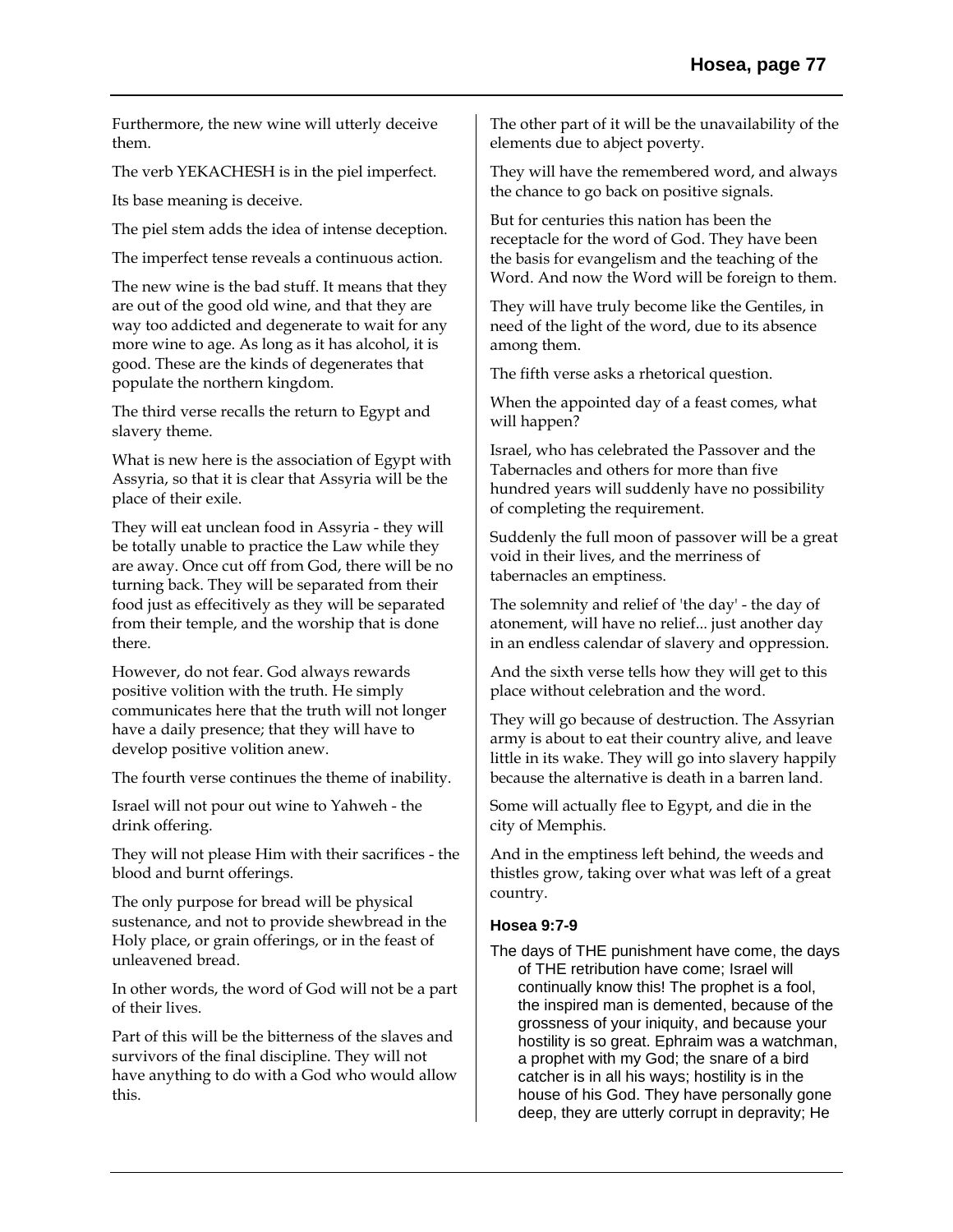will continually remember their iniquity; he will continually punish their sins."

The two synonyms for divine discipline are PEQUDAH and HASSILUM.

PEQUDAH means literally, 'visitation'. However, in the frame of reference of divine disicipline, it means punishment. It shows a just God making a visit to a fallen Israel. The definite article bears an ominous message: this is THE visitation. And notice: you would normally be thrilled to receive a visit from God - but NOT if you are in reversionism.

HASSILUM is literally 'recompense' or 'reward'. It portrays someone receiving their just reward for a job well done. But in the frame of reference of discipline, this is another matter - retribution works perfectly. The definite article is present here as well, and also quite ominous. This is THE retribution.

The qal perfect verb B'U reveal that the final discipline is now a reality. This was the sermon on the very day of destruction. The perfect tense reveals a completed action. Final disicipline is not near, it is NOW.

The qal imperfect verb YADH`U concentrates on continual intimate knowledge.

Here, the imperfect tense unveils the continuous knowledge of Israel during their exile. Those who survive the final discipline will remember it vividly for all their days.

The kind of knowledge is intimate - this is the knowledge of trauma - the knowledge of bad dreams and waking nightmares from which there is little relief.

The prophet is a fool - AWIL - the big word of the book of Proverbs.

The Proverbs often describe the fool. The word itself comes from the verb which records the laugh of the hyena and birds of prey.

It therefore indicates the person in question makes no more sense than the laugh of the hyena.

The verb is almost universally connected with sin, and thus sin results in foolishness and even more sin.

The prophet is only a so-called prophet. Many men were appointed to the office during this time, yet few of them actually had the gift of God. Yet the second part of the parallelism records the gift.

The man of the spirit is mad.

ISH HARUACH is the man of the Spirit. From the power of God the Holy Spirit the prophet prophesies. This is the one with the gift of prophecy.

MESUNNA` records another animal sound, the whinny of the camel, or the coo of the pigeon. It indicates not only foolishness but madness. 6. The reason for the foolishness and madness is the great degeneracy of Israel, and her animosity toward God. Degeneracy among the people is often followed by degeneracy among her religious leadership. Without the truth, they react in the worst ways.

"Ephraim was a watchman, a prophet with my God

This was the former state of the Northern Kingdom - they were watchmen and prophets with God.

They were zealous watchmen for the word of truth. They guarded its precepts, and held onto it with great integrity.

They were also prophets, proclaiming the truth of God to the nations. They were God's great ambassadors.

"the snare of the bird catcher is upon all of his ways.

The snare is a bird trap, a loop or a net that is designed to catch a bird for the purpose of food.

The bird catcher is the slyest of men, quiet and stealthy to the extreme. He is catlike and clever, quick with his snare. The bird catcher is a profession - he makes his living from the birds he catches and sells.

The bird catcher is Satan, the deceiver. His snare is temptation to sin; cosmic rationales, and counterfeit truth.

The snare is upon all of the ways of Ephraim. The people have been taken completely by his temptations.

"hostility is in the house of his God" Again, Hosea mentions animosity against God, and this time in the house of God - the temple. Even here there is hatred of God.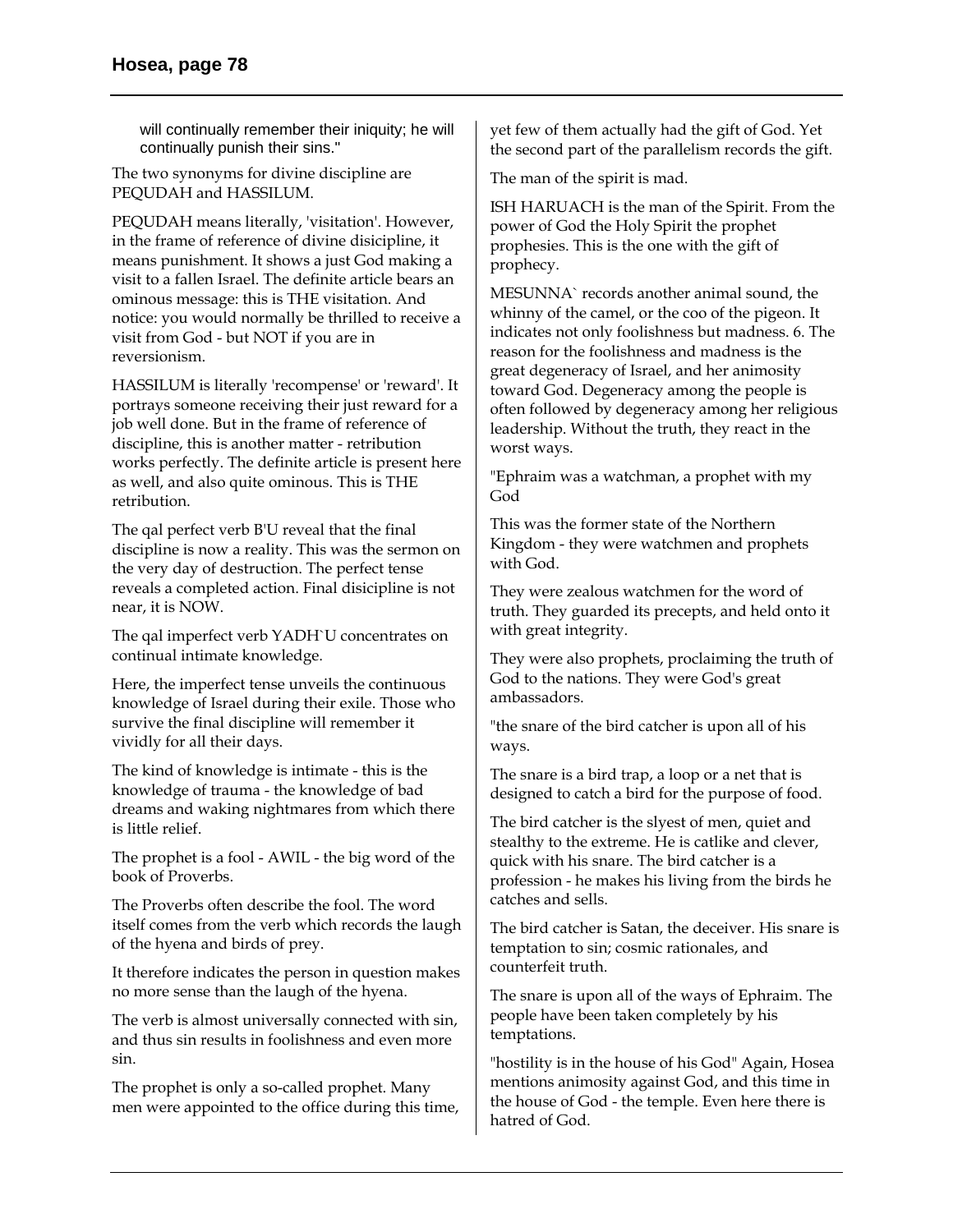"They have personally gone deep, they are utterly corrupt as in the days of Gibeah;

The hiphil causative reveals the personal nature of Ephraim's involvement in the cosmic system.

The piel intensive reveals the intensity of their corruption.

Gibeah was a place of terrible sin, as we have already studied.

All of these have in common that they are hills, and places of demon worship. They were also signal hills, so that in sequence the alarm goes from south to north. It makes the picture of a warning going from Judah to Israel. Hey! Wake up! You are degenerate!

Gibeah had quite a history for the Jews, even before the separation of the kingdoms.

Gibeah came to characterize the degeneracy of Israel under the Judges, and their need for greater restraint under a king. Judges 19-21 recounts a event that was paramount in degeneracy.

This remembrance is still compatible with the idea of forgiveness. The forgiveness of God was available to this nation until His justice could no longer tolerate their abuses.

To any Ephraimite who believed after this, there would still be forgiveness in salvation.

To any Ephraimite believer who confessed his sins, there would be temporal forgiveness.

And note: this remembrance and punishment is on a national basis, and not an individual one. National discipline never disables forgiveness on an individual level.

## **Hosea 9:10-14**

I found Israel like grapes in the wilderness; I saw your forefathers as the earliest fruit on the fig tree in its first season. But they came to Baalpeor and devoted themselves to shame, and they became as detestable as that which they loved. As for Ephraim, their glory will fly away like a bird - no birth, no pregnancy, and no conception! Though they bring up their children, yet I will bereave them until not a man is left. Yes, woe to them indeed when I depart from them! Ephraim, as I have seen, Is planted in a pleasant meadow like Tyre; But Ephraim will bring out his children for slaughter. Give them, O Lord - what will You

give? Give them a miscarrying womb and dry breasts.

The first half of verse ten speaks in glowing terms of the initial attractiveness of Israel to God.

The attractiveness was like finding grapes in the wilderness - it was a really pleasant surprise - a totally unexpected refreshment.

Likewise, the forefathers were like the earliest fruit on a fig tree. In other words, after a long winter without fruit, the first fruit is sweetest.

The long drought or winter was the period of post-diluvian civilization which preceded Abraham, maybe a couple of thousand years of degeneracy. It was truly a long drought of virtue.

And Israel was the refreshment after the drought and her refreshment to God was virtue.

The second half of the verse concentrates on the downfall of Israel, beginning with their idolatry at Baal Peor.

The incident at Baal-Peor is a part of the story of Balaam, and that story is worth going over.

Israel came to camp on the plains of Moab beyond the Jordan opposite Jericho. They were on the verge of occupying the promised land after having marched for so very long.

Israel, with the help of God, had just knocked off the Amorites, a very populous group of people. When they came to Moab, the Moabites were quite intimidated by this most recent victory.

Balak the king of Moab, sent for aid to Balaam, who was a ruler in Mesopotamia at the time. Balaam was apparently a man of God, for He often communicates with the Lord, and is considered by Balak to have a great deal of impact from the Divine.

God talks to Balaam, and tells him not to go to the aid of Balak, for the people who advance on Moab are His people, and are blessed. Balaam thus refused to aid Balak, and sent Balak's envoys back to Moab empty-handed.

Rebuffed but by no means defeated, Balak then sent more distinguished envoys and more of them, insisting on the aid of Balaam, and essentially wrote Balaam a blank check for his reward. Balaam again refused to help, but told the envoys to wait for the word of the Lord, which would come to him again that night.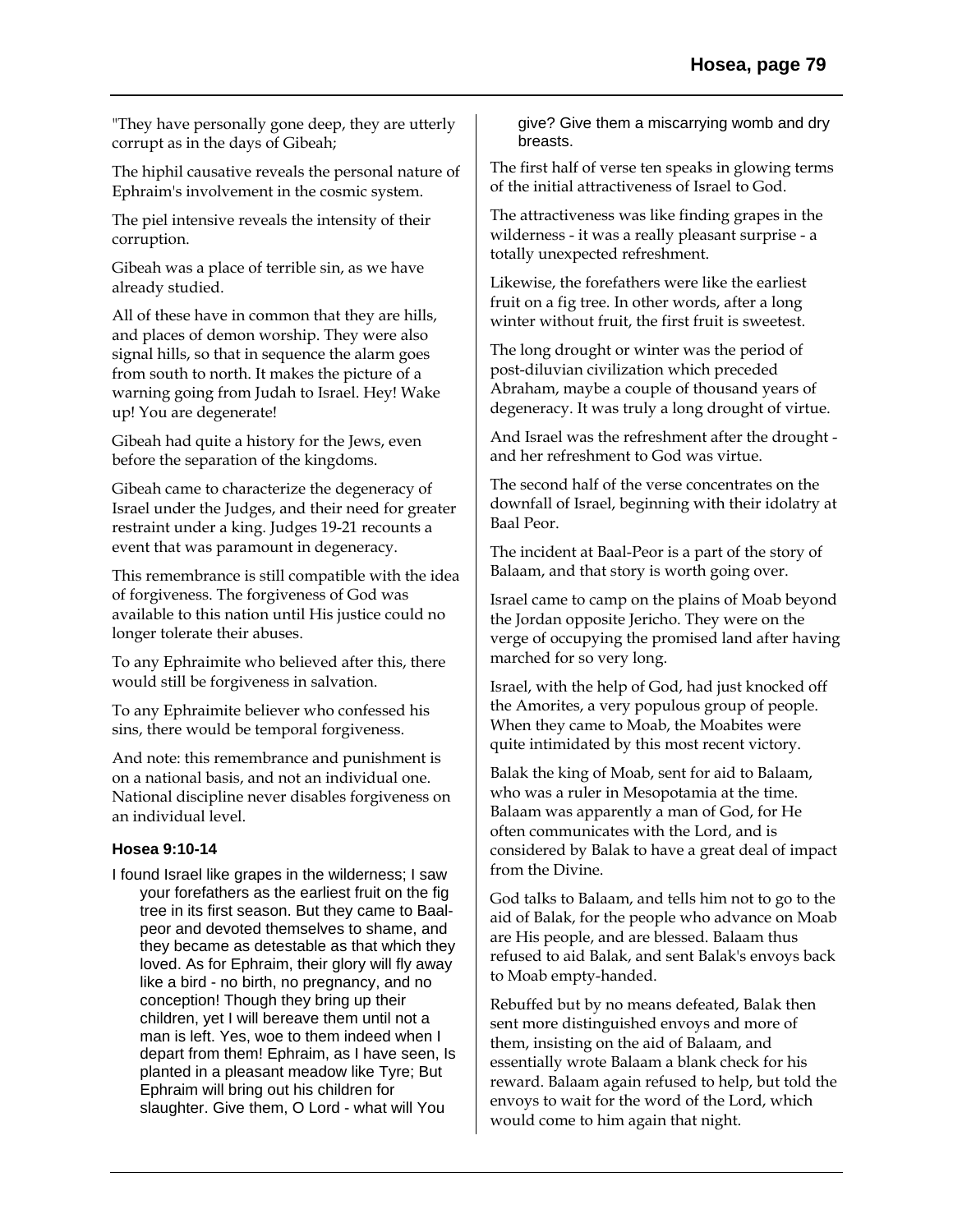That night, God told Balaam he could go if the men had come to call him, but only if he could do so with faithfulness to the Word. He did not intend to do so, but he saddled up his donkey and went anyway.

On the way to Moab, Balaam's donkey was confronted three times by an angel of the Lord, and so just up and stopped and laid down. Balaam, ignorant of the presence of the angel, abused his donkey until the Lord enabled it to speak against him. Read vss. 21-35.

Again the command came from God to Balaam. So Balaam goes to Balak, and Balak is indignant that Balaam would not come before this, in spite of his grandiose offers.

But Balaam says that he will only speak to him the word of the Lord, and so he tells Balak to build seven altars and to sacrifice seven bulls and seven rams for the altar. So it is done.

In the mean time Balaam goes off to a barren hill to listen to the voice of God. And Balaam reports his faithfulness to God, and God commands Balaam to speak a certain prophecy to Balak. So he does - vv.7-10.

Balak is again indignant: this time because Balaam has pronounced a blessing and not a curse on Israel.

Balak then takes Balaam to another high place from whence he might curse Israel. Again the seven altars are built, and a ram and a bull are offered on each.

Again the prophetic word comes to Balaam, this time a blessing for Israel and a threat to those who would stand in their way. Again Balak is indignant.

Now a third time Balak took Balaam to a high place, and a third time the sacrifices were made on seven altars. The name of the place was Peor. Balaam's prophecy was identical in character to the preceding, vv. 3-9.

Balak is outraged, and Balaam has one more thing to say - vv.15-24. This is a messianic prophecy. Balaam then returns to his home in Mesopotamia. He was, by the way, one of the greatest of the true Jews.

But the people of Israel then turned against God, and fornicated with the Moabite women, and offered to the idols of this exceedingly corrupt

people. God's punishment of His own people was quite severe. vv. 1-9.

#### **"As for Ephraim, their glory will fly away like a bird; no birth, no pregnancy, and no conception!**

The glory of Ephraim is KABHAH. This describes outward splendor or riches. It is a description which makes no moral judgment, and, as we know, Ephraim was an immoral nation.

That glory will fly away like the birds - it will be gone swiftly and completely!

The reason for this flight of glory is the absence of reproduction - there will be a 'lost' generation of Ephraim, due to divine discipline.

No child-bearing, no birth, no conception.

This is placed completely out of order from normal, and the ordering is there for reasons of emphasis.

There is no conception, but if there is, the mother will miscarry.

There is no pregnancy that comes to term, but if one should, then there will certainly be a stillbirth.

In other words, this is divine discipline on the reproductive cycle.

"Though they bring up their children, yet I will bereave them until they are childless. Yes, woe to them indeed when I depart from them!

If they should give live birth, then the child will die early!

And this goes on until not a man is left.

The departure of God is tantamount to the destruction of the nation. Here Hosea compares final discipline to the departure of God.

"Ephraim as I have seen is planted in a pleasant meadow like Tyre; but Ephraim will bring out his children for slaughter.

There lies Ephraim in the most pleasant of locations - it is a beautiful land! There are green plains that slope gently down to the sea...

Yet what occurs on those plains, but the very worst of crimes - the sacrifice of children on pagan altars. What bitter irony! What a contrast between creation and destruction! And it is all done in the presence of God.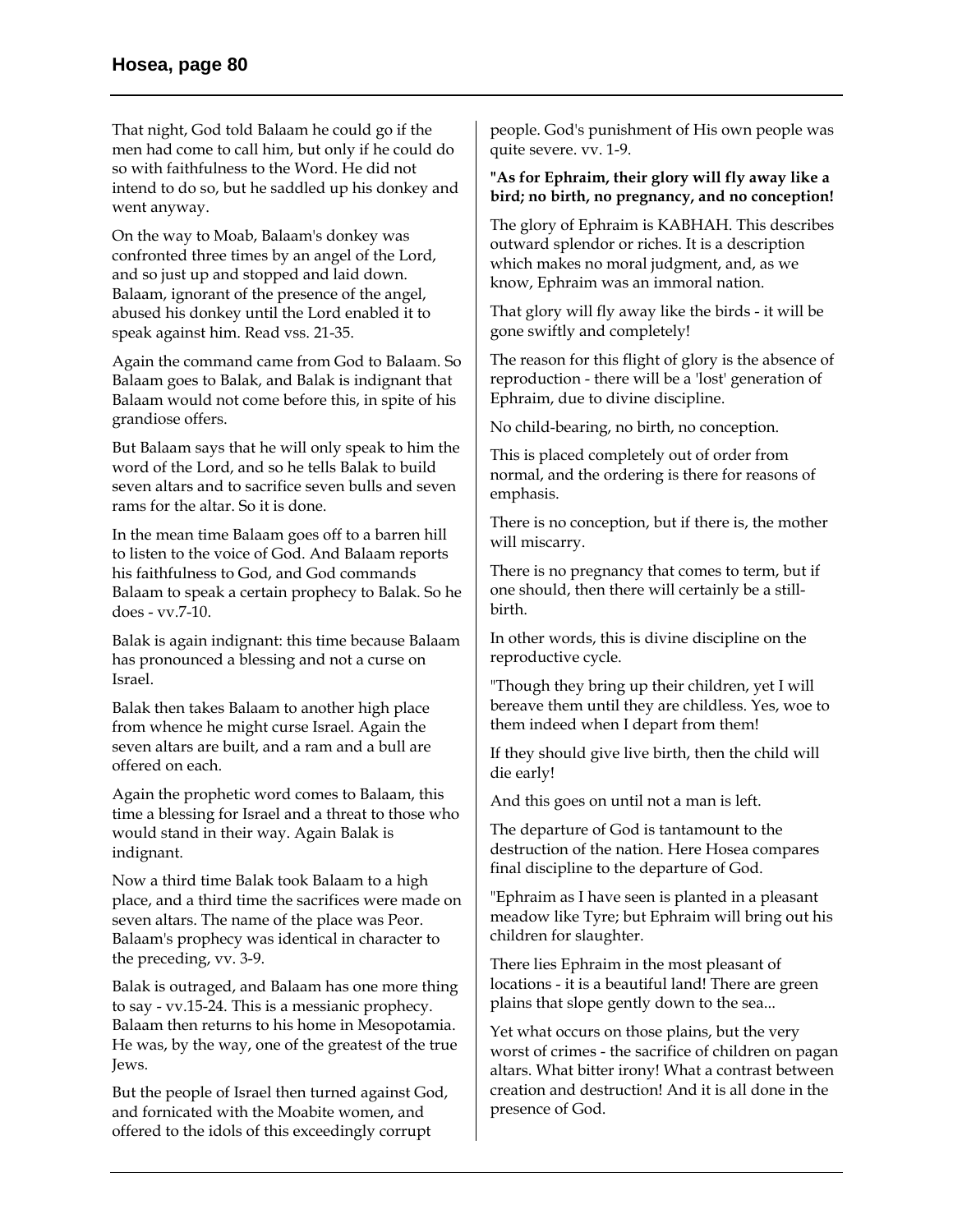And the reproduction discipline is so obviously just!

"Give them, O Lord - what will You give? Give to them a miscarrying womb and shrivelling breasts

They sacrifice their children in demonic rituals, and Hosea implores the Lord to give them what they deserve.

Miscarriages and no conception. The perfect justice.

#### **Hosea 9:15-17**

All their evil is at Gilgal; indeed, I came to hate them there! Because of the wickedness of their deeds I will drive them out of My house! I will love them no more; all their princes are rebels. Ephraim is stricken, their root is dried up, they will bear no fruit. Even though they bear children, I will slay the precious ones of their womb. My God will cast them away because they have not listened to Him. And they will be wanderers among the nations.

 The word Gilgal was onomenapoetic, reciting the sound that a sqeaky wheel made when it went around and around: gilgalgilgalgilgalgilgal. Its verb form meant to 'roll', or 'roll away'. It could also denote anything that was round.

Gilgal was a town in Israel down near the Jordan River, just a short ways northeast from Jericho.

 It was the first military encampment of the Children of Israel in the promised land.

 It was the terminus of a great victory procession that began in Shittim, 14 miles east of the Jordan, Joshua 3:1.

 It was here that the twelve stones were set as a memorial to the crossing of the Jordan.

READ Joshua 4:1-7.

It was here that the Angel of the Lord, the preincarnate Christ, led the army of the angels, and revealed himself to Joshua on the night before the battle of Jericho.

#### READ Joshua 5:10-15.

So, it was an important place of national heritage, their Plymouth Rock. Their Smithsonian institute. People would often go to worship there, and it was even used as a seat of judgment by Saul. There was instituted a celebration of Gilgal, the thanksgiving holiday of the nation of Israel. This

was held as a part of the feasts of passover and weeks.

In later years, Gilgal became a place of demon worship, a center of specific idolatry. It was a double perversion to worship Satan at this place, as it is a double perversion to praise the Japanese at our own Smithsonian. Oh! Travesty of Justice!

The house of God is the temple, but the people of the Northern Kingdom had been unable to worship there for quite some time - generations. The reference to the house of God is therefore is more generic. Question: is your home open to anyone? Of course not. God makes it clear that Israel is no longer welcome with Him - wherever He is.

"I will love them no more; all of their princes are rebels.

This refers to the cessation of personal love from God. Naturally, God still has virtue love in the situation.

God has personal love for anyone who has doctrine in their soul. This was no longer true for the nation of Israel. Only a handful had the truth.

The rationale: the rebellion of the national leadership. The leadership of a nation reflects the national attitude. One way or another, God molds the events of the nation in order to give it the leadership it deserves. It was more than just bad luck that we got our latest president.

Interestingly enough, the leadership is also a basis for discipline.

"Ephraim is stricken; their root is dried up; they will bear no fruit.

The root of any tree is of great importance. From it the tree draws water and the organics and minerals that it uses for food. The root is the fuel pipeline from which it draws materials for the photosynthetic process.

If the root dries up, or is cut from the tree, the tree will die. However, this death may take some time to manifest itself.

So it is with Israel. They are dead, and they do not know it yet. This death is irreversible, and already in motion. They are past the point of no return.

Their fruit is children.

 "Even though they bear children, I will slay the precious ones of their womb. My God will cast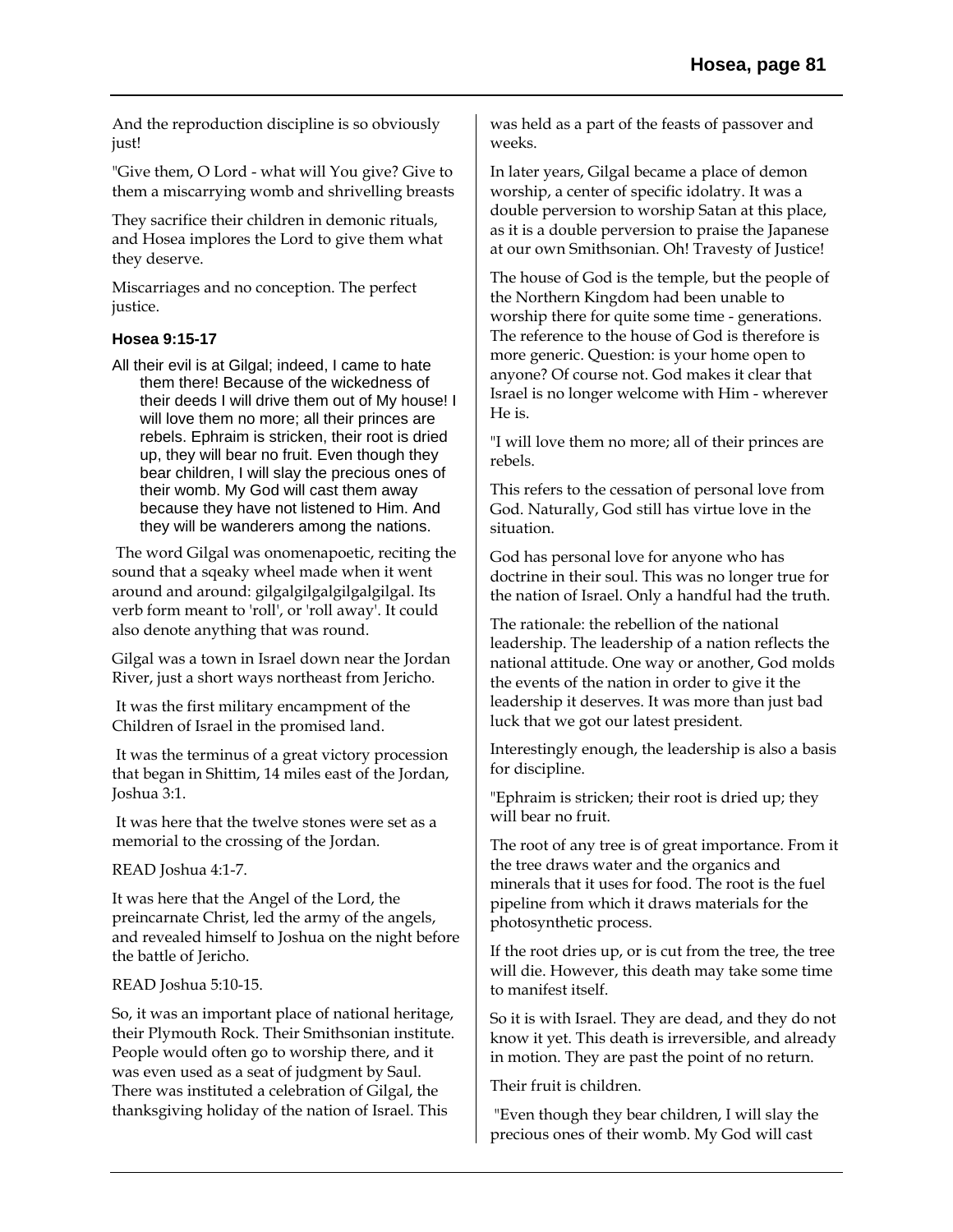them away because they have not listened to Him. And they will be wanderers among the nations.

God will destroy the next generation.

This is because of disobedience.

They will be wanderers among the Gentile nations. Assyria, Babylon, Persia, Greece, Rome and many more.

# **Hosea Chapter Ten**

## **Hosea 10:1,2**

Israel is a lush vine; the fruit will really produce for him. According to the abundance of his fruit he has multiplied his altars; according to the richness of his land, he glorified his sacred pillars. Their heart is faithless; now they must bear their guilt. The Lord will break down their altars and destroy their sacred pillars.

The qal participle BAQAQ is found only once in the Bible - here. The only way we know of its meaning is from this context, and from the cognate languages of the middle east.

The Arabic has a similar word, which describes the gurgling of water as it pours from a cup, and also the emptiness of the cup afterward. The vine which has this water would be lush.

This well describes the situation with Israel - they are a prosperous vine, but the water which gives them their prosperity is gurgling away to nothingness. Soon they will have no water and die out.

The vine is a common simile for Israel, Isa 5:1-10; Ezekiel 17:6ff. This is GEFEN in the hebrew.

Various vines grew in the region - gourds, grapevines, etc. However, the grapevine is the predominant basis of illustration, because everyone loved it.

The vine is a symbol of the settler, because it takes a number of years for the vine to mature and bear fruit. Thus a proclivity toward delayed gratification is necessary for the production of grapes and wine.

The fruit will really produce for him.

Fruit is the subject of the sentence, not the object, as portrayed in the NASB. The fruit of the vine produces profit when it is sold.

In this case, the lush vine produces fantastic fruit, and the fruit really brings a great profit.

The piel intensive stem of the verb YESHAWWEH reveals that the profit comes at a fast and furious pace.

God produces prosperity for this nation, and they use it to broaden the number of their idolatrous altars, and improve upon what is already there. The sindustries and idolustries are really booming in Israel; booming commensurate with their material prosperity.

The prosperity came from God, and because of their good relationship with Him. This prosperity overflowed into a time of degeneracy, and continued for generations in spite of sin.

The abuse of prosperity inevitably leads to its cessation. The gurgling brook will be dried up; the vine will die; the altars will be broken down, and the pillars destroyed.

#### **Hosea 10:3,4**

Surely now they will say, "We have no king, for we do not revere the Lord. As for the king, what can he do for us?" They speak words, oaths of emptiness while making covenants; and judgment sprouts like poisonous weeds in the furrows of the field.

In the first verse, Hosea takes the role of Israel under final discipline. He puts words in their mouths, the words of any reasonable person under the circumstances.

This soliloquy reveals the inner workings of Hosea's mind.

He has labored for this nation for several decades, only to discover negative volition at every turn. Hosea is now talking to himself - surely the reality of the discipline will bring them to their senses.

Hosea has preached the coming discipline for so long that the nation should have been thoroughly inculcated in the possibility, and the details of the death of their nation.

Yet there is no positive response. In spite of the Divine intervention of discipline, Israel remains negative.

Some other observations from verse three.

The removal of the king was divine discipline.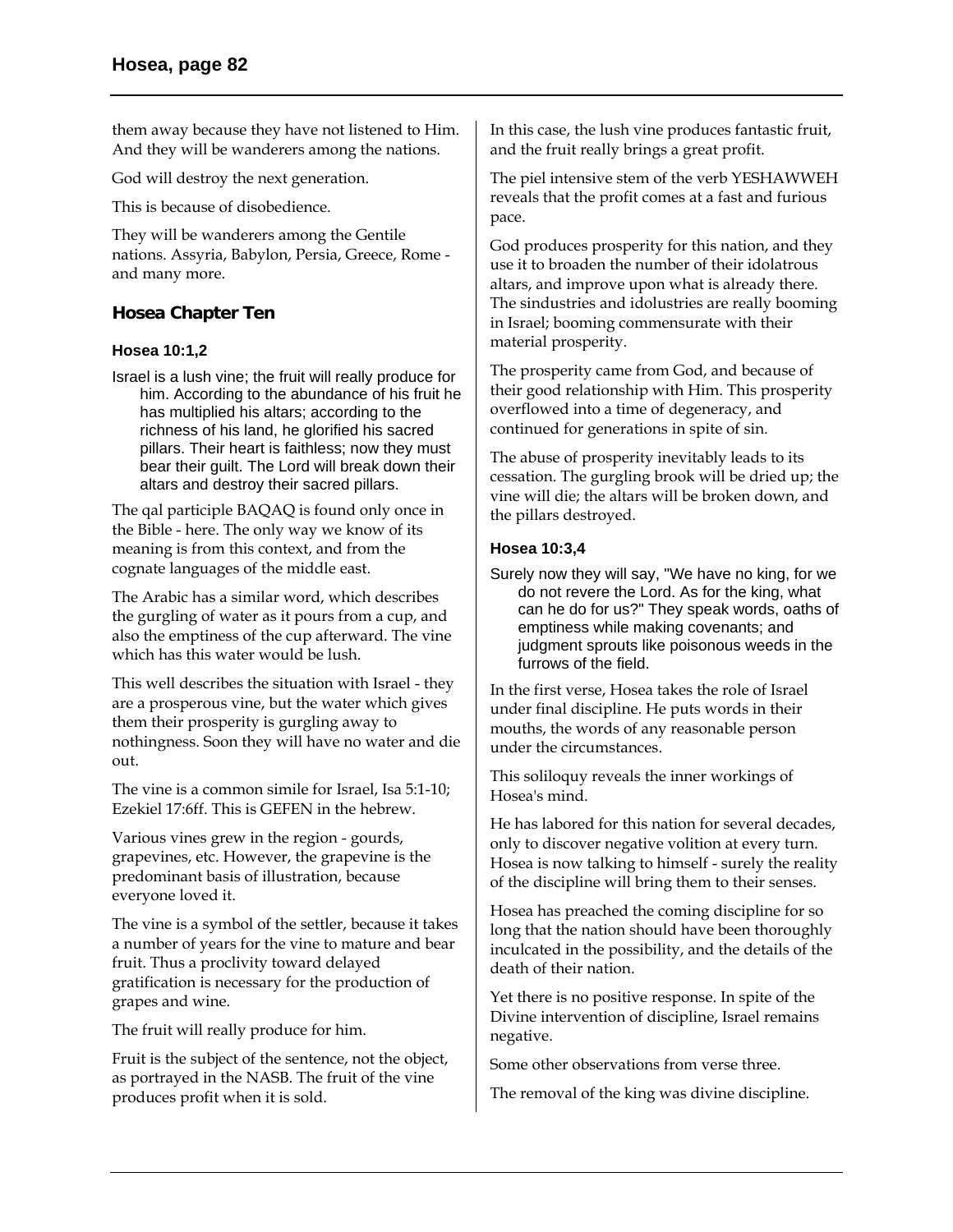However, the discipline came from their own hand - they were always assassinating them.

Even the king cannot save them from the destruction of their nation - even if they had not killed him.

"They speak words..." Anyone can speak words, but words are just words when you have no integrity. Words become something more when you keep them.

The words are just oaths of emptiness, even while cutting a covenant.

A covenant, treaty, or contract is "cut" because the two parties would customarily make a blood sacrifice on the spot. The blood sacrifice was the signature of the day. This not only solemnified the proceeding but also made recognition that it was done in the sight of God.

Making a contract was therefore an act of worship - in it you gave your word, and your solemn pledge that you were standing in imitation of His character.

But an empty oath is a blasphemy before God, and from it comes disaster.

The absence of integrity leads to the massive increase of judgment.

The word for judgment is MISHPAT. It is a regular Hebrew noun that denotes the activity of a legitimate court of law.

The Mosaic law covered both the criminal and the civil sides of law. This verse concentrates on civil law.

Civil litigation grows for a few basic reasons:

Revenge motivation - an inability to trust God to right your wrongs.

Greed - the inordinate desire for money.

An absence of personal integrity.

All three of the above reasons stem from involvement in the cosmic system, and especially bitterness against God.

An absence of trust in God leads to a necessity for another vindicator. That vindicator may be yourself, it may the government, through legislation, or the courts, through litigation.

An absence of trust in God leads to the gain of money through wrong means.

And absence of trust in God leads to the rationalization of one's lack of integrity.

The absence of integrity may sometimes cause a need for criminal prosecution, and in the case where the absence of integrity crosses the line into criminality it is right to take legal action.

The absence of integrity, when not criminal adds fuel to the fire of unnecessary litigation.

Note, however, that this is not 'lawsuits' in the modern concept of gold-digging through the courts.

So, a couple of principles:

- Integrity eases the courts.
- An inordinate amount of litigation puts a great strain on the economy - it is the poisonous weeds in the furrows of the field.

The final exhortation of Hosea to Judah is to refrain from making the oath, 'As Yahweh lives'.

What a great falsehood this was on the lips of idol worshippers. They worshipped dead idols in the house of nothingness and on a holy ground of national heritage, and yet they swore, 'as Yahweh lives'. Of course this would be a ground for any lie, because the hypocrites did not believe in the living God, and acted like He did not exist at all.

The exhortation from the ten commandments is to never take the Lord's name in vain; never use His name out of context of relationship with Him. And yet this is exactly what this oath does when it comes from the lips of unbelievers.

#### **Hosea 10:5-8**

The population of Samaria continually fears for the calf of Beth Aven. Likewise, its people will mourn for it, and its idolatrous priests continuously tremble over it, over its glory, since it has departed from it. Also, it (the glory) will cause it to be carried to Assyria as a gift to King Jareb; Ephraim will accept humiliation, and Israel will be ashamed because of his counsel. Samaria silenced, her king like debris on the face of the water. And the high places of Aven, the sin of Israel, will be destroyed; Thorn and thistle will grow on their altars, then they will say to the mountains, "Cover us!" and to the hills, "Fall on us!

 The idolaters will fear for their object of idolatry. Remember, idolatry is a love relationship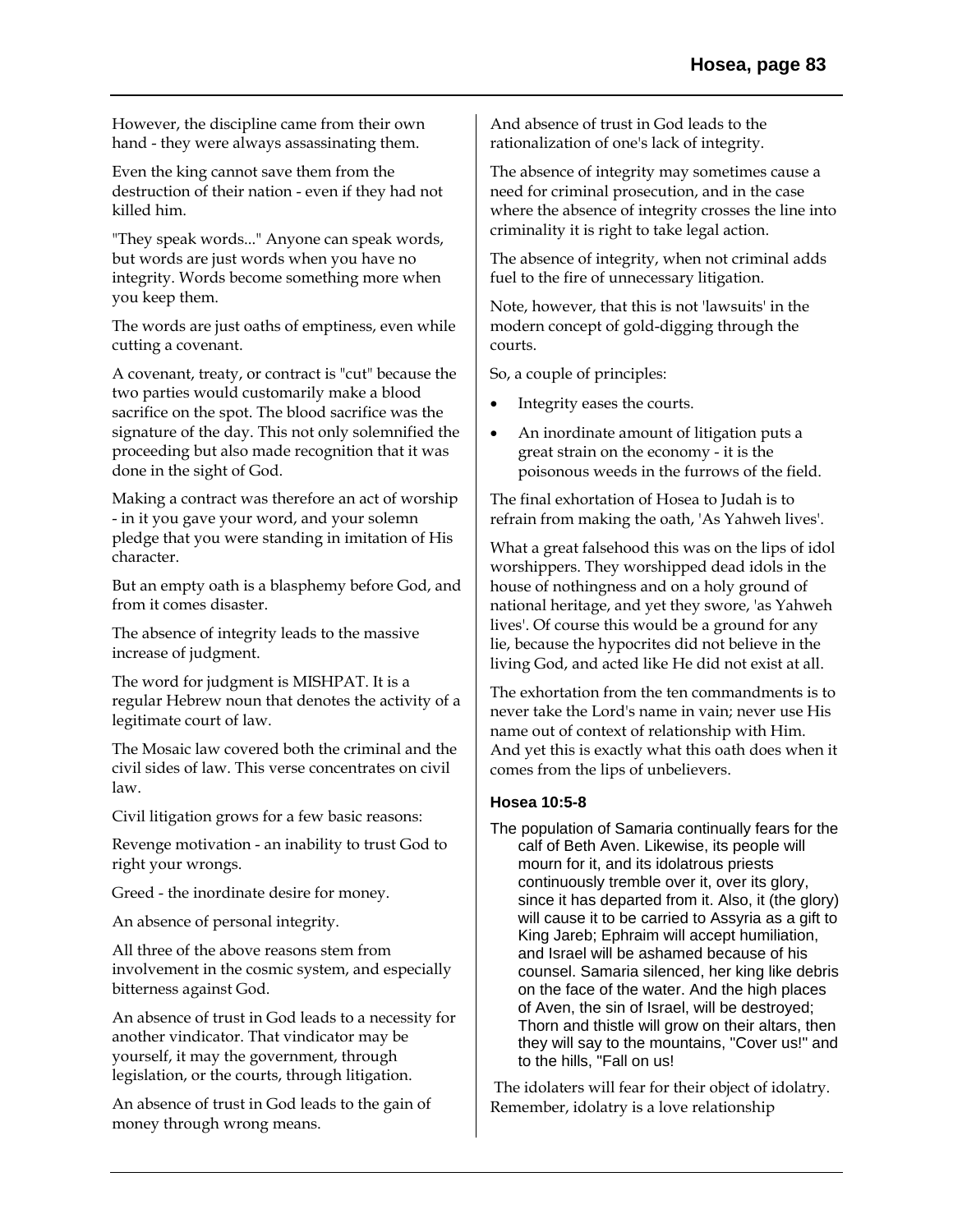In idolatry, you replace the love you have (or should have) for God with love for an idol, whether general or specific.

When danger comes to the substance of idolatry, there is an expression of fear from its worshippers - the thing they love is in danger.

When that thing is finally destroyed, the idolaters mourn, for they have lost something that they love dearly.

It can be sex, drugs, or any other addictive thing which stands in the category of general idolatry. It can be some kind of icon or system of demon worship. Whatever it is, it is loved.

The translation is 'population' here, for the word, SHEKHAN is in the singular, while its verb is in the plural. 'Population' fits that bill just right. The word gathers together all of the residents of a single geographical area.

Samaria is both a city and a region, and from the mention it may mean either. However, SHEKHAN seems to fit the region definition just a little bit better.

Their fear is continuous, because the Hebrew verb YAGURU is in the imperfect tense.

The imperfect tense generally denotes action which is not yet complete. In a more specific way, it also describes action which is continuous. From the context, that is the appearance here. The fear is continuous because the threat to the calf does not go away. It will be continuous until such time as the calf is carried off to Samaria.

The kind of fear is the ecstatic kind, where one loses control of one's mind in the course of fear. This is continuous, paralyzing fear.

The preposition KI is translated 'likewise'. It demonstrates the similarity between fear and mourning. Principle: the greater your fear for the loss of someone or something, the greater your mourning after it is gone. There is a big difference between honest sadness and out of control grieving.

The next verb, which describes the future time of mourning over the idol, is in the perfect tense. It describes a completed action. It is 'ABHAL.

Since this event had yet to take place in the time it was written, but it was written in the perfect tense, it is obvious that this is a prophetic future perfect.

This is certainly a prediction about the removal of the calf of Beth Aven. It will come true.

The final two clauses of the verse concentrate on the activity of the idol-priests with the calf of Beth Aven.

The verb YAGILU is first of all a paranomasia, a play on words, with YAGURU. The two verbs were chosen for their sound alike qualities. They sound alike, and in fact they are near in meaning as well. But notice that they are very difficult to pronounce together. This makes fun of the one who fears - he is so scared that he can barely pronounce his words.

YAGILU is also in the imperfect tense, and it also denotes continuous action, this time after the calf is gone.

YAGILU normally describes an ecstatic state of rejoicing - the trembling, the waving of hands, the dancing. But here it only concentrates on the outward form, without the inward happiness. This is like saying, in a sarcastic tone of voice, "Oh, they'll tremble in happiness alright.

They tremble over it, over its glory. KEBHODHO is glory, but not in any objective virtuous sense. This word more often points to outward glory the only real glory a golden idol could have. Their fear is outward, and it is perfect, because that is the only kind of glory that this calf of Beth-Aven has.

The glory has departed from it. The perfect tense of KI-GALAH outlines another completed action the departure of the calf. It is as good as done.

Hosea predicts that the idol will be taken back to Assyrian as tribute to king Jareb - 'king combat'.

Chapter Five, Verse 13, "When Ephraim will see his sickness, and Judah his wound, and then Ephraim will go to Assyria and will send to King Jareb. But he will be unable to heal you, and the wound will not depart from you.

Hosea summarizes two historical events here.

1. The attempt of Menahem of Israel to win over Tiglath-Pileser in 738 B.C., as recorded in 2 Kings 15:19. Here, Menahem exacted a special tax on the wealthy to bring a treasure trove of silver to Assyria.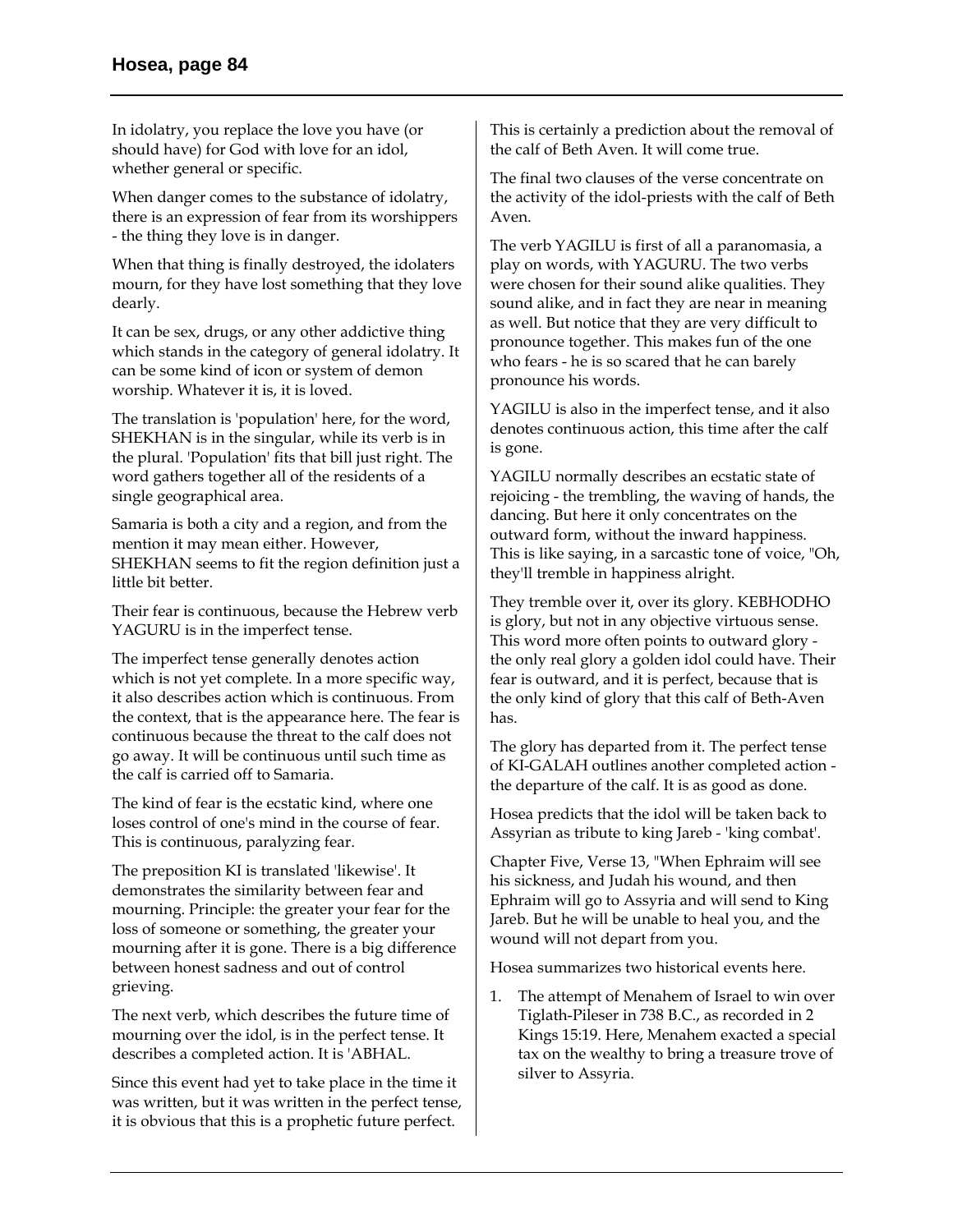- 2. The attempt of Ahaz of Judah to win over Tiglath-Pileser in 734 B.C., as recorded in 2 Kings 16:7.
- 3. King Jareb is Israel's mocking nickname of Tiglath-Pileser. It means literally, 'king combat'. It was right in one sense. The Assyrian army was tough, and way tougher than either Israel or Judah.
- 4. Well, ultimately these bribes did not work. They delayed the destruction for a season, or a few years, but that was it.
- 5. The sickness here refers to the military weakness. Of course, an idol-worshipping nation of drunks and fornicators is going to be exceptionally weak on the field of combat. So it is with Israel and Judah.
- 6. The bribery itself is blasphemy before the Lord. It compensates weakness with weakness. It was a human viewpoint attempt to stave off the justice of God, and it could not possible work.

#### **"Also, it (the glory) will cause it to be carried to Assyria as a gift to King Jareb;**

One of the difficulties of the Hebrew language is that the personal pronouns are used more often than in English, and it is not easy to tell its antecedent.

But, reason rules in this verse. The first personal pronoun (it) refers to the glory of the calf of Beth-Aven. The second pronoun (also it) points to the calf itself.

The glory of the calf causes it to be carried to Assyria.

The Hophal imperfect of YUBHAL designates that the glory of the calf causes the action of the verb. However, since the Hophal is the passive causative, it means that the calf also receives the action of the verb. In other words, the glory of the calf causes it to be carried away.

The verb describes a special kind of carrying. It is the carrying which takes place in a victory parade. In the ancient world, a nation would hold a great parade after their victory in war. In this parade they would carry along with them the spoils of war. This is YUBHAL.

Now there is some bitter irony here. The people of Israel made the calf, and they were responsible for its outward glory. But that same outward glory

was attractive to Tiglath-Pileser when he demanded tribute from Israel, and so the glory of the calf caused it to be carried away as a gift to 'king combat'.

The upshot of the loss of the calf is humiliation and shame."Ephraim will accept humiliation, and Israel will be ashamed because of counsel

Hosea communicates this through a parallelism. Two lines, with equivalent form and similar meanings convey different shades of the same theme: humiliation.

The imperfect verb YIQAH. comes from the root LAQAH., which in this context has the shade of accepting a bribe. The imperfect tense tells us that the action is not yet complete - it is a future possibility. Accepting a bribe is done in a sly manner, something done while looking out for a stab in the back, or with one eye out for the authorities.

The object of the verb is BASHNAH, humiliation in the sense of nakedness. This noun has the same root as the verb which appears in Hosea 2:5, "For their mother has committed adultery; the one conceiving them has acted shamefully.

- It can denote shame that comes from nakedness, or from immoral behavior.
- Observe the connection between the verb and its object noun: they will accept humiliation like a bribe. It is almost funny that Israel was trying to bribe Tiglath-Pileser...
- As the humiliation comes, they surreptitiously look from the corners of their eyes to see if anyone is looking. It is almost as though they do not think they deserve the shame!

The second clause of the parallelism has to do with their attitude toward the poor political counsel that they received from Tiglath-Pileser

- Israel will be ashamed because of his counsel.
- The verb 'be ashamed' is BOSH, a cognate of BASHNAH. It has the same connotation as before.
- The preposition MIN is causative here, revealing the cause behind the effect of shame.
- The cause is ETSAH. This noun has the third masculine singular suffix, which is translated to our English possessive, 'his'.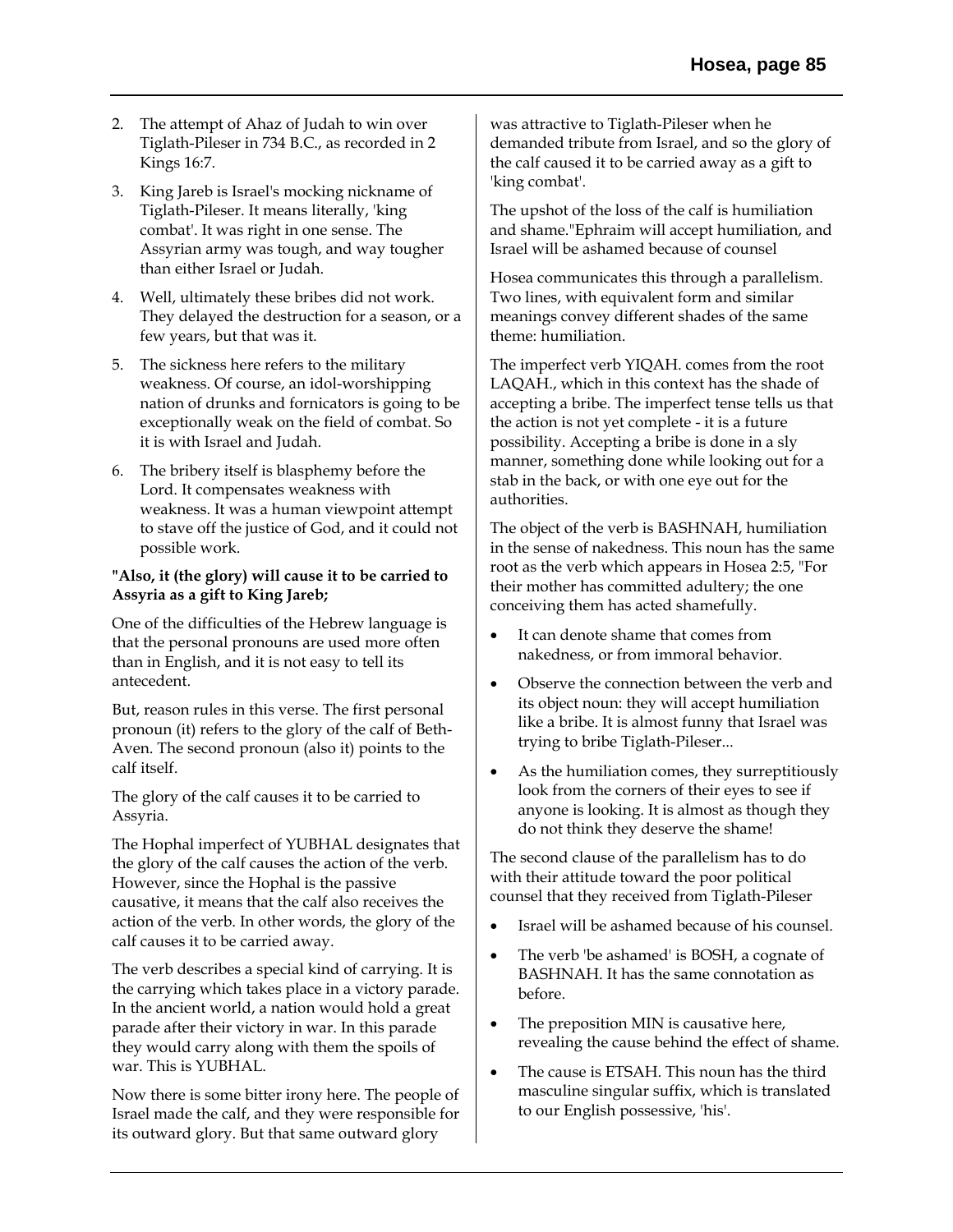- The king of Assyria, Tiglath-Pileser, gave counsel to the Northern Kingdom, asking tribute and offering peace and limited freedom in return.
- He took what he wanted, and then destroyed the nation anyway. Thus the shame because of his counsel. How embarrassing to give a bribe to allay your destruction, and then have the receptor of that bribe turn and destroy you anyway.

Principle: if you rely on someone or something other than God, you will receive shame. Never trust the integrity of one who has power over you, and yet no apparent restraint on his sin nature.

#### **"Samaria is silenced, her king like debris on the face of the water.**

DAMAH describes not violence, but the deathly calm of the post-destruction. Hosea also employs this in 4:5. It is the silence of the dead. This verb is in the niphal passive participle, and it reveals a continuous state imposed on the nation by God.

The second half of the verse has an interesting simile: the floating splinter on the face of the water. This is somewhat of a parallel from the previous verse, and so the idea of calm after destruction is the common thread.

The noun QETSEPH translates to 'debris' here. QETSEPH describes the splinters that are left from the snapping of a branch or board. It also describes what is left from a boat or a ship after its wreck. There the debris floats in silence and deathly quiet. So also the king of Israel at this time.

In the flow of discourse this stands as a coda of sorts - it denotes the finality of the matter of the fifth cycle of discipline. It is a chilling verse.

**"And the high places of Aven, the sin of Israel, will be destroyed; Thorn and thistle will grow on their altars, then they will say to the mountains, "Cover us!" and to the hills, "Fall on us!** 

Not only will the people of the nation be destroyed, but also the places of demon worship.

Observe that the high places of Aven are made the equivalent of the sin of Israel. They summarize everything that is wrong with them.

Demon worship is the culmination of a long decline into the cosmic system, and so works well as a summary.

The niphal passive perfect verb NISHMADHU describes annihilation brought on by an outside agent. The Assyrians are the human agent, and God stands behind them.

What is not destroyed will fall into disuse... entropy will finish whatever the Assyrian leave incomplete.

And then Hosea personifies the altars, imputing the power of speech to them.

They say to the mountains, "cover us". This is more entropy.

And to the hills, "fall upon us". Even more entropy.

Today, we have a science that is based upon the uncovering and reversal of the work of entropy - it is archaeology. The great volume of available archaeological work is a testimony to the work of entropy in human lives and vast empires.

And remember... their glory and importance are gone. Their names have passed from the scene of history and are know no more. They only stand now for an example to those who live now, an example of how not to live.

## **Hosea 10:9,10**

From the days of Gibeah you have sinned, O Israel; there they stand! Will not the war upon the sons of violent injustice overtake them in Gibeah? When it is My desire, I will chastise them; and the nations will be gathered against them when they are bound to two of their violent injustices.

Again there is reference to Gibeah. This is obviously a key theme in the discipline of Israel. This is the time like that other time. This degeneracy is much like that degeneracy.

The war against the sons of violent injustice will overtake them in Gibeah. Not only is there historical similarity in the behavior, but there will also be geographical similarity in the discipline.

Gibeah is some ten or twenty miles due north of Jerusalem, right along the invasion route of Tiglath-Pileser. It would be the final destination that is actually in Israel, and just north of the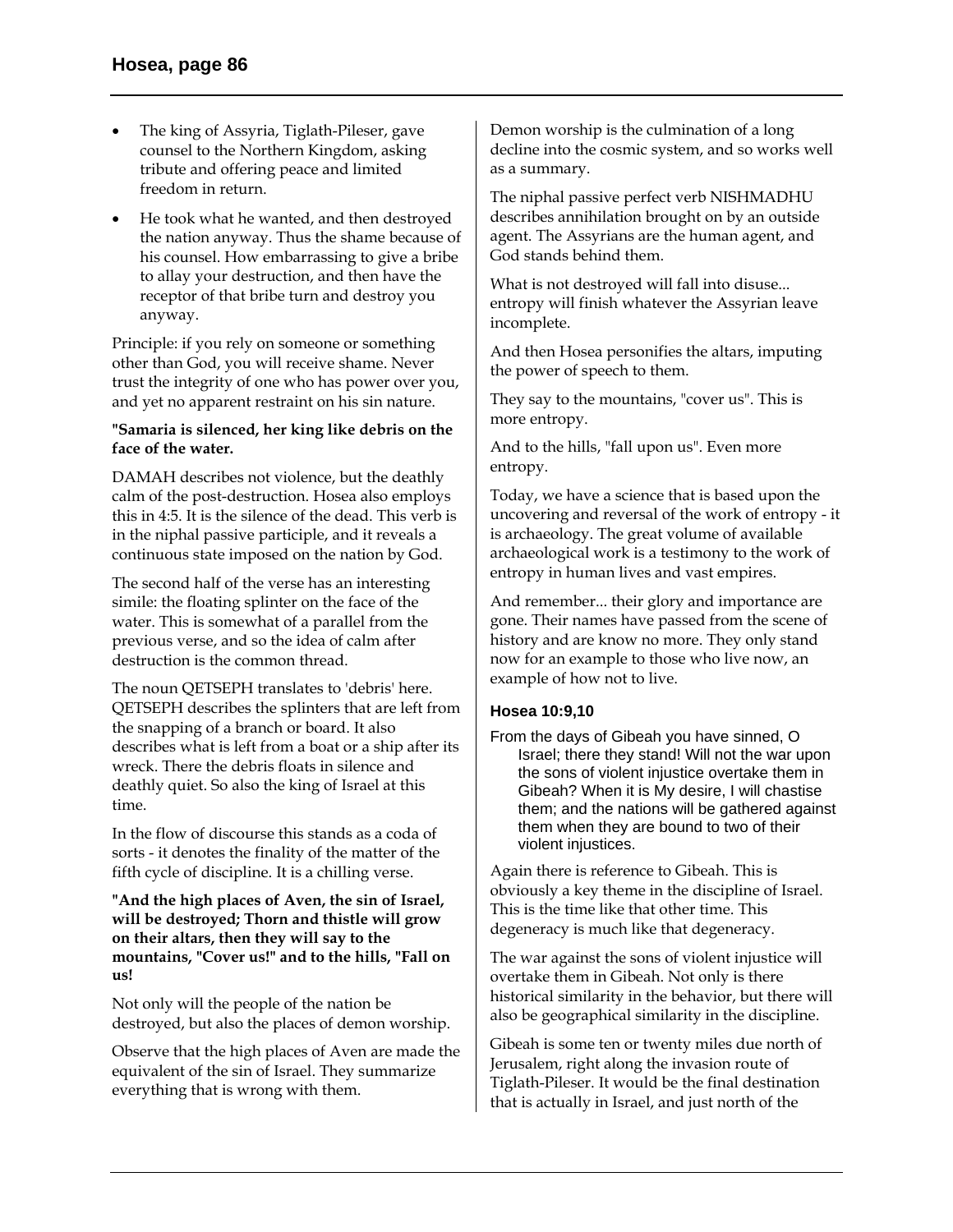border with Judah. Just before the first destination inside the Southern Kingdom.

The exclamation "There they stand" refers to present day Judah as standing in the same moral place as the inhabitants of Gibeah during the time of the judges.

Violent injustice is from `AYLAH. It describes exactly the conditions of Gibeah, and now, of Israel.

The war upon the sons of violent injustice is a circumlocution for divine discipline. A circumlocution is another way of saying something in order to avoid monotony.

When war overtakes you, you are defeated!

God refers to the timing of His discipline, mentioning that He does it at the time of His desire. Although this makes the discipline sound arbitrary and possibly unfair, recall that God never has a desire that is out of line with His perfect integrity.

Their binding is also another word for divine discipline. The act of binding someone to their sins is a description of the connection between sin and discipline. If you imagine that there is an invisible and unbreakable bond between every sin and its component discipline, then you are quite close to the truth.

They are bound to two of their violent acts. The nature of those violent acts is left unsaid, but the number simply indicates an excess of them.

#### **Hosea 10:11-12**

And Ephraim is a well-trained heifer that loves to thresh, but I will pass [a yoke] over the fairness of her neck; I will personally "ride" Ephraim, Judah will plow, Jacob will really harrow for himself. Sow righteousness for yourselves, reap according to virtue love; Break up your fallow ground, for it is time to seek the Lord until He comes and rains righteousness on you.

Verse eleven contains a threefold agricultural analogy that forms a word of warning and admonition for both kingdoms.

Ephraim is a well-trained heifer... well trained comes from the Pual stem MELUMADAH. The Pual is intensive, and so this comes out as welltrained, with a hyphen. Even well-trained may be a little weak for the A. The heifer in the Old

Testament can represent one of two things: the ritual sacrifice of the red heifer, as proscribed in Numbers 19, or just an animal with certain mannerisms. In our verse it is the latter.

The heifer was a young cow that had yet to give birth. This was a spoiled animal. It seldom did any hard work, and was often given an inordinate amount of feed. Because these animals were spoiled the farmers and ranchers of the day often noted their rebellious nature. They are not animals beaten down by service to their masters. They still have much spirit left, and are very difficult to domesticate.

So, our well-trained heifer is not one that would be well-trained at the yoke. Instead, it is welltrained in the sense that a pet is well-trained. This animal does stupid pet tricks. The modern Bible translation should be, "Ephraim is like a welltrained poodle.

This animal loves to thresh, because it is work that includes a free meal, and all you do is walk in a circle. So the animal walks, and eats, and eats and walks. It is not hard work at all!

This comes to describe Israel as a lazy, fat, spoiled nation. In the time of prosperity that they are experiencing, there is very little hardship for any of them.

This too describes our own nation - spoiled, unused to hardship, lazy.

But, the day of hard work has arrived. God will pass a yoke over the fairness of her neck. Oh! Look what a beautiful, smooth neck this heifer has.

"Fairness" comes from the word TOBH. It is the word that describes intrinsic good, or here, the unsullied nature of this heifer's neck. This neck is still virginal - it has never been touched by a yoke.

The yoke grinds against the neck of the pulling animal. Callouses and scar tissue grow and multiply. Pulling the plow is far more work than threshing.

God will "ride" Ephraim. This word is literally ride, but it is flexible in the Hebrew as in the English. Here it means to really get after someone. "Ride hard" as in galloping a horse over a long distance. With a yoke, it would depict the long and arduous labor of plowing. Of course, this is a metaphor for divine discipline.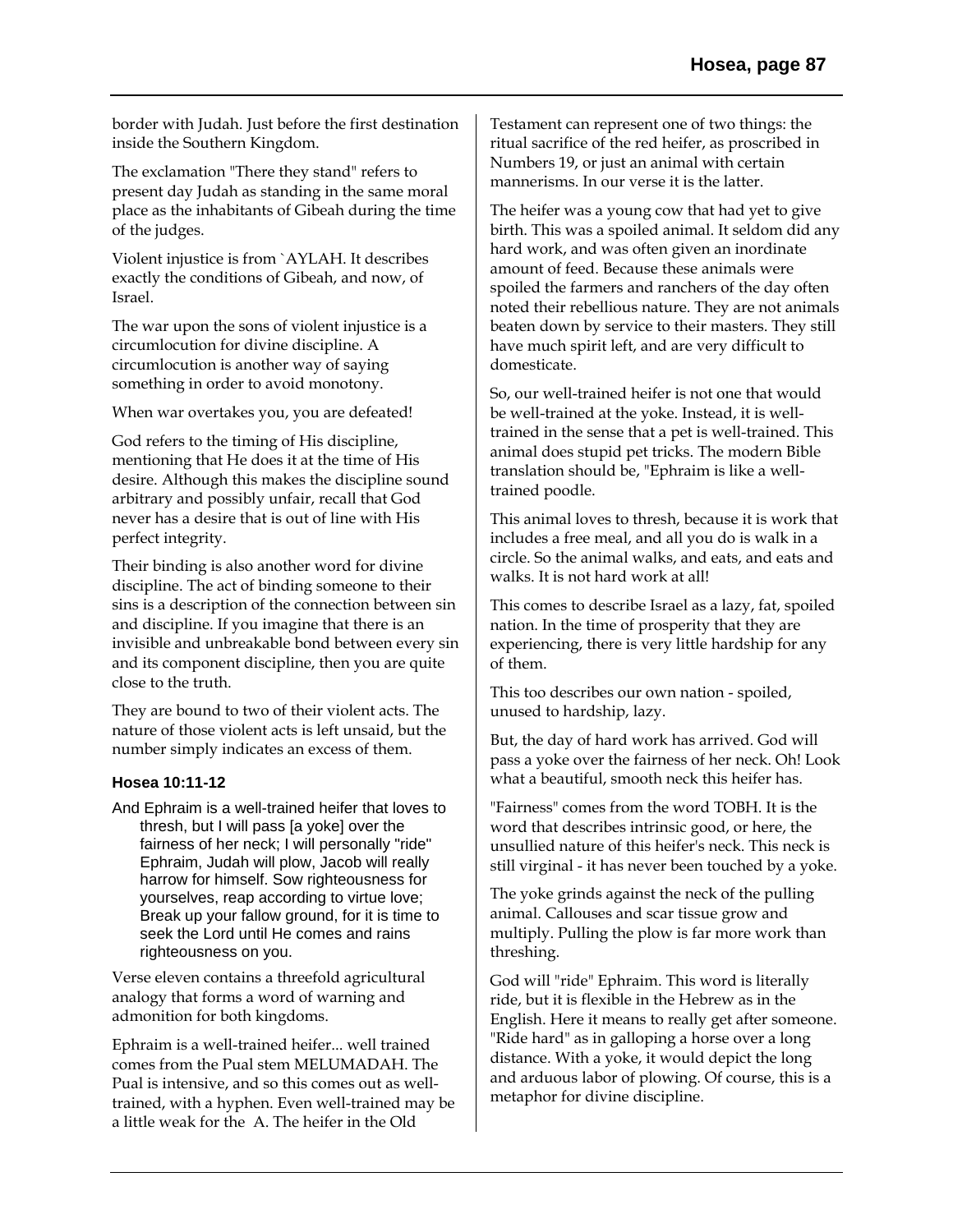Judah will plow. So, Hosea includes the Southern Kingdom in this metaphor. They too are heifers, and they too will aquire a yoke.

And Jacob will harrow for himself.

Jacob is a metaphor for the whole nation of Israel.

Harrowing was done after the harvest. It was designed to break up the soil for the next years' planting. A harrow is usually a wide, comb-like implement that is hitched to the plow. It breaks up the clods and root balls of the old crops, so that the soil is nice and loose for next years' planting. It is the hardest work of the whole year on the farm, because there is so much resistance to the harrow.

The verb for harrow is YESHADED, and it is in the Piel intensive stem. There is great intensity in this work.

"Sow righteousness for yourselves, reap according to virtue love; Break up your fallow ground, for it is time to seek the Lord until He comes and rains righteousness on you.

Now, God says, it is time to plant a new crop.

Formerly, Hosea employed the sowing metaphor to teach the principle of divine disciple. Now, he uses it to teach the principle of divine blessing.

Hosea 8:7: "For they sow the wind, and they reap the storm wind.

The seed of righteousness is the Word of God; its crop is righteousness.

 1 Cor 9:11, "If we sowed spiritual things in you, is it too much if we should reap material things from you?

Mark 4:14, "The sower sows the Word.

Gal 6:7-8, "Do not be deceived, God is not mocked; for whatever a man sows, this he will also reap. For the one who sows to his own flesh shall from the flesh reap corruption, but the one who sows to the Spirit shall from the Spirit reap eternal life.

The people are commanded to break up their fallow ground. The fallow ground is that which is left unused through a planting season. The people have left their spiritual lives in a state of disuse, and instead sow the seed of idolatry, both general and specific.

It is always time to seek the Lord.

The coming of the Lord is the first and second advents.

The rain of righteousness is the pouring forth of spiritual assets for a future dispensation. The rain of righteousness is the doctrinal teaching of Christ during the incarnation, and His millennial rule.

#### **Hosea 10:13-15**

You have plowed evil, you have reaped injustice, you have eaten the fruit of lies - for you have trusted in your way, in your numerous warriors. And the crash of battle will arise among your people, and all your fortresses will be destroyed, like the devastation of Shalman on the day of the battle of Beth-arbel, mother upon children dashed in pieces. Thus he will do to you, Bethel, because of your great evil. At dawn the king of Israel will be completely cut off.

Hosea now concentrates on the culmination of the degeneracy of his country. They plowed, they reaped, and they ate the fruit.

Plowing wickedness is the same as initial involvement in the cosmic system. Notice that this time in the system is hard work.

Reaping injustice requires work as well, and represents the later stages of the devil's deception.

Eating the fruit of lies means taking the deception wholly and completely.

All three of these verbs are qal perfect, which describes here a completed past event. The action is complete.

And Hosea focuses this cosmic complex on Israel's wrong trust in the might of men. The way of Israel is human power - the power of the alliance, and the power of the sword.

Human viewpoint leads to human dependence. Trusting in human power is tantamount to the rejection of divine power.

The crash of battle will arise among them. This is the assault of Assyria. These are verbs in the perfect tense, showing the certain futurity of these events. They are the future prophetic perfect.

The reason we know of the shift to the future is the presence of one verb that is in the imperfect, and that is the Hophal imperfect of SHADAD, which means to devastate.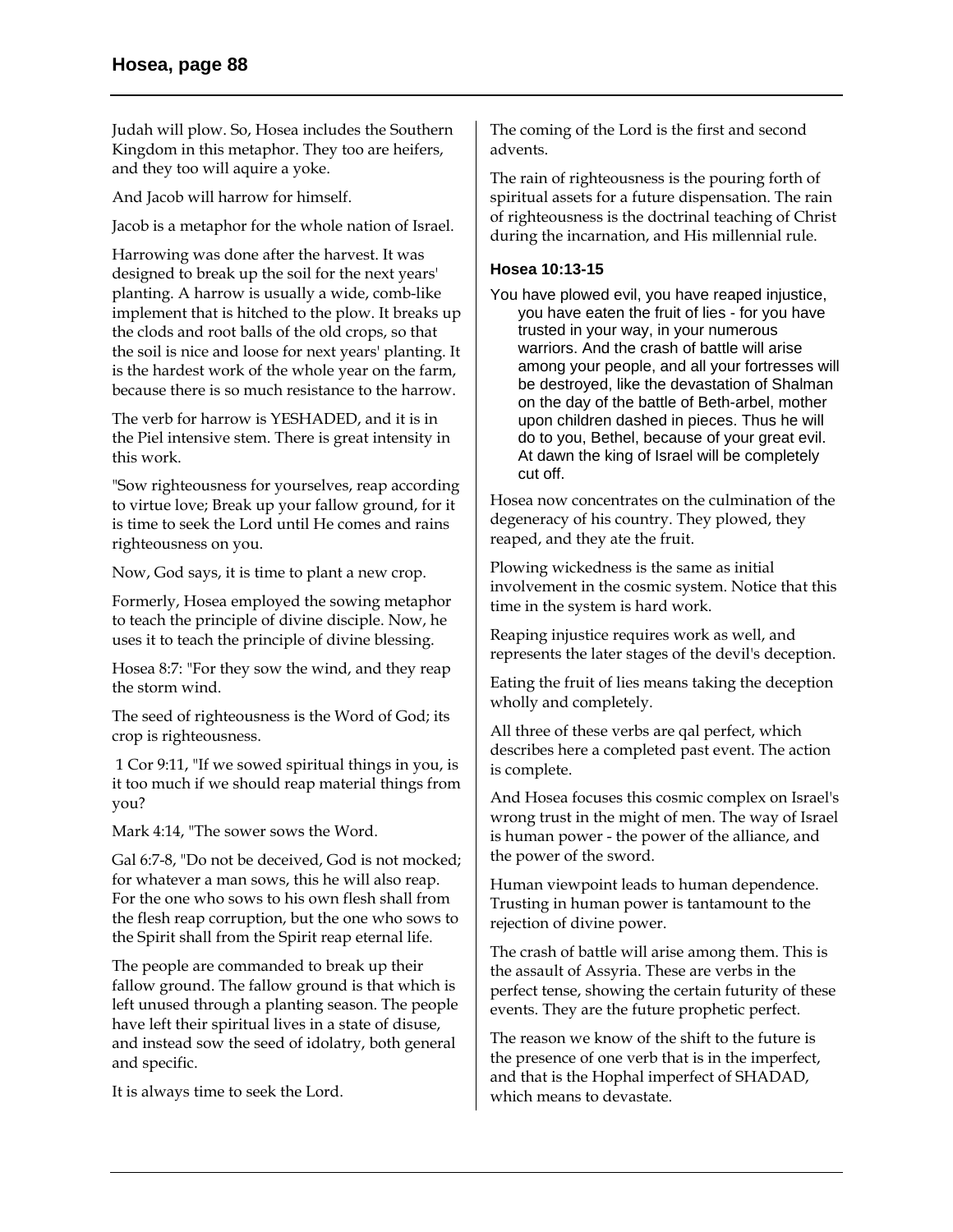The crash of battle is SHA'ON. This is the roar of the waterfall or cascade. Battle in the ancient world had a crashing sound as thousands of shields and swords crashed together at once. The crash of battle is a terrible thing to the ears of the civilian populace. There is no defense, only hiding. And yet they will hear it again in Israel.

All of the fortresses will be devastated. Many of these fortresses were built under Jotham, king of Judah. They were in the border regions near Bethel.

Jotham took over from his father in 750 B.C., and ruled until 732 B.C.

He was a man who feared God, and he subdued the uprising of the Ammonites and supervised the building of the high gate of the temple.

Now the fortresses of Jotham will come crashing down.

Hosea compares the coming destruction to one past - the one which occurred as Shalmaneser the third assaulted Judah from the East.

The use of Shalman is difficult, because up to that time there had been five Shalmanesers of Assyria. It was very confusing.

However, locating the reference from this one is somewhat easier, for a similar turn of the phrase appears in:

Read Kings 8:7-15

These events occurred in 841 B.C. Ben-hadad and Hazael are not Assyrians, but Arameans.

That same year that Elisha resided in Damascus, Shalmaneser the third campaigned west against the Arameans, seeking and demanding tribute and allies.

Aram became allied to Shalmaneser under both Ben-hadad and Hazael. Their united armies moved further west together, until they came against Beth-arbel.

Beth-arbel was a town in the Transjordan that was destroyed by the allied army. It was an ugly thing indeed.

"mother upon children dashed in pieces." paints the picture of a pile of bodies at the top of a cliff. The area near Beth-arbel has many such cliffs - it is rugged terrain.

## **Hosea Chapter Eleven**

#### **Hosea 11:1-4**

Sermon No. 1

- When Israel was an infant, then I personally loved him; and from Egypt I called my son.
- The more they [the false prophets] called them [the people of Israel], the more they went from them [the false prophets] to the Baals; they were really sacrificing and they were really burning incense to the idols.
- And I myself personally taught Ephraim to walk; I took him by his arms, but they did not know that I healed them.
- I drew them along with human cords, with ropes of love; and thus I was to them as lifters of a yoke from their jaws; and I fed him softly.

The infancy of Israel is the time from Abraham to the first Passover.

During that time, God had personal love for His chosen nation. That personal love was directed toward the doctrine in their souls.

The second half of the first verse is also a messianic prophecy (see attached sheet).

The people responded to whatever the false prophets were preaching, and they did it. Their idolatry was very intense.

Verse three goes back to the early childhood of this nation - God taught them how to walk. There is a strong image of God doing these things Himself - He does them personally. This is a great picture of God's immanence - His interaction with mankind in space and time.

But Israel rejected God's healing. It isn't that they couldn't know; its that they refused to know it. God provided the knowledge, and they rejected it.

God drew them along out of Egypt with human cords and ropes of love - and again the love is personal.

Israel was in slavery in Egypt - God lifted their yoke and fed them softly. He was not harsh to a people who had been in slavery for some four hundred years. God with this sermon builds His case against Israel - from His gentle treatment of them they could not complain.

#### **Hosea 11:5-7**

Sermon No. 2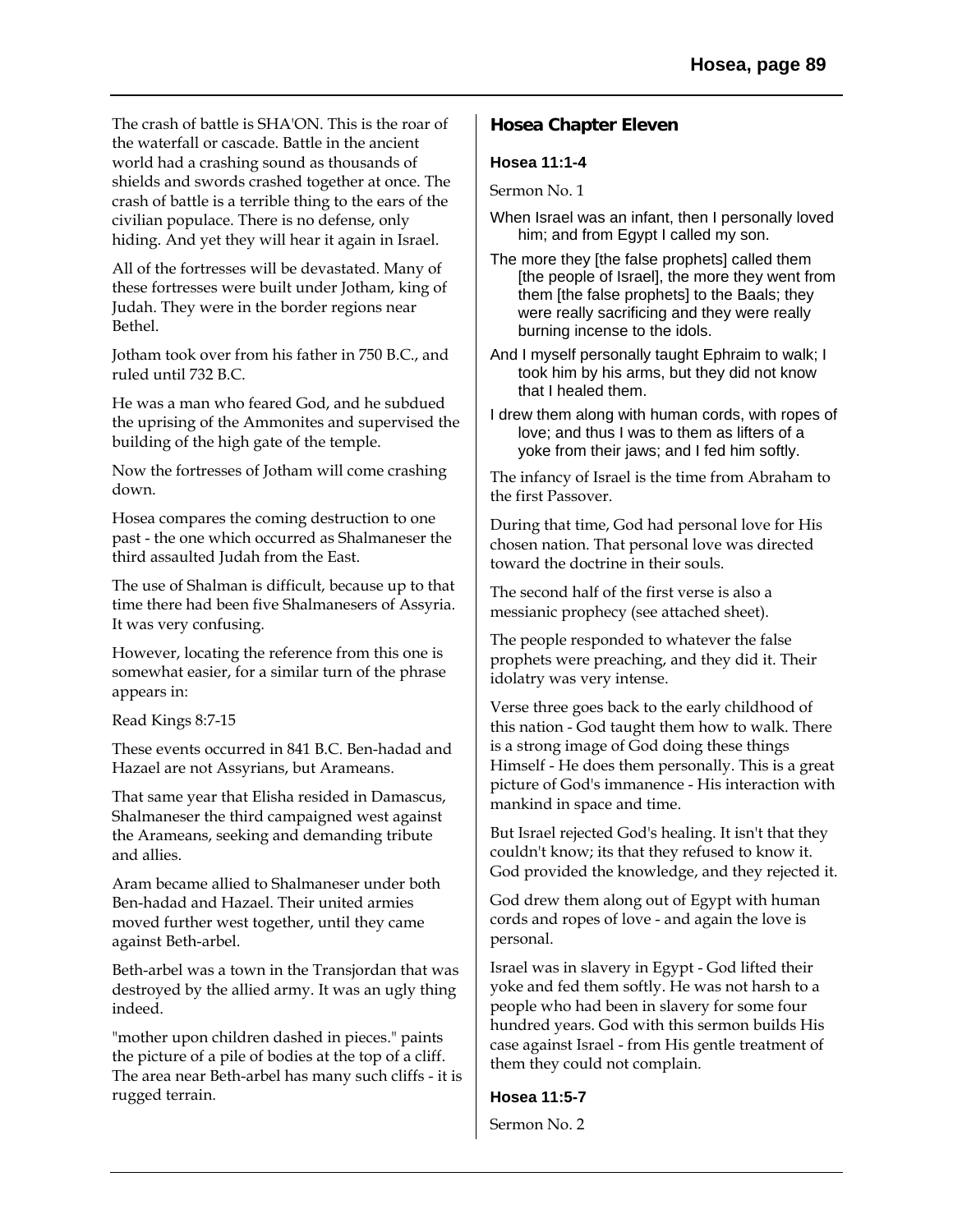He will not return unto the land of Egypt; an Assyrian will be his king because they refused to return.

And a sword will whirl in his cities and will make an end to his limbs and consume them because of their counsels.

And my people are always hung up on turning from me; though they call to one on high, he will not at the same time lift up.

In spite of God's tenderness toward Israel, they did not respond, and instead rejected relationship with Him.

As a result, Assyria, a Gentile nation, will be their ruler. This is all but appropriate - they acted like Gentiles, and so now they will be ruled by them. They will discover what it is like to have a ruler other than God. Not in Egypt, but in Assyria.

In order to accomplish this result, the cities will be destroyed. A graphic description of traumatic amputation follows - the sword whirls and the limb comes to an end, and he is consumed.

The reason for the consumption is the counsels which they heeded. Not the counsels of God, but of men - false prophets and idolaters.

The hang up is not psychological, but figurative in another way. As they turn from God they get themselves all hung up - like they are in the bramble bushes.

Being stuck in the bramble bushes, they call to one on high - not Yahweh, but instead some demonic entity - their idol.

The idol cannot lift them from the bramble in which they find themselves entangled.

#### **Hosea 11:8-11**

Sermon No. 3

- How can I give you up, O Ephraim? How can I deliver you, O Israel? How can I make you like Admah? How can I set you like Zeboiim? My heart is altogether turned within Me; My compassions have grown tender.
- I will not execute the fury of My anger; I shall not return to destroy Ephraim; for I am God and not a man, the Holy One in your midst; and I shall not enter into a city.
- They will walk behind Yahweh like a lion; He will roar - He will really roar; and His sons will come trembling from the waters.

They will tremble like a bird from Egypt, and as a dove from the land of Assyria; and I shall cause them to dwell in their house - a declaration of Yahweh.

God asks rhetorical questions that point to the difficulty of giving His beloved and chosen nation over to final discipline.

This is not an easy choice - there are strong ties due to their former virtue.

Admah and Zeboiim were two of the nations allied with Sodom and Gomorrah, referred to in Gen 14:8. They underwent final discipline with the two better known evil nations.

God is shown as agonizing over this decision, because it is so difficult. On the one hand there is their former glory; on the other hand is their present evil.

This is an anthropopathism, for God is decisive and always knows what is right. The illustration from human viewpoints shows that though man would have agonized over this, God is God. The fact that God does not have difficulty with decisions shows Him to be all the greater.

There is a distinction about the final discipline of Israel - God has decided in eternity past not to wipe them off the face of the earth without a trace. Instead, they will go to Assyria in slavery, but have the opportunity to return.

They will walk behind Yahweh - the idea is that the lion cub walks behind its mother in complete safety due to the strength of its mother.

And then a prophecy - the roar of the lion precedes the re-establishment of Israel.

- 1. The roar is the shout of the archangel at the second advent.
- 2. The crescendo of the roar is well portrayed by the language here.
- 3. Trembling from the waters is a portrayal of human childbirth. Ancient writers often described childbirth as coming through or from the waters because of the similarity between amniotic fluid and water.
- 4. Trembling is just right for the physical status of a newborn child.
- 5. The second advent is the rebirth of Israel.
- 6. Their new home will be the millennial earth.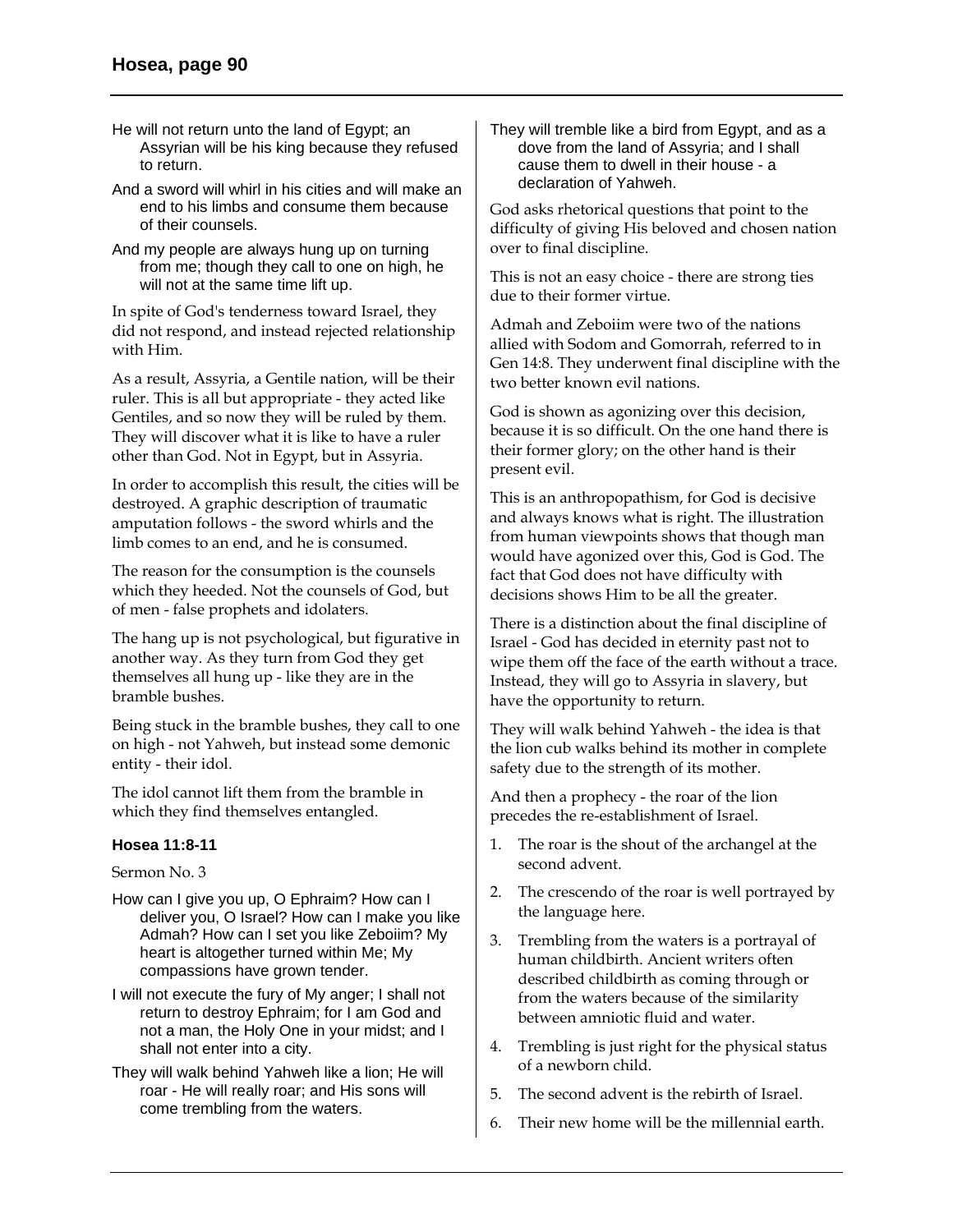7. And this is a declaration of Yahweh. It will certainly come true

Verse twelve more properly belongs as the first verse of the twelfth chapter. We will leave it until then.

# **Hosea Chapter Twelve**

## **Introduction**

This chapter divides into two unequal parts.

- 1. The first part really begins with the last verse of chapter eleven, and continues on until verse eleven of chapter twelve. It serves as another indictment against the northern kingdom.
- 2. The second part covers just verses twelve through fourteen, and summarizes the Divine rationale for their punishment.

The chapter concentrates very much on the history of the patriarchs - the early history of the nation of Israel.

## **Hosea 11:12**

Ephraim has surrounded Me with lying, and the house of Israel with deceit;

The indictment against Ephraim.

Ephraim and Judah.

Ephraim's deceit.

The Northern Kingdom has surrounded God with lies - they lie to God at every opportunity.

This is deceit that comes first in the soul through spiritual blindness, which is dishonesty with self and negative volition.

From the self, the lying and deceit moves to God they lie to themselves about the true nature of God.

Judah's shaky faithfulness. " and Judah still wanders restlessly with God, and is being faithful with the holy ones.

Judah wanders with God. They are being faithful with the holy ones.

In other words, even though things may be a little shaky, they are still on the right side of the wrath of God.

## **Hosea 12:1**

Ephraim is feeding [like an animal] on wind, and pursuing the east wind all the day.

Ephraim's folly.

Their folly illustrated, This is an especially humorous metaphor. The verb translated "feeding" specifically means to feed like an animal. They feed and slobber and munch like pigs - but only the the wind. They chase the east wind, a wind that is similar to our Zephyr winds. It is the wind that occurs every day throughout the year. You chase it, and it leads down to the ocean.

Their folly named, "He multiples lies and violence. And, he cuts a covenant with Assyria, and oil is personally carried to Egypt.

- 1. The more they lie, the more they must lie, in order to perpetuate the original lie.
- 2. The more violence they commit, the more revenge that is demanded.
- 3. They make a covenant that is a human effort to avert divine discipline.
- 4. They carry oil personally to Egypt in another attempt at the same thing.

# **Hosea 12:2**

And there is a dispute between Yahweh and Judah, and as He visits Jacob according to his ways, He will personally repay him according to his deeds.

Yahweh's attention comes to Judah in verses two through six.

The existence of Divine displeasure and the method of discipline,

- 1. God has a dispute with the southern kingdom, even though they are still on the right side.
- 2. God will deal with them fairly if they continue the course of degeneracy. The discipline will be fair, intensive, and personal.

Jacob is a metaphor for the nation. His struggle with God, and his humility.

## **Hosea 12:3**

In the womb he took his brother by the heel,

Jacob's character from birth,

Jacob's character applied to his relationship with God, "and by his [manly] strength he wrestled God.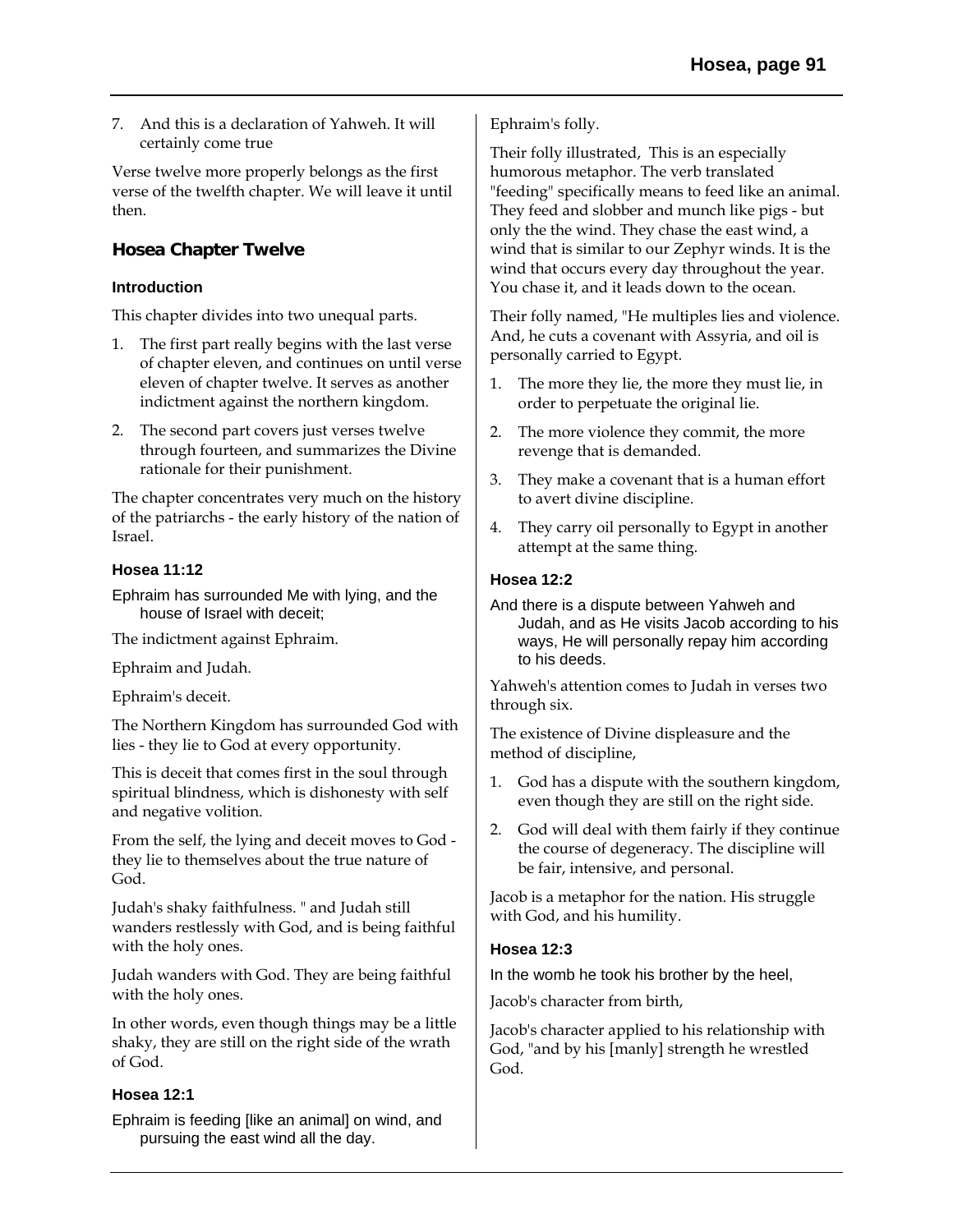#### **Hosea 12:4**

He wrestled against the angel [preincarnate Christ] and he [the angel] prevailed;

Jacob's humility before God, and the application brought to the southern kingdom. "he wept and sought His favor. He found Him at Bethel, and there He really spoke with us.

## **Hosea 12:5,6**

Even Yahweh, the God of Armies; the Lord is His name.

Therefore, you will return to your God; keep virtue love and justice, and wait for your God continually.

So Jacob humbles himself after losing the struggle with the preincarnate Christ. He found God at Bethel, the house of God.

Then Hosea turns the phrase to include the entire nation of Judah. In fact, Hosea, a northerner, includes himself in the bunch.

Then Hosea confirms that they found the one true God, and no impostor.

And he implores the people of the south to return to God, and to keep inside of them the true virtues, and to wait always on God.

## **Hosea 12:7**

A merchant, in whose hands are false balances, he loves to oppress.

The economic deceit of the time.

This serves as a sort of pause from the narrative.

It is a completely separate thought that likely applies to both north and south; it makes the transition to the next section.

# **Hosea 12:8**

And Ephraim says, "Surely I have become rich, I have found wealth for myself; in all my labors they will find in me no iniquity, which is sin.

The people of Ephraim look at their prosperity and mistake it for blessing from God.

Although it is not mentioned, they do not identify the seedier elements of their society as divine discipline.

They do their work, no mater how crooked, and receive good wages due to that deceit. And then comes a bold proclamation - there is no sin in him.

# **Hosea 12:9-11**

- But I have been Yahweh your God since the land of Egypt; I will personally make you live in tents again, as in the days of the appointed feast.
- I have also intensely spoken to the prophets, and I personally gave numerous visions; and by the hand of the prophets I intensely used parables.
- If there is idolatry in Gilead, surely they are worthless. In Gilgal they really sacrificed bulls, yes, their altars are like the stone heaps beside the furrows of the field.

There is first a historical reference - to the former great relationship between God and His nation. It concentrates on the faithfulness of God.

And then another historical reference - to the disastrous wilderness journey, and the feast of tabernacles.

And then the communication of God - prophecies and visions, even regular old parables, used intensely.

The last part has a conditional sentence and not a question. If there is idolatry, then they are worthless.

At Gilgal there was an intensity of demon worship; but now, just nothing left but altars broken up like piles of rocks.

## **Hosea 12:12-14**

- And Jacob fled to the land of Aram, and Israel served for a wife, and for a wife he kept sheep.
- And by a prophet the Lord personally brought Israel from Egypt, and by a prophet he was kept.
- Ephraim has provoked to bitter anger; so his Lord will leave his bloodguilt on him, and bring back his reproach to him.

Verses 12 through 14 are a summary for divine judgment.

The past illustration of Jacob/Israel, verses twelve and thirteen,

The bloodguilt was that which applied in a murder or act of violence. Here, God leaves it on Ephraim. This also has a wider, salvation application.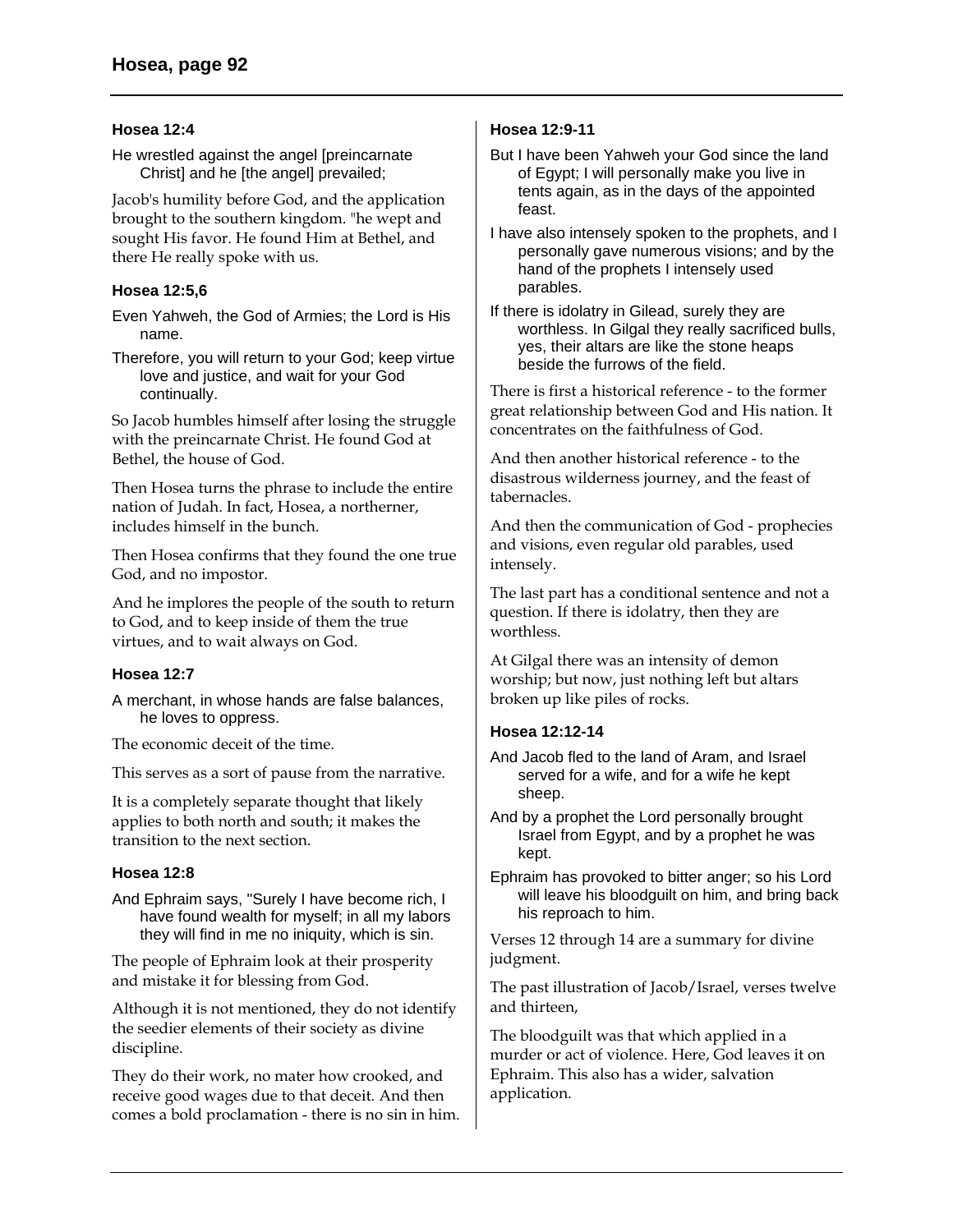# **Hosea Chapter Thirteen**

#### **Hosea 13:1-3**

Hosea's First Sermon

The great word of Ephraim, now past. Hos. 13:1, **"When Ephraim spoke intensely, trembling, he exalted himself in Israel; but he offended by Baal, and he died.**

At one time, the word of Ephraim was great - and that greatness, though not mentioned, was due to the grace of God.

But then the idol worship came and resulted in his death.

The idol industry in Ephraim. Hos. 13:2, "**And now they personally increase sin, and they made a molten image for themselves, idols made from silver, according to their own human craftmanship - all of it the work of engravers. They say of them, "Let the men who sacrifice kiss the calves!"**

The increase of sin is sindustry, and the Ephraimites are personally involved.

All of the great effort in idol making is human craftsmanship, and none of it comes from the grace of God. This is the contrast with verse one.

And then they have the gall to demand that others kiss their work.

They will pass away from the pages of history. Hos. 13:3, "**Therefore they will be as a morning cloud, and as the dew rising early, disappearing; as chaff storm-driven from a threshing floor and as smoke from a latticed opening.**

These four similes all describe the way in which things disappear quickly. So the nation of Ephraim.

The reason is their idolatry.

## **Hosea 13:4-8**

Hosea's Second Sermon

The exclusive nature of Yahweh. Hos. 13:4, "**And I Yahweh am your God, from the land of Egypt, and you will not know another God besides me, and there is no savior except me.**

This echoes back to the ten commandments, and forward to John 14:6. It concentrates on the exclusive nature of relationship with God.

It is an interesting twist on the first commandment, Ex 20:2-3, "I am the Lord your God, who brought you out of the land of Egypt, out of the house of slavery. You shall have no other gods before Me." The verbiage is quite the same, but in this verse something is added.

John 14:6, "I am the way, the truth, and the life; no one comes to the Father, but through me.

God is the only savior, and His Son is that Savior.

Although the people of Ephraim were in a political-military jam, it is clear throughout this book that they must have their spiritual problem solved before the others will come into line.

The former relationship between God and Israel. Hos. 13:5, "**I knew you in the wilderness, in a land of drought.**

The wilderness included a lot of adversity, and yet they knew God there.

That is, the second generation knew God there.

And now the northern kingdom endures a lot of adversity, but they do not know God.

The blessing of God led to their inflated view of self. Hos. 13:6, "**They were sated according to their pasturage; they were sated and so their heart was arrogant; therefore they have forgotten me.**

Israel was like a bunch of cattle in a really nice pasture.

The blessings of God formed the pasture, and Israel became sated with the sweet grass.

But from that contented state developed arrogance; they began to see themselves as the producers of the blessing. As a result, they forgot God.

The predatory attitude of God. Hos. 13:7, "**And so I will be as a lion to them; as a leopard, by the way I will watch stealthily.**

Israel is a fat cow in the pasture.

God is now the lion or the leopard, watching stealthily, waiting for the chance to pounce on a really good meal.

The violent nature of their discipline. Hos. 13:8, "**I will meet them like a bereaved bear, and I will tear the wall of their heart, and I will devour them there as a lion rips open the animal of the field.**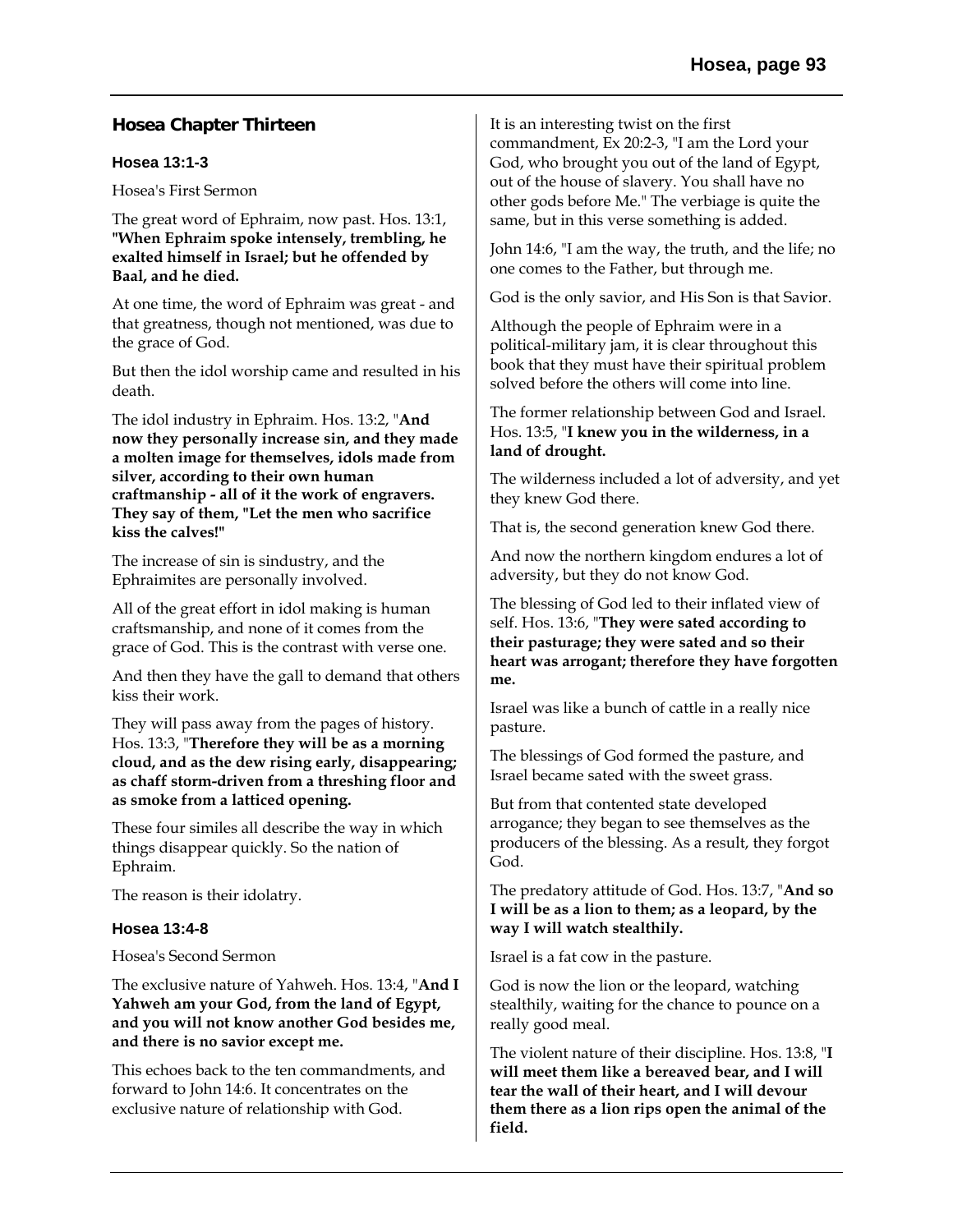A bereaved bear is a daunting and terrifying animal. Really, not much can stop it until it is completely dead.

It is a swift and violent death, when the walls of the heart are torn. Death comes quickly and irrevocably in this case.

They will be messily devoured after their death. Lions tear and fight and scrap and cover themselves with blood as they eat their prey.

#### **Hosea 13:9-11**

Hosea's Third Sermon

The destruction of idolatry and the help of God. Hos. 13:9, "**It has really destroyed you, Israel; but your help is in Me.**

The desire for a king, and what good he does. Hos. 13:10, "**I want your king. Then may he save you in all of your cities! And your judges of whom you said, "Give to me a king and princes.**

The first part is in quotes - it is what Israel said to God in the time of judges.

So God gave them a king, but the king is not the one who saves.

The king did no good, nor the judges, until Israel had a good relationship with God.

The presence or absence of a king as divine disciple. Hos. 13:11, **"I gave you a king in my wrath, and I take him in my fury.**

Israel was under divine discipline and thought that a king would be the solution to their problems.

God gave them Saul. Their problems immediately became worse.

They were under divine discipline with a king, and God took the king, and things got worse.

This has universal application. Only God can solve your problems.

#### **Hosea 13:12-16**

Hosea's Fourth Sermon

The hidden nature of Ephraim's sin. Hos. 13:12, "**The iniquity of Ephraim is bound up; his sin is hidden.**

Here, sin is a synonym for the divine discipline which comes as a result. This is called a metonymy.

The divine discipline is stored up like a fetus inside a woman.

However, the discipline is about to come forth. Hos. 13:13, "The pains of a woman in childbirth will come to **him; for he is not a wise son, and time will not stand still during labor.**

The discipline is in the childbirth stage - it is about to come out.

Contrary to the perspective of the woman, time does not stand still during childbirth.

Israel is foolish, and believes that he has all the time in the world to respond to the discipline.

The clock ticks, but the mercy of God waits still. Hos. 13:14, "**I will ransom them from the hand of Sheol; I will redeem them from death; O death, where are your thorns? O Sheol, where is your sting? Compassion will be hidden from your eyes.**

Hos. 13:15, "**Though he may bear fruit among his brothers, the East wind will come, the wind of the Lord going up from the wilderness. And his fountain will become dry; and his spring will be dried up. It will plunder his treasury of every precious article.**

Hos. 13:16, "**Samaria will be held guilty; she was rebellious against her God. They will fall by the sword, their children will be dashed in pieces, and pregnant ones ripped open.**

## **Hosea Chapter Fourteen**

The conviction and punishment of the Northern Kingdom, Hos. 13:16. "Samaria is guilty; she was rebellious against her God. They will fall by the sword; their children will be dashed in pieces, and pregnant ones will be ripped open.

This more properly belongs with the final chapter.

The statement of Samaria's guilt concentrates on their present state, and is based on their past rebellious activities.

The punishment is placed into the imperfect tense, which shows that this portion of punishment is not written in stone. It is a possibility based on historical trends.

Again, the difficulty of the harshness of this punishment.

Question #1: are pregnant mothers automatically sinless due to their state?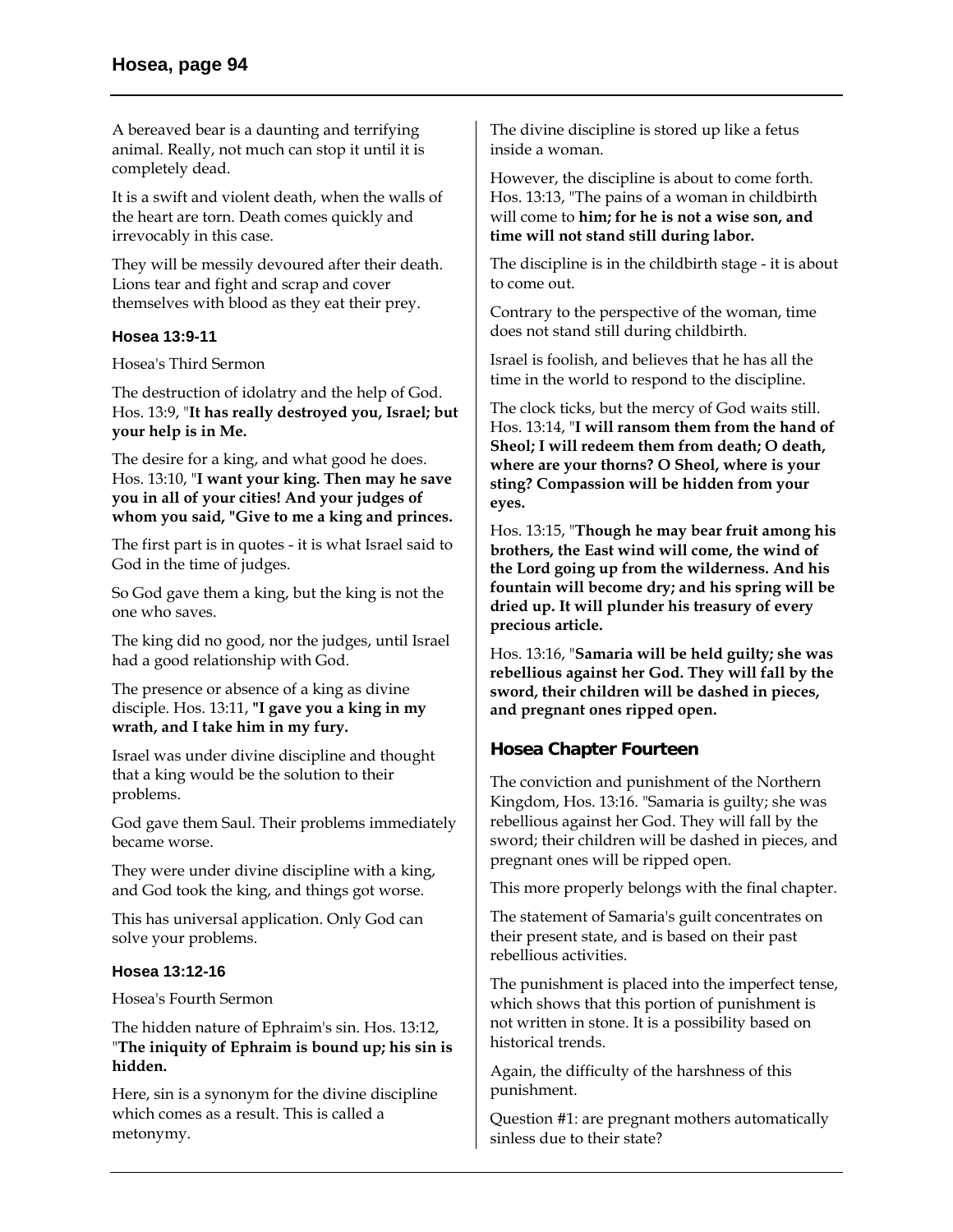Question #2: when a child loses his life, does this automatically mean that God has been unjust to him? Is it still possible for the justice of God to act?

This discipline occurs through the permissive will of God. God allows the suffering so that the person or group might recover.

This, even this, is motivated by God's love.

# **Hosea 14:1-3**

The final plea of Yahweh, 14:1-3.

The basic plea. Hos. 14:1, "**Return, Israel unto Yahweh your God - you have stumbled in your iniquity.** 

This forms the basic plea which will become the theme of the next few verses.

The reason for the plea is obvious by this point: Israel has stumbled in sin.

God puts the right words in the mouth of Israel, vv.2-3.

The plea for a grace restoration. Hos. 14:2, "**Take words with you and return unto Yahweh. Say to Him, "Take away all iniquity, and take us graciously and let us pay a peace offering by our lips.** 

God leads Israel by the hand - really by the mouth. He gives them the right words to say which would restore their relationship with Him.

He orders them with the Hebrew imperative. Although they do not have to obey, God is giving it His best shot. This entire chapter is a mixture of plea and command.

The request to take away all iniquity is not in the imperative. It is the simple imperfect.

The request to remove the iniquity is the equivalent of confession of sin. This is combined with the request to be taken graciously, which is in the imperative. There is an ascension of meaning here.

Then it moves back to a request, with the cohortative "let us pay..." This last part is especially meaningful. It is the precise thing which is compatible with 6:6. The request is to allow a peace offering of the lips, which is the exact nature of confession of sin. This makes it clear that the concept really did exist in the Old Testament.

The plea for behavior modification. Hos. 14:3a, "**Assyria will not save us, we will not ride a** 

# **horse, and we will not say again, 'Our God' to the work of our hands,**

After the request for the restoration of relationship with God comes a pledge for behavior modification, so that the restoration will not be necessary again.

All of these "wills" are in the imperfect tense. They show only a possibility in the future, and not an absolute positive.

It is rather like saying that you do not want this kind of behavior to happen anymore. It is definitely not a swearing off of all sin, or even a promise to never do it again.

Assyria does not save, God does. Military might does not save, God does. Idolatry does not save, God does.

The principle for restoration. Hos. 14:3b, "**for in You an orphan will be shown compassion.** 

This reveals the character of God related to the forgotten.

Quite often, orphans are not evil, just without parents. This is not the case with Israel. They are evil to the core.

Israel is like an ex-con; they are forgotten by society, much like orphans. The forgotten nature is the point of comparison.

God shows compassion to orphans; therefore, He should show compassion to Israel. This is their great hope.

## **Hosea 14:4-8**

The restorative powers of God, vv.4-8.

## God's intent to heal, and heal from His love. Hos. 14:4, **I will heal their apostasy - I will love them freely; for My anger will turn from them.**

The imperfect tense reveals that God is still willing to heal them. It does not form a promise that He will accomplish it. It does reveal God's patience to the very end.

The healing will come from God's love - just where you would expect.

And interesting - the final clause contains a perfect tense - it is a prophecy that God's anger will turn from them. Ultimately, this has yet to occur.